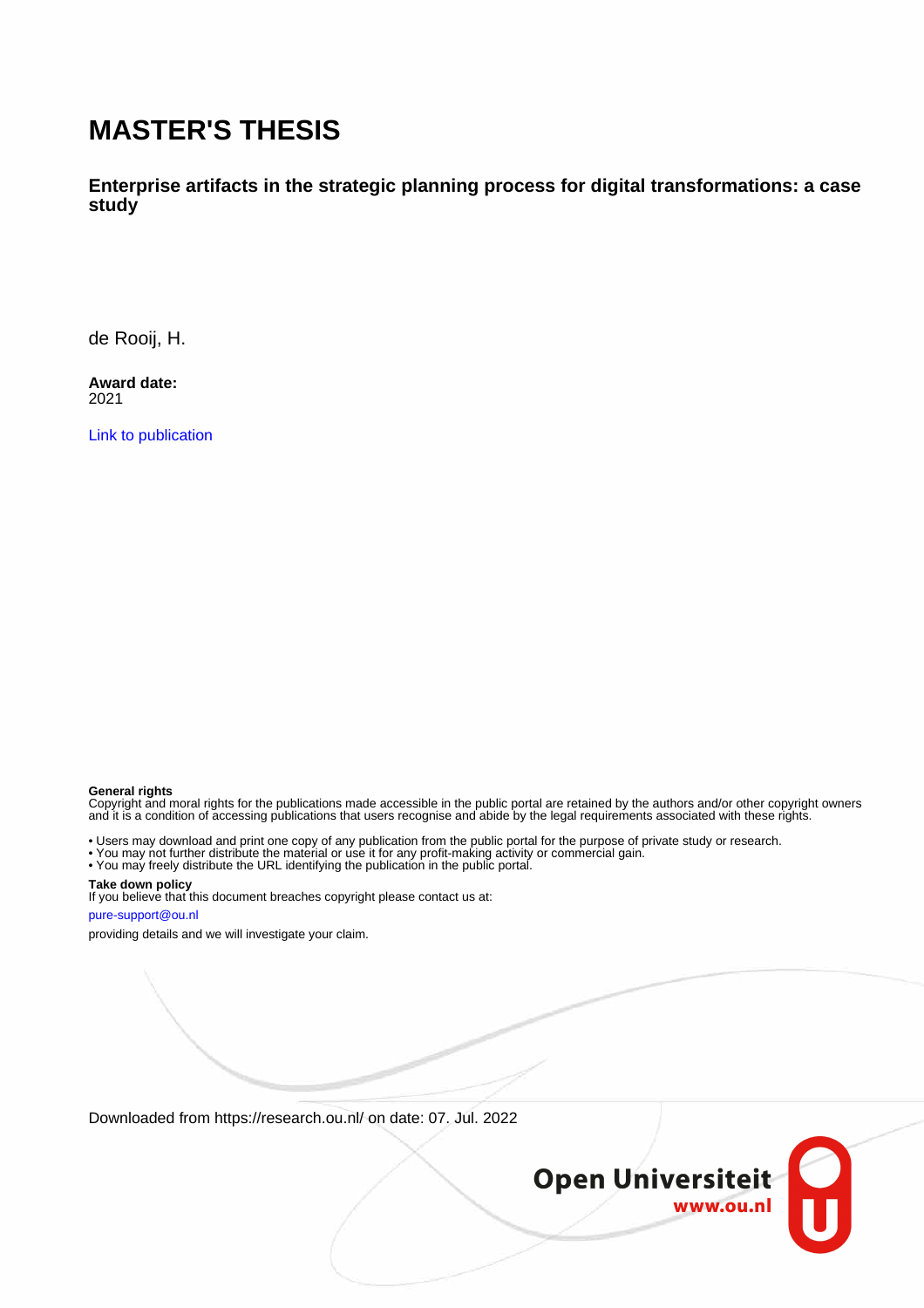# Enterprise artifacts in the strategic planning process for digital transformations: a case study

| Degree programme:      | Open University of the Netherlands, Faculty Science                                                                      |  |  |
|------------------------|--------------------------------------------------------------------------------------------------------------------------|--|--|
|                        | Master of Science Business Process Management & IT                                                                       |  |  |
| Course:                | <b>IM0602 BPMIT Graduation Assignment Preparation</b><br>IM9806 Business Process Management and IT Graduation Assignment |  |  |
| Student:               | Henko de Rooij                                                                                                           |  |  |
| Identification number: |                                                                                                                          |  |  |
| Date:                  | 15-07-2021                                                                                                               |  |  |
| Thesis supervisor      | Frank Grave MSc.                                                                                                         |  |  |
| Second reader          | Dr. Rogier van der Wetering                                                                                              |  |  |
| Version number:        | 1.0                                                                                                                      |  |  |
| Status:                | Final                                                                                                                    |  |  |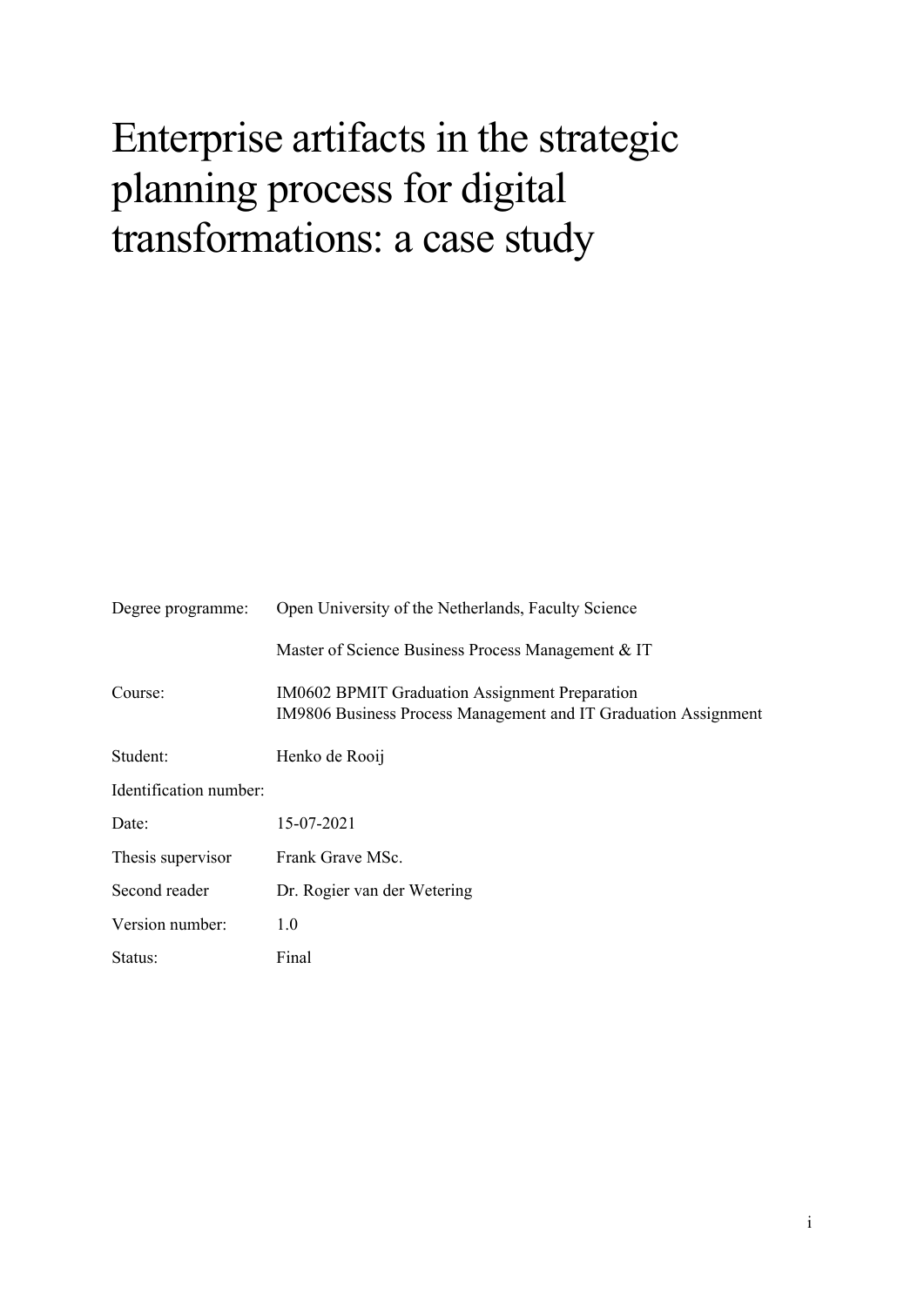#### Abstract

The informational content of EA artifacts is insufficiently researched and, additionally, the scientific literature on how EA supports the strategic planning process for DTs through EA artifacts is scarce. This qualitative research focuses on connecting scientific literature and EA practice through a case study on the topics: strategic planning process for DTs, the role of EA in the strategic planning process for DTs, and the informational content of EA artifacts in the strategic planning process for DTs. Results demonstrate that, contrary to theory, a uniform strategic planning process for DTs cannot be defined. Alternatively, results demonstrate an approach wherein multiple DTs are defined and strategically planned. The scientific literature on the role of EA in the strategic planning process for DTs is confirmed by EA practice to be of supporting nature throughout the delivery of EA artifacts used in strategic planning. Informational content that was found in scientific literature is in line with the EA practice found through the case study. However, not all EA artifacts described by scientific literature were also found in the EA practice. In part because of that, this research emphasizes the need for coherence between scientific literature on EA artifacts and their informational content for the strategic planning process for DTs and EA practice.

### Key terms

Enterprise architecture, EA artifacts, strategic planning process & digital transformations.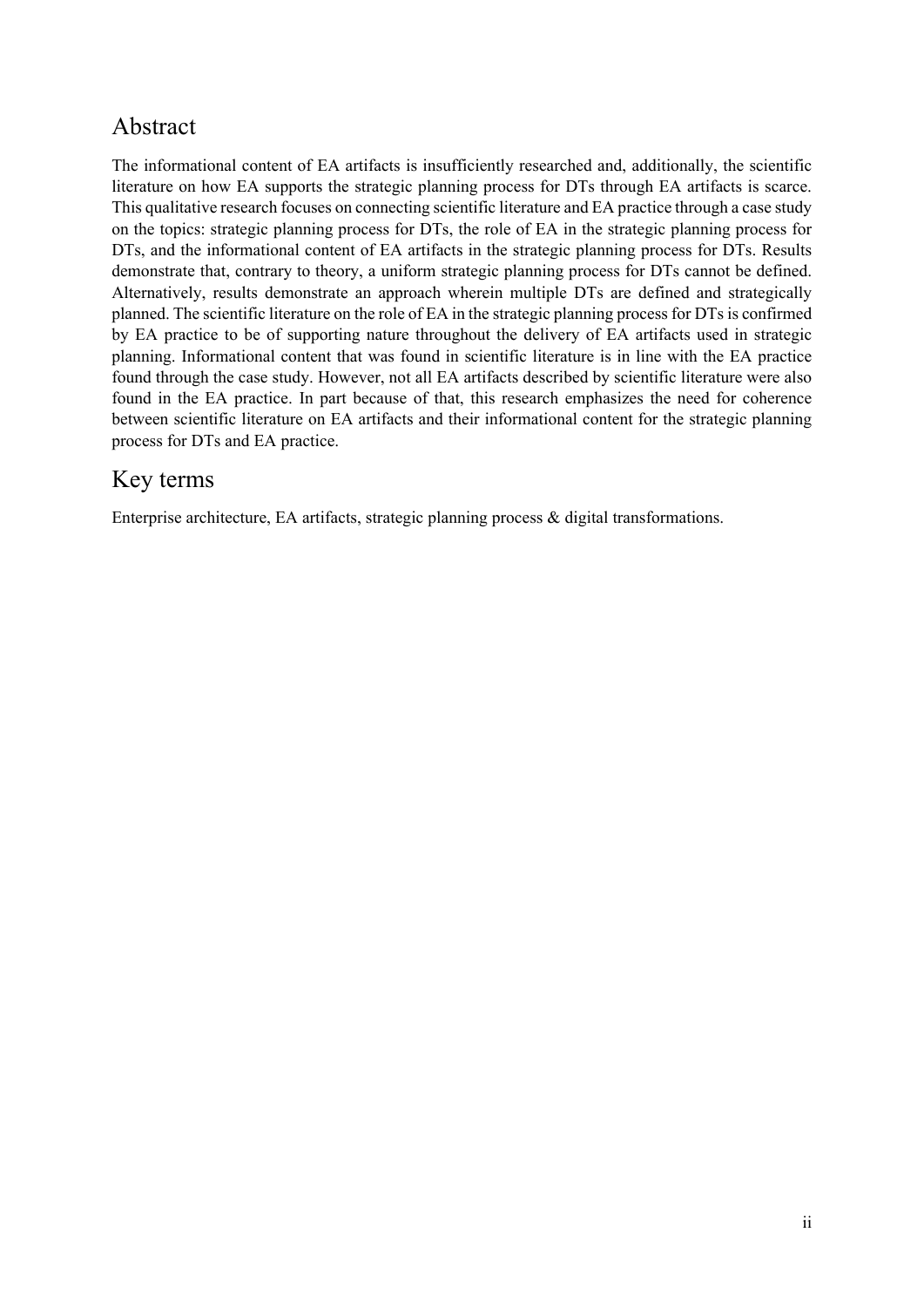#### Summary

Organizations that intend to remain competitive in the digital world must find ways to initiate digital transformations (DTs) through digital technologies. To implement DTs, a strategic planning process is needed to ensure the DTs are in line with the vision and mission statement of an organization and to increase the success of DTs implementation. Enterprise architecture (EA) has a role in supporting this strategic planning process for DTs through EA artifacts. EA artifacts are documents provided by EA to provide support for the strategic planning process for DTs. What this informational content entails in EA practice is insufficient researched in scientific literature. Therefore, this research aims to broaden the scientific literature by conducting qualitative research with a focus on the strategic planning process for DTs, the role of EA regarding this process, and the EA artifacts and their informational contents.

The first part of the qualitative research is a scientific literature review that resulted in a theoretical framework for this research. A clear definition of the strategic planning process for DTs was not found in scientific literature. Therefore, the scientific literature on strategic planning and digital transformation strategies is discussed. Scientific literature of these topic combined, form the definition of what a strategic planning process for DTs is. The role of EA is to support the strategic planning process by providing information, resources, and capabilities to formulate the strategy. EA should also facilitate by decomposing strategic plans into business- and operation models, business processes, and organizational structures. Additionally, EA can support by giving direction in prioritizing strategic actions. EA can do so through EA artifacts, out of the scientific literature review the following EA artifacts are found to help support the strategic planning process for DTs: Roadmaps, Business Capability Models, Target States, Enterprise System Portfolios, Direction Statements, Analytical Reports, Context Diagrams, SWOT analysis, Operating model, Principals and guidelines, Security and privacy plans, Stakeholder communication plan, Technology standards list and Value chains. For each of these EA artifacts, the informational content and key purpose were researched and thereafter presented.

The second part of the qualitative research is a case study that was conducted at a large energy organization based in the Netherlands. Within the case company, a repeatable strategic planning process for DTs was not found. However, there were several recurring steps taken by the organization to strategically plan DTs. DTs were discussed, and to a certain extend also planned, during a digital portfolio board wherein multiple pitches of potential DTs were pitched. Thereafter, budget was allocated for implementing these DTs. The role of EA in the strategic planning process for DTs was coherent with what scientific literature dictates. EA in the case organization supported this process by providing information and translating plans that arise from the digital portfolio board into roadmaps for business capabilities. Next to that, the following EA artifacts were provided by EA: Roadmaps, Business Capability Models, Target States, Enterprise System Portfolios, Analytical Reports, Principals and guidelines, and Technology standards list. The informational content of these artifacts is in line for several of them, but others also deviate from what scientific literature dictates.

Recommendation for practice based on these results is for enterprise architects and CEOs to use these results as an example of how EA can support the strategic planning for DTs in practice. Since scientific literature on EA practice is scarce, such an example adds to diminishing that scarcity. Recommendation for further research is to investigate the informational content of EA artifacts in practice to narrow the gap of scientific literature between what is present in scientific literature and what is observed in EA practice.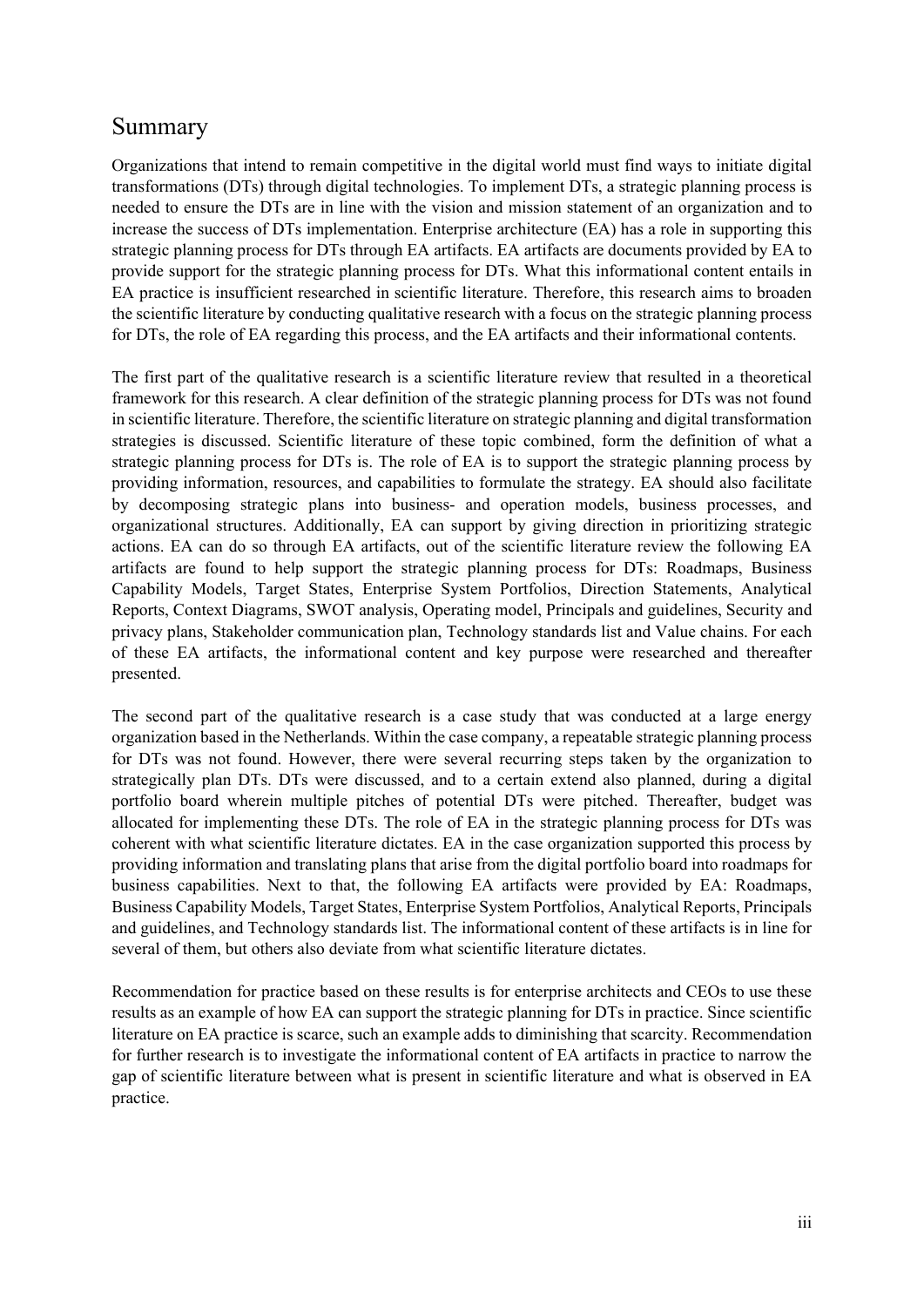## Content

| 1.     |                                                                                          |  |  |  |  |
|--------|------------------------------------------------------------------------------------------|--|--|--|--|
| 1.1.   |                                                                                          |  |  |  |  |
| 1.2.   |                                                                                          |  |  |  |  |
| 1.3.   |                                                                                          |  |  |  |  |
| 1.4.   |                                                                                          |  |  |  |  |
| 1.5.   |                                                                                          |  |  |  |  |
| 2.     |                                                                                          |  |  |  |  |
| 2.1.   |                                                                                          |  |  |  |  |
| 2.2.   |                                                                                          |  |  |  |  |
| 2.3.   |                                                                                          |  |  |  |  |
| 2.3.1. |                                                                                          |  |  |  |  |
| 2.3.2. |                                                                                          |  |  |  |  |
| 2.3.3. | Informational content of EA artifacts in the strategic planning process for DTs 8        |  |  |  |  |
| 3.     |                                                                                          |  |  |  |  |
| 3.1.   |                                                                                          |  |  |  |  |
| 3.2.   |                                                                                          |  |  |  |  |
| 3.3.   |                                                                                          |  |  |  |  |
| 3.4.   |                                                                                          |  |  |  |  |
|        |                                                                                          |  |  |  |  |
| 4.1.   |                                                                                          |  |  |  |  |
| 4.2.   |                                                                                          |  |  |  |  |
| 4.3.   |                                                                                          |  |  |  |  |
| 4.4.   | Informational content of EA artifacts used in the strategic planning process for DTs  14 |  |  |  |  |
| 5.     |                                                                                          |  |  |  |  |
| 5.1.   |                                                                                          |  |  |  |  |
| 5.1.1. |                                                                                          |  |  |  |  |
| 5.1.2. |                                                                                          |  |  |  |  |
| 5.1.3. |                                                                                          |  |  |  |  |
| 5.2.   |                                                                                          |  |  |  |  |
| 5.3.   |                                                                                          |  |  |  |  |
| 5.4.   |                                                                                          |  |  |  |  |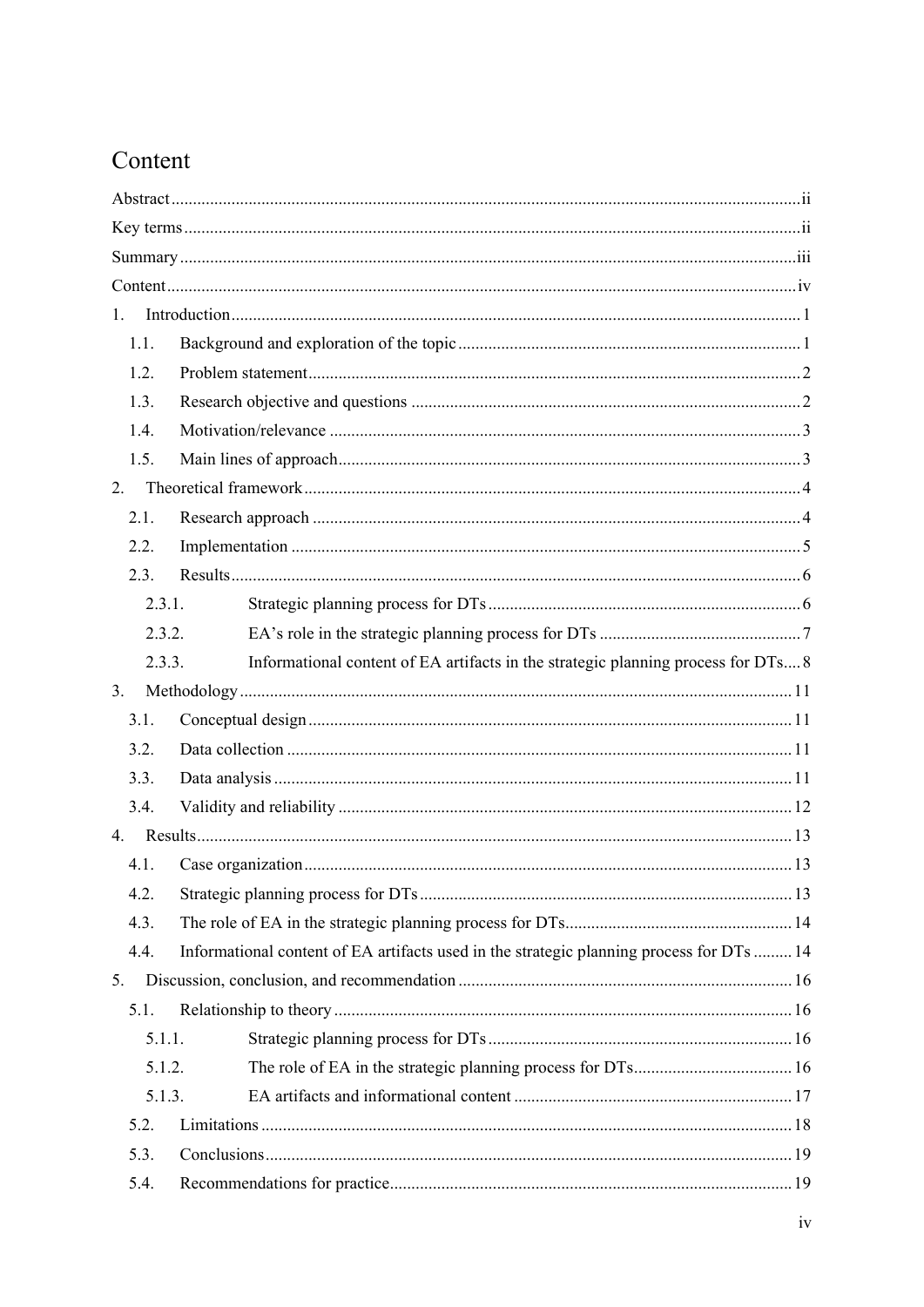| 6. |            |  |
|----|------------|--|
|    | Appendix A |  |
|    | Appendix B |  |
|    | Appendix C |  |
|    | Appendix D |  |
|    | Appendix E |  |
|    | Appendix F |  |
|    |            |  |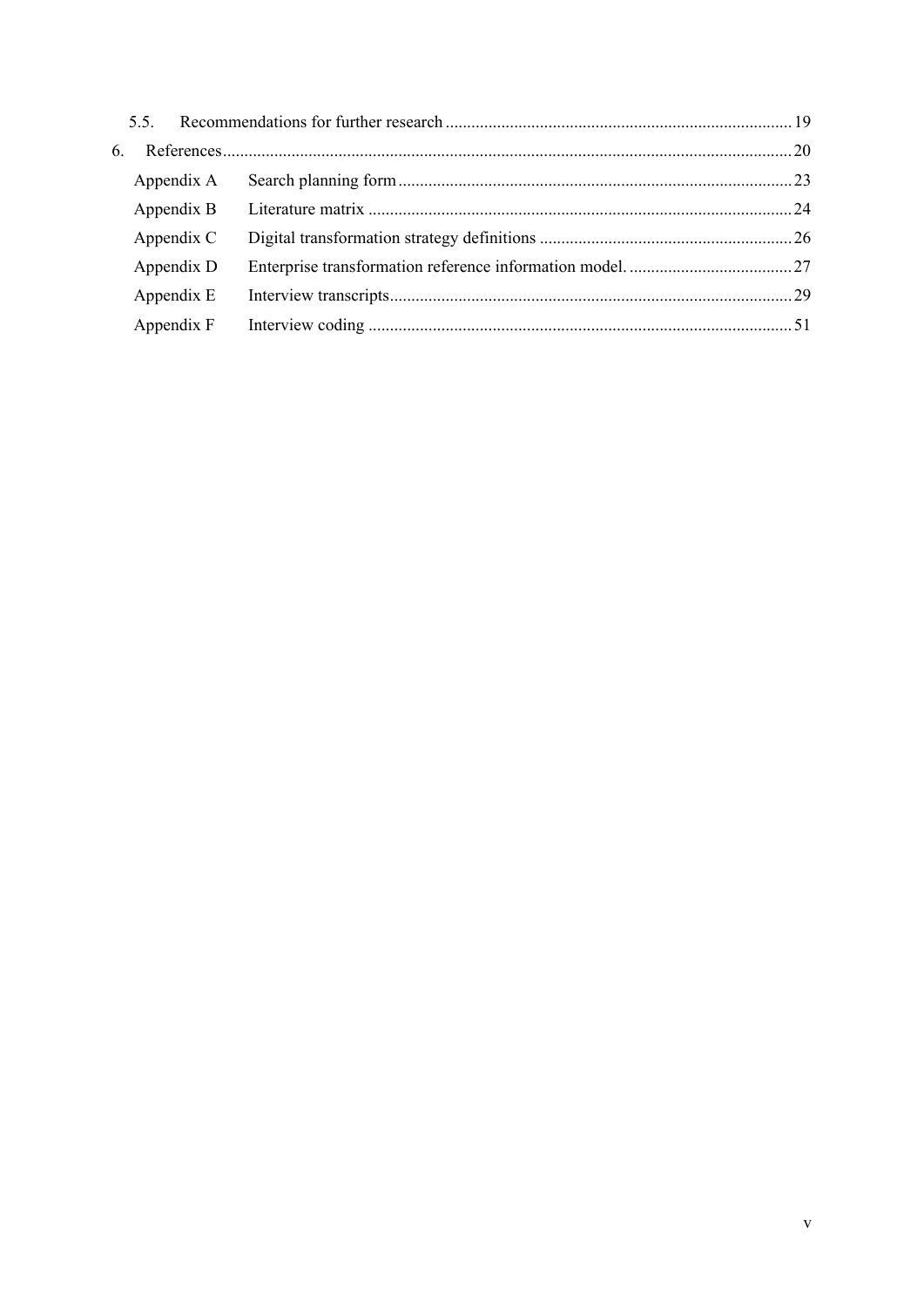#### 1. Introduction

#### 1.1. Background and exploration of the topic

Digital technologies are used increasingly more by society and industries (Vial, 2019). To remain competitive in the digital world, organizations must find ways to initiate digital transformations (DTs) through emerging digital technologies (Ismail, Khater, & Zaki, 2017). Scientific literature on how to successfully achieve DTs is limited since DTs initiatives are currently mainly at an early stage (Sebastian et al., 2017). Notwithstanding this limited research, Vial (2019, p. 121) presents a framework that summarizes current knowledge on DTs, describing DTs as: *"a process where digital technologies create disruptions triggering strategic responses from organizations that seek to alter their value creation paths while managing the structural changes and organizational barriers that affect the positive and negative outcomes of this process."* Figure 1 visualizes this framework, describing the key building blocks regarding the realization of DTs.



*Figure 1: Framework of the DTs process, including all building blocks to achieve DTs (adapted from Vial, 2019).* 

Within the DTs process, the use of digital technologies fuels industry disruptions that trigger strategic responses. These strategic responses rely on the use of digital technologies that enable changes in value creation paths, resulting in negative or positive impacts. The strategic responses to disruptions should result in positive impacts rather than negative impacts. To orchestrate a strategic response, enterprises are compelled to make strategic choices. The importance of making the correct strategic decision is increasing rapidly, which puts more emphasis on the process of strategic planning for DTs (Blomqvist, Halén, & Helenius, 2015).

Strategic planning is a management approach that aims to improve financial and behavioral performance of an enterprise (Azevedo, Almeida, van Sinderen, & Pires, 2015). Strategic planning results in strategic plans that are defined for a specific time frame (i.e., long-term strategy or short-term strategy). A formulated strategy considers which goals an enterprise wants to achieve and how these goals are reached. Formulating a strategy can also help aligning an enterprise's operations with stakeholders to work together towards achieving organizational goals.

Azevedo, van Sinderen, Pires, and Almeida (2015) link strategic planning to enterprise architecture (EA). The EA of an organization is the fundamental structure describing the organizational structures, processes and information systems and information technology. An EA supports the mission, goals and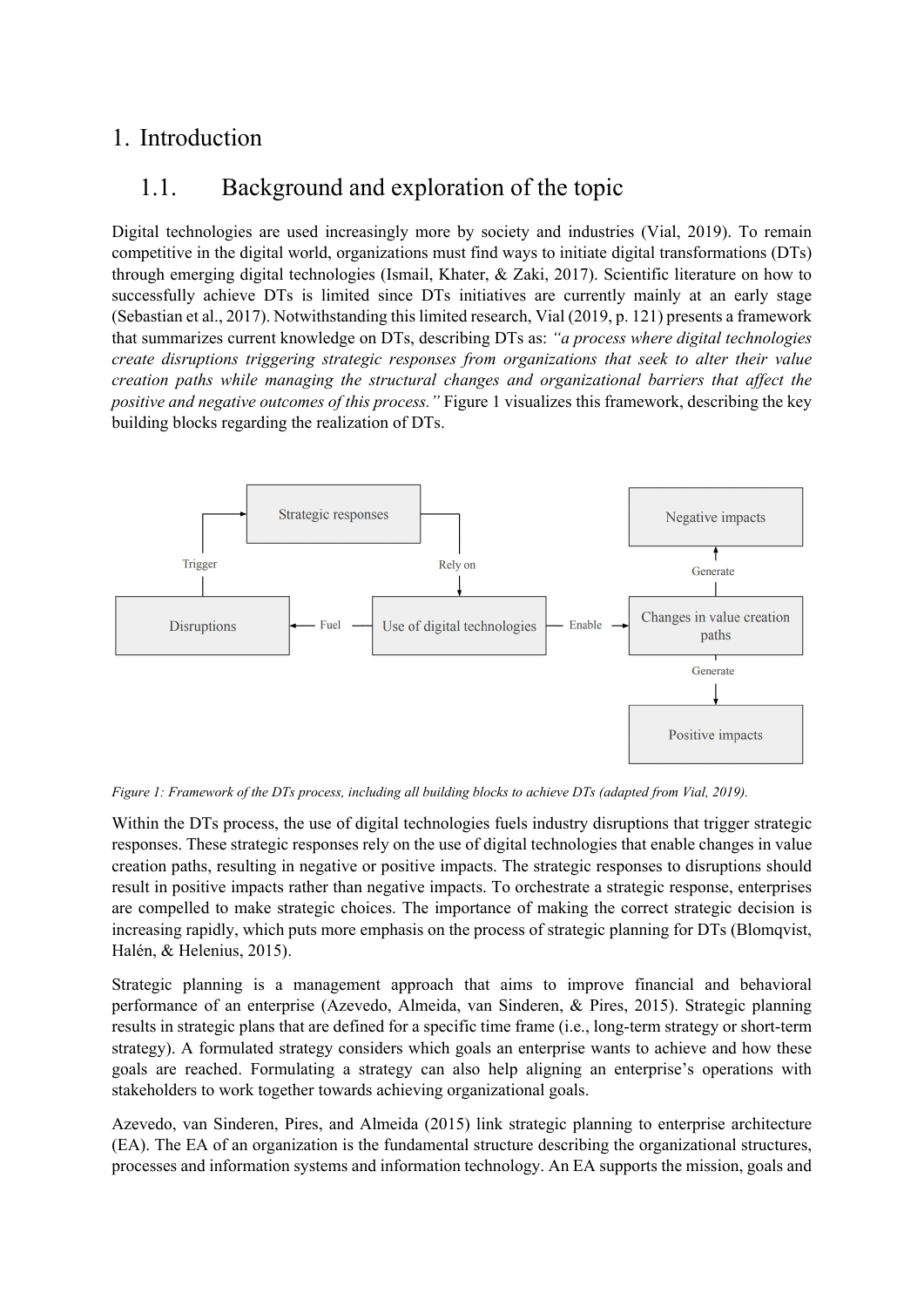objectives by providing the necessary processes and the technical or IT-infrastructure that are required to accomplish them (Ahlemann, Stettiner, Messerschmidt, & Legner, 2012; Urbaczewski & Mrdalj, 2006). The link between strategic planning and EA is twofold. Firstly, a change in strategy affects products or services that an enterprise delivers and therefore affects the EA. Secondly, EA can positively affect the process of strategic planning for DTs. It can do so by providing enterprise-wide information to support initiatives within the process of strategic planning for DTs.

Current literature dictates that EA artifacts should describe the current state of EA, prescribe the desired state of EA and supply a roadmap to bridge the gap of current to desired EA state (Schöenherr, 2008). EA consists of EA artifacts which typically are documents that describe the various aspects of EA in a diverse way, forming the components of EA (Kotusev, Singh, & Storey, 2015). Kotusev (2019) identified the most common EA artifacts used and their popularity in usage. Solution designs, business capability models and guidelines are respectively the most used EA artifacts. Together contents of these EA artifacts form the informational content with which EA facilitates the process of strategic planning for DTs.

#### 1.2. Problem statement

EA has the potential to bring value to organizations by supporting the strategic planning process for DTs (Simon, Fischbach, & Schoder, 2014). This potential is not yet reached (Alwadain, Fielt, Korthaus, & Rosemann, 2016; Bui, Markus, & Newell, 2015; Kimpimäki, 2014). According to Simon et al. (2014), organizational management does acknowledge the positive contribution that EA can have on the process of strategic planning for DTs. Unfortunately, in practice organizations fail to utilize EA artifacts, resulting in EA not supporting the process of strategic planning for DTs (Abraham, 2013). Several approaches and frameworks are available to put EA in practice, yet implementations of these frameworks more often fail than succeed due to lacking or insufficient use of EA artifacts (Löhe & Legner, 2014). Kotusev et al. (2015) argue that the usage of EA artifacts is poorly understood and insufficiently used. This results in problems such as difficulties in developing and maintaining EA documentation, the usability of EA documentation, and isolation of EA practice. Although research has been conducted on what type of EA artifacts are typically used in organizations (Kotusev, 2019; Winter & Fischer, 2006), research is lacking on the informational content of EA artifacts that are used in supporting the process of strategic planning for DTs. Regarding EA artifacts, research has been done on the most common used EA artifacts but here too are gaps in the scientific literature regarding the practical usage of EA artifacts, which is still insufficiently explored (Kotusev, 2019). In conclusion, this leads to the following problem statement: Organizations do not utilize the potential that EA artifacts can have for the strategic planning process of DTs since the informational content of EA artifacts is insufficiently researched, which results in a scientific literature gap.

#### 1.3. Research objective and questions

The type of EA artifacts that are commonly used throughout organizations to support the strategic planning process for DTs has been investigated (Kotusev, 2019; Winter & Fischer, 2006). The informational content of these EA artifacts is not sufficient investigated (Kotusev, 2019). Therefore, this research focusses on the informational content of EA artifacts that are used to support the process of strategic planning for DTs. The following main research question is formulated for this research: *What informational content in EA artifacts supports the strategic planning process for DTs*? The subquestions will provide the contextual knowledge needed to answer the main research question and derive from the main research question:

RQ1: What is the strategic planning process for DTs?

RQ2: What is the role of EA in the strategic planning process for DTs?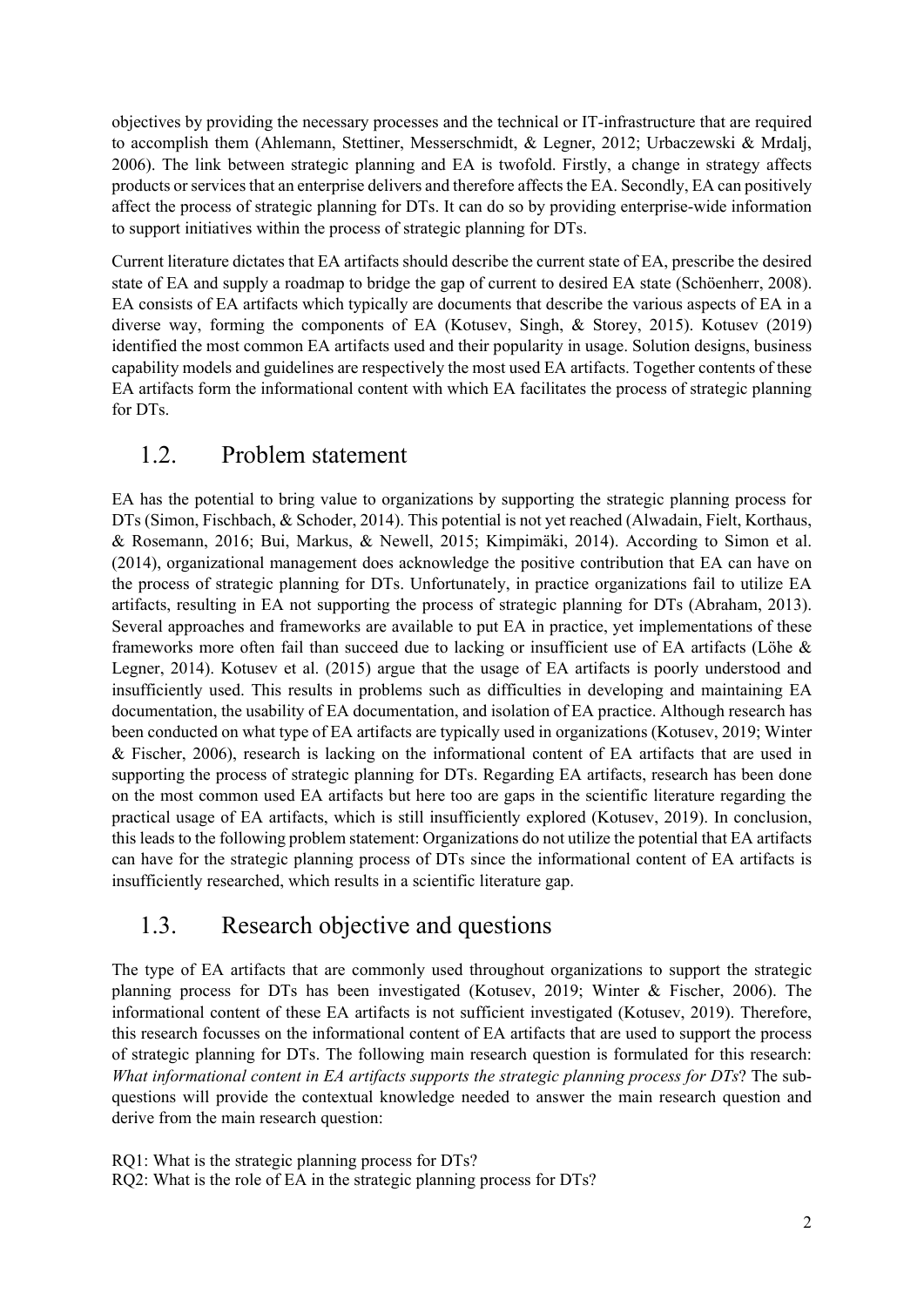RQ3: What is the informational content of EA artifacts that are used in the strategic planning process for DTs?

#### 1.4. Motivation/relevance

This research aims to provide insights to fill the gap in scientific research regarding the informational content of EA artifacts for the strategic planning process for DTs. The outcomes of this research contribute to existing scientific research on EA artifacts by providing a more in-depth insight into the informational content of EA artifacts that are used in practice. This research also has practical value by supporting organizations in their DTs with the support of EA. Organizations are urged to invest in EA artifacts, since they are crucial in supporting the strategic planning process of DTs to align business and IT (Blomqvist et al., 2015; Kotusev, 2019; Kotusev et al., 2015). To do so, organizations need to understand which EA artifacts they need to invest in. The outcome of this research prescribes the informational content of EA artifacts that help in understanding and utilizing EA artifacts. Thereby, these outcomes aid management of organizations in their decision-making process within the strategic planning of DTs by understanding the informational content of EA artifacts.

## 1.5. Main lines of approach

Conducting this research starts by formulating a theoretical framework around the research questions. Based on the theoretical framework the methodology is formed which describes the method to be used to research the proposed research. Thereafter the results of the conducted research are presented. Finally, these results are discussed and concluded and directions for future research is proposed.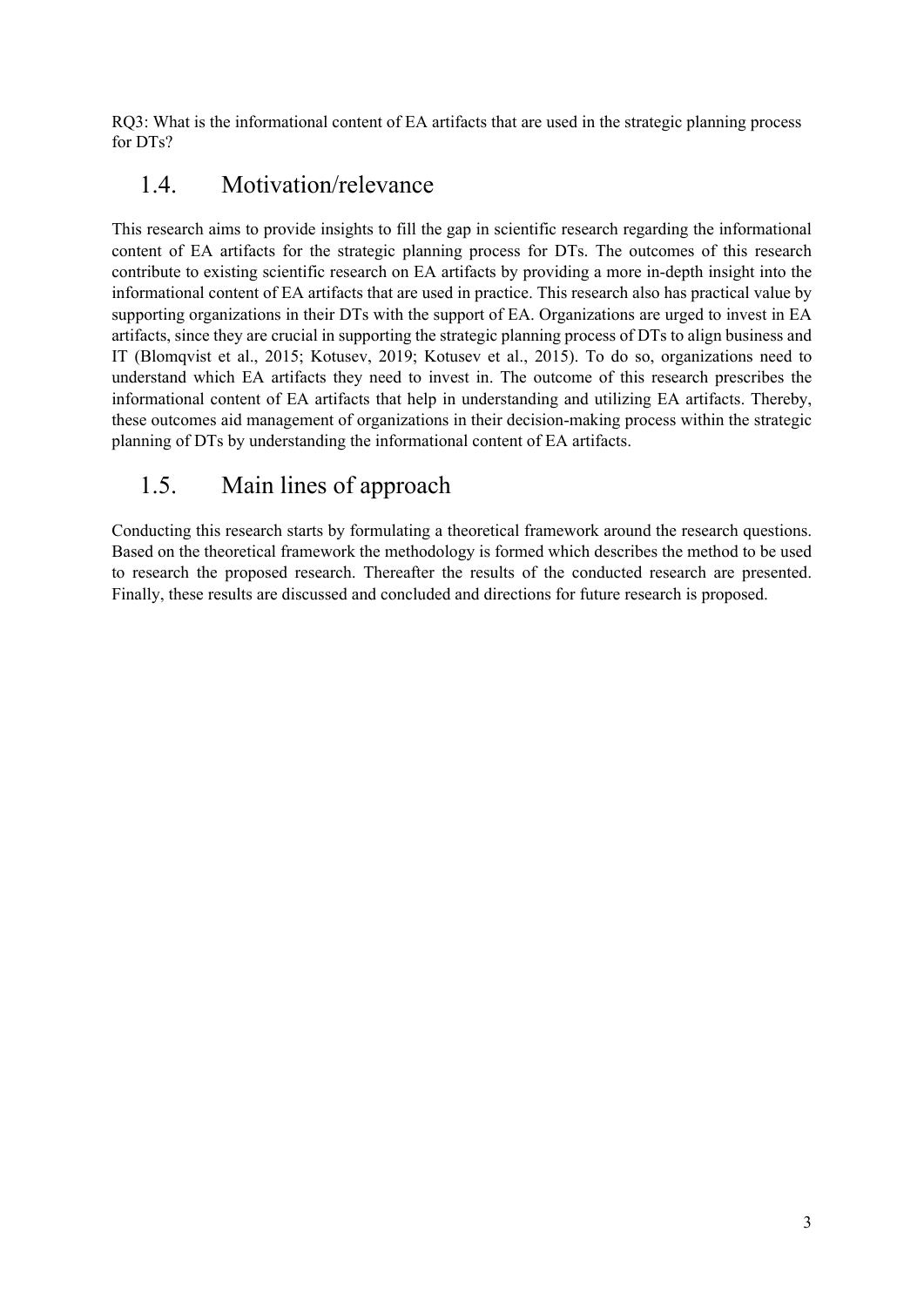#### 2. Theoretical framework

#### 2.1. Research approach

The setup of the research approach was based on the scientific literature review process designed by Saunders, Lewis, and Thornhill (2016). Their process contains multiple iterations, starting from the defined research questions and objectives and ending with a critical scientific literature review as a result (Figure 2). In between, multiple iterations are performed which includes the following steps: (1) define/redefine parameters, (2) generate and refine keywords, (3) conduct research, (4) obtain literature, (5) evaluate and (6) record.



*Figure 2: Scientific literature review process (Saunders et al., 2016, p. 75)* 

The goal of this theoretical framework was putting the main research question in a scientific context, elaborating on topics related to the main research question. Specifically, this theoretical framework aims to answer the following questions:

- What is the strategic planning process for DTs?
- What is the role of EA in the strategic planning process for DTs?
- What informational content in EA artifacts is used in the strategic planning process for DTs?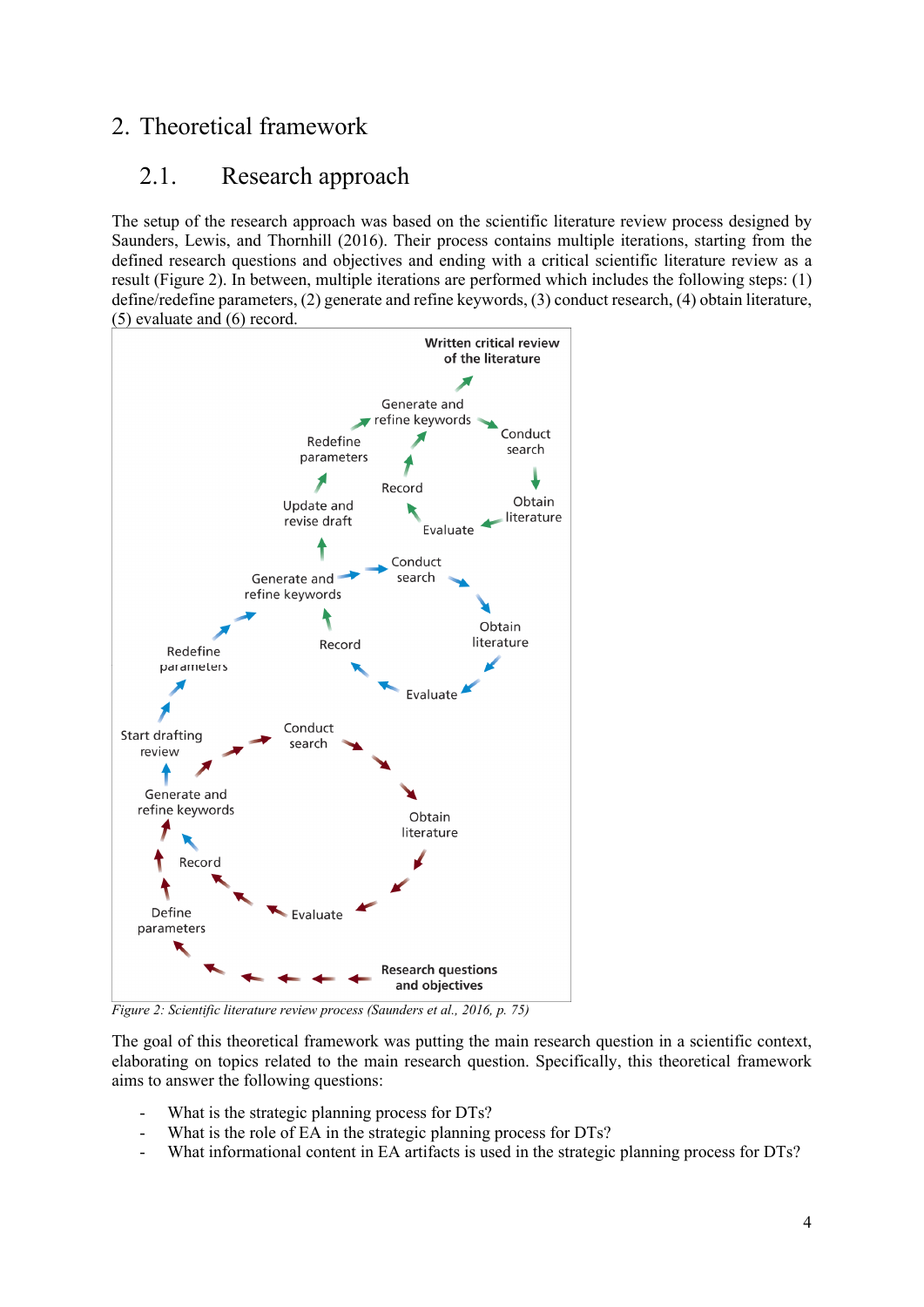Creating the theoretical framework started by doing a scientific literature study by executing queries to digital scientific literature libraries through the scientific literature library of the Open Universiteit (OU) and Google Scholar. The scientific literature library of the OU was chosen because this engine is designed to be used in research papers conducted for the OU. Since EA is a relatively new concept and therefore scarce in scientific literature, Google Scholar was chosen since it covers many relevant digital libraries, such as AIS, IEEE, and SpringerLink. For formulating queries, the building blocks method was implemented through a search planning form (Appendix A).

After executing these queries, the forward snowball method was used to find similar publications to those that resulted from the queries. With the forward snowball method publications were searched that reference a paper to find similar papers. This method was only used in the initially found publications because thereafter. This means there was no forward snowballing conducted on papers found through forward snowballing on papers returned by the conducted queries on the scientific literature databases in order to not lose relevance.

#### 2.2. Implementation

For the defined query to yield the desired results, quality criteria were defined:

- 1. Peer reviewed articles
- 2. Articles with a date range between 1-1-2010 and 1-1-2021
- 3. Articles written in the English language

Firstly, only peer-reviewed articles were included in the search query because peer-reviewed work has been scrutinized by experts in the same fields, thus assuring the quality of the research. Secondly, only recent work was taken into consideration since the EA domain is relatively new. Thirdly, only articles written in English were queried because English is the primary language in scientific literature and understandable to the author of this research.

To limit the total number of results to only those that were relevant, the following steps were taken: firstly, all results were sorted based on the relevance of the title. For a title to be relevant, it must contain at least two of the following concepts: 'enterprise architecture', 'digital transformation', 'information', and/or 'strategic planning'. The second step was to read through the abstracts of papers with relevant titles. The paper was considered relevant when the abstract demonstrated results that touched upon the research questions that need to be answered in this theoretical framework. The third step was to read all articles whose abstracts were deemed relevant. Table 1 presents the results of this approach, from which nine articles were found relevant in answering the research questions for the theoretical framework. The individual value of these articles was retrieved by validating the methodologies and research objective that has led to their results and mirror it to the main research question of this research. The individual value that was retrieved from these nine articles is elaborated in a literature matrix (Appendix B).

| Query: (Enterprise architecture) AND (digital transformation) AND (strategic planning<br>process) AND (information) |     |  |  |  |  |
|---------------------------------------------------------------------------------------------------------------------|-----|--|--|--|--|
| Total results:                                                                                                      | 796 |  |  |  |  |
| Chosen based on title:                                                                                              | 201 |  |  |  |  |
| Chosen based on abstract:                                                                                           | 19  |  |  |  |  |
| Chosen based on full article:                                                                                       |     |  |  |  |  |
| Found based on forward snowballing method:                                                                          | 5   |  |  |  |  |

*Table 1: Results of the implemented query against the Open University library.*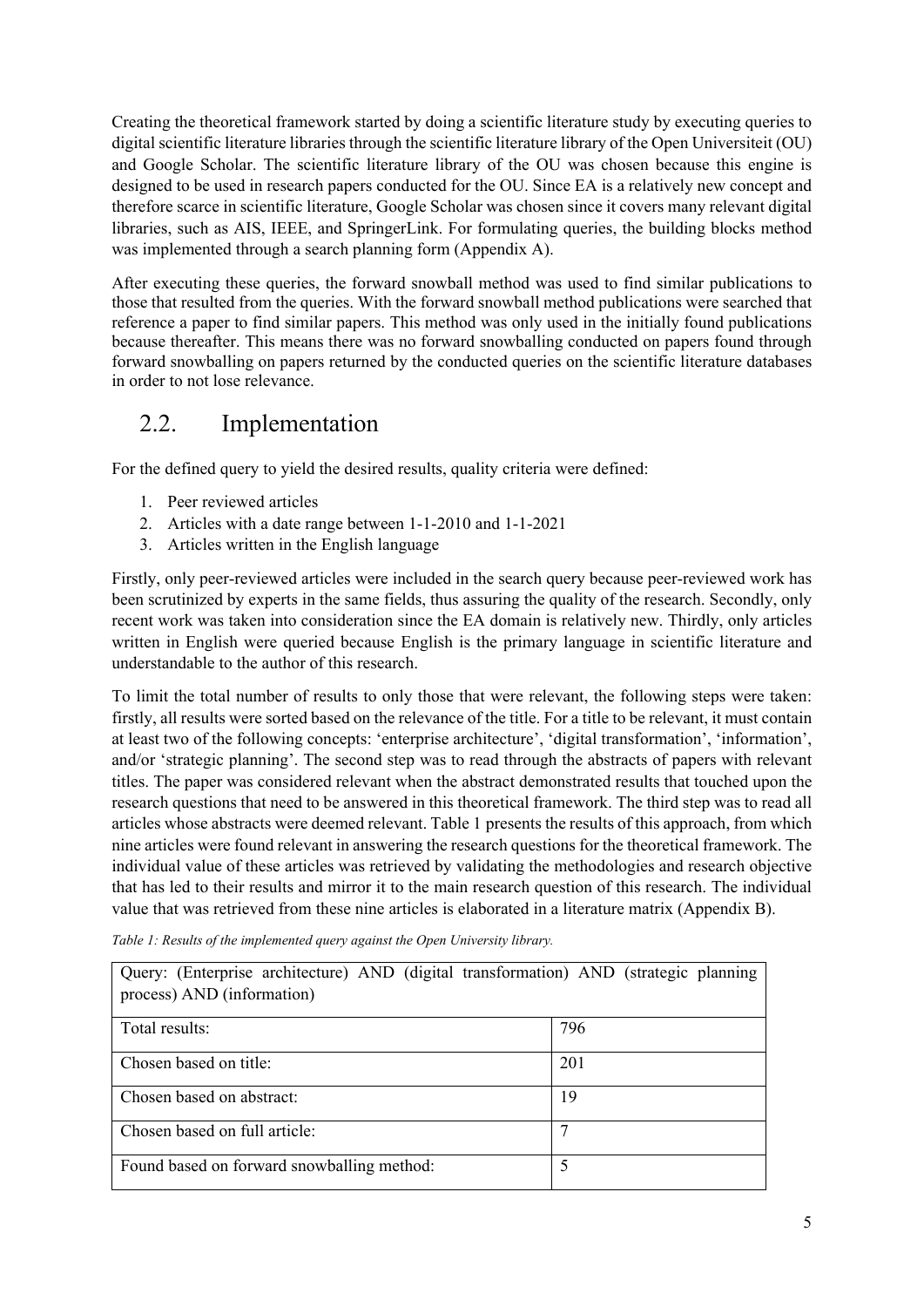#### 2.3. Results

#### 2.3.1. Strategic planning process for DTs

In scientific literature, no uniform definition of the strategic planning process for DTs was found. In this paragraph, the strategic planning process for DTs is therefore divided into scientific literature around the strategic planning process and scientific literature around digital transformation strategies. The results of the scientific literature review of these two topics together form the input for a definition of the strategic planning process for DTs that is used in this research.

Azevedo, van Sinderen, et al. (2015) captures the essence of strategic planning by defining strategic planning models. The main model described is the goal-based strategic model. This model is based on enterprise goals that need to be accomplished in a determined timeframe, divided into long- and shortterm goals. The strategic goals derive from the enterprise's mission and vision. Goals can be related to other goals and can be divided into separate goals. Actions to achieve these strategic goals must be defined as well as necessary resources or requirements to realize these goals. This entire process is defined as the strategic planning process, which is performed enterprise-wide or inside specific departments of the organization.

Blomqvist et al. (2015) describe the process of strategic planning, presenting three phases that together form the strategic planning process: strategy formulation, strategy implementation, and strategy evaluation (Figure 3). In the strategy formulation phase, a vision and mission are formed, external and internal assessment is done, alternative strategies are compared, and strategic choices are made. In the strategy implementation phase, the annual objectives are formulated, business policies are created, resources are allocated, the structure is matched to the strategy, and performance is linked to the strategy. In the strategy evaluation, the implemented strategy is reviewed, performance is evaluated, and corrective actions are taken if needed.



*Figure 3: Strategic planning process (adapted from Blomqvist et al., 2015).* 

DTs is the umbrella term for the changes that e.g. organizations go through which are driven by the use of digital technologies (Vial, 2019). Digital technologies on their own do not provide direct value; the use of these technologies determines the value an organization can derive from them. To maximize this value, it is essential to utilize these digital technologies in a way that aligns with the business needs. Bharadwaj, El Sawy, Pavlou, and Venkatraman (2013) go beyond the alignment of digital technologies to business needs. They argue that DTs should be incorporated into the strategic process of organizations because the ability to use DTs in achieving an organizational vision assures a competitive advantage. Incorporating DTs into the strategic process of an organization should result in a digital transformation (DT) strategy. Multiple definitions of DTs strategy are defined and investigated by Korachi and Bounabat (2020) and elaborated in Appendix C. Based on this research, Korachi and Bounabat (2020) formed their own definition, which is used in this research: The digital transformation strategy is a set of processes, activities, goals, and metrics that should be attentive to the main principles of IT governance, to set up and evolve the structures that will be able to steer the digital transformation activities within the framework of the organization's vision and strategy (Korachi & Bounabat, 2020).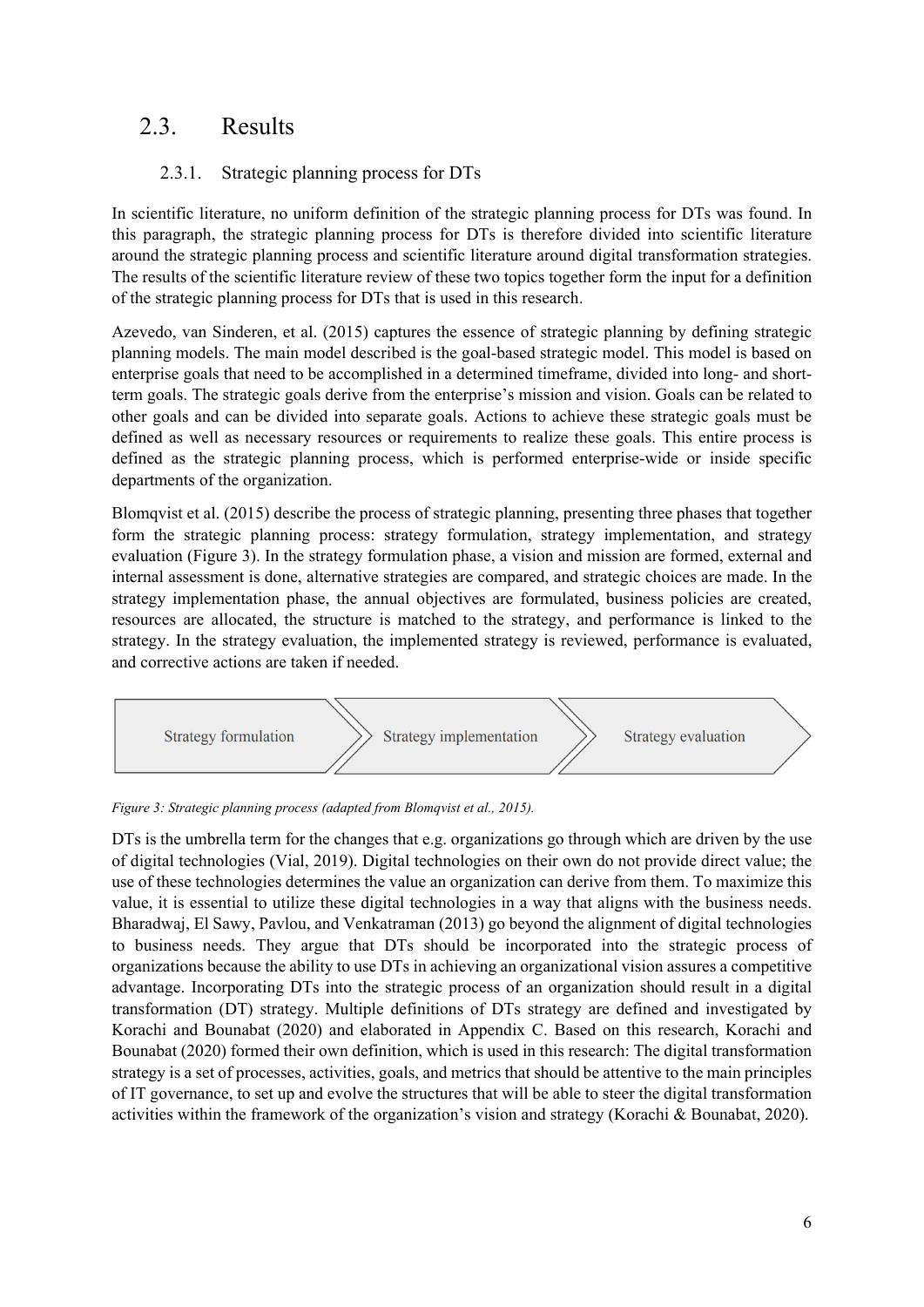Matt, Hess, and Benlian (2015) argue that four key dimensions make up the aspects of DTs strategies: (1) use of technologies, (2) changes in value creation, (3) structural changes and, (4) financial aspects (Figure 4).



*Figure 4: Four key dimensions of digital transformation strategies(adapted from Matt et al., 2015).* 

The *use of technologies* refers to the attitude of an organization towards new digital technologies and its ability to utilize them. It comprises the organization's strategy towards its IT landscape. The c*hanges in value creation* are usually the impact that the use of technologies has on the value chain of organizations. The more a new technology deviates from the current IT landscape, the bigger the impact will be and thus can lead to *structural changes* in the corporate setup. This refers to the new technologies that must be incorporated into the current setup and structure of an organization. The *financial aspects* must be considered for all three dimensions as they are a bounding force and act as a driver for a potential digital transformation.

With the concepts of the strategic planning process and DTs strategies have both been elaborated, the results are used to form the definition of what strategic planning process for DTs is regarding this research; the strategic planning process for DTs is the process of formulating the strategy for DTs, implementing the DTs, and evaluating the implementation of the DTs.

#### 2.3.2. EA's role in the strategic planning process for DTs

As previously discussed, Blomqvist et al. (2015) divide the strategic planning process into three phases: strategy formulation, strategy implementation, and strategy evaluation. EA can be of value throughout all three of these steps. In the strategy formulation step (1), EA should provide information and capabilities that are needed to formulate a strategy. Valuable information to provide in this step is internal data about the resources and capabilities of the organization (Parker & Doucet, 2009). This leads to EA facilitating the decision-making process during the strategic planning process. In the strategy implementation step (2) EA should facilitate by decomposing the strategy into business- and operation models, business processes, and organizational structures. Moreover, EA should aid by assessing the business and IT complexity and give direction to prioritization strategic actions. In the last step, the strategy evaluation (3), EA should aid by reviewing the implemented strategy and function as a benchmark for the current and future state of EA. Having EA act as a benchmark helps to track ongoing strategic initiatives and can result in proposing corrective actions during the execution of these initiatives.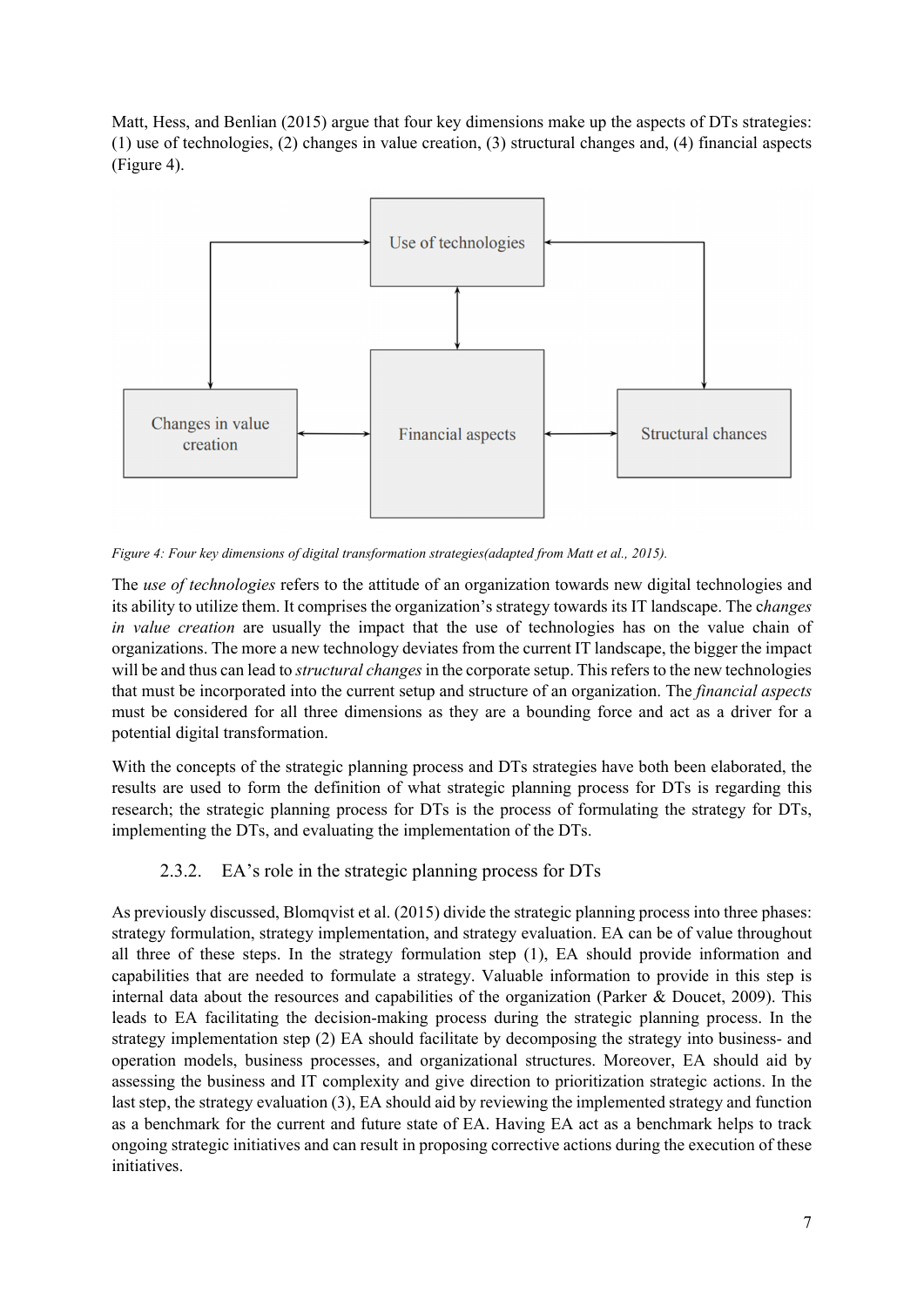Since EA has been recognized as an important element for the enterprise strategy, EA approaches are still not fully designed to deal with concerns that are on enterprises' high-level (Azevedo, van Sinderen, et al., 2015). Azevedo, van Sinderen, et al. (2015) therefore analyzed popular EA frameworks and concluded that none of the analyzed frameworks supported strategic planning concepts. Based on these shortcomings, they present extensions for EA that are required for EA to contribute to the strategic planning process. The extensions that add to the scientific literature of EA's role in the strategic planning process for DTs are hereafter elaborated. Firstly, EA frameworks can be extended in a way that aids in the visualization and representation of strategic plans. With this, the role of EA is to strengthen the understanding of defined goals and the specifics of how these goals are achieved. Secondly, EA can play a significant role in achieving defined goals by modeling the transition from the current EA towards an EA wherein the goals are achieved. This adds to the importance of capabilities and resources in achieving strategic goals. Thirdly, EA can support the strategic planning process by aiding in successfully and controllable continuous change of the EA of an organization. It can do so by providing the requirements for several substates of an organization's EA during the process of achieving strategic goals.

#### 2.3.3. Informational content of EA artifacts in the strategic planning process for DTs

The informational content of EA artifacts by itself is not valuable if the organization does not utilize the available information. The informational content should be aligned to the EA users, who may or may not have the skill of architectural thinking but do have the responsibility of decision-making. These EA users should be supported in interpreting the informational content. Niemi and Pekkola (2019) argue that therefore documentation should not be presented in different formats that communicate the same message but rather have one format for clarity.

Kotusev (2019) identified the most used EA artifacts and divided them into 24 types of artifacts, resulting in an overview of informational content, practical usage, and the key purpose for all 24 types. Few of these commonly used EA artifacts are applicable to the organizational strategy and thereby useful in the strategic planning process. These artifacts are roadmaps, business capability models, target states, enterprise system portfolios, direction statements, analytical reports, context diagrams, and value chains. The informational content of these EA artifacts is aimed at providing information on a high organizational level.

Labusch, Aier, and Winter (2014) have designed an enterprise transformation reference information model (ETRIM) which elaborates on the information needs for enterprise transformations. This resulted in an overview of what information provided by EA is relevant for using throughout four different types of enterprise transformations (Appendix D). Their findings complement the research Kotusev (2019) has done on the informational content of EA artifacts and do overlap on several concepts.

Grave, van de Wetering, and Kusters (2021) researched the EA artifacts that facilitate the strategic planning process for DTs, which resulted in a list of several essential EA artifacts. In addition, Kurnia, Kotusev, Taylor, and Dilnutt (2020) identified benefits and blockers that are related to EA activities. They researched the EA artifacts that are related to the EA practice that resulted from their case study. Table 2 demonstrates the artifacts of these aforementioned researchers together form the theoretical framework for the informational content of EA artifacts that support the strategic planning process for DT<sub>s</sub>.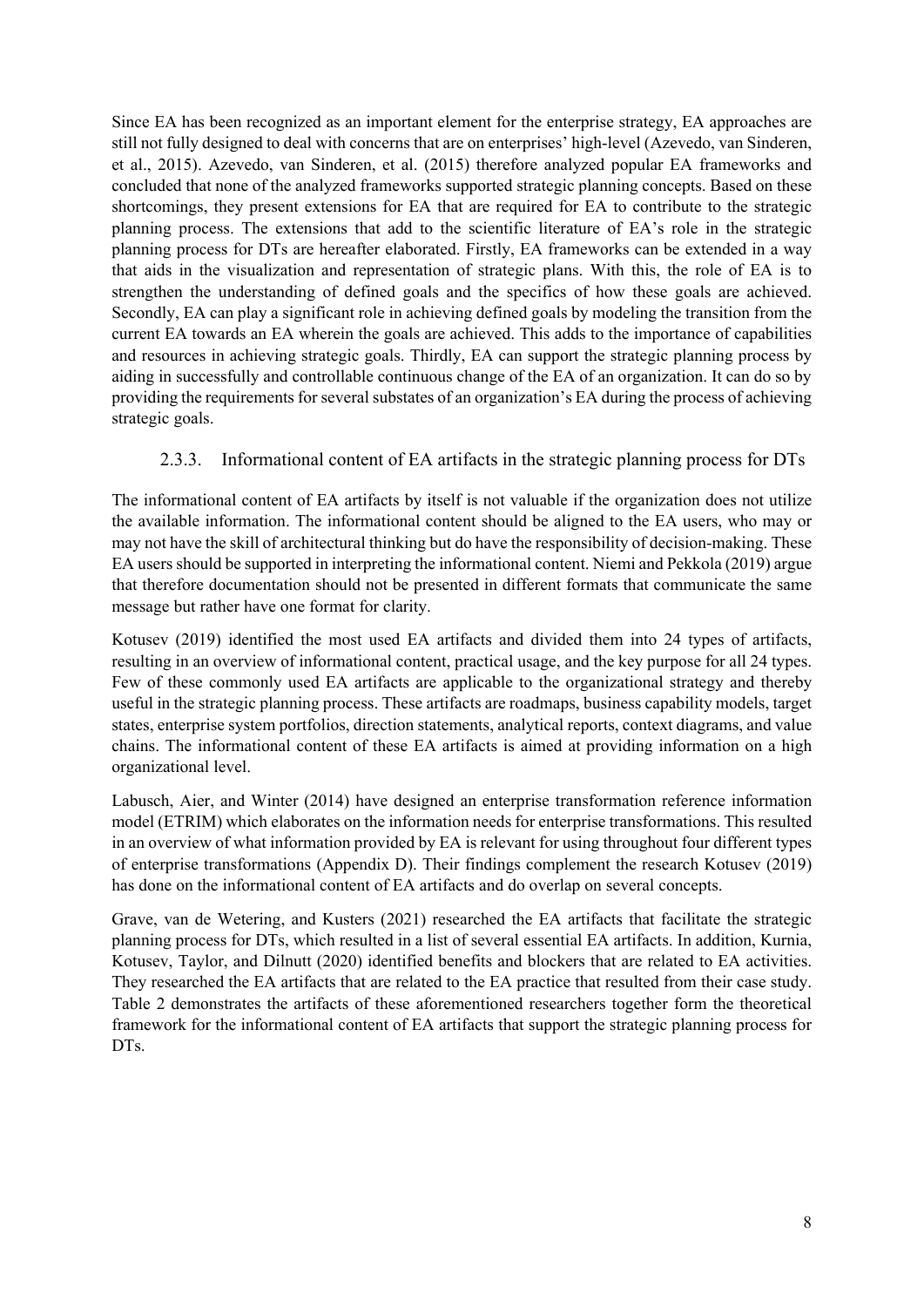| <b>EA</b> artifact                                                       | <b>Informational content</b>                                                                                                                            | <b>Key purpose</b>                                                                                                                             | Source(s)                                                                                           |
|--------------------------------------------------------------------------|---------------------------------------------------------------------------------------------------------------------------------------------------------|------------------------------------------------------------------------------------------------------------------------------------------------|-----------------------------------------------------------------------------------------------------|
| Roadmaps or 'strategic<br>plans'                                         | Structured graphical views of<br>all planned IT initiatives in<br>specific business areas having<br>direct business value                               | Achieve clearer traceability<br>between the business<br>strategy and future IT<br>investments                                                  | Grave et al.<br>$(2021)$ ; Kotusev<br>(2019); Kurnia et<br>al. (2020);<br>(Labusch et al.,<br>2014) |
| <b>Business Capability</b><br>Models or 'capability<br>reference models' | Provide structured graphical<br>representations of all<br>organizational business<br>capabilities, their relationship<br>and hierarchy                  | Align strategic business<br>goals with the priorities for<br>IT investments and thereby<br>improve strategic business<br>and IT alignment      | Grave et al.<br>$(2021)$ ; Kotusev<br>(2019); Kurnia et<br>al. (2020);<br>(Labusch & Aier,<br>2014) |
| Target States, or 'target<br>architectures'                              | High-level graphical<br>descriptions of the desired<br>long-term future state of an<br>organization                                                     | Enable strategic dialog<br>business and IT and<br>facilitate business and IT<br>alignment in the long run                                      | Kotusev (2019)                                                                                      |
| <b>Enterprise System</b><br>Portfolios, or 'enterprise<br>portfolio'     | Structured high-level<br>mappings of all essential IT<br>systems to relevant business<br>capabilities                                                   | Control the duplication and<br>reuse of IT assets, facilitate<br>the analysis of the IT<br>landscape and its overall<br>organizational fitness | Grave et al.<br>$(2021)$ ; Kotusev<br>(2019)                                                        |
| Direction Statements or<br>'strategic papers'                            | Conceptual messages<br>communicating major<br>organization-wide decisions<br>with far-reaching<br>consequences                                          | Facilitate conceptual<br>consistency between<br>general business and IT<br>directions                                                          | Kotusev (2019);<br>(Labusch et al.,<br>2014)                                                        |
| Analytical Reports or<br>position papers                                 | Executive-level analyses of<br>relevant technology trends<br>and their potential impact on<br>the business of an<br>organization                        | Align the general business<br>and IT strategy to the<br>current technological tends                                                            | Kotusev (2019)                                                                                      |
| Context Diagrams or<br>'conceptual data model'                           | High-level graphical<br>descriptions of the current<br>operational flows of an<br>organization                                                          | Provide a common context<br>for discussions between<br>business and IT leaders,<br>facilitate strategic dialog<br>and alignment                | Grave et al.<br>$(2021)$ ; Kotusev<br>(2019); Kurnia et<br>al. (2020)                               |
| SWOT analysis                                                            | Describes the strengths,<br>weaknesses, opportunities,<br>and threats as foundation for<br>a strategic plan, based on<br>internal and external factors. | Input for decision making<br>around focus points for an<br>organization regarding<br>utilizing its strengths and<br>cope with weaknesses       | Grave et al. (2021)                                                                                 |

*Table 2: EA artifacts used in organizations with informational content to aid strategic choices (Kotusev, 2019).*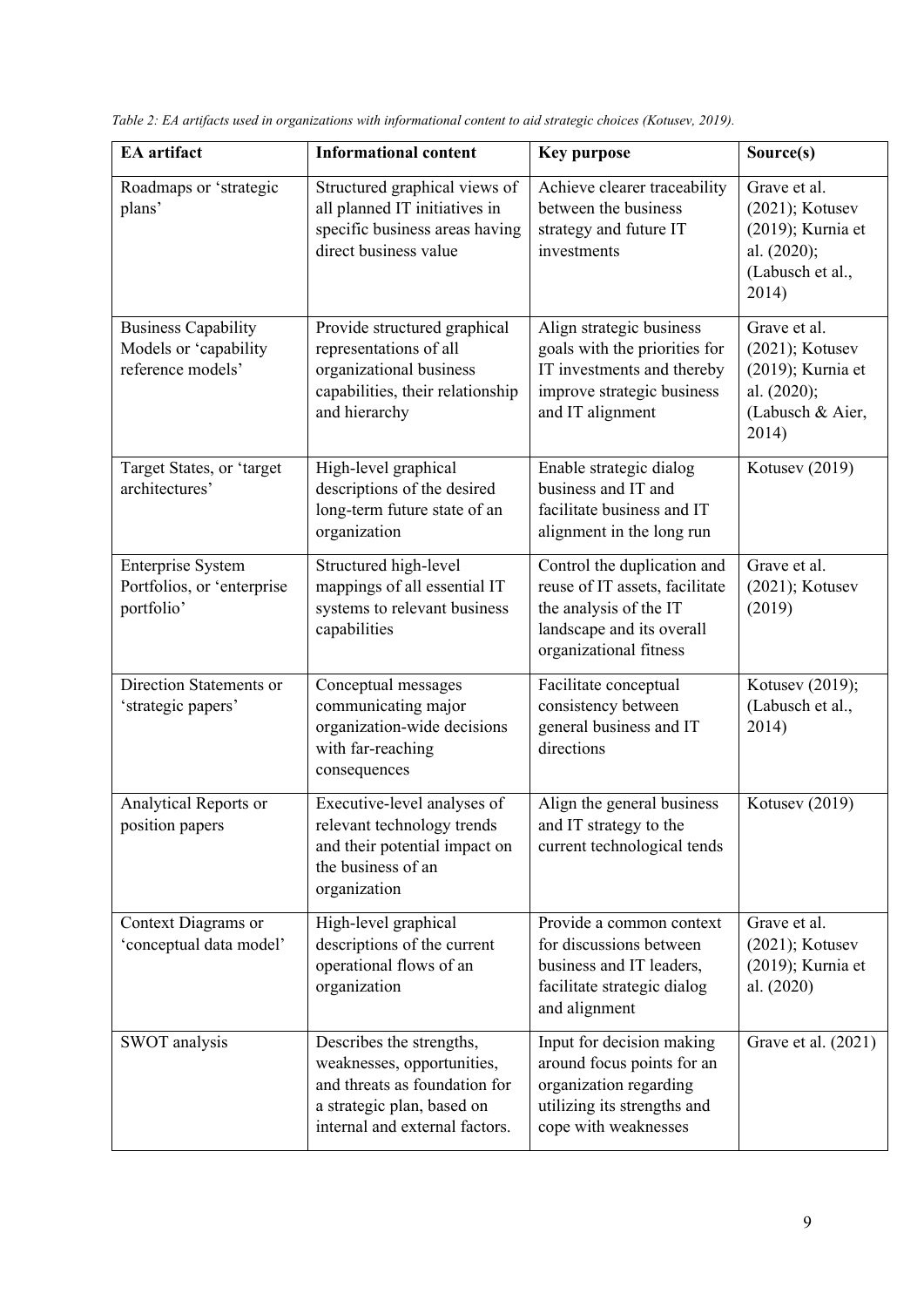| Operating model                                      | Describes the needed level of<br>business process integration<br>and standardization.                                                     | A more in-depth<br>solutioning overview of the<br>organization than a<br>formulated strategy                                      | Grave et al. (2021)                                                                                 |
|------------------------------------------------------|-------------------------------------------------------------------------------------------------------------------------------------------|-----------------------------------------------------------------------------------------------------------------------------------|-----------------------------------------------------------------------------------------------------|
| Principals and guidelines<br>or 'maxims and drivers' | High-level guidelines that<br>influence decision making<br>and planning                                                                   | Facilitate in consistency<br>between business and IT                                                                              | Grave et al.<br>$(2021)$ ; Kotusev<br>(2019); Kurnia et<br>al. (2020);<br>(Labusch et al.,<br>2014) |
| Security and privacy<br>plans                        | High-level and detailed<br>descriptions on security<br>programs on enterprise scale                                                       | Improve the security,<br>compliance, and conceptual<br>consistency.                                                               | Grave et al. (2021)                                                                                 |
| Stakeholder<br>communication plan                    | Plan that facilitates the<br>communication about<br>architecture to relevant<br>stakeholders                                              | <b>Effective communication</b><br>towards the relevant<br>stakeholders at the desired<br>moment                                   | Grave et al. (2021)                                                                                 |
| Technology standards list                            | List of all technologies used<br>in an organization including<br>solutions for reoccurring<br>problems within the existing<br>technology. | Reducing technical risks<br>and complexity of the<br>technology landscape and<br>achieving technological<br>consistency.          | Grave et al.<br>$(2021)$ ; (Labusch<br>et al., 2014)                                                |
| Value chains or 'value<br>reference models'          | Structured graphical<br>representations of the added<br>value chain of an<br>organization                                                 | Align strategic business<br>goals with the priorities for<br>IT investments and improve<br>strategic business and IT<br>alignment | Kotusev (2019)                                                                                      |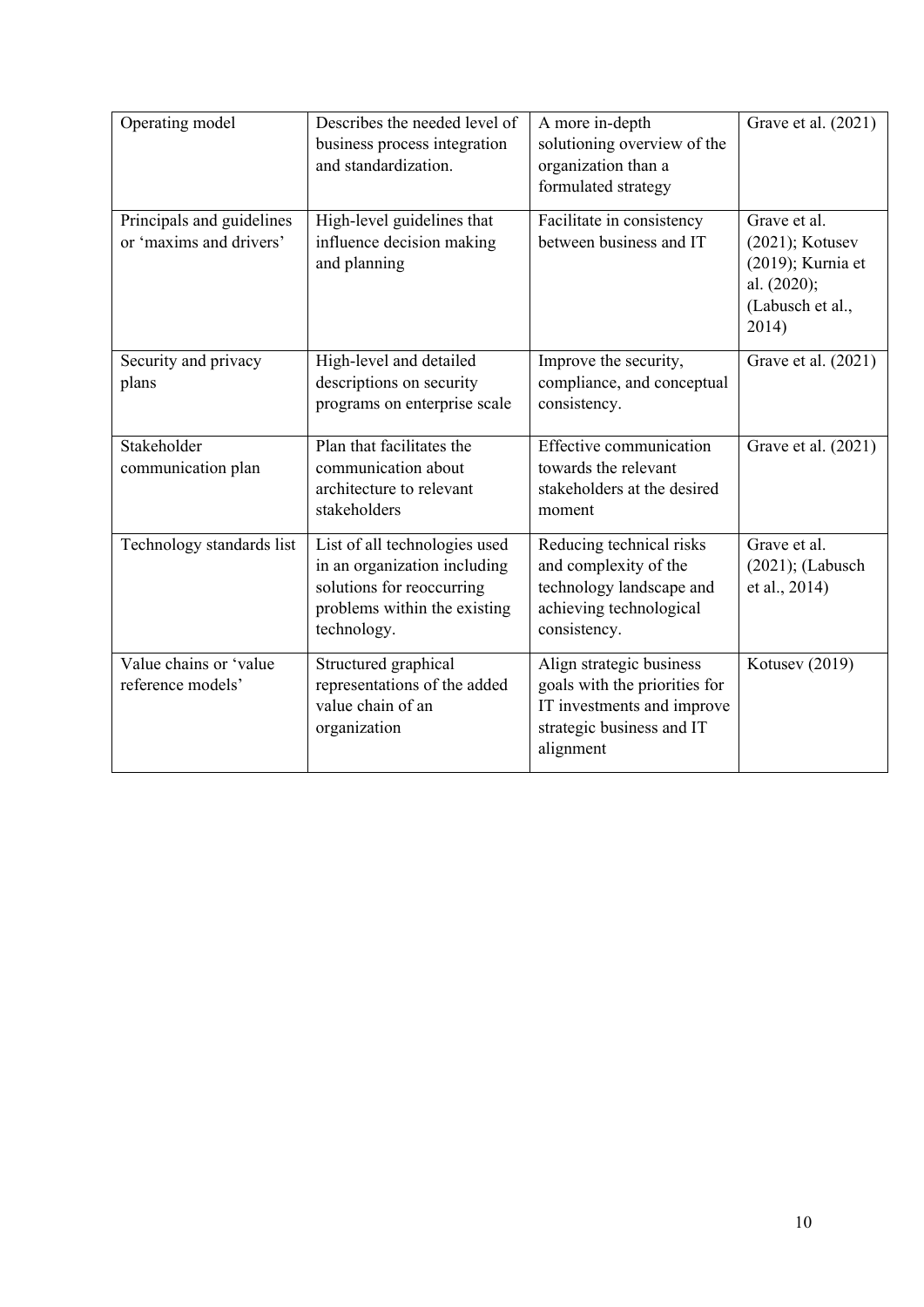#### 3. Methodology

#### 3.1. Conceptual design

The main approach used in this research is twofold. The first part is made up of scientific literature research. A systematic literature review method was used to explore the available scientific knowledge regarding the research questions. The available scientific knowledge was retrieved through the Open University Library and Google Scholar. This resulted in a scientific literature review concerning the strategic planning process for DTs, the role of EA in the strategic planning process for DTs, and informational content of EA artifacts in the strategic planning process for DTs.

In addition to the scientific literature research, a single case study method was used to compare the scientific literature review with EA practice. A case study is suited for research into new research areas where existing scientific literature is limited (Eisenhardt, 1989) and therefore suited to this research given its exploratory nature. Using a case study contributes to the credibility of the research through triangulation (Robert K Yin, 2013). Triangulation has the strength of collecting evidence from multiple sources to corroborate a singular result, such as documents, artifacts, interviews, and observations (Rowley, 2002). This research triangulated interview data and research on relevant documentation from the case organization. The focus of this case study was to get an understanding of what informational content of EA artifacts is needed for EA to efficiently facilitate and support the strategic planning process for DTs. Together the scientific literature research and the qualitative research through a case study answer the research questions. For the case study to be relevant and thereby feasible for gathering data to answer the research questions, it must meet several criteria:

- The organization has dedicated employees responsible for EA.
- The organization has been recently undergoing, in the middle of, or is planning a digital transformation
- Multiple stakeholders are involved in this digital transformation
- The enterprise architects of the organization produce artifacts relevant to the digital transformation

#### 3.2. Data collection

The data for the qualitative research was collected through semi-structured interviews. Additionally, documentation of used artifacts or assets used in the digital transformation of the case organization was gathered. A total of five interviews were conducted with a time span between 30 and 60 minutes. This research used an interview guide to create semi-structured interview questions and to create the interview protocol. Semi-structured research questions were chosen because with such, the interviewer has the freedom to deviate and thereby focus on specific topics that come up during the interview (Longhurst, 2003). The interviews were conducted digitally since the worldwide COVID-19 pandemic did not allow for face-to-face interviews.

#### 3.3. Data analysis

The conducted interviews were, with the approval of the interviewees, recorded and transcribed afterward (Appendix E). Thereafter, the transcripts were coded to split up the gathered information into separate concepts. Coding took place through creating a codebook wherein codes and definitions were described to help in analyzing the gathered data (DeCuir-Gunby, Marshall, & McCulloch, 2011). ATLAS.ti software was used to allocate interview results to the specified codes. This resulted in an overview of interview results per concept (Appendix F). This set of results was shared with the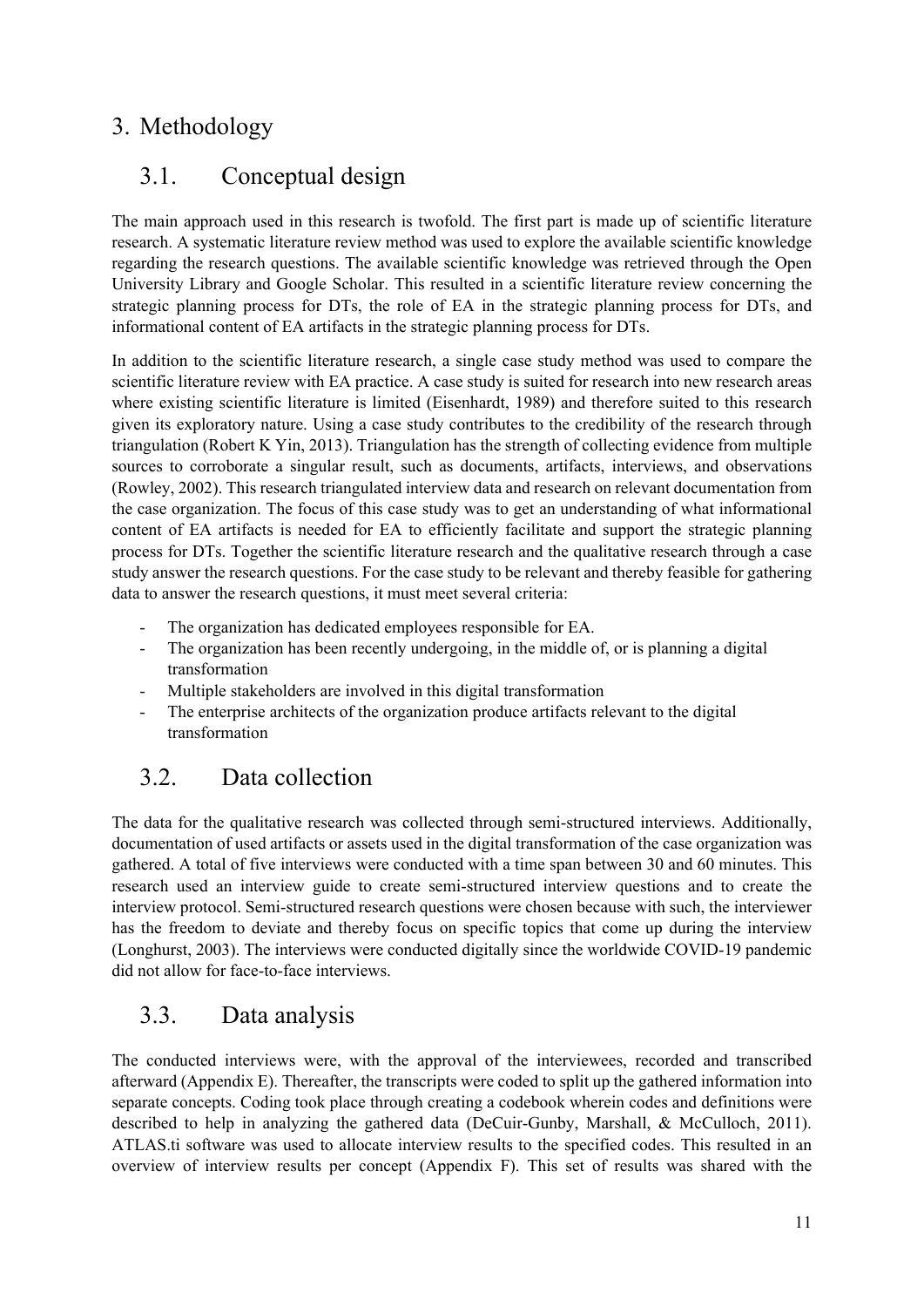interviewees to validate any discrepancy between the intentions of the interviewees and the results of the data analysis. Thereafter, the set of results was analyzed through pattern matching to answer the research questions. With pattern matching a theoretical pattern is specified upon which an observed pattern is plotted to determine a possible match between scientific literature and practice (Sinkovics, 2018; Tellis, 1997). In this research, the theoretical pattern was created in the theoretical framework (chapter 2) which was matched to the results of the case study.

## 3.4. Validity and reliability

Three types of validity are relevant for this research. Construct validity (1) ensures that the research measures that what it is supposed to measure according to the research questions. The use of multiple sources of evidence in this research referred to as triangulation, promotes construct validity (Saunders et al., 2016). Within the data analysis phase, the set of results derived from the interviewees was shared with the interviewees for review, this also strengthens the construct validity. Besides construct validity there is internal- and external validity. Internal validity (2) ensures the cohesion between findings and reality (R.K. Yin, 2017). This cohesion is assured through the pattern matching technique described in paragraph 3.3. External validity (3) ensures the generalizability of the research in other setups (Gibbert & Ruigrok, 2010). Given the single case study method of this research, the use of scientific literature contributes to the external validity. The case study was designed in a way the results are generalizable to organizations with similar characteristics. The chosen case study does not have extraordinary characteristics which contributes to the generalizability of the results. Although this strengthens the generalizability, the limitation of a single case study remains due to the lack of empirical evidence proving this case is similar or different from other cases (Hodkinson & Hodkinson, 2001).

Regarding the reliability of this research, all research measure techniques were documented. An interview guide was documented for conducting interviews, the interviews were transcribed, a codebook was created to categorize the interview results and the type of documents extracted from the case organization was documented. This ensures the retractability of the results by creating a chain of evidence.

To ensure ethical integrity full transparency was given to the case organization about the purpose of this research and how any gathered information has been handled. All provided data has been handled with full confidentiality and used for research purposes only. Explicit written permission was asked from each of the interviewees to record and transcribe the conducted interviews. All collected documents were discreetly extracted through the interviewees that granted full permission on behalf of the case organization for the documents to be used in this research.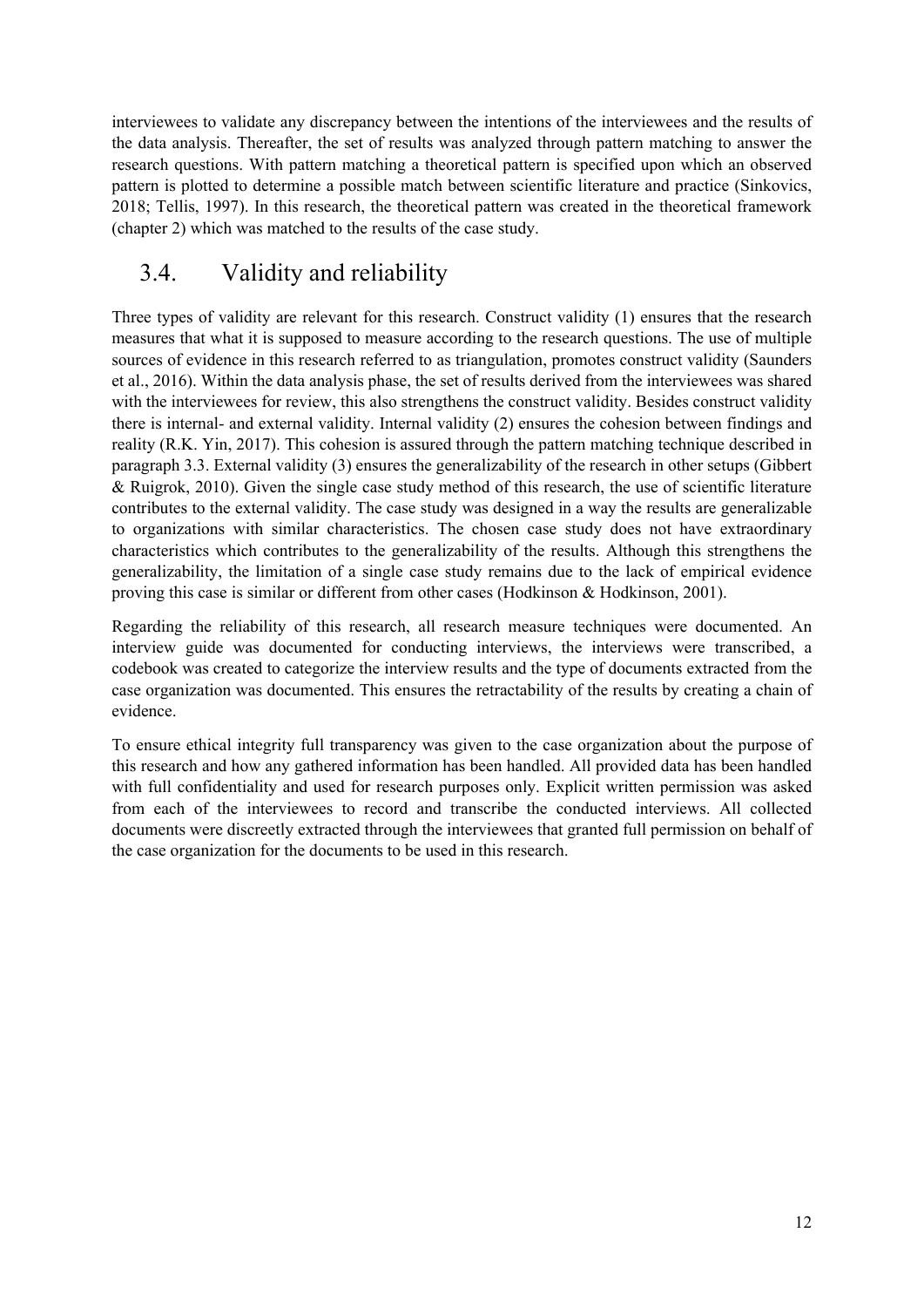#### 4. Results

In this chapter the results of the case study are presented. The case study was conducted through interviewing stakeholders of digital transformation within the case organization and additionally document analysis on EA artifacts used by the case organization took place. The interviewed stakeholders were enterprise- and solution architects that were directly involved in the organization's digital transformation. In total four enterprise- and one solution architects were interviewed (Table 3).

*Table 3: Overview of interviewed respondents with corresponding role description* 

| Respondent   | Role description                                                                                  |  |  |  |  |
|--------------|---------------------------------------------------------------------------------------------------|--|--|--|--|
|              |                                                                                                   |  |  |  |  |
| Respondent 1 | Enterprise architect, lead for business digitalization and innovation                             |  |  |  |  |
| Respondent 2 | Enterprise architect, lead architect on grid operation, outage management and<br>asset management |  |  |  |  |
| Respondent 3 | Enterprise architect, responsible for 3 out of 10 business units                                  |  |  |  |  |
| Respondent 4 | Enterprise architect, responsible for IT platforms and 'new businesses'                           |  |  |  |  |
| Respondent 5 | Solution architect, responsible for multiple SCRUM teams that realize IT<br>solutions             |  |  |  |  |

#### 4.1. Case organization

The case study was conducted at a large energy organization that was focused on distributing energy in the Netherlands. The EA discipline of the case organization was relatively young (brought to life one and a half years ago, at the moment of writing) and was still in development. Nevertheless, the organization had dedicated enterprise architects that supported the business in the current change the business was going through. Within the organization, several business units were supported by different workstreams like IT, innovation, business digitalization, and cost reduction programs. The EA discipline currently was placed under the IT workstream, which features multiple enterprise architects that were allocated to specific business units. Roles within the organization were defined according to the Scaled Agile Framework (SAFe) methodology, which is an approach for implementing agile practices at an enterprise scale. For the digitalization programs that exist in the case organization, this approach meant that the enterprise architects of the EA discipline were allocated to support several solution architects which at their turn were responsible for one or multiple SCRUM teams that developed new IT solutions.

#### 4.2. Strategic planning process for DTs

DTs were triggered in multiple ways within the case organization. Firstly, business representatives can create a digitalization plan regarding their discipline. Secondly, teams and their program managers can propose new DTs initiatives. Thirdly, the IT department in collaboration with an enterprise architect can initialize a DT with the knowledge they have. Whenever a DT was initialized through one of these ways, the case organization did not have a clear process defined for how to strategically plan such a DT as indicated by respondent 2: "In my opinion, I don't think we have a good repeatable process in this, it can happen in all sorts of different ways."

Within the case organization, defining a repeatable strategic planning process was perceived as difficult because every strategic choice needs different stakeholders which did not make it easy to have a uniform strategic planning process for DTs. Respondent 4 emphasizes this: "Every strategic choice needs other stakeholders to make that choice and so you can't push that through a process very straightforwardly."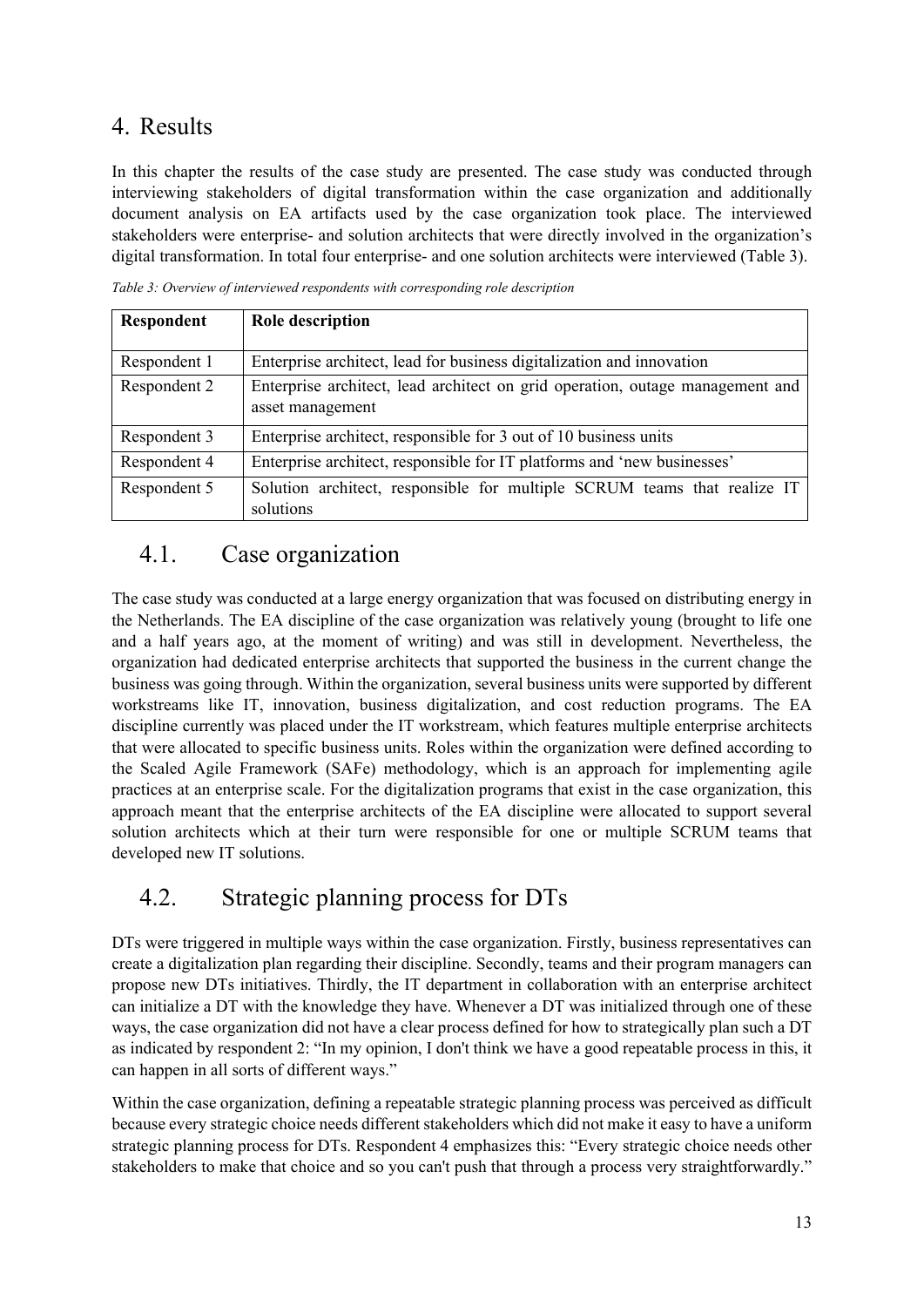Despite the case company lacking a repeatable strategic planning process for DTs, several steps were taken consistently by the case organization to strategically plan DTs.

For example, when initializing a DT, a value chain analysis was conducted regarding the relevant business unit to put the DTs into context to discover its potential. This could result in a pitch that describes a specific DT, these pitches were thereafter evaluated within the digital portfolio board. In this board, the funding was given for new initiatives that were pitched throughout this session. This process was getting more shape within the case organization and they were keen to further finalize this process. The organization also gathered information regarding the market they operate in during the strategic planning process for DTs. On the one hand, this information was retrieved from global research and advisory companies such as Gartner. On the other hand, external companies were hired to retrieve relevant knowledge of the market wherein the case organization was active.

#### 4.3. The role of EA in the strategic planning process for DTs

The role of the EA discipline in this strategic planning process was mainly to facilitate and support in strategically planning all DTs initiatives that arise within the case organization. The enterprise architects were involved in the decision-making process and were present in quarterly and annual meetings with stakeholders of the DTs from different corners of the organization. Within the annual meeting, the EA discipline was placed on a digital portfolio board together with the management board, business digitalization lead, organization units, and the representatives responsible for IT platforms. Within this meeting the board of directors gave strategic direction, the business units specified these strategic directions adding quantifiable objectives which were translated to business targets and business capability development. From that point on the EA discipline was responsible for aligning these set targets and business capability development plans. the EA discipline translated these plans into roadmaps and aligned them with the individual(s) responsible for the IT platforms. Respondent 1 elaborated on the role of EA within this digital portfolio board: "We as EA talk to the directors or their envoys about where they want to go. And we also provide them with our info during the digital portfolio board/discussion we are in."

In addition to the annual meetings on the strategic planning of DTs, every quarter a meeting was planned with the same representatives and stakeholders present within the annual meetings, to adjust any strategic planning decisions if required. The EA discipline was responsible for updating the roadmap to any changes that may have occurred that interfere with the initially defined roadmap. The roadmap that the EA discipline must provide, was tailored to the business capabilities that the organization was divided into. This means that for every business capability a roadmap was created which stated the target architecture for the upcoming two to five years. With its presence within these annual and quarterly meetings, the EA discipline was directly involved in decision-making which increased their influence on the strategic planning process for DTs.

### 4.4. Informational content of EA artifacts used in the strategic planning process for DTs

During the strategic planning of DTs within the case organization, the EA discipline facilitated by providing EA artifacts which were subdivided into four parts:

1. **Architecture principles** were high-level statements that gave guidance and direction on essential decisions that were to be made. These principles were not specific to any business capability but were generically build. Whenever a principle or guideline would be specific for a certain business capability, that principle would be embedded into the strategic architecture direction statement (see bullet three) of that capability.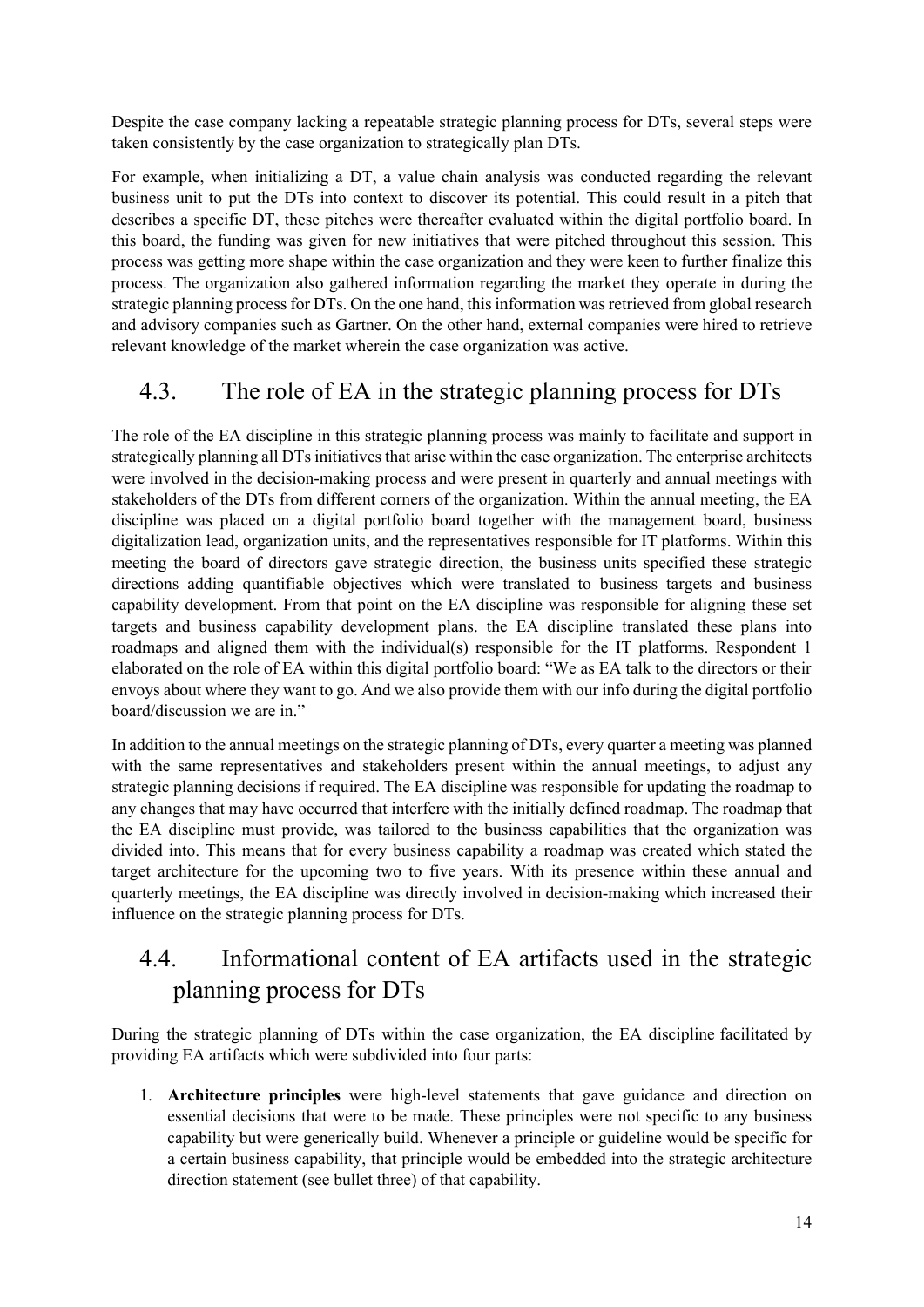- 2. **Guidelines and frameworks** were more detailed directions and/or decisions that were provided by the EA discipline for solution architects to build their solutions on. The solutions that the solution architects of the company make must comply with these guidelines and fit into the frameworks that were defined.
- 3. **Strategic architecture direction statements** were the high-level roadmaps created for each defined business capability in the organization. These were aligned with the solution architects that were allocated to the concerned business capability. In these statements, it was also defined which budgets were assigned to which digitalization initiatives. The business capabilities defined by the organization were:
	- a. Serving customers and market participants
	- b. Transporting and distributing energy
	- c. Developing and maintaining energy networks
	- d. Measure energy flows and networks
	- e. Performing work on energy networks
	- f. Facilitate the energy market
	- g. Directing the company
	- h. Supporting the business
- 4. **Architecture roadmaps** were made based on the SAFe framework the organization was working with. The roadmaps focused on a collection of teams that were working on a similar product. In these roadmaps the AS-IS and TO-BE states were defined, application lifecycle management was defined, and the choice for specific vendors was clarified when applicable. These roadmaps were focused on the solutions and applications that were present within the organization and gave direction in making strategic choices around these solutions and applications. Examples of strategic choices that were made in these roadmaps were to phase out a solution or technology or the decision to work with a certain vendor or not.

The case organization maintained a Wiki page where these four types of EA artifacts were presented to the organization. This Wiki page was open to the solution architects to consult any needed information for decision making regarding the teams that they were assigned to. Every month the enterprise- and solution architects came together to discuss any new information posted on the Wiki page. The form in which documentation was presented on this Wiki page differed from (PowerPoint) slide decks to Worddocuments. There was no clear structure or approach defined in the case organization that elaborated on how EA artifacts should be presented.

In addition to the results of the conducted interviews, a document analysis was conducted which provided additional insights into the informational content of EA artifacts used in the strategic planning process for DTs. Table 4 presents these insights that are retrieved from the document analysis.

| <b>EA</b> artifact    | <b>Informational content</b>                                           |
|-----------------------|------------------------------------------------------------------------|
| Business principles   | Describes a capability driven way of working, how to standardize       |
|                       | business processes, security, and compliance of business processes,    |
|                       | how continuity should be ensured and how ownership should be put in    |
|                       | place.                                                                 |
| Data principles       | Describes the ownership of data, data classification, data definitions |
|                       | according to standards, data asset handling and data governance.       |
| Technology principles | Describes which technologies are preferred, decisions on cloud vs on-  |
|                       | premises, automatization, how to describe legacy how to work           |
|                       | component based.                                                       |
| Capability model      | The capability model provides insight into the coming 2-5 years        |
|                       | containing a roadmap with corresponding goals and a TO-BE.             |

*Table 4: EA artifacts analysed through document research*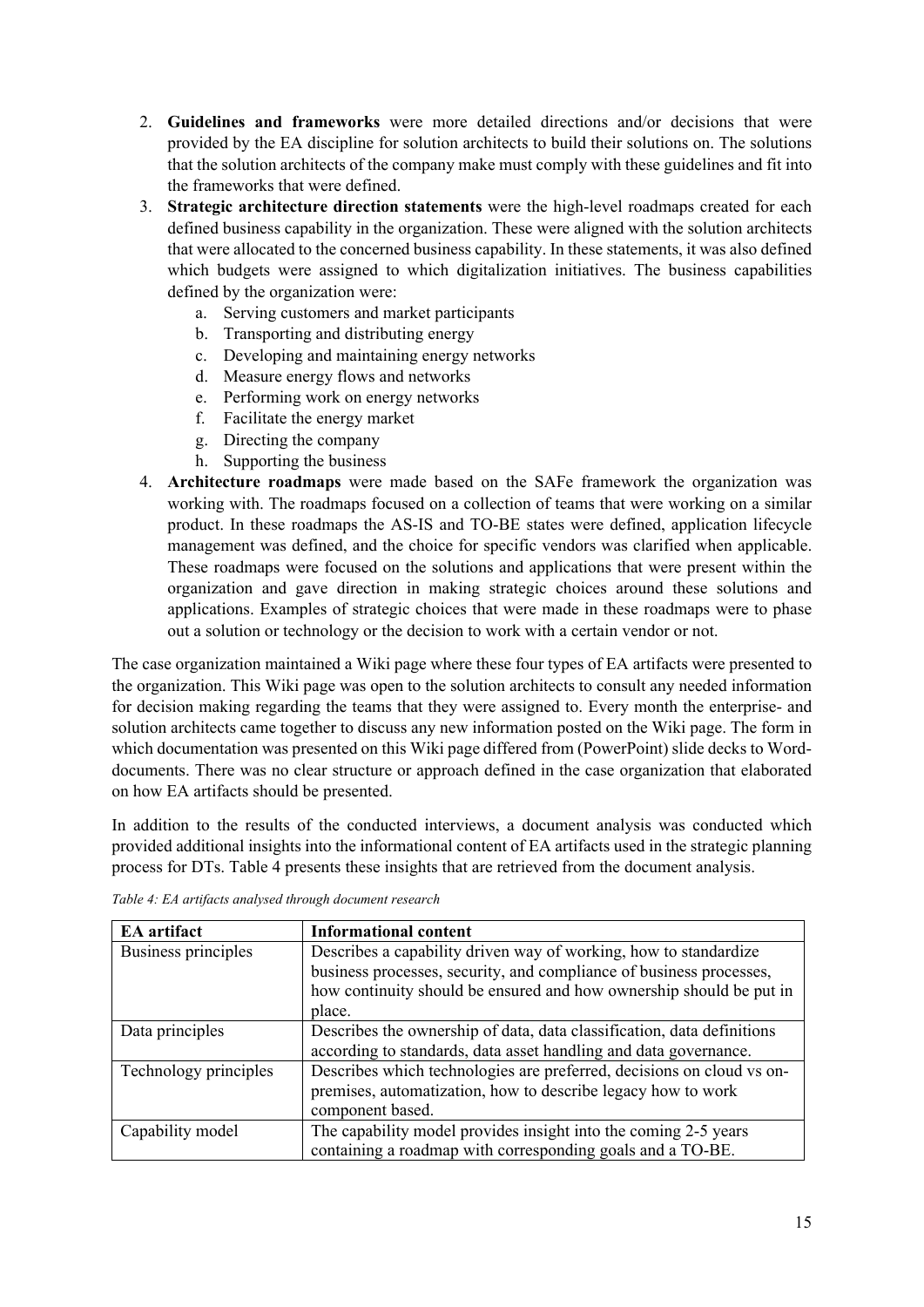#### 5. Discussion, conclusion, and recommendation

In this chapter, the results of this research are discussed. The relationship of the case study results with corresponding scientific literature is discussed, limitations of the research are evaluated and recommendations that result from discussing the research are presented.

#### 5.1. Relationship to theory

#### 5.1.1. Strategic planning process for DTs

The results of the scientific literature review depict the strategic planning process for DTs as a process that is generalized for any DT. The scientific literature also suggests that each DT has its own strategic planning process beforehand. This scientific literature is not supported by the results of the case study. The case organization had difficulty finding a repeatable process wherein each DT was strategically planned. Instead of having such a repeatable strategic planning process for DTs, the case organization discussed and analyzed any potential DT within a 'digital portfolio board'. During this board session potential DTs that were nominated by the initiators of the DTs were further defined and strategically planned. The digital portfolio board had a budget that was allocated to these nominated DTs. The DTs were pitched to receive the allocated budget used for implementing the DTs. Before a potential DT was brought up in this digital portfolio board, several challenges around this DT were already discussed with different stakeholders.

Whenever the budget was allocated and decisions were made about which DTs would be implemented, the strategic planning of the DTs were documented through 'architecture direction statements'. For each capability that was defined by the organization, such an architecture direction statement was created stating the architectural direction that specific business capability should be heading in the next 2-5 years.

#### 5.1.2. The role of EA in the strategic planning process for DTs

Overall, the role of EA in the strategic planning process for DTs that scientific literature dictates, does line up with EA practice. Scientific literature depicts the role of EA as being the facilitator when undergoing strategic planning for DTs. Within the case study, the case organization did provide information and capabilities to undergo and plan DTs but not a complete strategic planning process for DTs, since such a process was not defined within the organization. Scientific literature dictates that important information for EA to facilitate is about resources and capabilities of the organization (Parker & Doucet, 2009). That lines up with what was seen in the case organization. EA within the case organization had described the business capabilities present in the organization and facilitated the strategic planning for DTs for these business capabilities. What also was observed within the case organization was that the EA discipline had the role of prioritizing DTs. This role of EA to prioritize certain DTs is also described by Van de Wetering (2020) through the conceptualization of dynamic EA capabilities. These dynamic capabilities are divided into sensing, mobilizing, and transforming capabilities. EA having the role of prioritizing DTs is part of the mobilizing capability of EA.

A role that was not specifically found in scientific literature but was in EA practice, was that the EA discipline was represented in critical annual and quarterly discussions wherein decision-making took place around the strategic planning of DTs in the organization. These discussions and therefore this role of the EA discipline has proven to be important because of the influence the EA discipline has on the approach and execution of DTs and its strategic planning.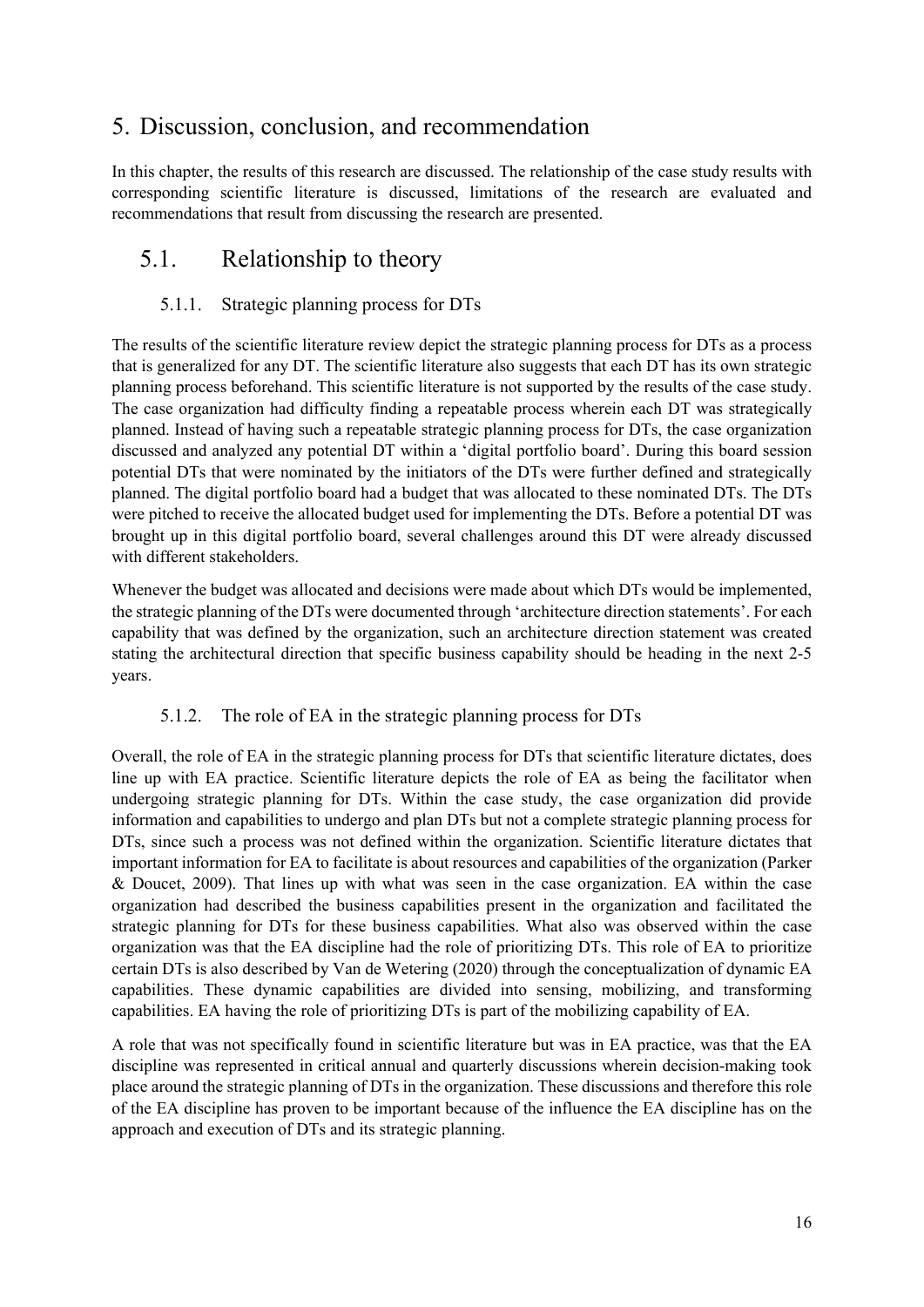#### 5.1.3. EA artifacts and informational content

Chapter 2.3.3 presents the scientific literature on informational content of EA artifacts used in the strategic planning process for DTs. Table 5 discusses what was found in scientific literature and how this relates to EA practice results from the conducted case study.

| EA artifact                                                              | <b>Present in case</b><br>organization<br>yes/no | <b>Relation to theory</b>                                                                                                                                                                                                                                                                                                                                                                 |
|--------------------------------------------------------------------------|--------------------------------------------------|-------------------------------------------------------------------------------------------------------------------------------------------------------------------------------------------------------------------------------------------------------------------------------------------------------------------------------------------------------------------------------------------|
| Roadmaps or 'strategic<br>plans'                                         | Yes                                              | For each defined business capability, a roadmap<br>was created, this way of working was not found in<br>the scientific literature review and therefore adds to<br>the available scientific literature. What stood out<br>was that the case organization created roadmaps<br>after investments already have budget allocated to<br>it, in contrary to what scientific literature dictates. |
| <b>Business Capability Models</b><br>or 'capability reference<br>models' | Yes                                              | The business capabilities defined in the case<br>organization did give a structured graphical view of<br>IT initiatives that were to be implemented. This<br>confirms the scientific literature on business<br>capability models.                                                                                                                                                         |
| Target States, or 'target<br>architectures'                              | Yes                                              | Target states were used as high-level mappings of<br>how architecture in the depicted future should look<br>like, this confirms the scientific literature on target<br>states.                                                                                                                                                                                                            |
| <b>Enterprise System</b><br>Portfolios, or 'enterprise<br>portfolio'     | Yes                                              | A structured high-level overview of all IT-systems<br>was used by the case organization to control the<br>landscape and to better estimate DTs by having an<br>overview wherein a specific DT would be placed.                                                                                                                                                                            |
| Direction Statements or<br>'strategic papers'                            | N <sub>o</sub>                                   | N/A                                                                                                                                                                                                                                                                                                                                                                                       |
| Analytical Reports or<br>position papers                                 | Yes                                              | The case organizations used reports from, for<br>example, Gartner to gain insight into relevant<br>market information.                                                                                                                                                                                                                                                                    |
| Context Diagrams or<br>'conceptual data model'                           | No.                                              | N/A                                                                                                                                                                                                                                                                                                                                                                                       |
| SWOT analysis                                                            | No                                               | N/A                                                                                                                                                                                                                                                                                                                                                                                       |
| Operating model                                                          | No                                               | N/A                                                                                                                                                                                                                                                                                                                                                                                       |
| Principals and guidelines or<br>'maxims and drivers'                     | Yes                                              | EA within the case organizations provided<br>principles and guidelines which were used by<br>solution architect who were responsible for multiple<br>teams and corresponding IT-structure. These<br>principles and guidelines were set up in a generic                                                                                                                                    |

*Table 5: EA artifacts identified in scientific literature review compared to EA practise*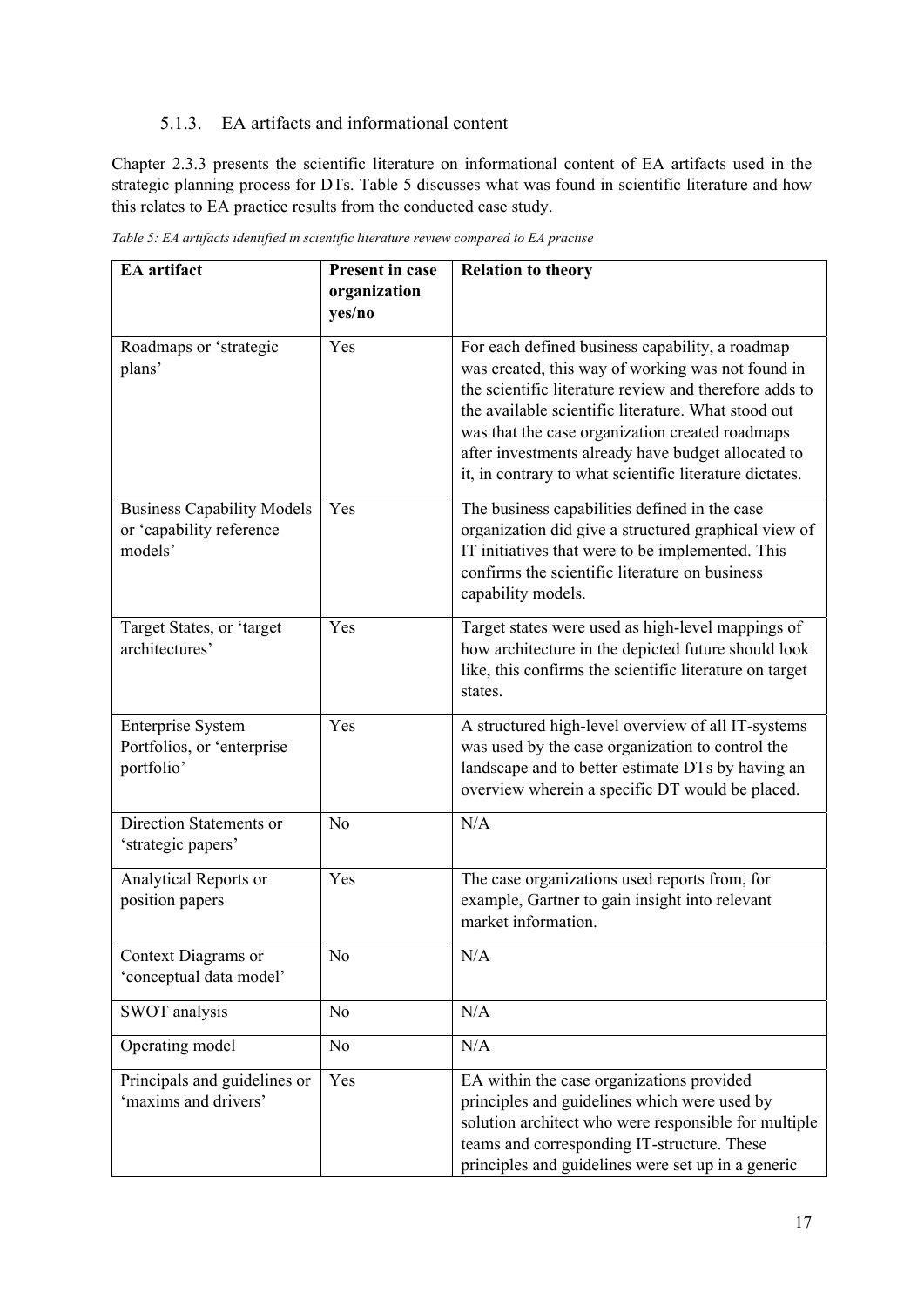|                                             |                | way and were intended to be a framework wherein<br>DTs were to be implemented. Scientific literature<br>dictates principles and guidelines to influence<br>decision making and planning, this was not<br>explicitly confirmed by results of the case study.                                                                                  |
|---------------------------------------------|----------------|----------------------------------------------------------------------------------------------------------------------------------------------------------------------------------------------------------------------------------------------------------------------------------------------------------------------------------------------|
| Security and privacy plans                  | N <sub>0</sub> | N/A                                                                                                                                                                                                                                                                                                                                          |
| Stakeholder<br>communication plan           | No             | N/A                                                                                                                                                                                                                                                                                                                                          |
| Technology standards list                   | Yes            | The case organization had included a technology<br>standard list into their versions of the 'enterprise<br>system portfolios' EA artifacts mentioned above. In<br>contrary to scientific literature, the case<br>organization did not include reoccurring problems<br>with corresponding solutions within this technology<br>standards list. |
| Value chains or 'value<br>reference models' | N <sub>o</sub> | N/A                                                                                                                                                                                                                                                                                                                                          |

## 5.2. Limitations

Although this research was conducted carefully and reliably, any limitations must be acknowledged. The COVID-19 worldwide pandemic has had its impact on this research, specifically on conducting case study interviews. Due to this pandemic, all interviews needed to be conducted virtually which leaves out the advantages of communicating in person. For example, in virtual interviews, the interview does not physically interact with the interviewee which could result in missed body language or emotional (Cater, 2011). However, recent study on conducting qualitative research interviews through online demonstrates such virtual interviews obtained the desired result for the interviewer and are wellreceived by the interviewees (Gray, Wong-Wylie, Rempel, & Cook, 2020).

A second limitation is regarding the EA artifact theory, a comprehensive list of EA artifacts and its informational content was lacking in scientific literature due to differences in the terminology of artifacts and overall lack of scientific literature regarding this topic. This had its limitations of the pattern matching of scientific literature to EA practice.

Thirdly, due to the case organization being in the middle of a reorganization because of the energy transformation in the Netherlands, there was limited time and interest for conducting an interview by the stakeholders within the case organization. This results in the lack of interviewed business representatives and their perspectives on the subjects researched in this report.

The fourth and last limitation of this research was the privacy restrictions of the case organization regarding insight in EA artifacts or EA information. Only several high-level EA artifacts were made available for analysis. This resulted in the document analysis being less efficient than it would be in a situation where all the EA artifacts that were discussed in the interviews would be available for analysis. However, this research provides new insights into how EA practice relates to what is known in scientific literature around EA artifacts and its informational contents used in the strategic planning process for DT<sub>s</sub>.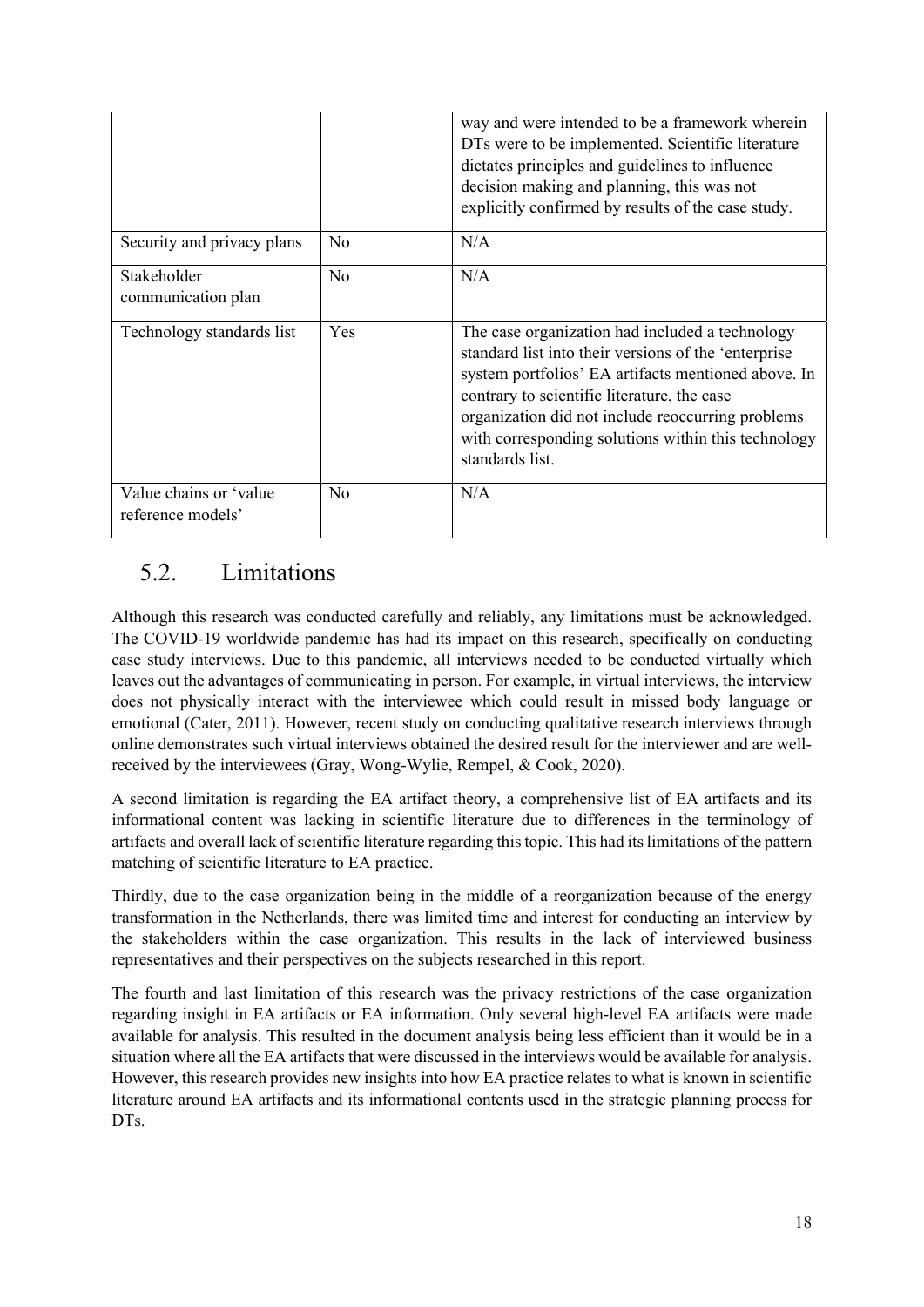#### 5.3. Conclusions

Through a scientific literature review and a case study, this research provides an answer to the main research question: What informational content in EA artifacts supports the strategic planning process for DTs? The scientific literature review has resulted in a definition of the strategic planning process for DTs, elaborates on the role of EA in the strategic planning process for DTs, and provides a set of EA artifacts and its informational content that are most relevant in supporting the strategic planning process for DTs by EA. EA practice, researched through a case study, deviates from the scientific literature in several elements. The scientific literature on the strategic planning process for DTs was not in line with how DTs were strategically planned in the case organization. Whereas the scientific literature dictates a single strategic planning process for every DT, EA practice demonstrates an ongoing process wherein DT initiatives were proposed and allocated a budget or not. The scientific literature does correspond on the role of EA in the strategic planning process for DTs. In scientific literature, EA is set out to have a supporting role by providing EA artifacts to strategically plan DTs. EA practice confirms this definition of the role of EA in this process. Regarding the informational content of EA artifacts used in the strategic planning process for DTs, EA practice confirms several of the proposed informational content of EA artifacts in the scientific literature but also does not recognize others. EA artifacts and its informational content that were confirmed by EA practice are: roadmaps, business capability models, target states, enterprise system portfolios, analytical reports, principals and guidelines, and technology standards lists.

#### 5.4. Recommendations for practice

The case organization demonstrates EA to be a discipline that was not straightforward in structuring its strategic planning process for DTs. It did however demonstrate an example of EA practice, which is scarce in current scientific literature. Therefore, enterprise architects and CEOs can use this example when structuring the EA discipline within an organization to support the strategic planning process for DTs. Examples of how EA can support the strategic planning process for DTs in practice are scarce in scientific literature. Therefore, such an example helps to diminish this scarcity. The list of EA artifacts alongside their corresponding informational content 1used by enterprise architects when supporting the strategic planning process for DTs as well as implementing the DTs within an organization.

#### 5.5. Recommendations for further research

This qualitative research demonstrates the deviation between what is known in the current scientific literature on EA and the strategic planning process for DTs and the results of researching EA practice on this topic. The strategic planning process for DTs as scientific literature dictates, was not found in EA practice. Furthermore, the EA artifacts which according to literature are used by EA to support the strategic planning process for DTs mismatches with EA practice. This individual research is not enough to impact the overall scientific literature on the aforementioned topics. Therefore, further research is needed with a focus on EA practice to narrow the gap between scientific literature and practice. Moreover, different sectors than the energy sector should be investigated to strengthen the generalizability of EA practice results.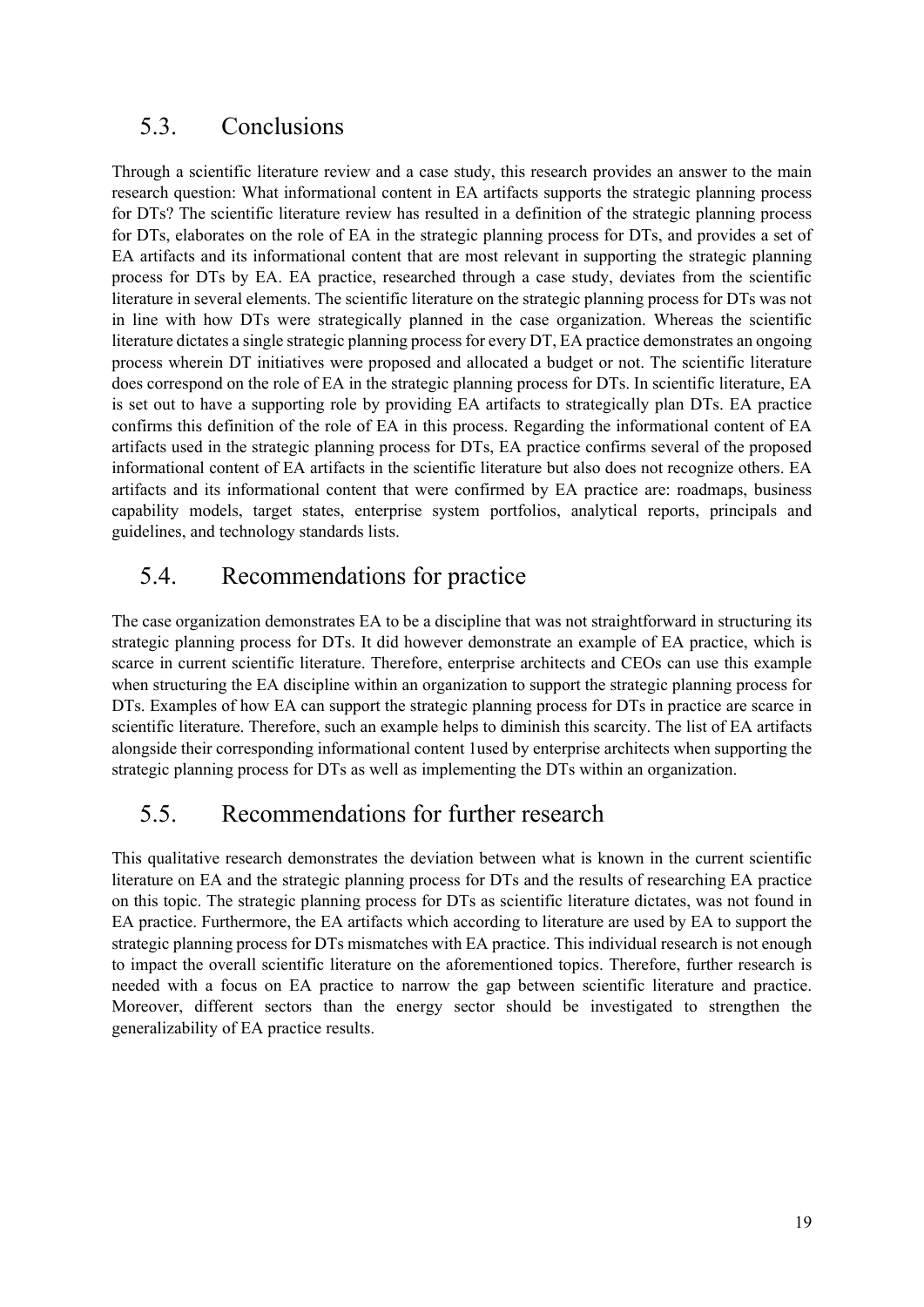#### 6. References

- Abraham, R. (2013). *Enterprise architecture artifacts as boundary objects-A framework of properties.* Paper presented at the 21st European Conference on Information Systems, June 2013.
- Ahlemann, F., Stettiner, E., Messerschmidt, M., & Legner, C. (2012). *Strategic enterprise architecture management: challenges, best practices, and future developments*: Springer Science & Business Media.
- Alwadain, A., Fielt, E., Korthaus, A., & Rosemann, M. (2016). Empirical insights into the development of a service-oriented enterprise architecture. *Data & Knowledge Engineering, 105*, 39-52.
- Azevedo, C. L., Almeida, J. P. A., van Sinderen, M., & Pires, L. F. (2015). *Towards capturing strategic planning in EA.* Paper presented at the 2015 IEEE 19th International Enterprise Distributed Object Computing Conference.
- Azevedo, C. L., van Sinderen, M., Pires, L. F., & Almeida, J. P. A. (2015). *Aligning enterprise architecture with strategic planning.* Paper presented at the International conference on advanced information systems engineering.
- Bharadwaj, A., El Sawy, O. A., Pavlou, P. A., & Venkatraman, N. (2013). Digital business strategy: toward a next generation of insights. *MIS quarterly*, 471-482.
- Blomqvist, S., Halén, M., & Helenius, M. (2015). *Connecting enterprise architecture with strategic planning processes: Case study of a large nordic finance organization.* Paper presented at the 2015 IEEE 17th Conference on Business Informatics.
- Bui, Q. N., Markus, M., & Newell, S. (2015). Alternative designs in widespread innovation adoption: Empirical evidence from enterprise architecture implementation in us state governments.
- Cater, J. K. (2011). Skype a cost-effective method for qualitative research. *Rehabilitation Counselors & Educators Journal, 4*(2), 3.
- DeCuir-Gunby, J. T., Marshall, P. L., & McCulloch, A. W. (2011). Developing and using a codebook for the analysis of interview data: An example from a professional development research project. *Field methods, 23*(2), 136-155.
- Eisenhardt, K. M. (1989). Building theories from case study research. *Academy of management review, 14*(4), 532-550.
- Gibbert, M., & Ruigrok, W. (2010). The ''what''and ''how''of case study rigor: Three strategies based on published work. *Organizational research methods, 13*(4), 710-737.
- Grave, F., van de Wetering, R., & Kusters, R. (2021). *Enterprise architecture artifacts facilitating digital transformations' strategic planning process.* Paper presented at the 14th IADIS International Conference Information Systems 2021: IS 2021, Online, IADIS, Lisbon, Portugal.
- Gray, L. M., Wong-Wylie, G., Rempel, G. R., & Cook, K. (2020). Expanding qualitative research interviewing strategies: Zoom video communications. *The qualitative report, 25*(5), 1292- 1301.
- Hodkinson, P., & Hodkinson, H. (2001). *The strengths and limitations of case study research.* Paper presented at the learning and skills development agency conference at Cambridge.
- Ismail, M. H., Khater, M., & Zaki, M. (2017). Digital business transformation and strategy: What do we know so far. *Cambridge Service Alliance, 10*.
- Kimpimäki, H. (2014). *Enterprise architecture in practice: from IT concept towards enterprise architecture leadership.* Tampere University of Technology, Rakennustalo Building, Auditorium RG202.
- Korachi, Z., & Bounabat, B. (2020). General Approach for Formulating a Digital Transformation Strategy. *Journal of Computer Science, 16*(4), 493-507.
- Kotusev, S. (2019). Enterprise architecture and enterprise architecture artifacts: Questioning the old concept in light of new findings. *Journal of Information technology, 34*(2), 102-128.
- Kotusev, S., Singh, M., & Storey, I. (2015). Investigating the usage of enterprise architecture artifacts. *ECIS 2015 Research-in-Progress Papers. Paper 15. http://aisel.aisnet.org/ecis2015\_rip/15*.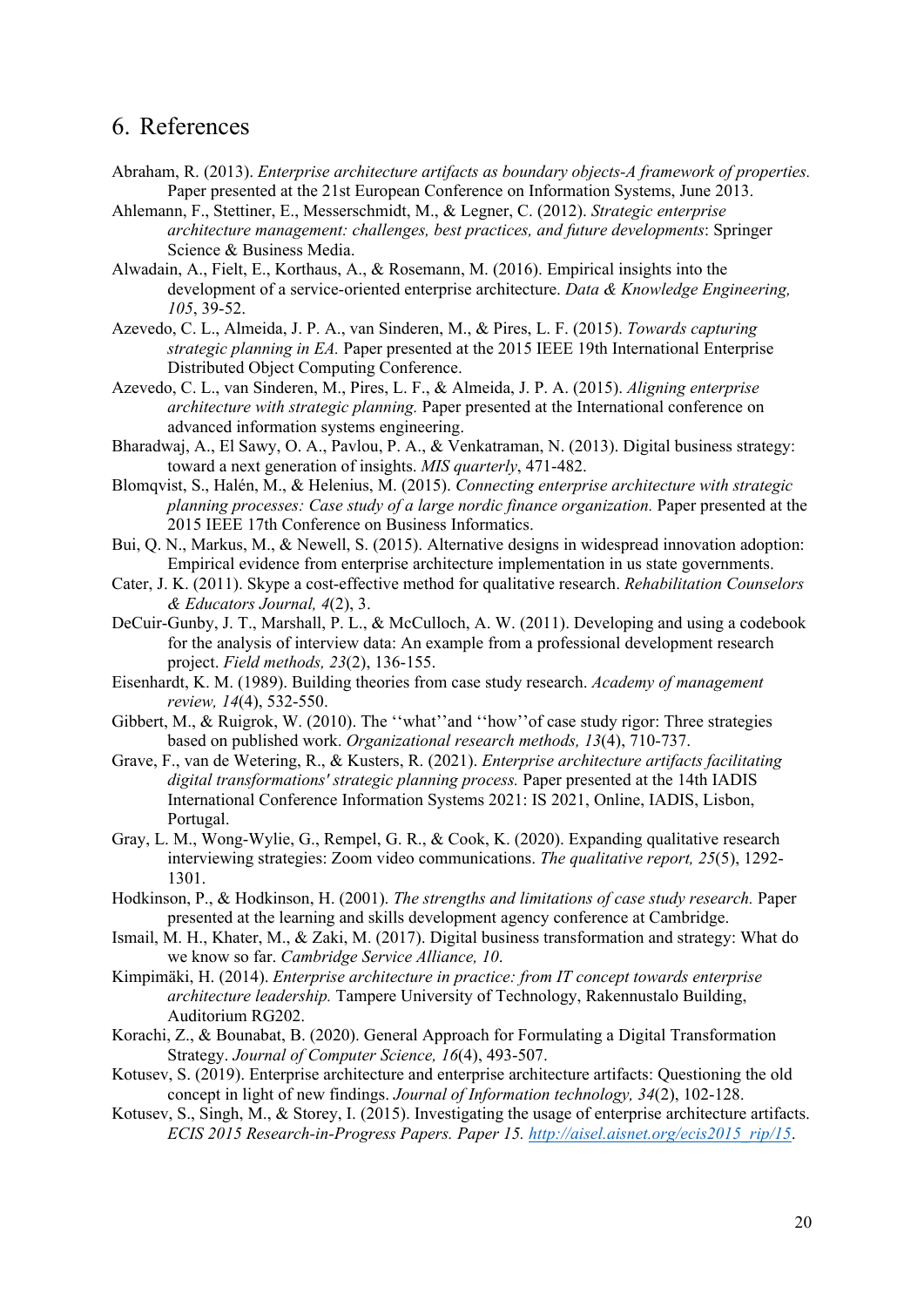- Kurnia, S., Kotusev, S., Taylor, P., & Dilnutt, R. (2020). *Artifacts, activities, benefits and blockers: Exploring enterprise architecture practice in depth.* Paper presented at the Proceedings of the 53rd Hawaii International Conference on System Sciences.
- Labusch, N., & Aier, S. (2014). *Information provision as a success factor in the architectural support of enterprise transformations.* Paper presented at the 2014 IEEE 16th Conference on Business Informatics.
- Labusch, N., Aier, S., & Winter, R. (2014). *A reference model for the information-based support of enterprise transformations.* Paper presented at the International Conference on Design Science Research in Information Systems.
- Löhe, J., & Legner, C. (2014). Overcoming implementation challenges in enterprise architecture management: a design theory for architecture-driven IT Management (ADRIMA). *Information Systems and e-Business Management, 12*(1), 101-137.
- Longhurst, R. (2003). Semi-structured interviews and focus groups. *Key methods in geography, 3*(2), 143-156.
- Matt, C., Hess, T., & Benlian, A. (2015). Digital transformation strategies. *Business & Information Systems Engineering, 57*(5), 339-343.
- Niemi, E., & Pekkola, S. (2019). The benefits of enterprise architecture in organizational transformation. *Business & Information Systems Engineering*, 1-13.
- Parker, T., & Doucet, G. (2009). The strategic dimension of enterprise architecture. *G. Doucet, J. Gøtze, P. Saha, S. Bernard: Coherency Management–Architecting the Enterprise for Agility, Alignment and Assurance*, 157-177.
- Ross, J. W., Sebastian, I., Beath, C., Mocker, M., Moloney, K., & Fonstad, N. (2016). Designing and executing digital strategies.
- Rowley, J. (2002). Using case studies in research. *Management research news*.
- Saunders, M., Lewis, P., & Thornhill, A. (2016). Research Methods for Business Students. In (Seventh ed., pp. 180-183, 319): Pearson Education Limited.
- Schöenherr, M. (2008). *Towards a common terminology in the discipline of enterprise architecture.* Paper presented at the International Conference on Service-Oriented Computing.
- Sebastian, I., Ross, J., Beath, C., Mocker, M., Moloney, K., & Fonstad, N. (2017). How big old companies navigate digital transformation.
- Simon, D., Fischbach, K., & Schoder, D. (2014). Enterprise architecture management and its role in corporate strategic management. *Information Systems and e-Business Management, 12*(1), 5- 42.
- Sinkovics, N. (2018). Pattern matching in qualitative analysis. *The sage handbook of qualitative business and management research methods*, 468-485.
- Tadeu, H. F. B., Duarte, A. L. d. C. M., Taurion, C., & Jamil, G. L. (2019). Digital Transformation: Digital Maturity Applied to Study Brazilian Perspective for Industry 4.0. In *Best Practices in Manufacturing Processes* (pp. 3-27): Springer.
- Tellis, W. (1997). Application of a case study methodology. *The qualitative report, 3*(3), 1-19. doi:https://doi.org/10.46743/2160-3715/1997.2015
- Urbaczewski, L., & Mrdalj, S. (2006). A comparison of enterprise architecture frameworks. *Issues in information systems, 7*(2), 18-23.
- Van de Wetering, R. (2020). Dynamic Enterprise Architecture Capabilities and Organizational Benefits: An empirical mediation study. *In Proceedings of the 28th European Conference on Information Systems (ECIS), An Online AIS Conference, June 15-17, 2020.* doi:https://aiselaisnet-org.ezproxy.elib10.ub.unimaas.nl/ecis2020\_rp/93
- Vial, G. (2019). Understanding digital transformation: A review and a research agenda. *The Journal of Strategic Information Systems, 28*(2), 118-144.
- Winter, R., & Fischer, R. (2006). *Essential layers, artifacts, and dependencies of enterprise architecture.* Paper presented at the 2006 10th IEEE International Enterprise Distributed Object Computing Conference Workshops (EDOCW'06).
- Woodard, C. J., Ramasubbu, N., Tschang, F. T., & Sambamurthy, V. (2013). Design capital and design moves: The logic of digital business strategy. *MIS quarterly*, 537-564.
- Yin, R. K. (2013). Validity and generalization in future case study evaluations. *Evaluation, 19*(3), 321-332.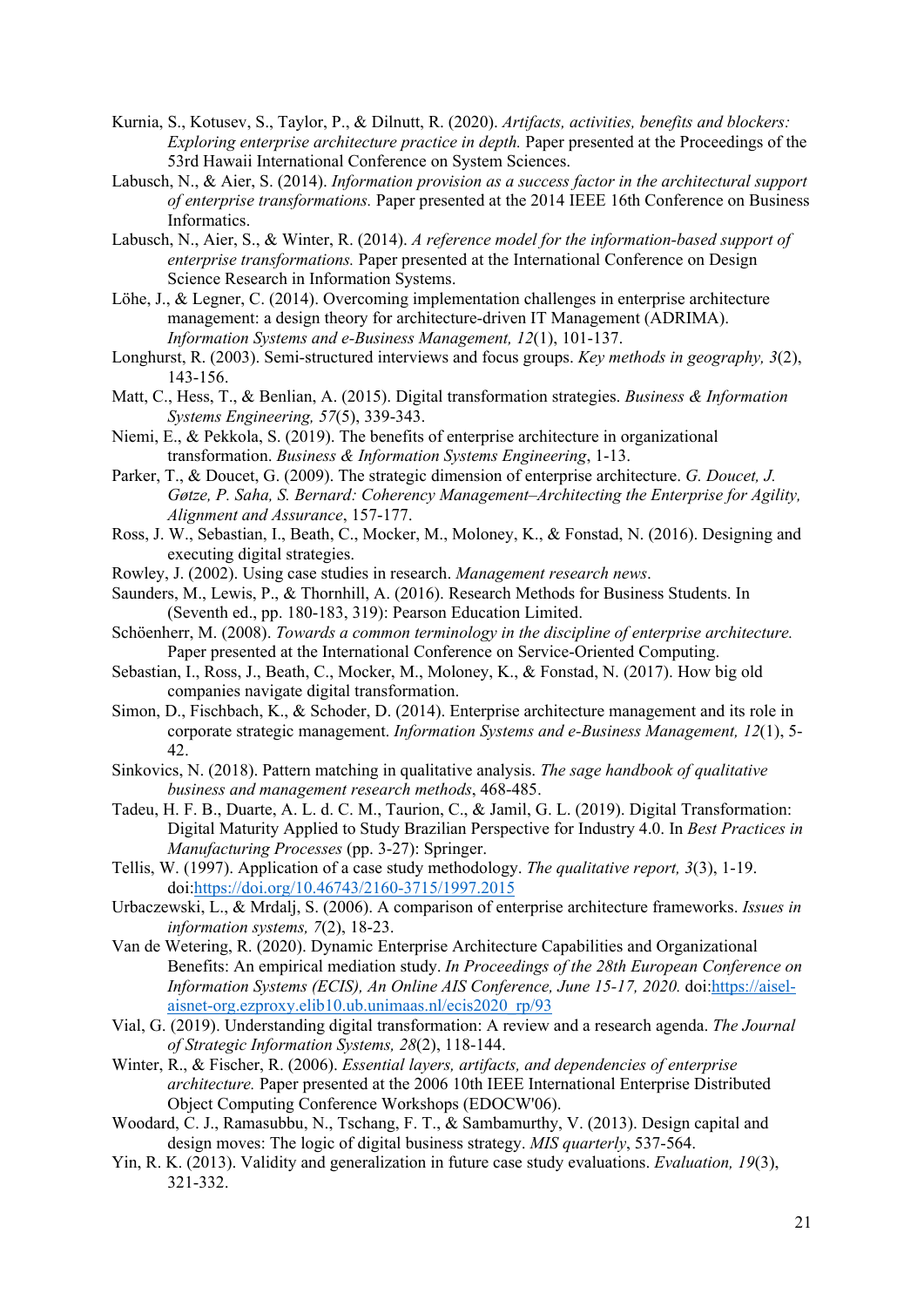Yin, R. K. (2017). *Case Study Research* (sixth ed.): SAGE Publications, Inc.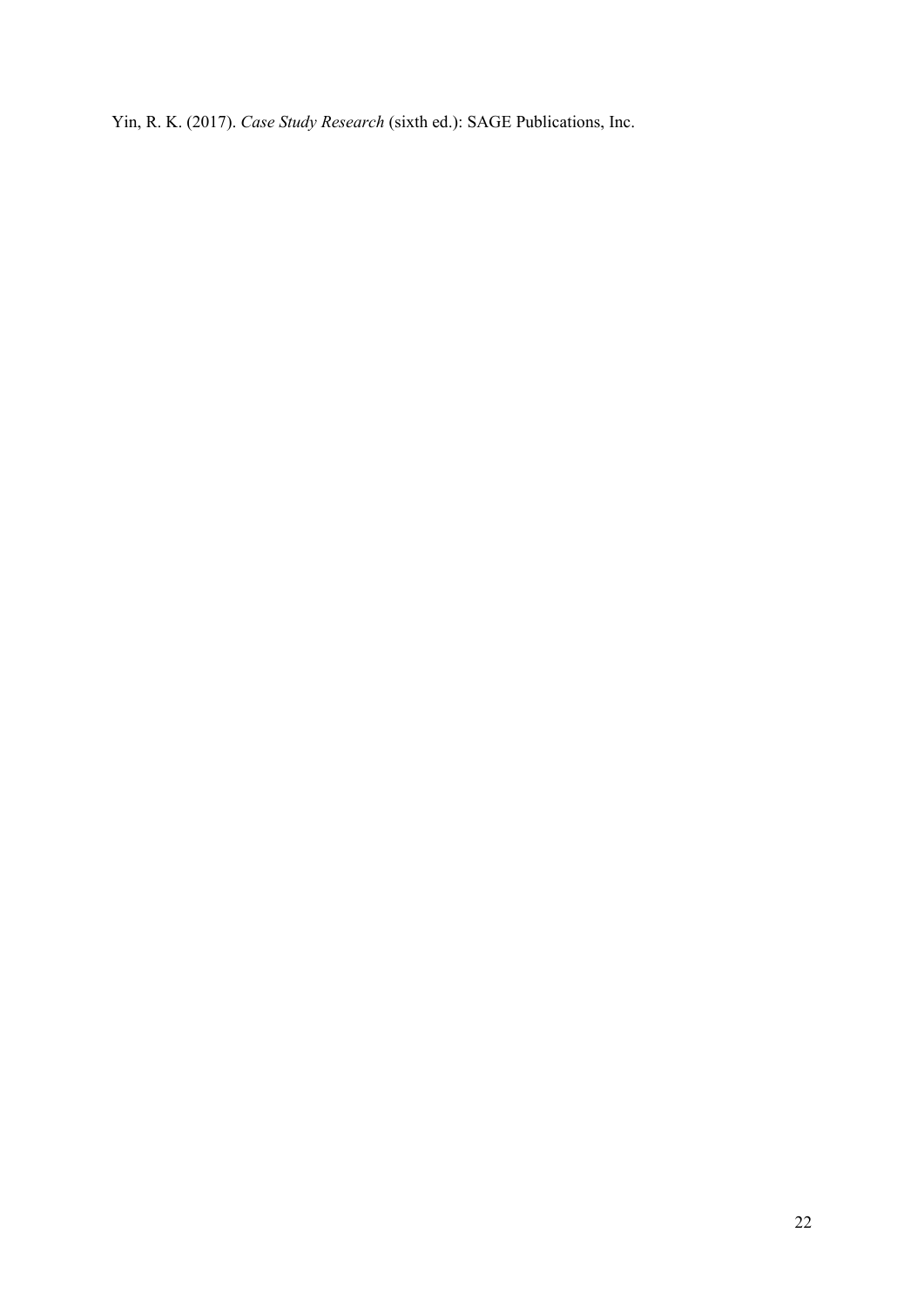## Appendix A Search planning form

|                                                   | Your research question:           |            |                                                                                          |            |                                   |            |                       |
|---------------------------------------------------|-----------------------------------|------------|------------------------------------------------------------------------------------------|------------|-----------------------------------|------------|-----------------------|
|                                                   | process for DT?                   |            | What informational contents in EA artifacts are needed to support the strategic planning |            |                                   |            |                       |
|                                                   | <b>Concept 1</b>                  | <b>AND</b> | <b>Concept 2</b>                                                                         | <b>AND</b> | <b>Concept 3</b>                  | <b>AND</b> | <b>Concept 4</b>      |
|                                                   | <b>Enterprise</b><br>architecture |            | <b>Strategic planning</b><br>process                                                     |            | <b>Digital</b><br>transformation  |            | <b>EA</b> information |
|                                                   | Search terms                      |            | Search terms                                                                             |            | Search terms                      |            | Search terms          |
|                                                   | EA                                |            | Strategic planning                                                                       |            | Digital innovation                |            | <b>EA</b> documents   |
|                                                   | OR                                |            | OR                                                                                       |            | OR                                |            | OR                    |
| <b>Controlled keywords</b><br>different spellings | Institutional<br>architecture     |            | <b>Strategy planning</b>                                                                 |            | <b>Business</b><br>transformation |            | <b>EA</b> resources   |
|                                                   | OR                                |            | OR                                                                                       |            | OR                                |            | OR                    |
|                                                   | Enterprise structure              |            | Strategy planning<br>process                                                             |            | Digitalization                    |            | <b>EA</b> relics      |
|                                                   | OR                                |            | OR                                                                                       |            | OR                                |            | OR                    |
|                                                   | <b>Enterprise landscape</b>       |            | <b>Strategic process</b>                                                                 |            |                                   |            | <b>EA</b> artifacts   |
|                                                   | OR                                |            | OR                                                                                       |            | OR                                |            | OR                    |
|                                                   |                                   |            |                                                                                          |            |                                   |            | <b>EA</b> artefacts   |
| Synonyms /<br>Alternative -/                      | OR                                |            | OR                                                                                       |            | OR                                |            | OR                    |
|                                                   | OR                                |            | OR                                                                                       |            | OR                                |            | OR                    |
|                                                   |                                   |            |                                                                                          |            |                                   |            |                       |
|                                                   |                                   |            |                                                                                          |            |                                   |            |                       |
|                                                   | Source / Database:                |            | OU library                                                                               |            |                                   |            |                       |
|                                                   | <b>Search limits:</b>             |            |                                                                                          |            |                                   |            |                       |
|                                                   |                                   |            |                                                                                          |            |                                   |            |                       |
|                                                   | Study type: Peer reviewed         |            |                                                                                          |            |                                   |            |                       |

**Combining terms:** 

English

Language:

Other:

OR - to combine search terms for similar concepts (i.e. terms in the same column) use OR AND - to combine search terms for different concepts (i.e. terms in separate columns) use AND Combining sets of search results  $\rightarrow$  use the Search History

OR - to combine sets for similar concepts use OR<br>AND - to combine sets for different concepts use AND

*Figure 5: Search planning form used in defining queries to develop the theoretical framework*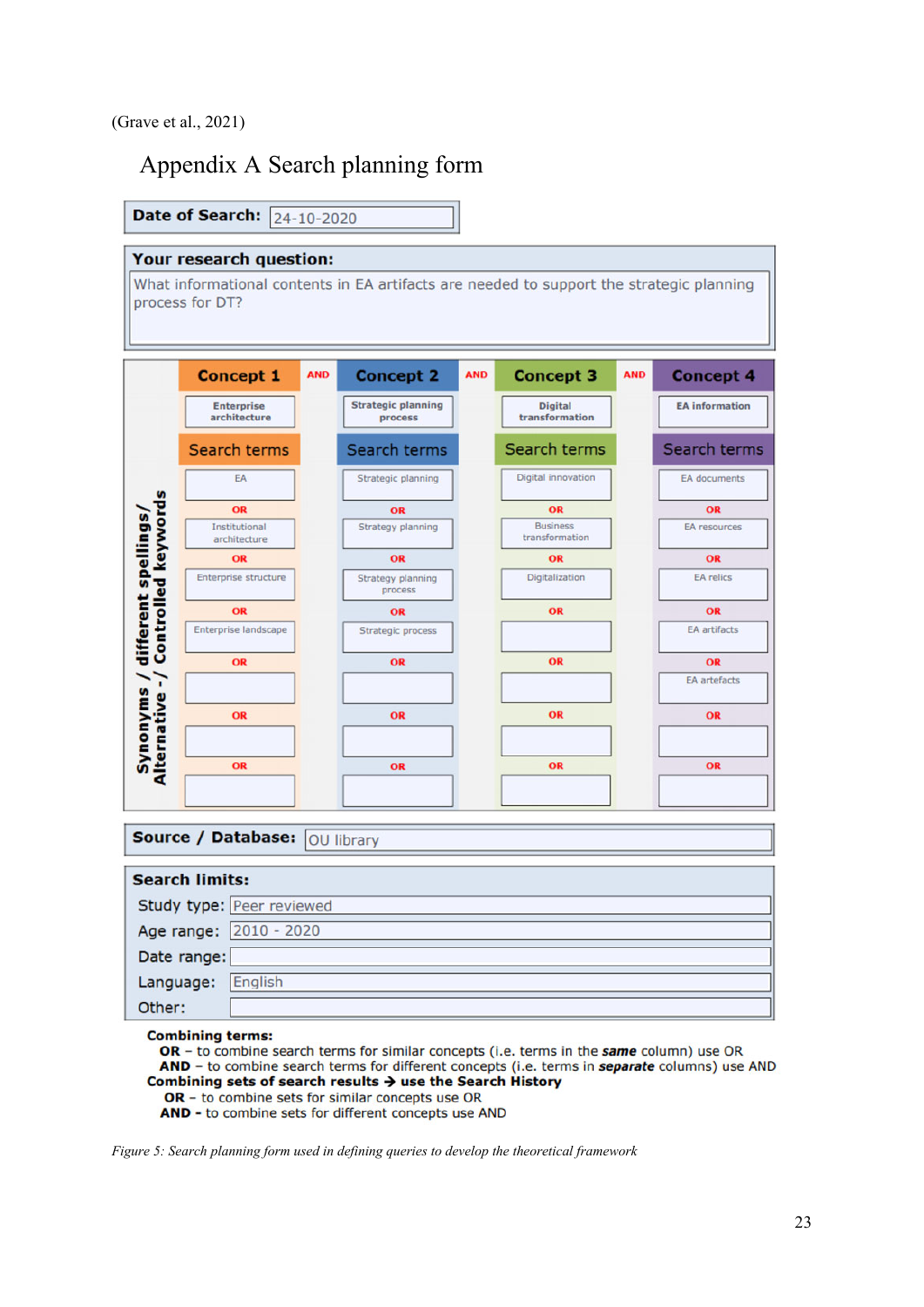# Appendix B Literature matrix

| <b>Article</b>                             | <b>Contribution to scientific literature</b>                                                                                                                                                                                                                                                      | <b>Important findings</b>                                                                                                                                       | <b>Research</b><br>method |
|--------------------------------------------|---------------------------------------------------------------------------------------------------------------------------------------------------------------------------------------------------------------------------------------------------------------------------------------------------|-----------------------------------------------------------------------------------------------------------------------------------------------------------------|---------------------------|
| Matt et al.<br>(2015)                      | Adds to the scientific literature of<br>digital transformation frameworks by<br>describing the dimensions of digital<br>transformation strategies.                                                                                                                                                | The four dimensions of DT<br>strategies: $(1)$ use of<br>technologies, (2) changes in<br>value creation, (3) structural<br>changes and (4) financial<br>aspects | Case study                |
| Azevedo, van<br>Sinderen, et al.<br>(2015) | Adds to the scientific literature of<br>strategic planning representation in<br>EA by studying strategic planning<br>approaches and the role of EA. The<br>focus on the contribution of EA to the<br>strategic planning process.                                                                  | Defining strategic planning<br>models like goal-based<br>strategic model and analysis<br>of EA frameworks.                                                      | Literature<br>review      |
| Niemi and<br>Pekkola (2019)                | Adds to the scientific literature of<br>benefit-realization process by<br>clarifying how EA realizes its benefits.<br>Their focus is on the strategies,<br>resources and practices that result in<br>EA benefits.                                                                                 | Information regarding the<br>informational content of EA<br>artifacts and the form it<br>should be presented in.                                                | Case study                |
| Kotusev (2019)                             | Adds to the scientific literature around<br>the use of EA artifacts in<br>organizations. They have conducted an<br>empirical analysis of EA artifacts and<br>described their usage and purpose<br>resulting in a consistent list of EA<br>artifacts that proved to be useful in<br>organizations. | Kotusev has identified the 24<br>types of artifacts and<br>described their informational<br>content, practical usage, and<br>its purpose.                       | Case study                |
| Labusch et al.<br>(2014)                   | Adds to the scientific literature of the<br>information used in supporting<br>enterprise transformations by<br>differentiating four types of enterprise<br>transformations and describing its<br>information requirements.                                                                        | Information needed in<br>supporting enterprise<br>transformations, describing<br>what information is supported<br>by enterprise architecture<br>management.     | Literature<br>research    |
| Grave et al.<br>(2021)                     | Adds to the scientific literature of EA<br>artifacts that facilitate the strategic<br>planning process for DT. Grave et al.<br>$(2021)$ do so by performing a<br>systematic literature review resulting<br>in a list of essential EA artifacts.                                                   | A list of EA artifacts that are<br>essential in facilitating the<br>strategic planning process for<br>DT.                                                       | Literature<br>review      |
| Vial $(2019)$                              | Adds to the scientific literature of<br>digital transformation and its nature<br>and implications. Their focus was on                                                                                                                                                                             | Information about what<br>digital transformation is and                                                                                                         | Literature<br>review      |

*Table 6: Literature matrix elaborating on individual value of found scientific literature.*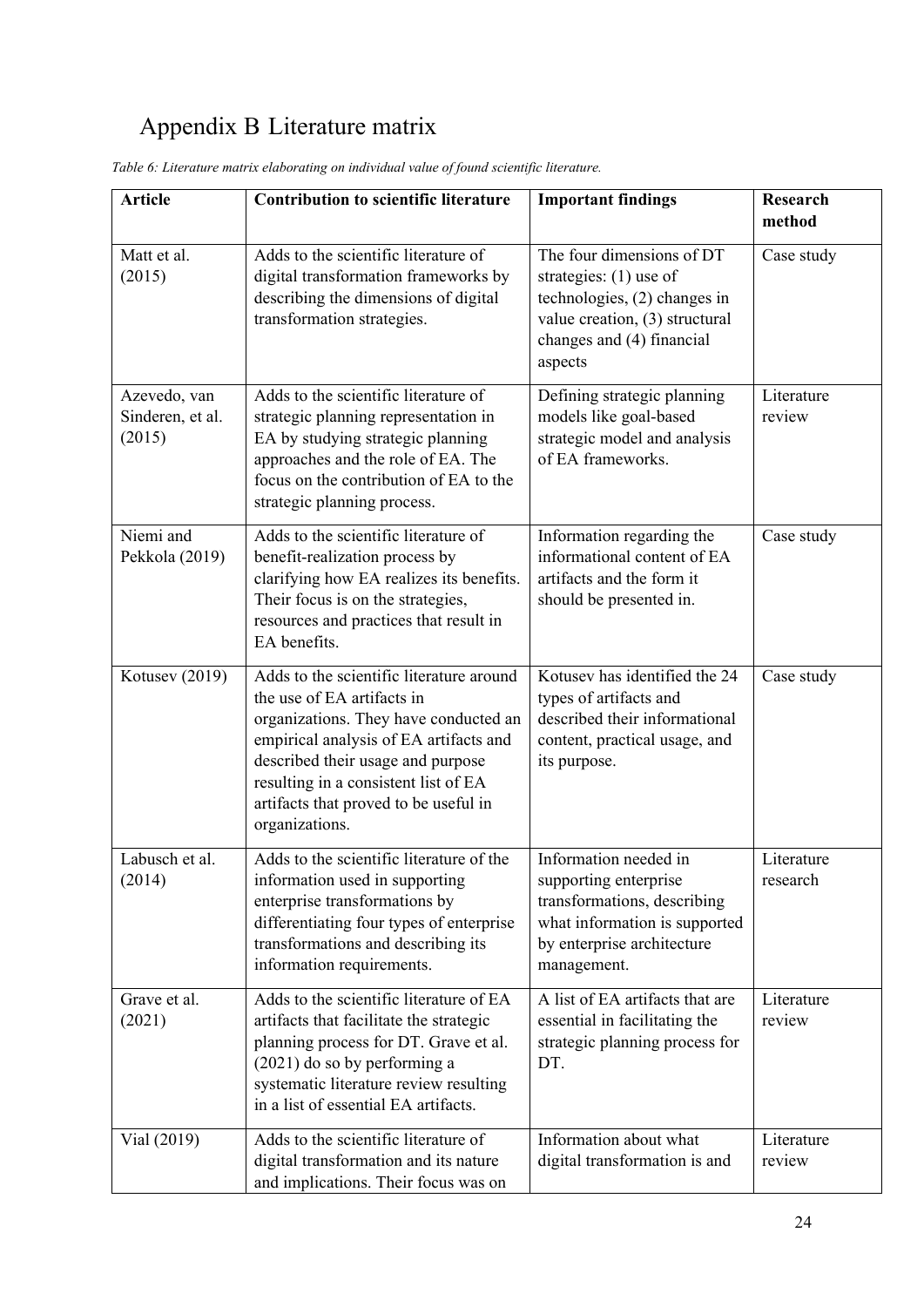|                                | building a framework consisting of<br>eight building blocks for digital<br>transformation.                                                                                                                                                                                              | that it needs to be aligned<br>with business needs.                                                                                                                                                            |                      |
|--------------------------------|-----------------------------------------------------------------------------------------------------------------------------------------------------------------------------------------------------------------------------------------------------------------------------------------|----------------------------------------------------------------------------------------------------------------------------------------------------------------------------------------------------------------|----------------------|
| Bharadwaj et al.<br>(2013)     | Adds to the scientific literature on the<br>role of IT strategy by reinvestigating<br>the concept of digital business<br>strategy. Their focus was on providing<br>a framework providing new insights<br>on this concept.                                                               | Digital transformation should<br>be incorporated into the<br>strategic planning process of<br>an organization.                                                                                                 | Literature<br>review |
| Korachi and<br>Bounabat (2020) | Adds to the scientific literature of<br>digital transformation strategies by<br>formulating a general approach for<br>defining such digital transformation<br>strategy.                                                                                                                 | Definition on what a digital<br>transformation strategy is and<br>its purpose.                                                                                                                                 | Literature<br>review |
| Blomqvist et al.<br>(2015)     | Adds to the scientific literature of how<br>EA and the strategic planning process<br>are connected to bring value to an<br>organization. Their focus was on<br>doing a case study which resulted in a<br>strengthened about the value EA can<br>have in the strategic planning process. | Strategic planning process is<br>divided into three phases:<br>strategy formulation, strategy<br>implementation and strategy<br>evaluation                                                                     | Case study           |
| Parker and<br>Doucet (2009)    | Adds to the scientific literature of the<br>goal EA have withing an organization.<br>The idea of coherency management is<br>introduced and along with other<br>writers this book investigates EA<br>practice.                                                                           | Valuable information to<br>provide by EA in the strategy<br>formulation phase of the<br>strategic planning process for<br>DTs is internal data about the<br>resources and capabilities of<br>the organization. | Literature<br>review |
| Kurnia et al.<br>(2020)        | Adds to the scientific literature of<br>benefits and blockers associated with<br>specific EA activities and EA artifacts.<br>They distinguish eight activity areas<br>resulting in explanation of the EA<br>practice and used artifacts for these<br>eight areas.                       | Kurnia et al. (2020) provide<br>insights into the following<br>artifacts relevant for this<br>study: roadmaps, business<br>capability models, context<br>diagrams & principals and<br>guidelines.              | Case study           |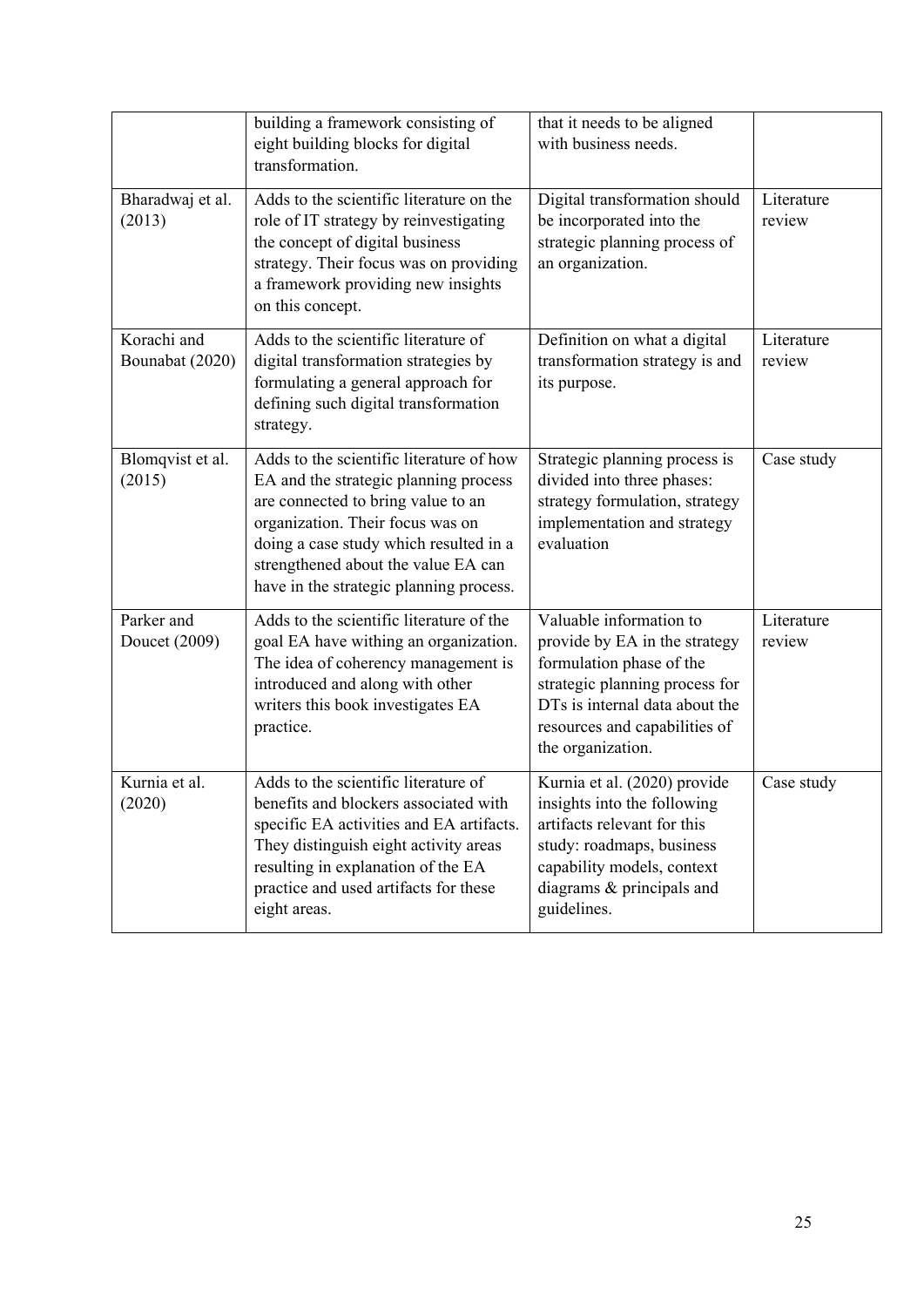# Appendix C Digital transformation strategy definitions

*Table 7: Digital transformation strategy definitions(Korachi & Bounabat, 2020).* 

| <b>Definition</b>                                                                                                                                                                                                                                                             | <b>Source</b>                                               |
|-------------------------------------------------------------------------------------------------------------------------------------------------------------------------------------------------------------------------------------------------------------------------------|-------------------------------------------------------------|
| A digital business strategy is defined as a pattern of deliberate competitive actions<br>undertaken by a firm as it competes by offering digitally enabled products or<br>services.                                                                                           | (Woodard,<br>Ramasubbu, Tschang,<br>& Sambamurthy,<br>2013) |
| A digital strategy is a wide plan, encompassing organizational characteristics,<br>issues, and specific digital technology-based goals.                                                                                                                                       | (Tadeu, Duarte,<br>Taurion, & Jamil,<br>2019)               |
| A digital business strategy is simply that of the organizational strategy formulated<br>and executed by leveraging digital resources to create differential value.                                                                                                            | (Bharadwaj et al.,<br>2013)                                 |
| A digital strategy is defined as a business strategy, inspired by the capabilities of<br>powerful, readily accessible technologies, intent on delivering unique, integrated<br>business capabilities in ways that are responsive to constantly changing market<br>conditions. | (Ross et al., 2016)                                         |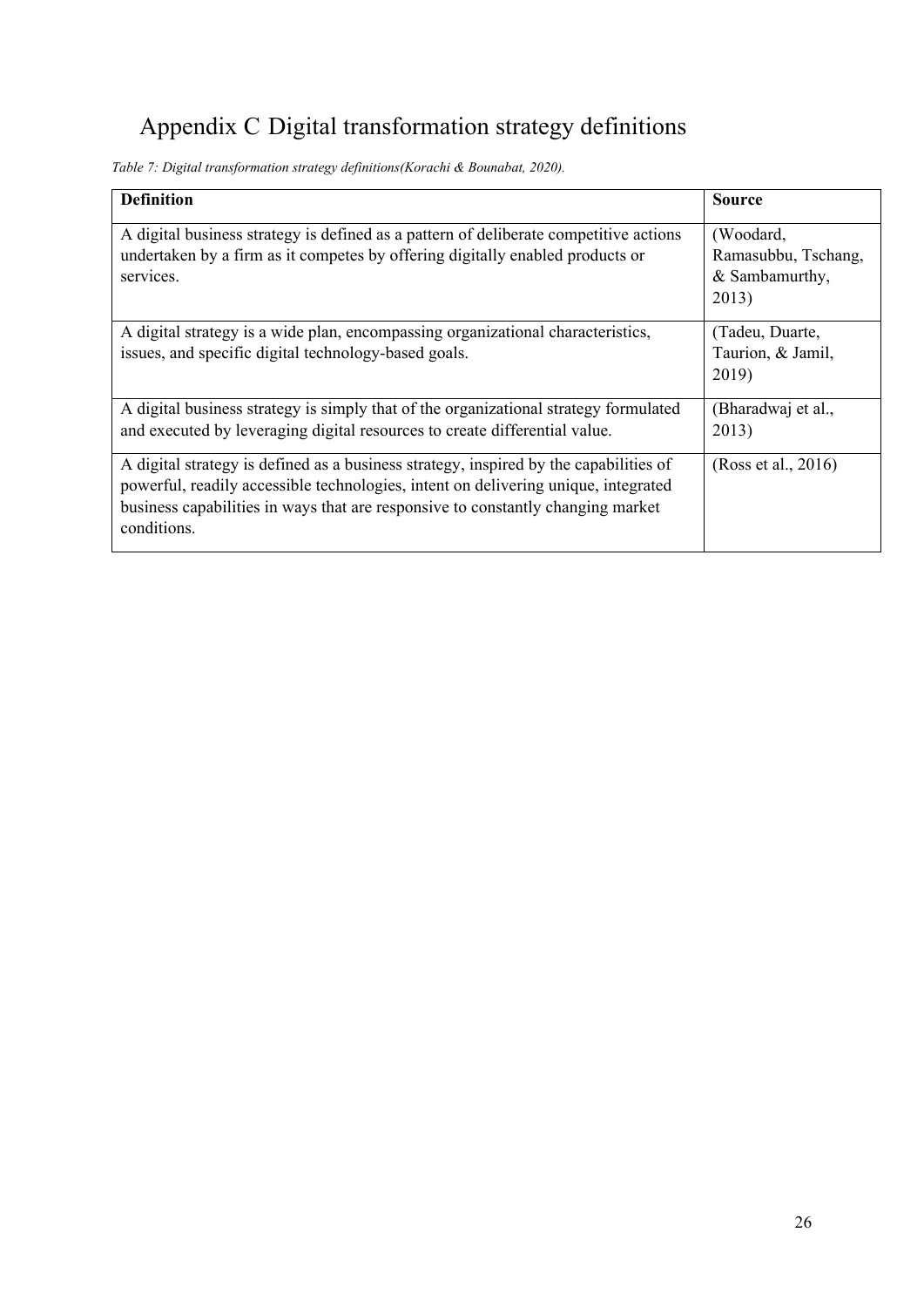## Appendix D Enterprise transformation reference information model.

| Information     | Informational                  | <b>Strategic</b>          | Market         | <b>Management</b> | Operational             |
|-----------------|--------------------------------|---------------------------|----------------|-------------------|-------------------------|
| group           | content                        | alignment                 | alignment      | driven            | optimization            |
| Strategy        | Important steps (e.g.,         | $\mathbf X$               | $\mathbf X$    |                   | X                       |
|                 | roadmaps)                      |                           |                |                   |                         |
|                 | Market situation               |                           | X              | X                 |                         |
|                 | <b>Drivers</b>                 | $\mathbf X$               | $\overline{X}$ |                   |                         |
|                 | <b>Business strategy</b>       | $\mathbf X$               | $\mathbf X$    |                   |                         |
| Goals           | Transformation goal            | $\boldsymbol{\mathrm{X}}$ | $\overline{X}$ |                   | $\mathbf X$             |
|                 | description                    |                           |                |                   |                         |
|                 | <b>Business</b>                | $\mathbf X$               | $\mathbf X$    |                   | $\mathbf X$             |
|                 | requirements                   |                           |                |                   |                         |
|                 | Plan costs (budget)            |                           | $\mathbf X$    |                   | $\mathbf X$             |
|                 | Business case for the          |                           | $\overline{X}$ |                   | $\overline{\mathbf{X}}$ |
|                 | transformation                 |                           |                |                   |                         |
| <b>Business</b> | Processes                      | $\mathbf X$               | $\mathbf X$    |                   | $\mathbf X$             |
| structure       | Organizational                 |                           | $\mathbf X$    |                   | $\mathbf X$             |
|                 | structure                      |                           |                |                   |                         |
|                 | Product portfolio              |                           | $\mathbf X$    |                   | $\mathbf X$             |
|                 | Locations                      |                           | $\mathbf X$    |                   | $\mathbf X$             |
|                 | <b>Business functions</b>      |                           | $\mathbf X$    |                   | $\mathbf X$             |
|                 | Capabilities of the            | $\mathbf X$               | $\overline{X}$ |                   | $\overline{X}$          |
|                 | organization                   |                           |                |                   |                         |
| Project         | Projects                       |                           | $\mathbf X$    |                   | $\mathbf X$             |
| portfolio       | Redundancies among             |                           | $\mathbf X$    |                   | $\mathbf X$             |
|                 | projects                       |                           |                |                   |                         |
|                 | Dependencies                   | $\mathbf X$               | $\mathbf X$    |                   | $\mathbf X$             |
|                 | between projects               |                           |                |                   |                         |
|                 | Project roles                  | $\mathbf X$               | $\mathbf X$    |                   | X                       |
|                 | Skills of employees            |                           | $\mathbf X$    |                   | $\mathbf X$             |
| Design          | Solution ideas                 | $\mathbf X$               | $\overline{X}$ |                   | $\overline{X}$          |
| options         | Outsourcing                    |                           | $\mathbf X$    |                   |                         |
|                 | potentials                     |                           |                |                   |                         |
|                 | Evaluated technology           |                           | $\mathbf X$    |                   |                         |
|                 | Consolidation                  |                           | $\overline{X}$ |                   | $\mathbf X$             |
|                 | potentials                     |                           |                |                   |                         |
| Methods         | Transformation                 |                           | $\mathbf X$    |                   | X                       |
|                 | methods                        |                           |                |                   |                         |
| Social factors  | Stakeholder<br>characteristics |                           | X              |                   |                         |
|                 | Cultural change                | $\mathbf X$               | $\mathbf X$    |                   |                         |
|                 | (necessary activities)         |                           |                |                   |                         |
|                 | Common language                | X                         | X              |                   | X                       |
|                 | Communication                  | X                         | X              |                   | X                       |
|                 | strategy                       |                           |                |                   |                         |
|                 | Trainings                      | $\mathbf X$               | $\mathbf X$    |                   |                         |
|                 | Transformation                 | $\mathbf X$               | X              |                   |                         |
|                 | history                        |                           |                |                   |                         |
|                 | Organizational culture         | $\mathbf X$               | X              |                   | X                       |
| Performance     | Benefits of the                | $\mathbf X$               | $\mathbf X$    |                   | $\mathbf X$             |
|                 | transformation                 |                           |                |                   |                         |

*Table 8: Enterprise transformation reference model describing important information for four different types of enterprise transformations (adapted from Labusch et al., 2014).*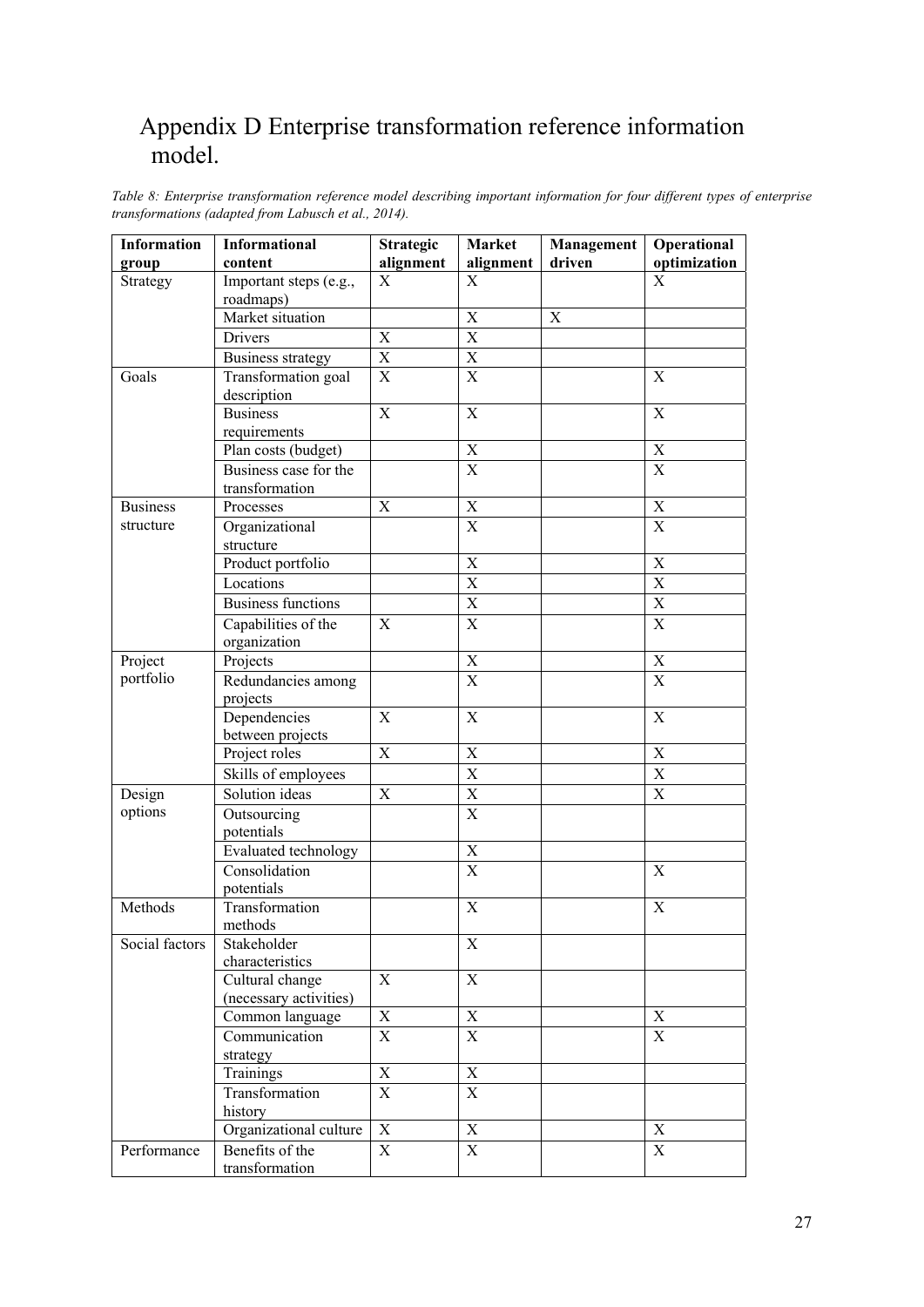|              | As-Is costs           |   |   | X            |
|--------------|-----------------------|---|---|--------------|
|              | Qualitative success   | X |   | X            |
|              | metrics               |   |   |              |
|              | Quantitative success  | X |   | $\mathbf{X}$ |
|              | metrics               |   |   |              |
| Stakeholders | Business partners     |   | X |              |
|              | Suppliers             |   | X |              |
|              | Customers             |   | X |              |
|              | (frame) contracts     |   | X | X            |
|              | Internal stakeholders | X | X | X            |
|              | of the transformation |   |   |              |
| Risks        | Assessed risks        |   | X | X            |
|              | Legal regulations     |   | X | X            |
|              | Security aspects      |   | X | $\mathbf{X}$ |
|              | Internal              |   | X | X            |
|              | guidelines/standards  |   |   |              |
| IT structure | Data structures       |   | X | X            |
|              | Application (incl.    |   | X | X            |
|              | interfaces)           |   |   |              |
|              | IT-infrastructure     |   | X | X            |
|              | IT-security aspects   |   | X | X            |

 $X =$  relevant for this enterprise transformation type

Blank = not relevant for this enterprise transformation type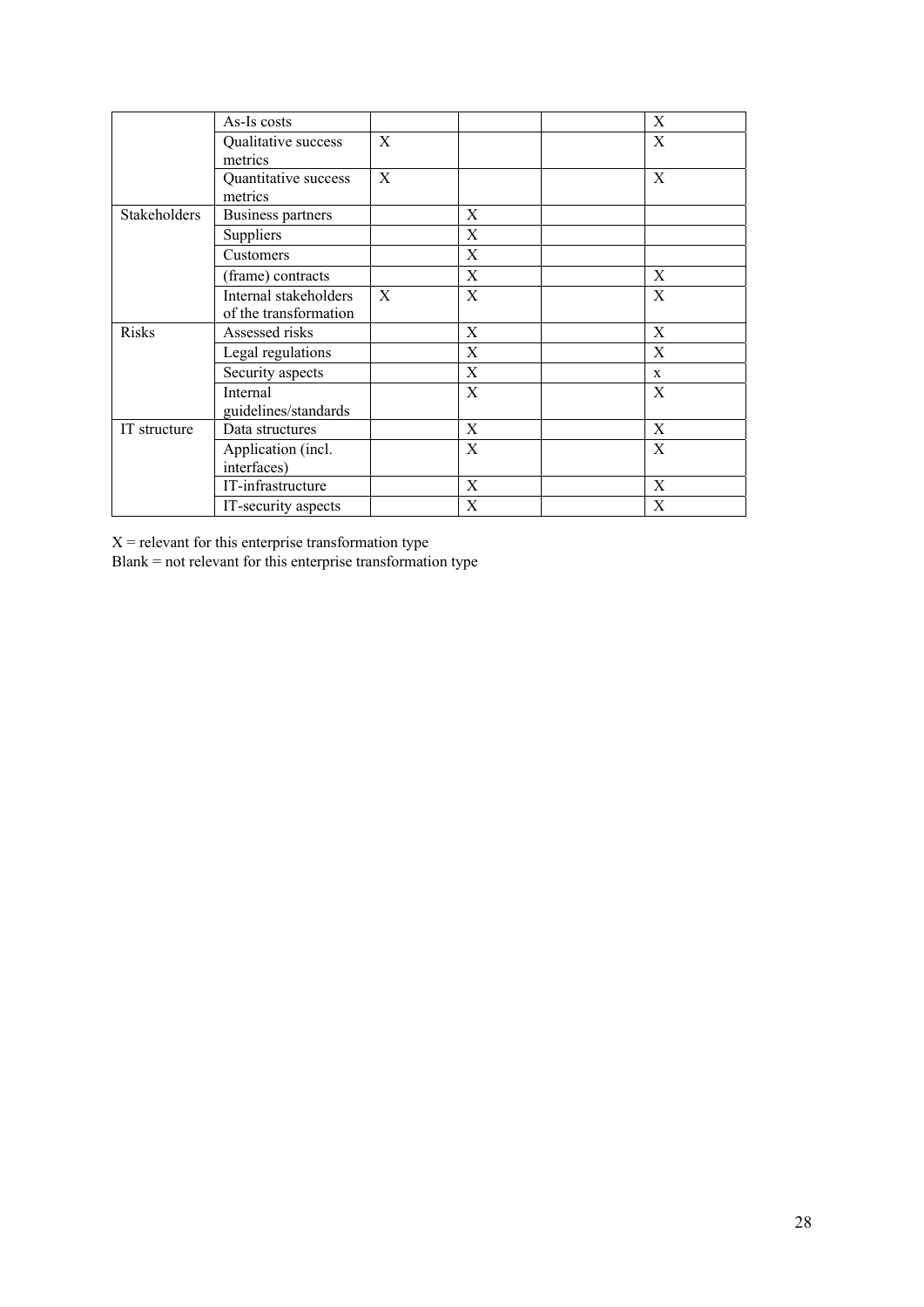# Appendix E Interview transcripts

*Table 9: Interview transcript respondent 1* 

| Interviewer | Ik zal me richten op één specifieke transformatie maar om de beleidsvoering daar<br>omheen                                                                                                                                                                                                                                                                                                                                                                                                                                                                                                                                                                              |
|-------------|-------------------------------------------------------------------------------------------------------------------------------------------------------------------------------------------------------------------------------------------------------------------------------------------------------------------------------------------------------------------------------------------------------------------------------------------------------------------------------------------------------------------------------------------------------------------------------------------------------------------------------------------------------------------------|
|             | Mijn eerste vraag is dan over die beleidsvoering, kun je daar wat dieper op in gaan?<br>Zijn daar bepaalde fases in te ontdekken bijvoorbeeld? Hoe land dat binnen <name of<br="">case organization&gt;?</name>                                                                                                                                                                                                                                                                                                                                                                                                                                                         |
| Respondent  | Ja, ik zal verschillende voorbeeldjes aanhalen om het te verduidelijken<br>waarschijnlijk. Het is goed om te weten dat we dit jaar zijn gereorganiseerd dus dat<br>doet wat ook wat met de dynamiek hoe we dit aanvliegen.                                                                                                                                                                                                                                                                                                                                                                                                                                              |
|             | Maar doorgaans is het zo dat we kijken vanuit strategisch proces heb je verschillende<br>triggers die ervoor kunnen zorgen dat we beleidsvoering starten om dat te doen, dat<br>kan zijn een bepaalde behoefte vanuit een directielid om aan zijn doelen bij te dragen<br>dus bijv. We willen op een betere manier projecten gaan administreren om wat vaart<br>te maken of wat dan ook. Of er is daadwerkelijk een technologische/digitale reden<br>om iets te doen dus dan heb je meer een technology contraint om iets te doen<br>(digitale transformatie). Bijv. ons ERP systeem waarbij de licenties aflopen en we<br>keuzes moeten maken waar we mee verder gaan. |
|             | Dus we hebben meestal twee typen triggers die ervoor zorgen dat we een digitale<br>transformatie in gang zetten. Dat betekent dat dit meestal wordt bekend gemaakt door<br>een directielid op Enterprise directieniveau. Dus dat betekent dat we in de digitale<br>portfolio board, en vaak in het proces daarvoor al in het proces afspreken (informeel<br>met elkaar afspraken, directieleden en Enterprise architecten). Wat hebben we, wat<br>gebeurt er om die behoefte helder te maken, dan gaan we architecturen en challenges<br>van wat gaan doen.                                                                                                             |
| Interviewer | Dus elke digitale transformatie land in eerste instantie in de digitale portfolio board?                                                                                                                                                                                                                                                                                                                                                                                                                                                                                                                                                                                |
| Respondent  | Daar komt die uiteindelijke terecht, daar gaat een set aan gesprekken/challenges aan<br>vooraf. Dus ik wil als directeur naar richting A, daar heb ik dan wellicht wel<br>meerdere directeuren voor nodig die dat ondersteunen. Uiteindelijk definiëren we dat<br>als een verandering die we willen gaan doorvoeren die uiteindelijk epics worden die<br>we in het digitale portfolio board behandelen                                                                                                                                                                                                                                                                  |
| Interviewer | Oké dat is duidelijk.<br>En zodra binnen het board wordt besloten om zo'n digitale transformatie uit te<br>voeren, zijn er dan vaste stappen die daaraan vast zitten op strategisch niveau?                                                                                                                                                                                                                                                                                                                                                                                                                                                                             |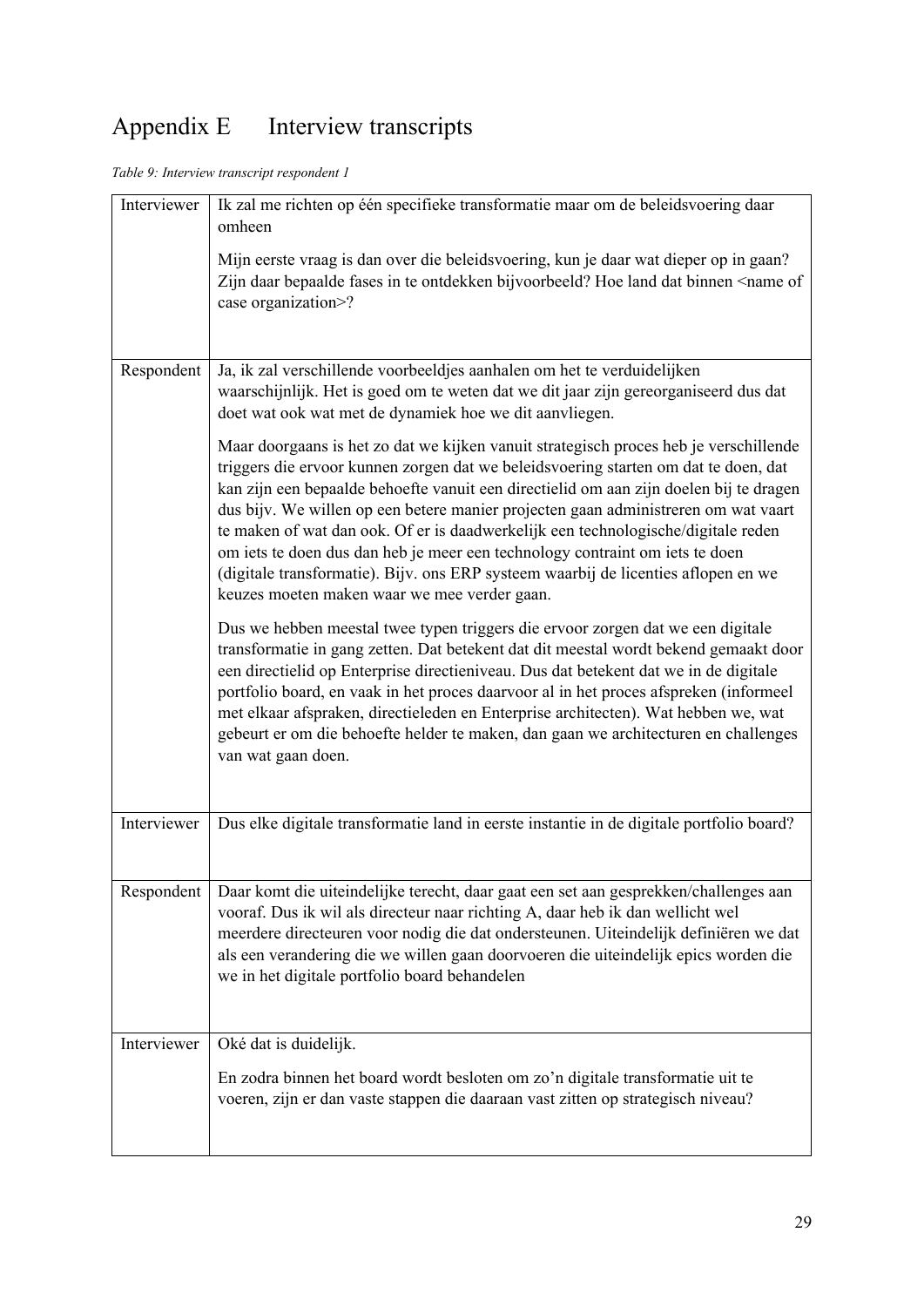| Respondent  | Nou eigenlijk moet je ziet dat we van tevoren dingen echt gaan doen, dus als die<br>gesprekken plaatsvinden schrijven we meestal vanuit EA strategische architectuur<br>richtingen dus bijv. voor ERP stuk dan is de vraag waar staan we nu en waar willen<br>we heen? Om dit te plaatsen in de tijd voordat we dit in het portfolio opnemen.<br>Zelfde geld voor Field Service, dan schrijven wij vanuit EA de strategische richting<br>voor komende 5 jaar, hoe zien we die oplossing en ondersteuning zich ontwikkelen.<br>Dat doen we op basis van business capabilities, dus de start artifact is altijd het kijken<br>hiernaar. Voord ie business capabilities schrijven wij architectuur richtingen. En die<br>geven kaders aan, als je iets wil als directeur, kun je naar die kaders kijken van O dit<br>is de architectuur waarin ik mijn oplossing kan bewegen, kun je een epic aanmaken<br>om die in de portfolio board op te laten nemen. Dat zijn de 3 stappen. |
|-------------|-------------------------------------------------------------------------------------------------------------------------------------------------------------------------------------------------------------------------------------------------------------------------------------------------------------------------------------------------------------------------------------------------------------------------------------------------------------------------------------------------------------------------------------------------------------------------------------------------------------------------------------------------------------------------------------------------------------------------------------------------------------------------------------------------------------------------------------------------------------------------------------------------------------------------------------------------------------------------------|
| Interviewer | Dus er al een plan geschreven voordat iets komt bij de board?                                                                                                                                                                                                                                                                                                                                                                                                                                                                                                                                                                                                                                                                                                                                                                                                                                                                                                                 |
| Respondent  | De kaders zijn geschreven. Dus de business capabilities is een vast artefact wat we<br>hierin sowieso gebruiken. Daarop maken wij architectuur richtingen, dat zijn kaders<br>waarin we willen bewegen zodat we blijven ontwikkelen op digitaal gebied. Zodra<br>een directeur met een plan komt, kijken we hoe dat past in de architectuur richting<br>die is opgesteld. Zo ja, dan worden er pas business cases gemaakt vanuit die<br>directeur. Dat staat dan in een epic beschreven.                                                                                                                                                                                                                                                                                                                                                                                                                                                                                      |
| Interviewer | Zo'n architectuur plaat, voor hoelang wordt dat bepaald?                                                                                                                                                                                                                                                                                                                                                                                                                                                                                                                                                                                                                                                                                                                                                                                                                                                                                                                      |
| Respondent  | We proberen per capability dat op te schrijven, goed is om te weten dat we pas<br>afgelopen jaar met deze manier van werken zijn begonnen. Eerst was het verdeeld<br>over domein architecturen. Voor de capabilities schrijven we grofweg voor de<br>komende 2-5 jaar waar we naar toe willen, dit is wel een moving target en niet set in<br>stone. Hierin staat hoe we het voor ons zien maar we zeggen niet van over 5 jaar ziet<br>ons landschap er zo uit, die intentie hebben we niet.                                                                                                                                                                                                                                                                                                                                                                                                                                                                                  |
| Interviewer | Hoe zijn de business capabilities ontstaan? Zijn die voortgevloeid uit al bestaande<br>items of?                                                                                                                                                                                                                                                                                                                                                                                                                                                                                                                                                                                                                                                                                                                                                                                                                                                                              |
| Respondent  | We zijn met name begonnen met het goed definiëren van het business capability<br>model, dat is iets wat nu vaststaat. Op basis van urgentie zijn we nu per capability<br>bezig om daarvoor de architectuur richting aan het schrijven. Voor rond de 75%<br>hebben we dat gedaan, maar nog niet alles is afgestemd met de directeuren.                                                                                                                                                                                                                                                                                                                                                                                                                                                                                                                                                                                                                                         |
| Interviewer | Je geeft aan voor de komende 2-5 jaar, hoe vaak wordt dit herzien? Op basis van<br>triggers of is hier een proces voor                                                                                                                                                                                                                                                                                                                                                                                                                                                                                                                                                                                                                                                                                                                                                                                                                                                        |
| Respondent  | Omdat we nog zo jong zijn in dit type proces kan ik alleen maar de wens uitspreken,<br>de wens is om elk jaar door de strategische richtingen te kijken. Het zullen er een<br>aantal zijn wat onder 1- hoofdbrokken is verdeel wat vervolgens weer onder 40<br>kleinere brokken verdeeld. Elk jaar zouden we graag willen kijken of er dingen nodig<br>zijn om te herzien en daarnaast zeker ook op basis van triggers. Stel dat we een<br>nieuw bedrijf zouden opkomen, die ook op zo'n capability beland, dan moeten we de<br>architectuur richting daar zeker voor gaan herschrijven.                                                                                                                                                                                                                                                                                                                                                                                      |
| Interviewer | Dan stap ik naar het tweede onderwerp van dit interview, de EA-artefacten. Zijn er<br>EA artifacten in het beschreven proces? Is hier structuur in/standaard?                                                                                                                                                                                                                                                                                                                                                                                                                                                                                                                                                                                                                                                                                                                                                                                                                 |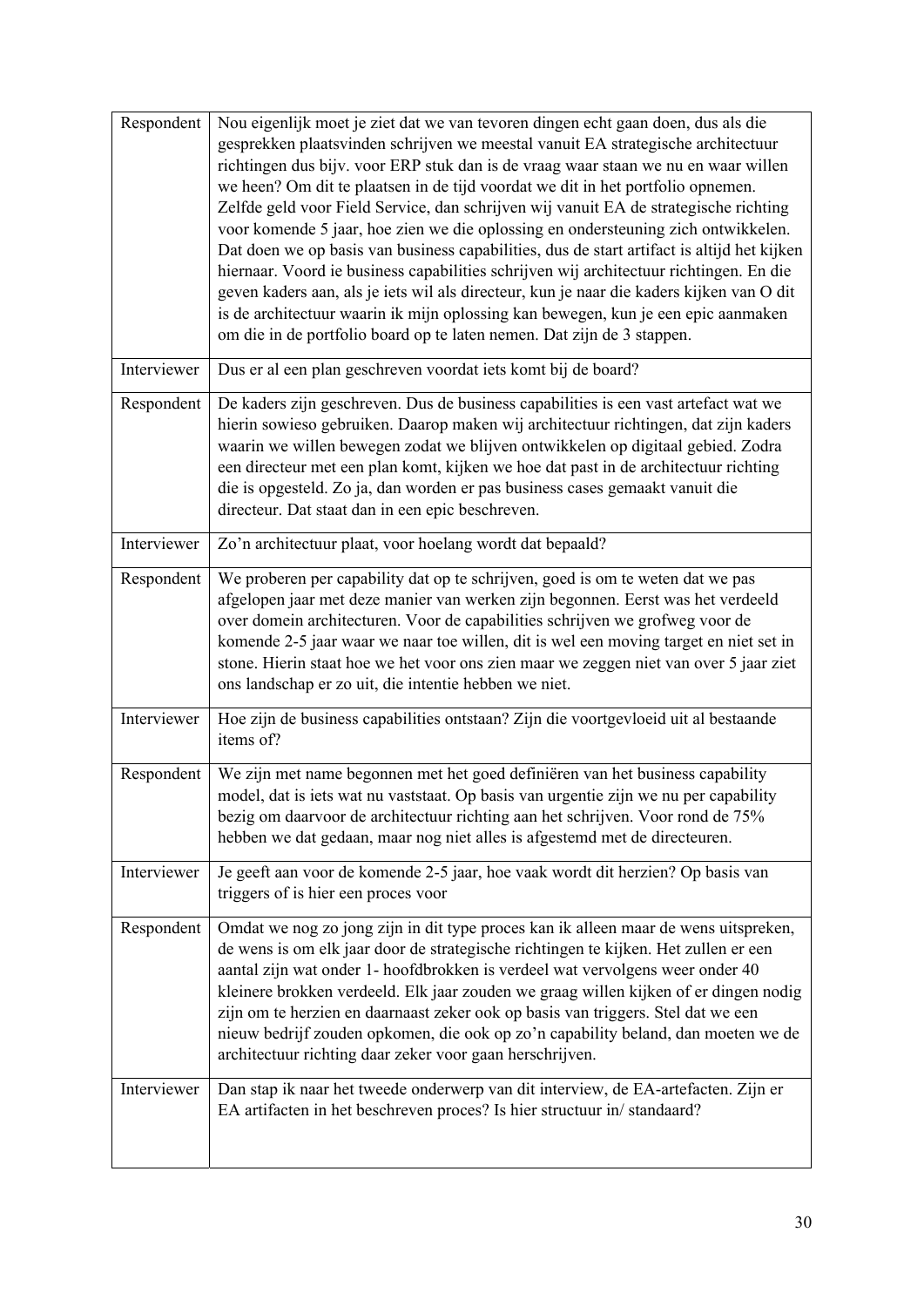| Respondent  | Zeker, bij ons zijn er 4 categorieën                                                                                                                                                                                                                                                                                                                                                                                                                                                                                                                                                                                                                                                                                                                                                                                                                                                                                                                                                                                                             |
|-------------|--------------------------------------------------------------------------------------------------------------------------------------------------------------------------------------------------------------------------------------------------------------------------------------------------------------------------------------------------------------------------------------------------------------------------------------------------------------------------------------------------------------------------------------------------------------------------------------------------------------------------------------------------------------------------------------------------------------------------------------------------------------------------------------------------------------------------------------------------------------------------------------------------------------------------------------------------------------------------------------------------------------------------------------------------|
|             | 1. De architectuur principes, gelden voor iedereen. Gaat over richting geven bij<br>transformaties. Die zijn opgedeeld in business, technologie applicatie en data<br>principes die we hanteren<br>2. Daarnaast de richtlijnen en kaders, guidelines. Welke programmeertalen<br>gebruiken we wel/net welke UI framework wel/niet. Die kunnen op veel<br>verschillende dingen zijn, cloud richtlijnen ook bijv.<br>3. Strategische architectuur richtingen, waar we het net over hadden. Per<br>business capability lange termijn technologische richting. Afgestemd met<br>solution architecten en directeuren.<br>4. Architectuur roadmaps, voor in het SAFE framework (schaled agile<br>framework) hebben we voor elke agile release train, een samenvoeging van<br>verschillende teams die aan hetzelfde onderwerp werken, elk van die<br>proberen een architectuur roadmap te maken, (architectural runway)<br>Daaronder heb je natuurlijk per team architectuur as/is vastlegging, dat is op team<br>niveau en niet op architectuur niveau. |
| Interviewer | Zijn de architectuur roadmaps een verdieping op de strategische architectuur<br>richtingen?                                                                                                                                                                                                                                                                                                                                                                                                                                                                                                                                                                                                                                                                                                                                                                                                                                                                                                                                                      |
| Respondent  | In wezen wel, je zou kunnen zeggen dat we. Architectural roadmaps gaan veel meer<br>over solution en applicaties en keuzes daarin, application lifecyvle management,<br>keuzes om dingen uit te faseren. Dus als je het over GEO-landschap hebt bijv, daar<br>heb je keuzen gaan we nog verder met deze leverancier bijv. De keuze daarboven is<br>of we een hele GEO-landschap voor heel <name case="" of="" organization=""> willen, dat is<br/>een strategische architectuur richting. Dat zit dus een niveau erboven.</name>                                                                                                                                                                                                                                                                                                                                                                                                                                                                                                                 |
| Interviewer | Kun je iets vertellen over de vormgeving van deze artifacten?                                                                                                                                                                                                                                                                                                                                                                                                                                                                                                                                                                                                                                                                                                                                                                                                                                                                                                                                                                                    |
| Respondent  | Keuzes over solutions, dat zijn keuzes die we maken in de roadmaps, we zeggen als<br>enterprise clubje bij mekaar weinig over leveranciers. Die keuzes maken wij niet, dat<br>bepalen de teams.<br>Uiteindelijk komen die beide werelden wel bij mekaar                                                                                                                                                                                                                                                                                                                                                                                                                                                                                                                                                                                                                                                                                                                                                                                          |
| Interviewer | Wordt zo'n keuze proactief gemaakt door het team of wordt dit gereguleerd van<br>bovenaf?                                                                                                                                                                                                                                                                                                                                                                                                                                                                                                                                                                                                                                                                                                                                                                                                                                                                                                                                                        |
| Respondent  | Eerlijke antwoord is dat dat wisselt, we proberen autonomie zo laag mogelijk in de<br>organisatie te hebben. Maar je moet wel de consequenties van je keuzes kunnen<br>overzien dus besluiten die ook invloed hebben op andere teams komt zo'n keuze bijv.<br>hogerop te liggen om die keuze te maken. Zo niet, kun je als team zelf zo'n besluit<br>maken. Ze kijken dan naar de principes die we hebben, als zij bepalen dat ze de<br>keuze zelf kunnen maken mag dat. Deescalatie model is dat, hoe kunnen we ervoor<br>zorgen dat zo weinig dingen omhoogkomen naar de EA, we maken vooral de kaders<br>waarin de teams kunnen werken.                                                                                                                                                                                                                                                                                                                                                                                                       |
| Interviewer | Over de princpes en guidelines, je gaf aan dat deze enterprise breed zijn, zijn er<br>principes wel specifiek voor bepaalde business capabilities?                                                                                                                                                                                                                                                                                                                                                                                                                                                                                                                                                                                                                                                                                                                                                                                                                                                                                               |
| Respondent  | Principes zijn zo algemeen dat ze eigenlijk voor iedereen gelden, soms staat er een<br>astrixje in het principe met de informatie dat het bijv niet geld voor één capability<br>bijv. Als er voor een capability specifiek een principe is, dan wordt dat in de<br>strategische richting van die capability verwerkt bijv.                                                                                                                                                                                                                                                                                                                                                                                                                                                                                                                                                                                                                                                                                                                       |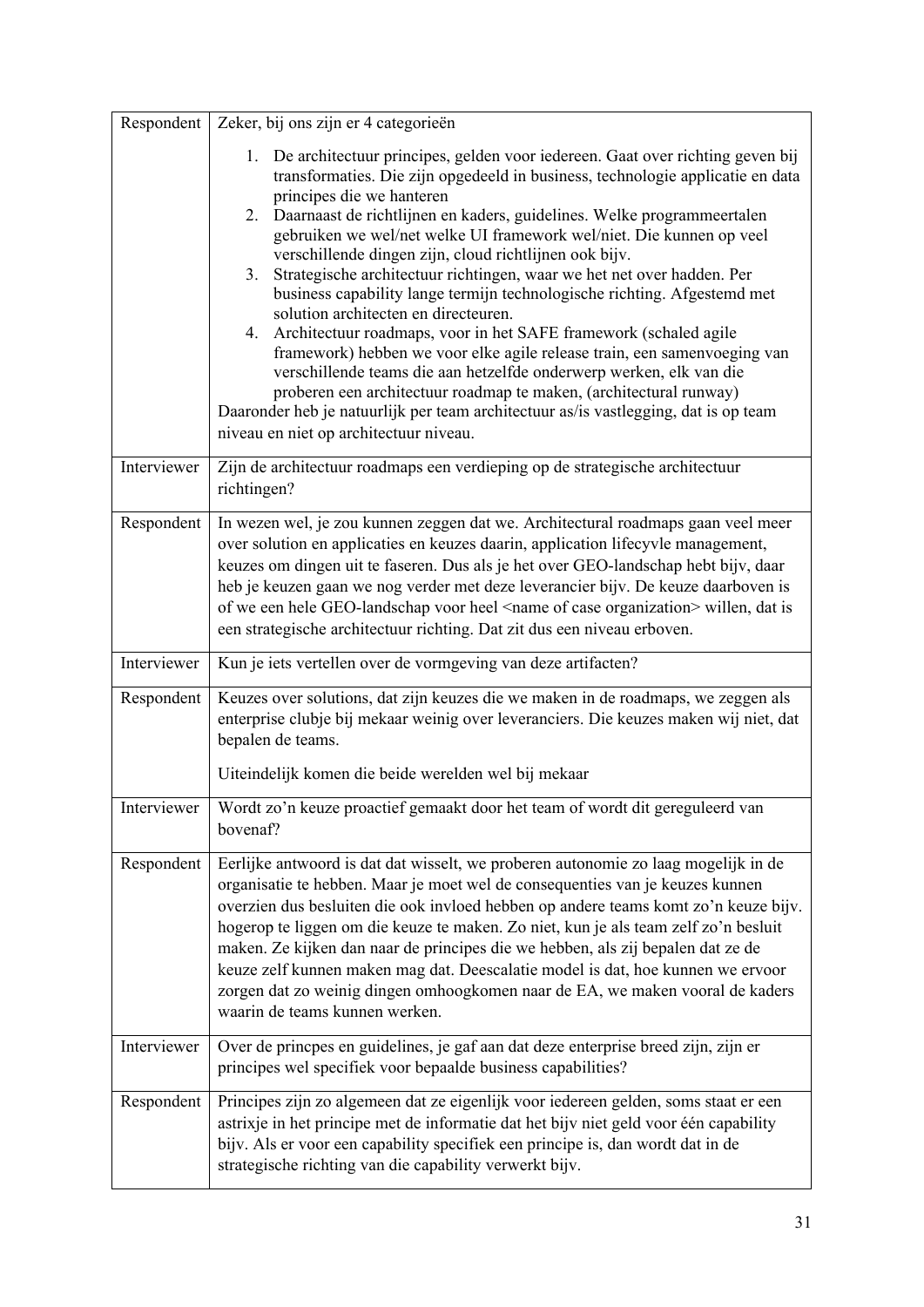| Interviewer | Zijn deze 4 groepen te plotten op stappen uit het strategisch proces zoals beschreven?                                                                                                                                                                                                                                                                                                                                                                                                                                                                                                                                                                                                                                                                                                                                                                                                                                                                                                                                                                                                                                                                                                                                    |
|-------------|---------------------------------------------------------------------------------------------------------------------------------------------------------------------------------------------------------------------------------------------------------------------------------------------------------------------------------------------------------------------------------------------------------------------------------------------------------------------------------------------------------------------------------------------------------------------------------------------------------------------------------------------------------------------------------------------------------------------------------------------------------------------------------------------------------------------------------------------------------------------------------------------------------------------------------------------------------------------------------------------------------------------------------------------------------------------------------------------------------------------------------------------------------------------------------------------------------------------------|
| Respondent  | Nu nog onvoldoende zou ik zeggen, de strategische richtingen moeten helpen bij de<br>discussies helemaal aan het begin. Dus stel iemand heeft een behoefte, daarvoor<br>merk je dat we daar nu wat reactief zijn. Dus als er een behoefte is schrijven we dan<br>pas de strategische richting daarvoor. Omdat onze repository op dat vlak bijv. niet<br>100% gevuld is en dat is op zich okay want dat weten we waar de urgentie licht en<br>kunnen we daar wat voor schrijven. Maar idealiter zou je hebben dat je voor elke<br>nieuwe behoefte al dat strategische kader framework klaar hebt liggen waartegen je<br>de behoefte kan toetsen.                                                                                                                                                                                                                                                                                                                                                                                                                                                                                                                                                                           |
| Interviewer | Dan over die vier groepen, hebben jullie bepaalde standaards van hoe jullie de<br>artefacten leveren? Word-document, slidedeck, etc? zit daar een bepaalde gedachte<br>aan?                                                                                                                                                                                                                                                                                                                                                                                                                                                                                                                                                                                                                                                                                                                                                                                                                                                                                                                                                                                                                                               |
| Respondent  | Ja, daar zijn standaarden in, alles wat we aan documentatie rondom EA aanleveren<br>zetten we op een Wiki neer, dat zijn de documenten. Daarvan kun je ook zie wanneer<br>die voor het laatst is geüpdatet bijvoorbeeld. Dat is de repository voor de documenten<br>variant. Als het gaat om architectuur platen leggen we dat in BizDesign vast, een<br>architectuur plaat repository met als standaardtaal archimate. Dat is de modeleertaal<br>en dat slaanw e dus op in bizdesign. Daarin hebben we de business processen, de<br>capabilities die daar achter zitten en de IT-service applicaties. En daarnaast nog als<br>relevant onderdeel, ons CMDB dus alle applicaties en de relaties en services die er<br>zijn, die echt actief zijn die slaan we dus op in een CMDB. Dat is het laagste niveau,<br>meer voor teams dan voor EA's.<br>Roadmaps is nu vooral nog losse bestandjes en Power Pointjes dus daar is nu nog<br>veel in te winnen.                                                                                                                                                                                                                                                                   |
| Interviewer | Qua specifieke informatie, horen jullie feedback vanuit de teams? Informatie die erg<br>relevant is of juist informatie die mist?                                                                                                                                                                                                                                                                                                                                                                                                                                                                                                                                                                                                                                                                                                                                                                                                                                                                                                                                                                                                                                                                                         |
| Respondent  | Misschien twee dingen, de mensen die het meest gebruikt maken van onze producten<br>zijn de solution architecten. Zij kijken naar onze richtlijnen, kaders om vervolgens<br>keuzes te maken in hun teams met hun Po's. Elke maand komen we samen om te<br>hebben over wat nu de nieuwe richtingen zijn en nieuwe stappen en dan geven we de<br>linkjes naar de nieuwe documentatie. Dat is één van de communicatiemogelijkheden<br>en is ook de mogelijkheid om nieuwe punten bij ons op de agenda te zetten. Maar dat<br>doen mensen niet zo vaak omdat ze ook in hun eigen SOLAR teams, onder leiding<br>van de EA, daar krijgen we meestal verzoeken vragen over van dit missen we. Bijv.<br>mogen we dit UI framework wel/niet gebruiken, nou daar hadden we destijds geen<br>goed antwoord op dus werd daar een richtlijn voor gemaakt. Dat is de manier waarop<br>dat werkt. Dit is de manier hoe het vanuit solution architecten gaat.<br>Dan hebben we ook de directie manier, die vragen ons de strategische richtingen. Als<br>de directeur een nieuwe ambitie heeft voor asset management, wat is daar de richting<br>voor? Dan kan het zijn dat we dat nog niet hebben en dan gaan we dat maken vanuit<br>EA. |
| Interviewer | Dan ben ik door de meeste hoofdvragen al heen,                                                                                                                                                                                                                                                                                                                                                                                                                                                                                                                                                                                                                                                                                                                                                                                                                                                                                                                                                                                                                                                                                                                                                                            |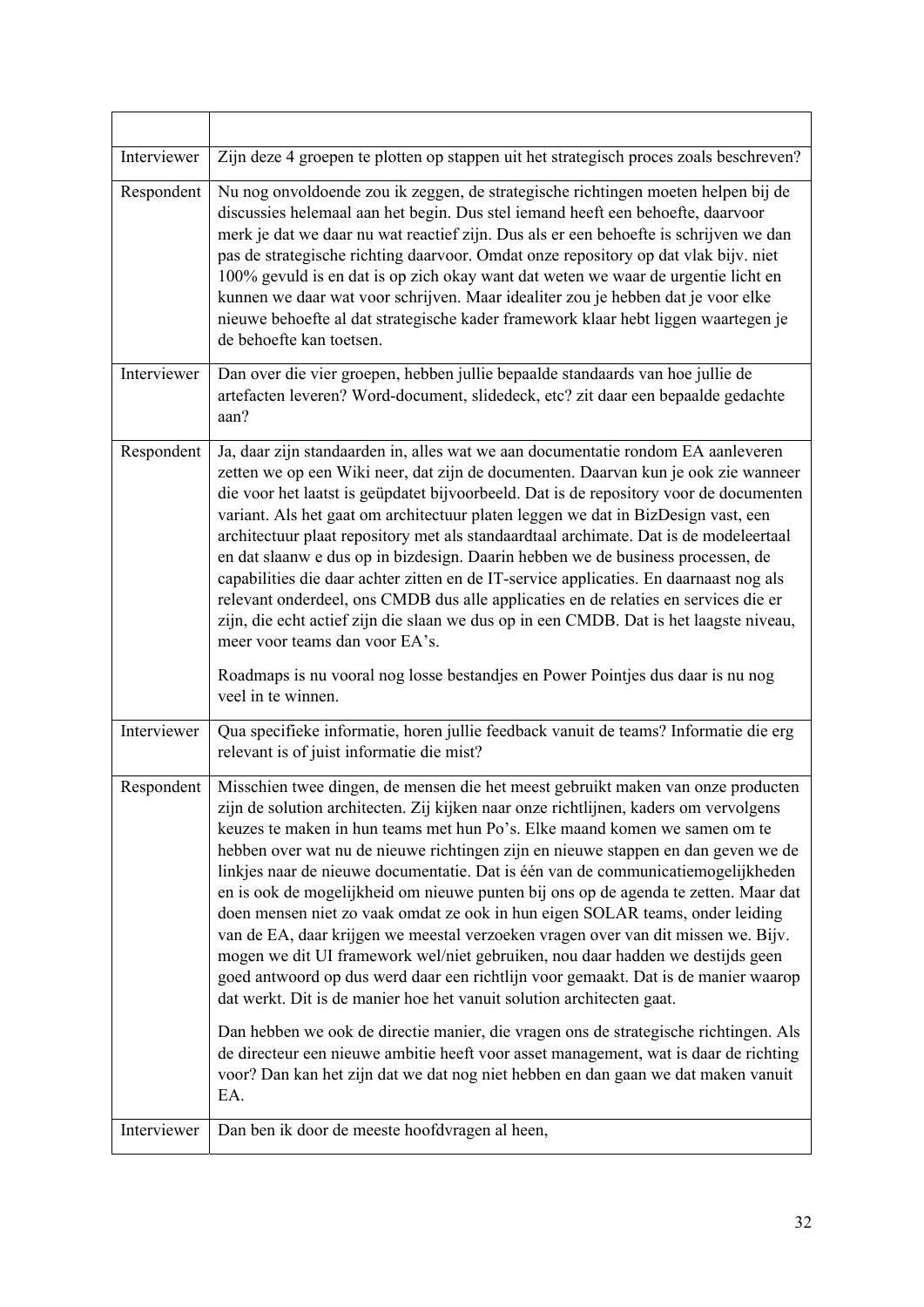| Respondent  | Ik denk dat het goed is om nog aan te geven dat voor een digitale transformatie dat<br>we de business capabilities hebben gebruikt om de organisatie in te delen. Vanuit<br>architectuur perspectief wat het wel heel fijn dat we dit deden in plaats van een<br>indeling van koninkrijkjes van mensen die een stukje van de taart willen hebben.<br>Zijn de business capabilities te vergelijken met wat voorheen bijv. afdelingen werden<br>genoemd?<br>Vroeger waren we georganiseerd vanuit bedrijfsonderdelen, nu is het veel meer<br>vanuit functies beredeneerd dus wat heeft je bedrijf te doen om te leveren als je<br>license to operate. Dus het ontwerpen van energienetten is een bedrijfsfunctie,<br>betekent niet dat een afdeling alleen maar die functie heeft maar betekent wel dat we                                                                                                                                                                                                                                                                                                             |
|-------------|----------------------------------------------------------------------------------------------------------------------------------------------------------------------------------------------------------------------------------------------------------------------------------------------------------------------------------------------------------------------------------------------------------------------------------------------------------------------------------------------------------------------------------------------------------------------------------------------------------------------------------------------------------------------------------------------------------------------------------------------------------------------------------------------------------------------------------------------------------------------------------------------------------------------------------------------------------------------------------------------------------------------------------------------------------------------------------------------------------------------|
|             | veel beter de afhankelijkheden weten tussen capabilities, dat document kan ik je ook<br>prima aanleveren zodat je dit in kunt zien.                                                                                                                                                                                                                                                                                                                                                                                                                                                                                                                                                                                                                                                                                                                                                                                                                                                                                                                                                                                  |
| Interviewer | Dat is fijn, in hoeverre is het verder mogelijk om documenten in te zien?                                                                                                                                                                                                                                                                                                                                                                                                                                                                                                                                                                                                                                                                                                                                                                                                                                                                                                                                                                                                                                            |
| Respondent  | Ja, de architectuur richtingen wordt lastig want daar staan harde keuzes in w.b.t.<br>aannames op strategisch gebied voor <name case="" of="" organization="">. Principes kan ik<br/>wel delen en kaders en richtingen ook wel een aantal, wat guidelines. Ik stuur een<br/>mailtje met wat ik kan delen.</name>                                                                                                                                                                                                                                                                                                                                                                                                                                                                                                                                                                                                                                                                                                                                                                                                     |
| Interviewer | We hadden het al over hoe de initiatieven bij de board komt, worden daar nog hogere<br>strategische doelen aan gelegd?                                                                                                                                                                                                                                                                                                                                                                                                                                                                                                                                                                                                                                                                                                                                                                                                                                                                                                                                                                                               |
| Respondent  | Op dit moment, en ik ben benieuwd of mensen dat hetzelfde zien want het proces<br>wordt best anders ervaren omdat je merkt dat je verschillende maturity niveaus hebt.<br>Maar vanuit strategische overwegingen, we werken met OGMS (Objectives,<br>goals, strategies & measures) op <name case="" of="" organization=""> niveau hebben we<br/>doelen en strategieën om die te halen en meten we dat op een manier. Dat doen we<br/>ook voor alle organisatie-eenheid die daar onder zit, die moeten allemaal bijdragen<br/>aan de hogere strategie van <name case="" of="" organization="">. Als ik betrouwbaarheid<br/>van het energiesysteem, voor mij als IT'er betekent dat ook de betrouwbaarheid van<br/>systemen en van hoe regel ik dat in. Daar zitten weer andere action plans in. Als wij<br/>nieuwe initiatieven starten kijken we ook naar hoe draagt dit bij aan het <name of<br="">case organization&gt; groter strategie.</name></name></name>                                                                                                                                                      |
| Interviewer | Kun je wat meer vertellen welke functies er allemaal betrokken zijn bij zo'n board?                                                                                                                                                                                                                                                                                                                                                                                                                                                                                                                                                                                                                                                                                                                                                                                                                                                                                                                                                                                                                                  |
| Respondent  | Daar heb ik misschien wel een plaatje van, die kan ik wel delen onder voorbehoud<br>dat het niet in een stuk terecht komt. Dan deel ik even mijn scherm, kan ik de voice<br>over geven. Dus dit is het portfolio management voor digitalisering op één pagina.<br>Dus stap 1 de RvB geeft richting op basis van OGSM, dan krijgen we dat een<br>organisatie-eenheid die maakt een bepaalde strategie en wens waar ze naartoe willen.<br>Die vertalen dit naar een link met de business capabilities. Dan komt dit bij mijn<br>team uit, Digitalering programma en platform en, wij kijken hoe werkt dit dan<br>samen. Hoe past dit in de roadmap etc. Daar komt een initiële roadmap uit en<br>backlog update voor elke digitalersing programma zodat de organisatie-eenheden<br>aanpassen wat ze van ons aan kaders terugkrijgen zodat ze daar een epic van kunnen<br>makne. Dan gaat dat weer omhoog zodat we de budgetten goedkeuren en weer<br>omlaag als de budgetten zijn toegekend om de digitalisering programma's kortom<br>alle teams aan te passen aan de nieuwe, dit doen we elk kwartaal, bijsturen elk |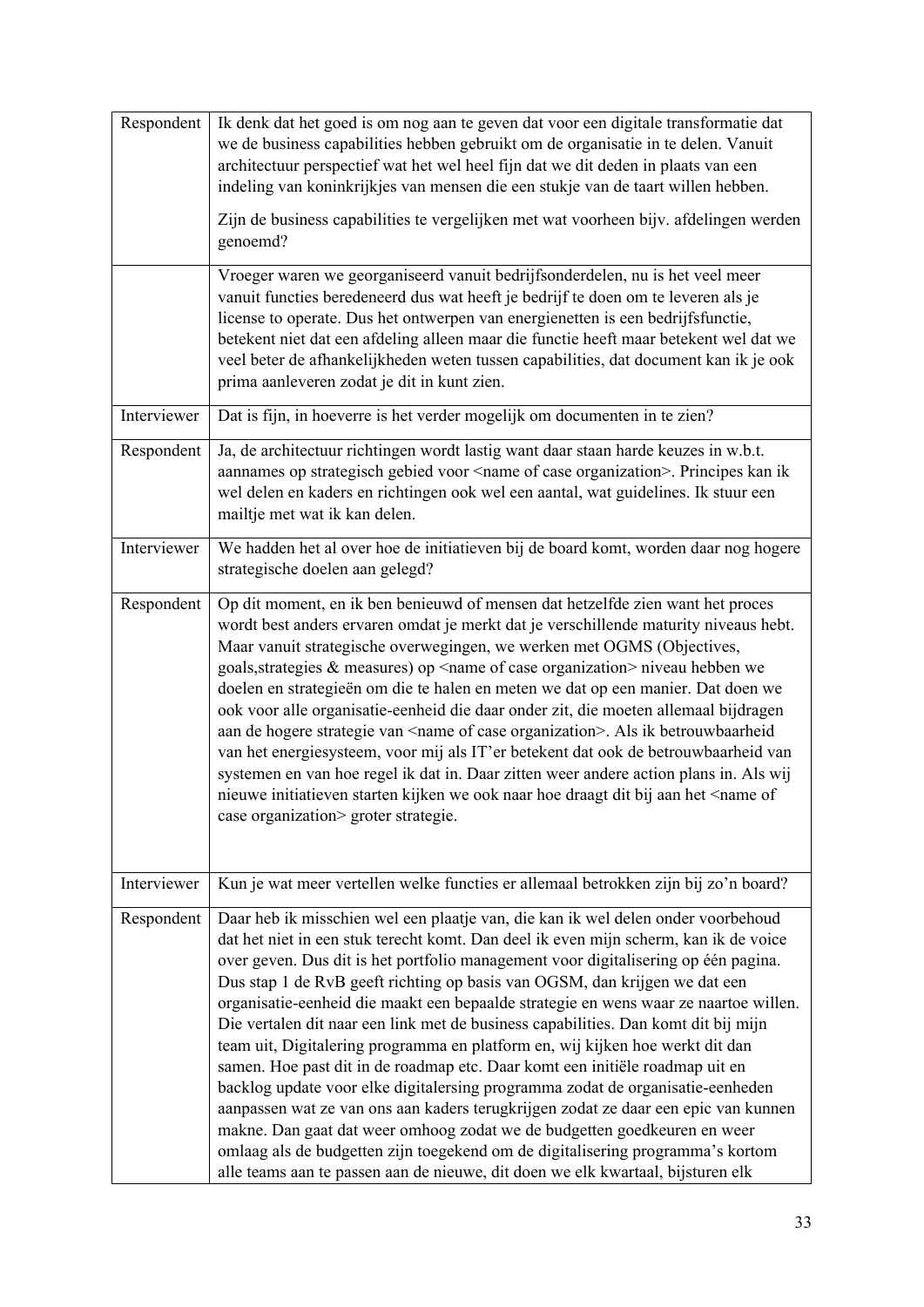|             | kwartaal. Dan herzien we dat en gaan we meer detail aanbrengen. Dit is het grofweg.<br>Wie werken dan aan mee, kun je ook hier zien. Organisatie-eenheden zijn de<br>verschillende directeuren met hun verschillende onderdelen, dat zijn er 8. Ik heb 6<br>enterprise architecten die het geheel afdichten en die worden ondersteund door de<br>solution architecten.<br>Het portfolio board is letterlijk de samenvoeging van alle directieleden die iets te<br>digitaliseren hebben, plus de baas van business digitalisering, diegene die het proces<br>bewaakt plus ik vanuit EA om dat te zien. Zodat iedereen met elkaar dan bewaken<br>wat doen we wel/niet. |
|-------------|----------------------------------------------------------------------------------------------------------------------------------------------------------------------------------------------------------------------------------------------------------------------------------------------------------------------------------------------------------------------------------------------------------------------------------------------------------------------------------------------------------------------------------------------------------------------------------------------------------------------------------------------------------------------|
|             | Dus het zijn allemaal een of een chremium of een organisatieonderdeel waar mensen<br>in zitten.                                                                                                                                                                                                                                                                                                                                                                                                                                                                                                                                                                      |
| Interviewer | Platformen, wat wordt daar mee bedoeld?                                                                                                                                                                                                                                                                                                                                                                                                                                                                                                                                                                                                                              |
| Respondent  | Het is natuurlijk interessant dat er een verschil is tussen organisatie-eenheden en<br>platformen, platformen ondersteunen in bredere zin de eenheden. Het platform voor<br>BI en analytics is niet voor één specifieke organisatie-eenheid bijv. Als we daar iets<br>aanpassen heeft dat invloed op iedereen dus. Bijvoorbeeld Amazon in de Cloud.<br>Ik heb het mailtje klaar staan met documenten.                                                                                                                                                                                                                                                                |
| Interviewer | Fijn dat ik daarin kan kijken, hier heb ik mooie input door en ben ik door mijn vragen<br>heenkomen.                                                                                                                                                                                                                                                                                                                                                                                                                                                                                                                                                                 |
| Respondent  | Ik voeg ook nog een plaat over de verschillende rollen door, in wezen 3 niveaus<br>waarmee we de hele toko organiseren qua digitalisering.                                                                                                                                                                                                                                                                                                                                                                                                                                                                                                                           |
| Interviewer | De release trains, is dat iets anders dan de teams waarover we het gehad hebben?                                                                                                                                                                                                                                                                                                                                                                                                                                                                                                                                                                                     |
| Respondent  | Je moet het als volgt zien, je hebt een team waarmee je iets ontwikkeld, een RTE,<br>release train engineer is de scrummaster van de scrummasters vanuit de verschillende<br>teams die wat ontwikkelen.                                                                                                                                                                                                                                                                                                                                                                                                                                                              |
| Interviewer | Zijn er tot slot nog vragen vanuit jouw kant?                                                                                                                                                                                                                                                                                                                                                                                                                                                                                                                                                                                                                        |
|             | Nee voor nu niet, als je nog iets meer wilt weten kun je me altijd benaderen.                                                                                                                                                                                                                                                                                                                                                                                                                                                                                                                                                                                        |
|             | Dan tot slot bedankt voor dit interview!                                                                                                                                                                                                                                                                                                                                                                                                                                                                                                                                                                                                                             |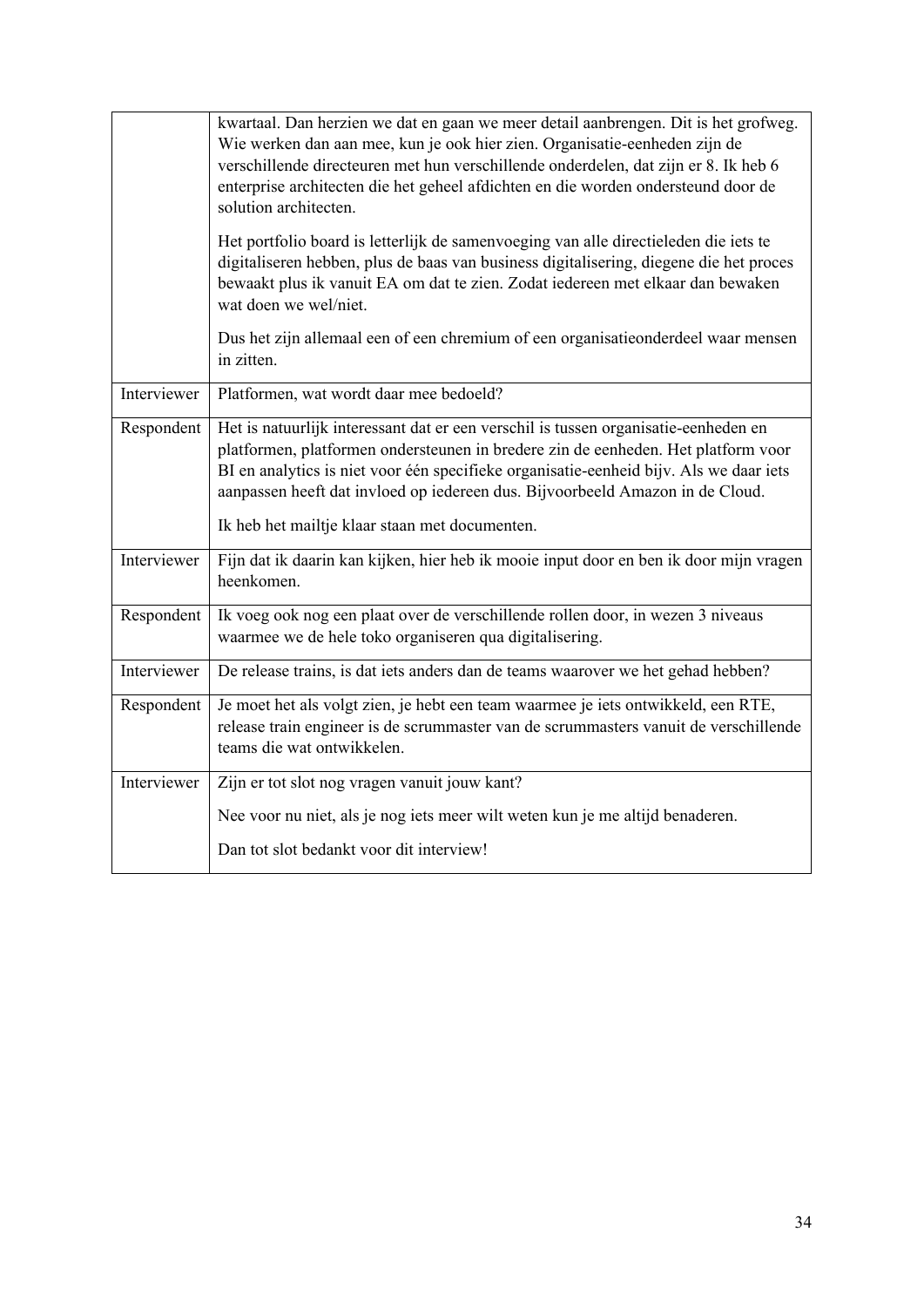*Table 10: Interview transcript respondent 2* 

| Interviewer | Heb je van tevoren vragen over dit onderzoek?                                                                                                                                                                                                                                                                                                                                                                                                                                                                                                                                                                                                                                                                                                                                                                                                                                                                                                                                                                                                                                                                                                                                                                                                                                                                                                                                                                                                                                                                                                                                                                                                                                                                                                                                                                                                                                                                                                                                                                                                                                                                    |
|-------------|------------------------------------------------------------------------------------------------------------------------------------------------------------------------------------------------------------------------------------------------------------------------------------------------------------------------------------------------------------------------------------------------------------------------------------------------------------------------------------------------------------------------------------------------------------------------------------------------------------------------------------------------------------------------------------------------------------------------------------------------------------------------------------------------------------------------------------------------------------------------------------------------------------------------------------------------------------------------------------------------------------------------------------------------------------------------------------------------------------------------------------------------------------------------------------------------------------------------------------------------------------------------------------------------------------------------------------------------------------------------------------------------------------------------------------------------------------------------------------------------------------------------------------------------------------------------------------------------------------------------------------------------------------------------------------------------------------------------------------------------------------------------------------------------------------------------------------------------------------------------------------------------------------------------------------------------------------------------------------------------------------------------------------------------------------------------------------------------------------------|
| Respondent  | Nee niet per se, ik heb voldoende beeld van wat de bedoeling is.                                                                                                                                                                                                                                                                                                                                                                                                                                                                                                                                                                                                                                                                                                                                                                                                                                                                                                                                                                                                                                                                                                                                                                                                                                                                                                                                                                                                                                                                                                                                                                                                                                                                                                                                                                                                                                                                                                                                                                                                                                                 |
| Interviewer | Goed om te weten dat dit een explorerend onderzoek is, wat blijkt uit de theorie is<br>dat er nog weinig bekend is over dit onderwerp vandaar dit explorerend onderzoek                                                                                                                                                                                                                                                                                                                                                                                                                                                                                                                                                                                                                                                                                                                                                                                                                                                                                                                                                                                                                                                                                                                                                                                                                                                                                                                                                                                                                                                                                                                                                                                                                                                                                                                                                                                                                                                                                                                                          |
| Interviewer | Zal ik gewoon beginnen met de vragen?                                                                                                                                                                                                                                                                                                                                                                                                                                                                                                                                                                                                                                                                                                                                                                                                                                                                                                                                                                                                                                                                                                                                                                                                                                                                                                                                                                                                                                                                                                                                                                                                                                                                                                                                                                                                                                                                                                                                                                                                                                                                            |
| Respondent  | Ja steek maar van wal.                                                                                                                                                                                                                                                                                                                                                                                                                                                                                                                                                                                                                                                                                                                                                                                                                                                                                                                                                                                                                                                                                                                                                                                                                                                                                                                                                                                                                                                                                                                                                                                                                                                                                                                                                                                                                                                                                                                                                                                                                                                                                           |
| Interviewer | Wat kun je zeggen over hoe digitale transformatie binnen <name case<br="" of="">organization&gt; plaatsvindt en hoe dit strategisch gepland wordt, of hier een proces<br/>over voorafgaat.</name>                                                                                                                                                                                                                                                                                                                                                                                                                                                                                                                                                                                                                                                                                                                                                                                                                                                                                                                                                                                                                                                                                                                                                                                                                                                                                                                                                                                                                                                                                                                                                                                                                                                                                                                                                                                                                                                                                                                |
| Respondent  | Ja heel veel, voorheen zagen we transformatie als iets van IT. toen ik startte met<br>werken bij <name case="" of="" organization=""> 7 jaar geleden waren er bij projecten nog<br/>twee projectleiders namelijk één aan de IT kant en één aan de business kant. Dan<br/>zorgde de ene voor IT-voorbereiding en de andere voor de business implementatie.<br/>Er was veel gap tussen supply en demand en ook tussen wat dan heet business &amp; It.<br/>Door de jaren heen is dat getransformeerd dus het begon eigenlijk met dat IT begon<br/>iets minder zijn eigen feestje te vieren en meer business oriëntatie te krijgen, toen<br/>kregen we business domeinen maar wat nog wel steeds supply demand model heet,<br/>dus iemand vroeg iets en dan werd dat gemaakt. Toen werd het portfolio proces al<br/>wel aligned met wat <name case="" of="" organization=""> breed wil. We zijn natuurlijk ook<br/>gewoon gereguleerd dus we hebben ook ons te houden aan bepaalde wetten. Je voelt<br/>ook wel beetje aan of dat bijdraagt aan strategische doelstelling. Op een gegeven<br/>moment is er weer een transitie geweest en toen hebben we gezegd dat digitale<br/>transformatie is iets wat je integraal moet zien, niet alleen vanuit IT-bril maar vanuit<br/>een change bril. Toen hebben we supply &amp; demand meer naar mekaar geduwd. Dat<br/>lukt niet helemaal wat je blijft houden van iemand wil iets en dan wordt dat gemaakt.<br/>Toen werd digitalisering ook als 1 van de 4 strategische pijlers van <name case<br="" of="">organization&gt; pijlers al. Er komt natuurlijk ook veel op ons af met de energie<br/>transitie. Het gaat nu ook wel erg hard voor een bedrijf wat eigenlijk meer een beheer<br/>organisatie is. Nu in de transitie, dingen die we altijd voor waar aangenomen hadden<br/>moeten we nu ook naar kijken qua verandering. Digitalisering is daar key bij, ook al<br/>weten we nog steeds niet goed wat we hiervan hopen en verwachten. Dus supply &amp;<br/>demand hebben wei n mekaar geduwd, Change &amp; run ook meer in mekaar geduwd</name></name></name> |
| Interviewer | Wat bedoel je daarmee? Change & run meer in mekaar geduwd?                                                                                                                                                                                                                                                                                                                                                                                                                                                                                                                                                                                                                                                                                                                                                                                                                                                                                                                                                                                                                                                                                                                                                                                                                                                                                                                                                                                                                                                                                                                                                                                                                                                                                                                                                                                                                                                                                                                                                                                                                                                       |
| Respondent  | Nou je hebt changing de business en running the business. Dus changing de business<br>zou een verandering in werkwijze zijn bijv.<br>Dus wat we iets meer in mekaar geduwd hebben is dat mensen die nu iets verzinnen<br>niet helemaal los staan van de mensen die het uiteindelijk moeten uitvoeren.                                                                                                                                                                                                                                                                                                                                                                                                                                                                                                                                                                                                                                                                                                                                                                                                                                                                                                                                                                                                                                                                                                                                                                                                                                                                                                                                                                                                                                                                                                                                                                                                                                                                                                                                                                                                            |
| Interviewer | Dus nu komen mensen samen om ideeën op te lossen?                                                                                                                                                                                                                                                                                                                                                                                                                                                                                                                                                                                                                                                                                                                                                                                                                                                                                                                                                                                                                                                                                                                                                                                                                                                                                                                                                                                                                                                                                                                                                                                                                                                                                                                                                                                                                                                                                                                                                                                                                                                                |
| Respondent  | JA precies, dus we hebben veel alignment issues proberen te fixen.                                                                                                                                                                                                                                                                                                                                                                                                                                                                                                                                                                                                                                                                                                                                                                                                                                                                                                                                                                                                                                                                                                                                                                                                                                                                                                                                                                                                                                                                                                                                                                                                                                                                                                                                                                                                                                                                                                                                                                                                                                               |
|             | En ik besef me nu dat dit heel organisatorisch klinkt en dat is misschien ook wel des<br><name case="" of="" organization="">s. Het valt me op dat we veel willen organiseren. Dat<br/>komt misschien ook wel dat we het moeilijk vinden om strategisch een stip op de</name>                                                                                                                                                                                                                                                                                                                                                                                                                                                                                                                                                                                                                                                                                                                                                                                                                                                                                                                                                                                                                                                                                                                                                                                                                                                                                                                                                                                                                                                                                                                                                                                                                                                                                                                                                                                                                                    |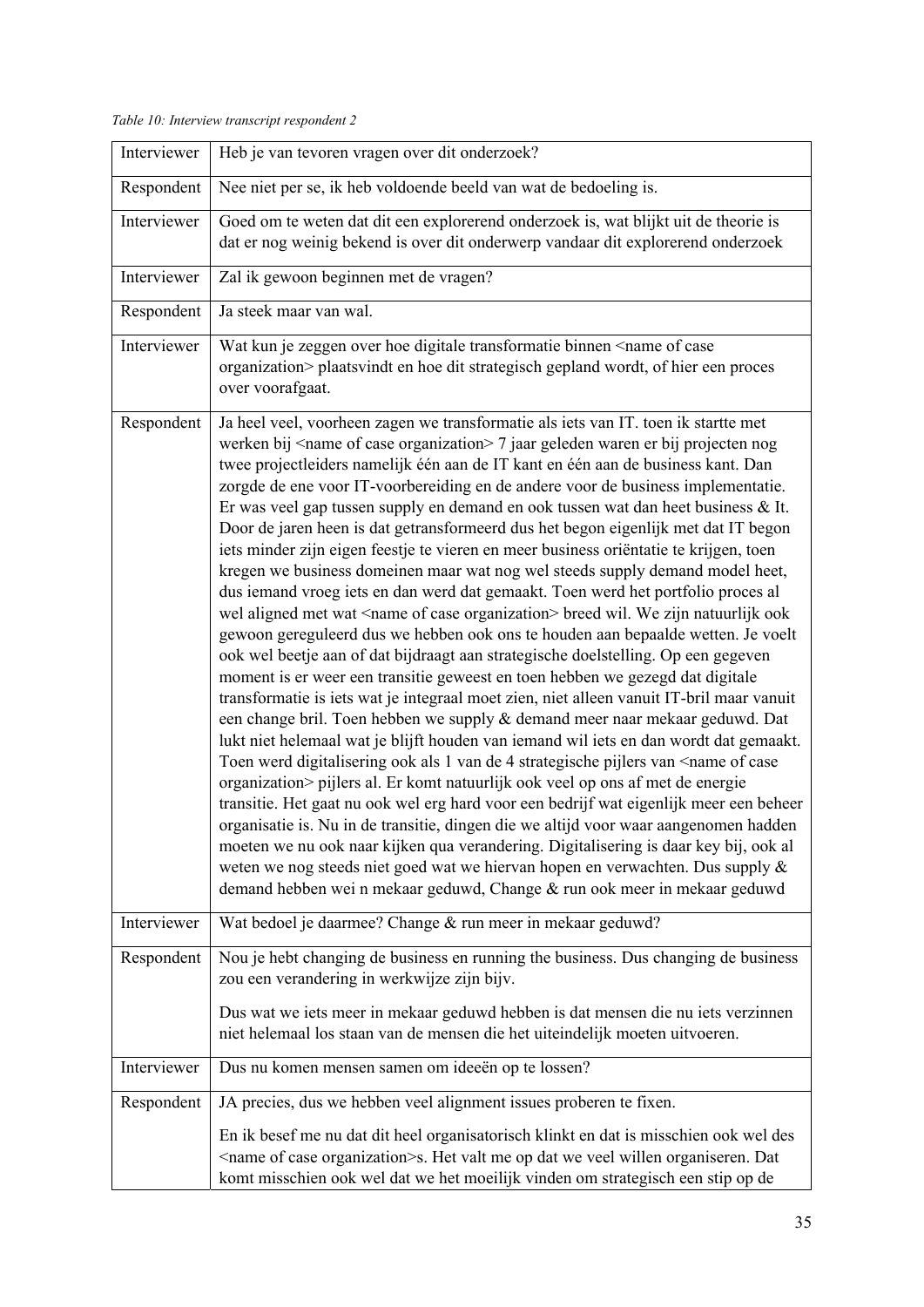|             | horizon te zetten, we doen het wel maar het valt me ook op dat we dat wel moeilijk<br>vinden. Dus daarom proberen we misschien meer een werkwijze te creëren die<br>adaptive is, en dat doen we wel aardig. Maar je krijgt natuurlijk nooit alles<br>uitgealigned                                                                                                                                                                                                                                                                                                                                                                                                                                                                                                                                                                                                                                                                                  |
|-------------|----------------------------------------------------------------------------------------------------------------------------------------------------------------------------------------------------------------------------------------------------------------------------------------------------------------------------------------------------------------------------------------------------------------------------------------------------------------------------------------------------------------------------------------------------------------------------------------------------------------------------------------------------------------------------------------------------------------------------------------------------------------------------------------------------------------------------------------------------------------------------------------------------------------------------------------------------|
| Interviewer | Stel iemand wil een digitale transformatie introduceren, hoe start dat? Is daar een<br>strategisch proces voor waar jullie als EA ook bij betrokken zijn?                                                                                                                                                                                                                                                                                                                                                                                                                                                                                                                                                                                                                                                                                                                                                                                          |
| Respondent  | Ja en nee, meestal zijn we wel betrokken. Ook al bestaan we nog maar kort, daarvoor<br>was EA er ook niet want. Toen hebben we gezegd we gaan ons nadrukkelijk<br>bemoeien met het portfolio proces.                                                                                                                                                                                                                                                                                                                                                                                                                                                                                                                                                                                                                                                                                                                                               |
| Interviewer | Wat is het portfolio proces?                                                                                                                                                                                                                                                                                                                                                                                                                                                                                                                                                                                                                                                                                                                                                                                                                                                                                                                       |
| Respondent  | We hebben een digitaliserings portfolio, daarin zeggen we dit is een zak met geld<br>wat we hebben vanuit raad van bestuur, die koek moet verdeeld worden over alle<br>goede ideeën die er zijn. Dat is dan een portfolio proces en dat probeer je dan zo<br>goed mogelijk te alignem met wat we beogen met de organisatie.                                                                                                                                                                                                                                                                                                                                                                                                                                                                                                                                                                                                                        |
|             | Daar hebben we als organisatie wel bepaalde artefacten bij. We hebben onze<br>principes die we als club uitgedacht hebben als common ground. We hebben ook<br>specifieke guidelines dus die zeggen over wanneer koop je iets en wanneer bouw je<br>iets bijv. we hebben ook over een aantal topics specifieke strategische richtingen.<br>Bijv. wij hebben een bedrijfsonderdeel dat heet quirion, die zijn deels geregeld en<br>deels niet. Hun vorige directeur wilde graag salesforce en op een gegeven moment<br>bestond er een discussie van is diet een kleinschalig iets of willen we hier ook<br>strategisch mee en btw, willen we dit dan ook allianer breed gelijk implementeren.<br>Het ging om field service dan. Wij als EA hebben toen gezegd van ja doe dit dan<br>gelijk voor het hele bedrijf dus nu kiezen we dat voor quirion en dan een jaar later<br>kijken of dit ook <name case="" of="" organization=""> breed kan.</name> |
|             | Dus dit doen we ook                                                                                                                                                                                                                                                                                                                                                                                                                                                                                                                                                                                                                                                                                                                                                                                                                                                                                                                                |
|             | We hebben dus onze eigen principes en nader uitgewerkte principes, guidelines. We<br>hebben strategische Enterprise architectuur richtingen, een concreet dossier met<br>aanwijzing van daarin investeren en daarin niet bijv.                                                                                                                                                                                                                                                                                                                                                                                                                                                                                                                                                                                                                                                                                                                     |
|             | En er zijn roadmaps in verschillende soorten en maten die verschillende<br>volwassenheid niveaus hebben maar die zijn er wel                                                                                                                                                                                                                                                                                                                                                                                                                                                                                                                                                                                                                                                                                                                                                                                                                       |
| Interviewer | Per discipline een roadmap of?                                                                                                                                                                                                                                                                                                                                                                                                                                                                                                                                                                                                                                                                                                                                                                                                                                                                                                                     |
| Respondent  | JA is altijd beetje de vraag per wat maak je een roadmap, er zijn business roadmaps<br>waar bijv. bedrijfsdoelstellingen in staan waar je een digitaliserings roadmap tegen<br>aan kunt smeren maar er zijn ook roadmaps waar dat geïntegreerd is dus een<br>slidedeck met het behalen van business doelen middels digitalisering in één. Dan is<br>het dus al geïntegreerde digitalisering.                                                                                                                                                                                                                                                                                                                                                                                                                                                                                                                                                       |
| Interviewer | Als wek unnen spreken over een strategisch proces voor digitalisering, zijn daar<br>fasen in te defnieren?                                                                                                                                                                                                                                                                                                                                                                                                                                                                                                                                                                                                                                                                                                                                                                                                                                         |
| Respondent  | In mijn mening vind ik niet dat we een goed repeteerbaar proces hebben hierin, het<br>kan op allerlei verschillende manieren gebeuren.                                                                                                                                                                                                                                                                                                                                                                                                                                                                                                                                                                                                                                                                                                                                                                                                             |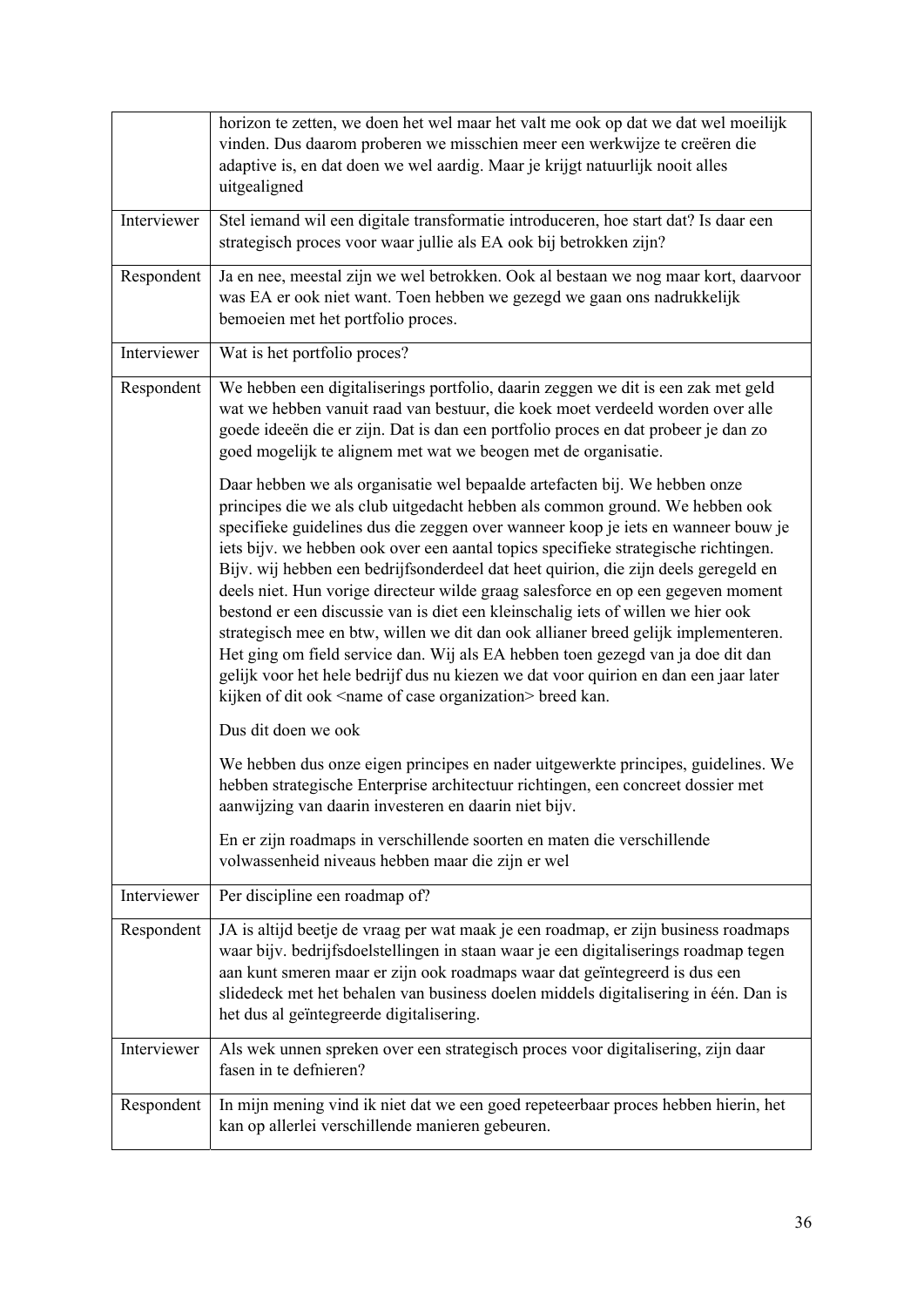|             | Wat we wel hebben zijn PI planningen, dat is kwartaal en we hebben ook jaarlijks<br>een discussie over budgetten en hoe die gealloceerd worden.                                                                                                                                                                                                                                            |
|-------------|--------------------------------------------------------------------------------------------------------------------------------------------------------------------------------------------------------------------------------------------------------------------------------------------------------------------------------------------------------------------------------------------|
|             | Soms komt er iets heel erg buttom up naar boven wat dan belangrijk wordt geacht,<br>soms wordt er een consultancy bedrijf ingehuurd die iets pitchen en dan wordt daar<br>opeens enorm op gestuurd. Wat we ook hebben is een OGSM (doelen, goals<br>strategies and measures) daar wordt wel op gealinged, maar ik kan geen panklaar<br>proces aan je vertellen                             |
| Interviewer | Is het proces dan reactief?                                                                                                                                                                                                                                                                                                                                                                |
| Respondent  | Deels reactief, niet geheel. Een deel is intentioneel, lange termijn roadmaps bijv.<br>waar echt geld aan gealloceerd wordt en ook EA-dingen zoals capablities die je wilt<br>opbouwen om bijv gefragmenteerde initiatieven bij mekaar te brengen. Ons invloed<br>op het portfolio proces voor de jaar cycles hebben we wel gedaan. Het is nog niet<br>reperteerbaar, nog wat onvolwassen. |
| Interviewer | Als we het dan over EA-artefacten hebben, kun je daar voorbeelden in geven welke<br>artefacten jullie ter ondersteunend aan digitale transformatie doen?                                                                                                                                                                                                                                   |
| Respondent  | Ja dus strategische richtingen met wat moet je nu doen, en de roadmaps en dat is het<br>eigenlijk wel. Ik ga even kijken.                                                                                                                                                                                                                                                                  |
|             | Dus we hebben werkwijze voor onszelf,                                                                                                                                                                                                                                                                                                                                                      |
|             | We hebben:                                                                                                                                                                                                                                                                                                                                                                                 |
|             | Principes en kaders<br>Guidelines<br>Strategische architectuur richtingen<br>Roadmaps/architectural runway<br>Architectural runway geven we natuurlijk eigen invulling in, 6 kwartalen<br>vooruitkijken met solution architect en product management om te kijken welke<br>bouwblokken nodig zijn.                                                                                         |
|             | Als er iets nodig is waar geïnvesteerd wordt, dan pitchen we dit ook wel naar boven                                                                                                                                                                                                                                                                                                        |
| Interviewer | Qua roadmaps, hoe worden die weergegeven? Worden die vooraf per zoveel tijd<br>gemaakt met een stip op de horizon? Wat is zo'n stip op de horizon bijv.?                                                                                                                                                                                                                                   |
| Respondent  | Er zijn verschillende vormen, ik pak even een PowerPoint erbij.                                                                                                                                                                                                                                                                                                                            |
|             | We hebben een aantal business doelen bijv. kostenbesparing, lifecycle management<br>dus wat zie je hier                                                                                                                                                                                                                                                                                    |
|             | Je ziet wat digitalisering doelstellingen, buckets waarin je wil investeren om de boel<br>goed te laten draaien. Daar zitten activiteiten in die weggezet worden in de tijd. Dus<br>dit is een vorm.                                                                                                                                                                                       |
|             | Tekentoolverbeteringen bijv. dat is dus niet van ik zet er technologie x in en y uit<br>ofzo                                                                                                                                                                                                                                                                                               |
|             | We hebben dus ook applicatie lifecycle management, eerlijkheid halve niemand<br>vraag er bij ons om een nieuw ERP. Dus dat willen mensen niet, als mensen iets                                                                                                                                                                                                                             |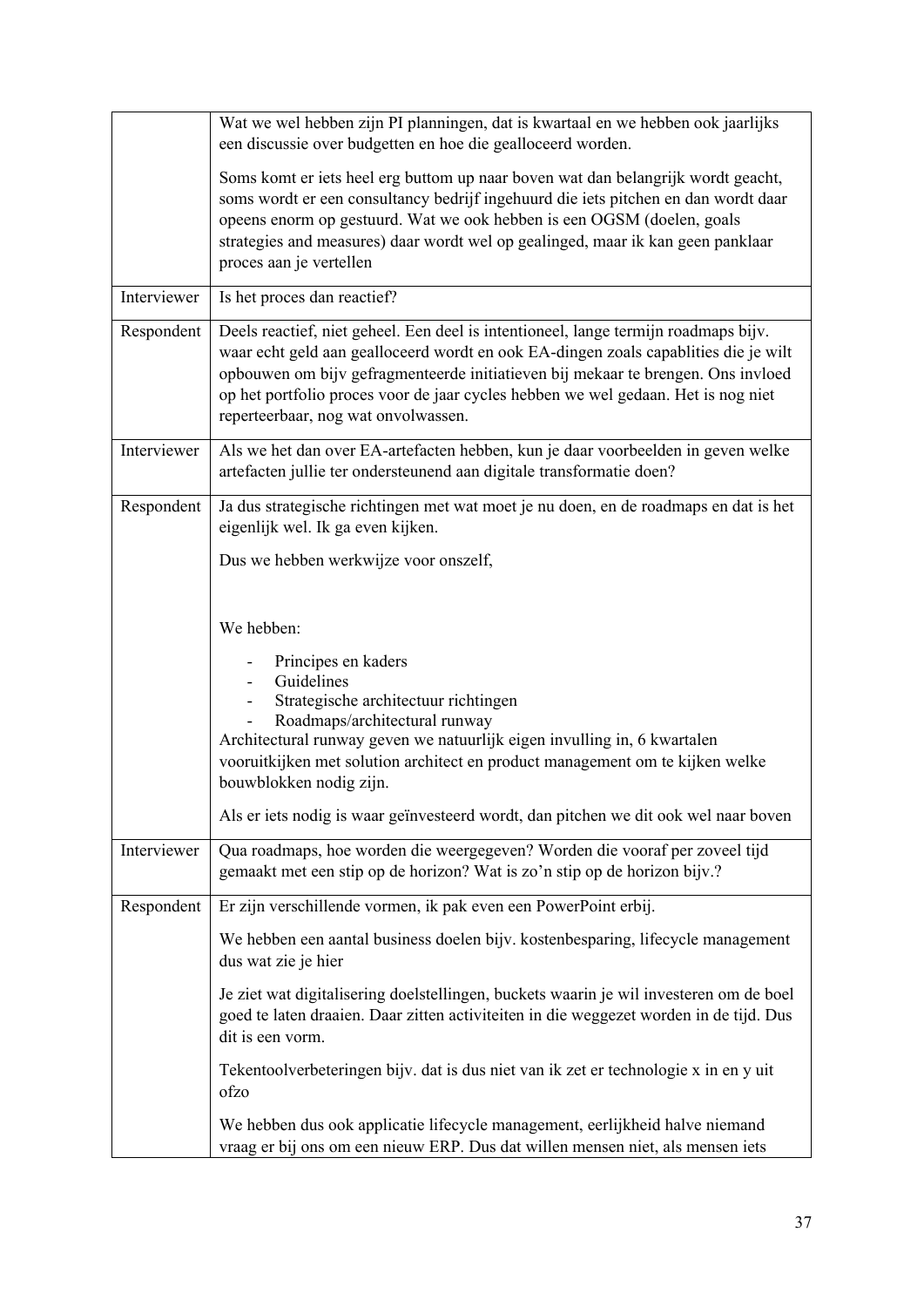|             | behapbaar maken duwen we het in een roadmap, als mensen grotere dingen vragen<br>dan hmm ja hoe werkt dat dan. Kan je wel iets laten zien.                                                                                                                                                                                                                                                                                                                                         |
|-------------|------------------------------------------------------------------------------------------------------------------------------------------------------------------------------------------------------------------------------------------------------------------------------------------------------------------------------------------------------------------------------------------------------------------------------------------------------------------------------------|
|             | Voor quirion bijv. hebben we nu een huidige informatievoorziening en dat moet op<br>een andere manier gaan werken, heir zit dan bijv. technologie change echt in iets gaat<br>bijv. uitgefaseerd worden. Een data warehouse wat bijv. echt een improvement heeft,<br>daar maak ik tekeningen van. Dit is dan soort output van een roadmap sessie die we<br>hebben georganiseerd. Hoe moet het er dan echt uit komen te zien bijv., dit is daar<br>dan een tekening van. Maar bijv. |
|             | Bij ERP hebben we dit dan eigenlijk weer half apart georganiseerd. We hebben<br>doelen die van boven naar beneden gestrooid en doe moeten landen in de doelen                                                                                                                                                                                                                                                                                                                      |
| Interviewer | Je bedoelt dat dit niet in de bestaande roadmaps bestaat maar dat dit daarin wel moet<br>landen?                                                                                                                                                                                                                                                                                                                                                                                   |
| Respondent  | Ja precies, dit is dus ook weer een manco want ergens is iets ontstaan en die zijn dan<br>input en word dat wel geabsorbeerd in wat we doen maar het loopt dus niet in een<br>gestructureerd strategisch planning proces                                                                                                                                                                                                                                                           |
| Interviewer | Dit is dus eigenlijk op trigger gebaseerd?                                                                                                                                                                                                                                                                                                                                                                                                                                         |
| Respondent  | Heel veel dingen zijn trigger gebaseerd bij ons Salesforce bijvoorbeeld komt dan wel<br>in de stukken voor maar is bijv. ook gewoon doordat er een licentie dingetje was, dus<br>getriggerde.                                                                                                                                                                                                                                                                                      |
|             | Eigenlijk wordt alles wel getriggerd.                                                                                                                                                                                                                                                                                                                                                                                                                                              |
| Interviewer | Je gaf aan dat dit moet landen in de bestaande strategische richtingen, wat is jullie rol<br>daarbij?                                                                                                                                                                                                                                                                                                                                                                              |
| Respondent  | Wij als EA spreken met de directeuren dan wel hun afgezanten over waar ze heen<br>willen. En wij leveren ze ook onze info aan en in het portfolio board/gesprek zitten<br>wij in. Dus wij hebben daar ook een business capability model in. Daar hangen we<br>vrij veel aan.                                                                                                                                                                                                       |
| Interviewer | Wat houdt dan in zon business capability model?                                                                                                                                                                                                                                                                                                                                                                                                                                    |
| Respondent  | Wat je moet kunnen als netbeheerder, en daarin kun je kijken wat is nou echt<br>strategisch voor ons, als je dan geld moet verdelen voor verandering doe je<br>verstandig aan je geld daar te stoppen wat ook het meeste oplevert. Dat doen we aan<br>de hand van het business capability model. Wordt met enexis en stedin samen<br>gemaakt, daar hangen we vrij veel aan op.                                                                                                     |
|             | Als iets dus niet echt strategisch is, loont het ook niet om daar veel mensen op te<br>zetten. Wij geven als EA dan ook aan als het bijv. niet zou lonen.                                                                                                                                                                                                                                                                                                                          |
|             | Bij andere initiatieven hebben ook te maken met capability models, we proberen ook<br>initiatieven die nu breed over die capability models van om die samen te zetten,<br>zodat ze vanuit één visie gaan werken. Geen hap snap uit elk hoekje mensen die<br>hetzelfde aan het doen zijn.                                                                                                                                                                                           |
|             | Onze input gaat vaak over organisatie, we zijn super van het organiseren, van hoe<br>organiseer je dingen.                                                                                                                                                                                                                                                                                                                                                                         |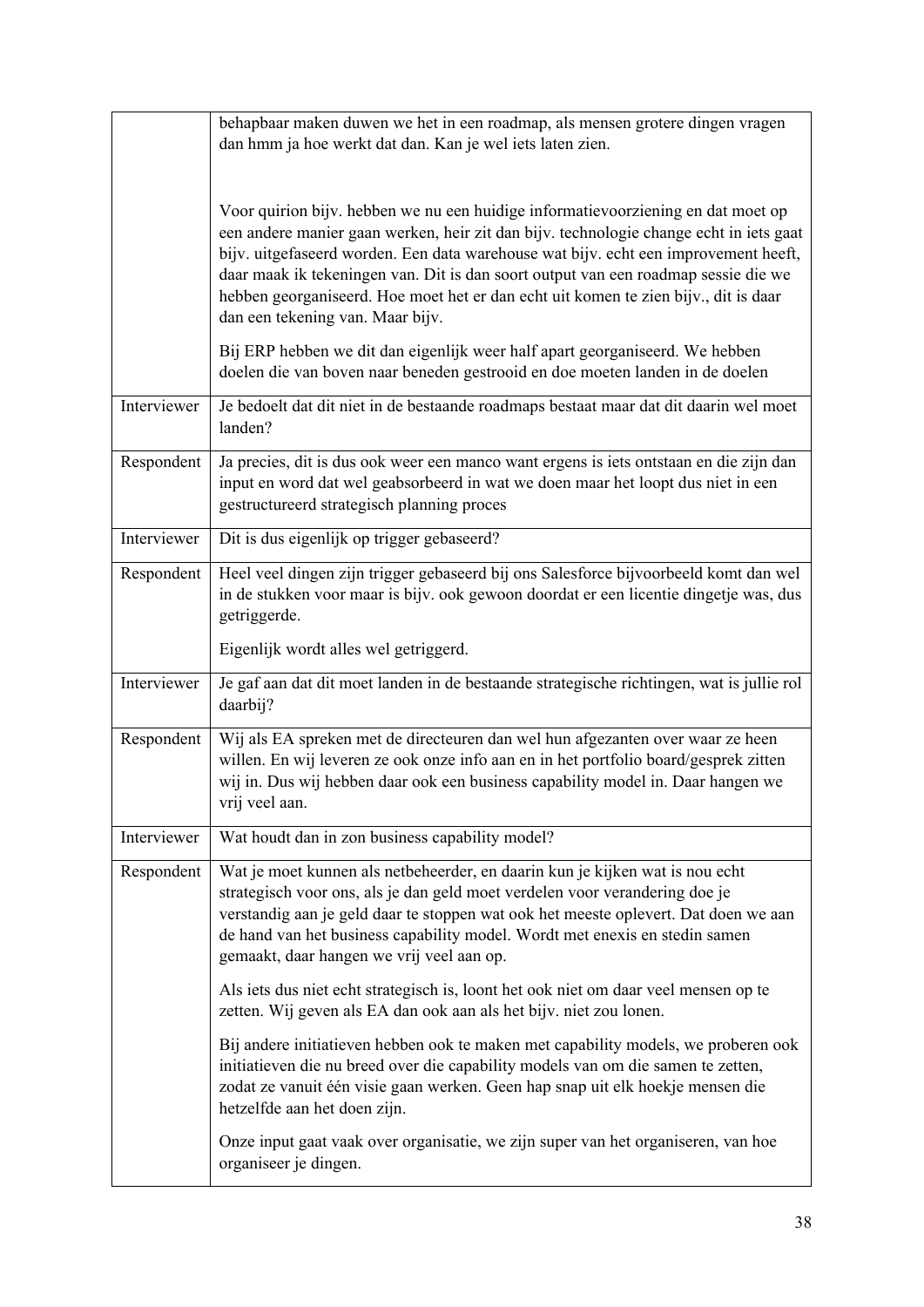| Interviewer | Als ik nu de theorie er bij pak w.b.t. de artefacten, kun je daarop reageren? Bijv. we<br>zien dat er gebruik gemaakt wordt van conceptuele architectuur platen, stakeholder<br>communicatieplan etc.                                                                             |
|-------------|-----------------------------------------------------------------------------------------------------------------------------------------------------------------------------------------------------------------------------------------------------------------------------------|
| Respondent  | Stakeholder communicatieplan doen we wel, we stemmen af met wie we het moeten<br>afstemmen maar we schrijven dat niet netjes op in een plan. De activiteit doen we<br>wel maar het artefact is meer informeel van aard.                                                           |
|             | Conceptuele architectuur platen heten bij ons dan meer guidelines en principes, doen<br>we ook weleens niet maar over het algemeen wel.                                                                                                                                           |
| Interviewer | Wordt er een stappenplan in de roadmaps gemaakt?                                                                                                                                                                                                                                  |
| Respondent  | Het verschilt, die ik je net toonde bijv. staan dingen wel intentioneel op volgorde<br>omdat je het een pas kan doen na het ander.                                                                                                                                                |
| Interviewer | Staan ze in milestones?                                                                                                                                                                                                                                                           |
| Respondent  | Hangt ervan af, sommige dingen wel, sommige dingen hebben gewoon een harde<br>deadline vanuit wetgeving bijv. Bij on-going improvements zijn er niet echt<br>milestones maar dan wordt gekeken per jaar bijv. levert het waarde op dan stoppen<br>we er geld in anders niet meer. |
| Interviewer | Hoe worden jullie artefacten ontvangen binnen de organisatie? Wordt er informatie<br>gemist?                                                                                                                                                                                      |
| Respondent  | Sommige business/klanten zouden vinden dat wij meer moeten doen aan visie<br>vorming. Zij verwachten op dat gebied iets meer van ons bijv.                                                                                                                                        |
| Interviewer | Op cabability niveau visie vorming?                                                                                                                                                                                                                                               |
| Respondent  | Ja dat wordt dan niet duidelijk meegegeven, puur de opmerking dat ze wat aan visie<br>mistte. (Strategische richtingen). En daar zijn we nu dus ook meer mee bezig om de<br>strategische richtingen te maken.                                                                     |
|             | Er zijn ook mensen die niet zo zitten te wachten op input van EA omdat ze zelf al<br>strategy consultants in diens en die bepalen dat al, dus die zitten niet zo op de<br>dienstverlening te wachten.                                                                             |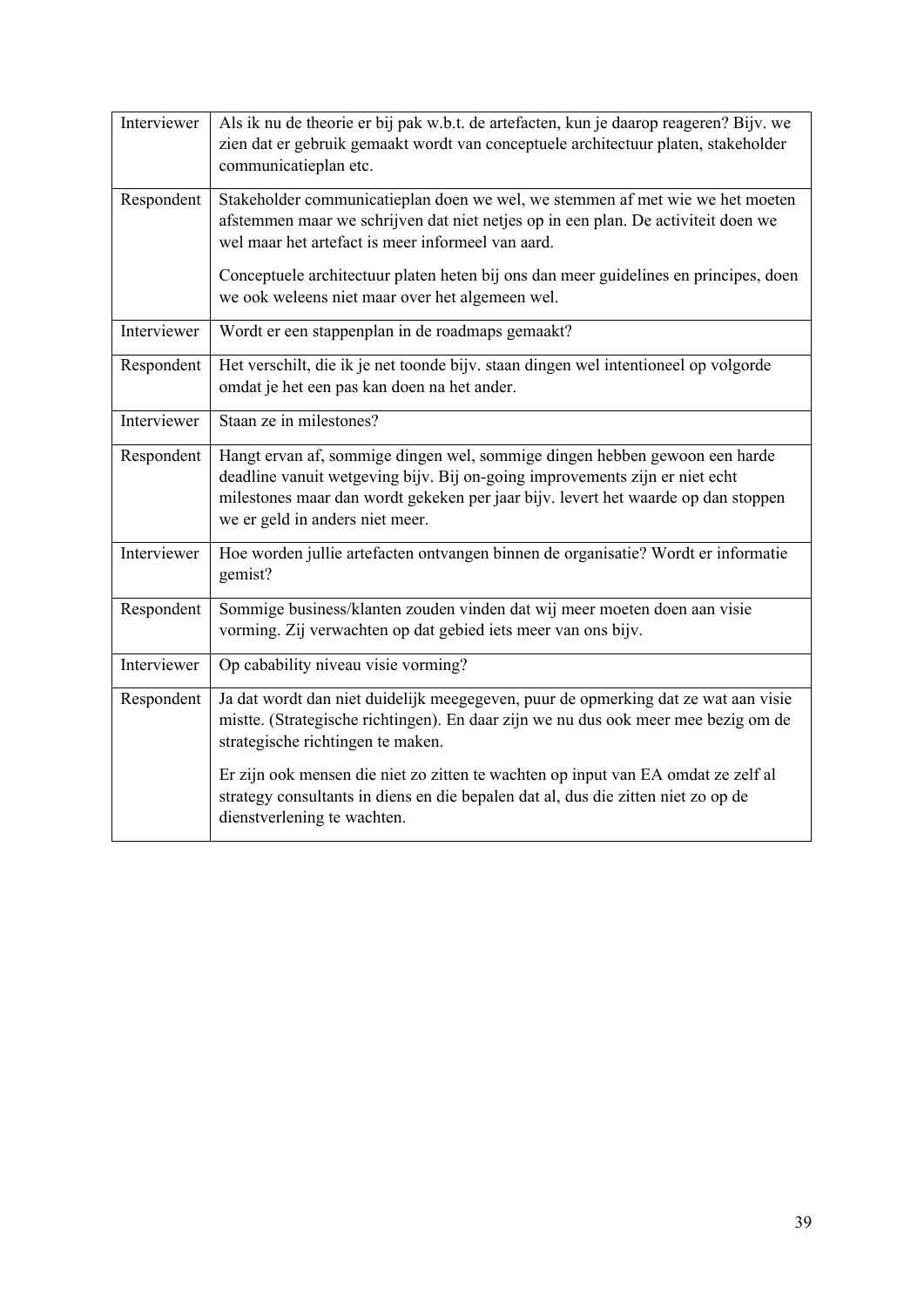*Table 11: Interview transcript respondent 3* 

| Interviewer | Kun je wat over jezelf vertellen?                                                              |
|-------------|------------------------------------------------------------------------------------------------|
| Respondent  | Ja, ik heb een studie informatica gedaan als software engineer via via als solution            |
|             | architect bij <name case="" of="" organization=""> gekomen. We hebben 2 jaar geleden EA</name> |
|             | opnieuw in het zadel gebracht. Je zeg dat we toen vonden dat het niet goed werkte en           |
|             | je zag dat alle EA weggedrukt en opgeheven waren. Informatiemanagers zijn nu de                |
|             | solution architecten en wij zijn totaal met 5 enterprise architecten en mijn rol is om         |
|             | daar de solution architecten te ondersteunen                                                   |
| Interviewer | Kun je ook wat vertellen over EA binnen <name case="" of="" organization="">?</name>           |
|             |                                                                                                |
| Respondent  | Het is ons best goed gelukt als je kijkt naar de ambitie om EA op de kaart te zetten           |
|             | en hoe we de bestuurders willen beïnvloeden. We hadden eerst directeuren en die                |
|             |                                                                                                |
|             | zijn verantwoordelijk voor hun eigen ding, best veel los van mekaar en daar is nu wel          |
|             | een verandering in gaande. Nu beïnvloeden we de organisatie op basis van                       |
|             | architectuur achtig denken en. Traditioneel hebben enterprise architecten best wel             |
|             | een aanzien terwijl ik dat in mijn eigen rol niet per se voel, dat is tegelijkertijd de        |
|             | kracht dat maakt het sterk wat we bedenken                                                     |
| Interviewer | Je bedoelt dat je dus erg dicht bij de collega's staat?                                        |
|             |                                                                                                |
| Respondent  | Ja, ik hou niet van hiërarchie maar door bepaalde rol vorming krijg je dat wel. Dus            |
|             | als wij iets zeggen heeft dat ook gelijk een EA-stempel en daar moet je je wel van             |
|             | bewust zijn.                                                                                   |
|             | In het dagelijks leven zit ik tegen programma managers en directeuren aan, de                  |
|             | lijnorganisatie met directeuren en de programma managers van de verandering van                |
|             | digitalisering, dat zijn onze sparringpartners. De achterstand vanuit EA is groot, we          |
|             | werken meestal vanuit bepaalde topics. Waar ik afgelopen tijd aan heb gewerkt is het           |
|             | asset investering management dus hoe gaan we om met de pot geld daarin vanuit                  |
|             | digitaliseringen perspectief                                                                   |
| Interviewer | Wat wordt er dan van jullie als EA verwacht?                                                   |
| Respondent  | Ik denk dat het bij mekaar komt, het is niet per se een kip ei verhaal. Er is een              |
|             | digitaliseringen strategie gemaakt waarin ambities staan. Wij rollen dat proces in als         |
|             | EA dus ik doorleef die strategieën. Als je een bepaalde topic dan heb geef ik aan dan          |
|             |                                                                                                |
|             |                                                                                                |
|             | zou je bijv. die richting op moeten. Bijv. we zagen een digitaliseringsvisie dat               |
|             | investeringsportfolio als een soort van keten op moet brengen tot aan productieplan            |
|             | dus dan ga ik eerst ontginnen wie is daar nou van, wat zijn de stakeholders, wat               |
|             | vinden zij daarvan en wat zijn de defects in het proces en waar denk ik waar winst uit         |
|             | te halen is. Dan ga je met zo'n directeur in gesprek en dan kan een uitkomst zijn dat          |
|             | we bijv. niet zelf iets willen bouwen maar wat in de markt goed te krijgen is. We              |
|             | prefereren bijv. standaard software i.p.v. dat we het zelf bouwen. Dus dan komt er             |
|             | ook een architectuur visie bij en zoiets duurt dan bijv. een kwartaal en dan ronden we         |
|             | zo'n topic af en dan gaat het proces met de solution architecten van start om dat tot          |
|             | leven te brengen.                                                                              |
| Interviewer | Je geeft aan dit al gefaseerd te doen, zijn er fasen te herkennen in zo'n strategische         |
|             | planning van digitale transformatie?                                                           |
| Respondent  | Ik denk dat het begint te standaardiseren, het was niet zo daar zijn we nog te jong            |
|             | voor.                                                                                          |
|             | Je ziet dat we het proces daarvan te standaardiseren, proberen de programma                    |
|             | managers ook te doen. Je ziet bijv. een eerste stap is dat er een waarde stroom                |
|             | analyse aan vooraf gaat van waar is dit bedrijfsonderdeel eigenlijk voor en welke              |
|             | ambities hebben we daar. Zoiets kan input zijn voor een digitaliseringsprogramma,              |
|             | wat vervolgens funding wordt gegeven op basis van wat je wil bereiken waardoor het             |
|             | proces van architectuur begint te rollen. Dat proces begint langzamerhand op te                |
|             | komen.                                                                                         |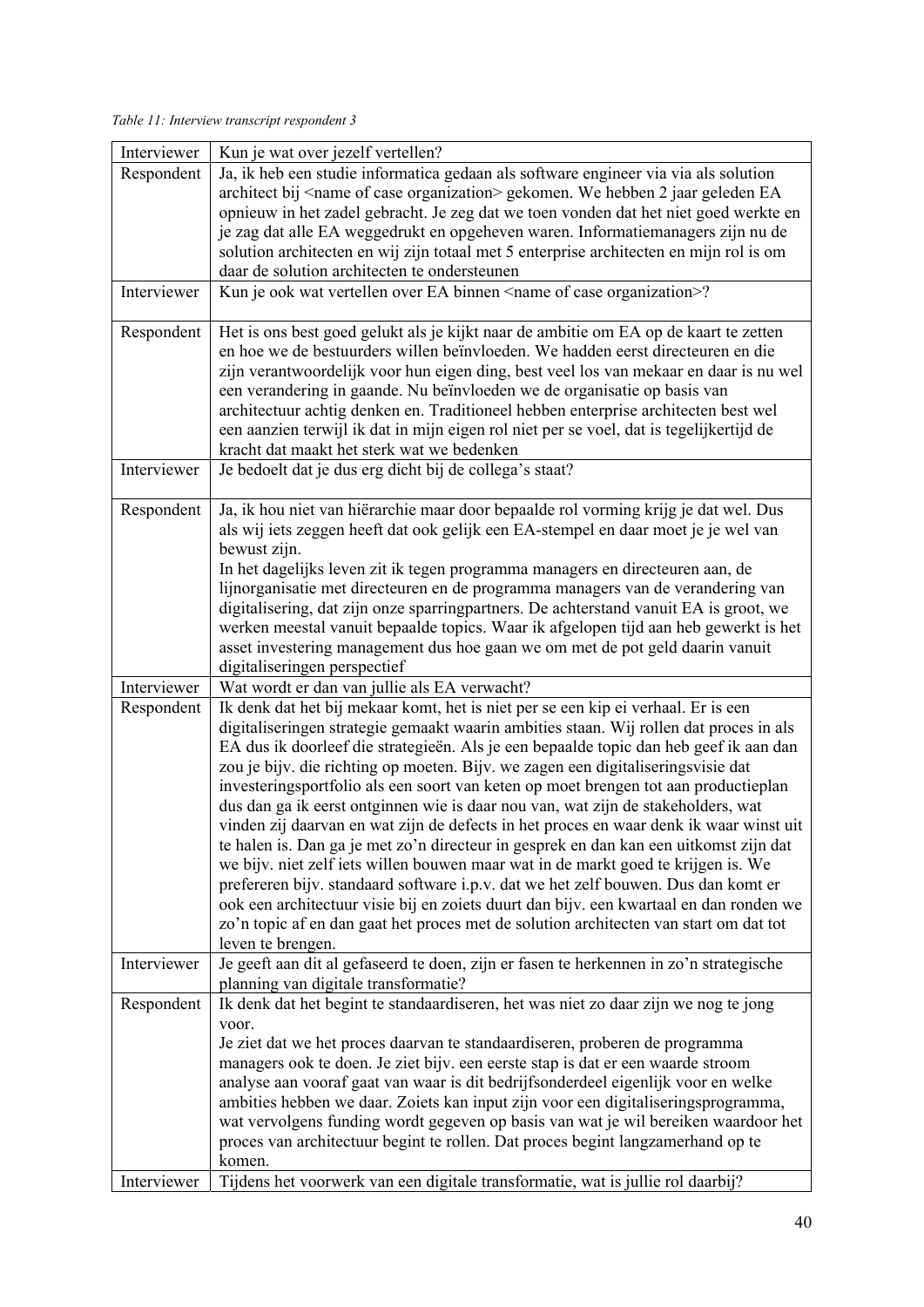| Respondent  | De lijn is die wij als hoofd artefact hebben is een capability view, capability<br>gedreven werken. Onze kapstok is echt vanuit een capability. Dus we zeggen tegen<br>de directeur als je daarmee aan de slag gaat dan gaat het over deze capabilities,<br>vanuit dat perspectief werken we dat uit wat input is voor digitaliseringsprogramma.<br>Het proces is nu dus echt gebaseerd vanuit de capability view, wat het antwoord is<br>van je wil digitaliseren en wat is daar nu het architectuur perspectief daarom<br>namelijk in jouw vraag zit capabilities, wij denken dat je deze capabilities daarbij<br>vallen en deze solution daar grofweg onder zitten.                                                                                     |
|-------------|------------------------------------------------------------------------------------------------------------------------------------------------------------------------------------------------------------------------------------------------------------------------------------------------------------------------------------------------------------------------------------------------------------------------------------------------------------------------------------------------------------------------------------------------------------------------------------------------------------------------------------------------------------------------------------------------------------------------------------------------------------|
| Interviewer | Maken jullie architectuur platen voor zo'n solutions in een capability view                                                                                                                                                                                                                                                                                                                                                                                                                                                                                                                                                                                                                                                                                |
| Respondent  | Ja, in TOGAF-terminologie heb je het architectuur building blok dus daar<br>identificeer je daar dus hoe kom je naar een productieplan.<br>Als je kijkt naar een keten welke stukken moet je daar dan in herkennen, dus als je<br>iets gaat kopen moet je kijken waar het nu precies bij hoort, b ij welk building blok.<br>Daar begint hoog over een architectuur plaat, daar blijven we weg van detaillering<br>omdat we het beschrijven voor managementniveau. Dus het liefst zo hoog mogelijk.<br>Als we dat niet doen, dan heb je teams die alles zelf kunnen bouwen maar dat dan                                                                                                                                                                     |
|             | niet goed samen komt, geclusterde functionaliteit. Dat gaan we tegen door te zeggen<br>dit zijn de blokken en grofweg de technologieën.                                                                                                                                                                                                                                                                                                                                                                                                                                                                                                                                                                                                                    |
| Interviewer | Het kan dus zijn dat een team met een digitalisering komt naar jullie en geven aan dit<br>is wat wij willen, nemen jullie dat dan op in een groter capability view?                                                                                                                                                                                                                                                                                                                                                                                                                                                                                                                                                                                        |
| Respondent  | Ja die wisselwerking is het nog niet sterk genoeg, teams werken vanuit programma<br>en die worden aangestuurd door programmamanager. Programma manager heeft<br>bepaalde doelen en funding, de product owner kan meer funding vragen. Vanuit<br>digitaliseringsprogramma komen die items naar boven en daar kijken wij van wat<br>gebeurt er eigenlijk en dan gaan wij er dus als EA naar kijken.                                                                                                                                                                                                                                                                                                                                                          |
| Interviewer | Komt digitalisering ook vanuit jullie kant? (EA)                                                                                                                                                                                                                                                                                                                                                                                                                                                                                                                                                                                                                                                                                                           |
| Respondent  | Ja, zeker wij pogen dat te clusteren. Capability gericht werken. Een recent voorbeeld<br>is Field servicemanagement, je ziet dat wij 4 ketens hebben die allemaal field<br>servicemanagement op hun eigen manier doen. Toen hebben wij gezegd van heey<br>wij gaan een poging doen om het digitaliseringsgeld aan te sturen namelijk door een<br>architectuur visie, dan zeggen we tegen de programma's jullie krijgen hier niet<br>losgeld voor maar dat we dit oplossen boven de capabilities heen.<br>De initiatieven komen vanuit de business organisatie vandaag, die komen bij het<br>portfolio en daar zitten wij op van nou deze topic moeten bijv. bij mekaar. Daar<br>hebben wij dus wel een sterke invloed op, op het digitaliseringsprogramma. |
| Interviewer | Terugkomend op een digitalisatie, stel er wordt besloten iets door te voeren, is er bij<br>jullie een standaard artefact wat jullie daarvoor maken?                                                                                                                                                                                                                                                                                                                                                                                                                                                                                                                                                                                                        |
| Respondent  | Nou wij hebben dus twee groepen; capability view maar voorafgaat daar wat je<br>standaard doen vanuit EA. Dus je principes. Die hebben we tot stand gebracht en<br>afgetikt met raad van bestuur. Daar zit in hoe ga je om met vendors en andere<br>standaarden. Dus daar begint het mee. Daar staat ook in dat je capability gedreven<br>werk doet. In principe dus twee dingen, de EA-principes en capability uitwerking.                                                                                                                                                                                                                                                                                                                                |
| Interviewer | Worden deze principes ook specifiek gemaakt op bepaalde digitalisering of een<br>diepgangslag?                                                                                                                                                                                                                                                                                                                                                                                                                                                                                                                                                                                                                                                             |
| Respondent  | Wij schrijven niet alleen maar van die capability views, voor specifieke onderwerpen<br>hebben bepaalde diepgang zoals enterprise content management of<br>kennismanagement daar schrijven we ook stukjes kader voor. Daar schrijven we ook<br>guidelines voor. Wij doen dat waar dat nodig is, we zoeken nog naar wat onze<br>standaard artefacten zijn. Om stakeholders tevreden te houden schrijven we toch ook                                                                                                                                                                                                                                                                                                                                         |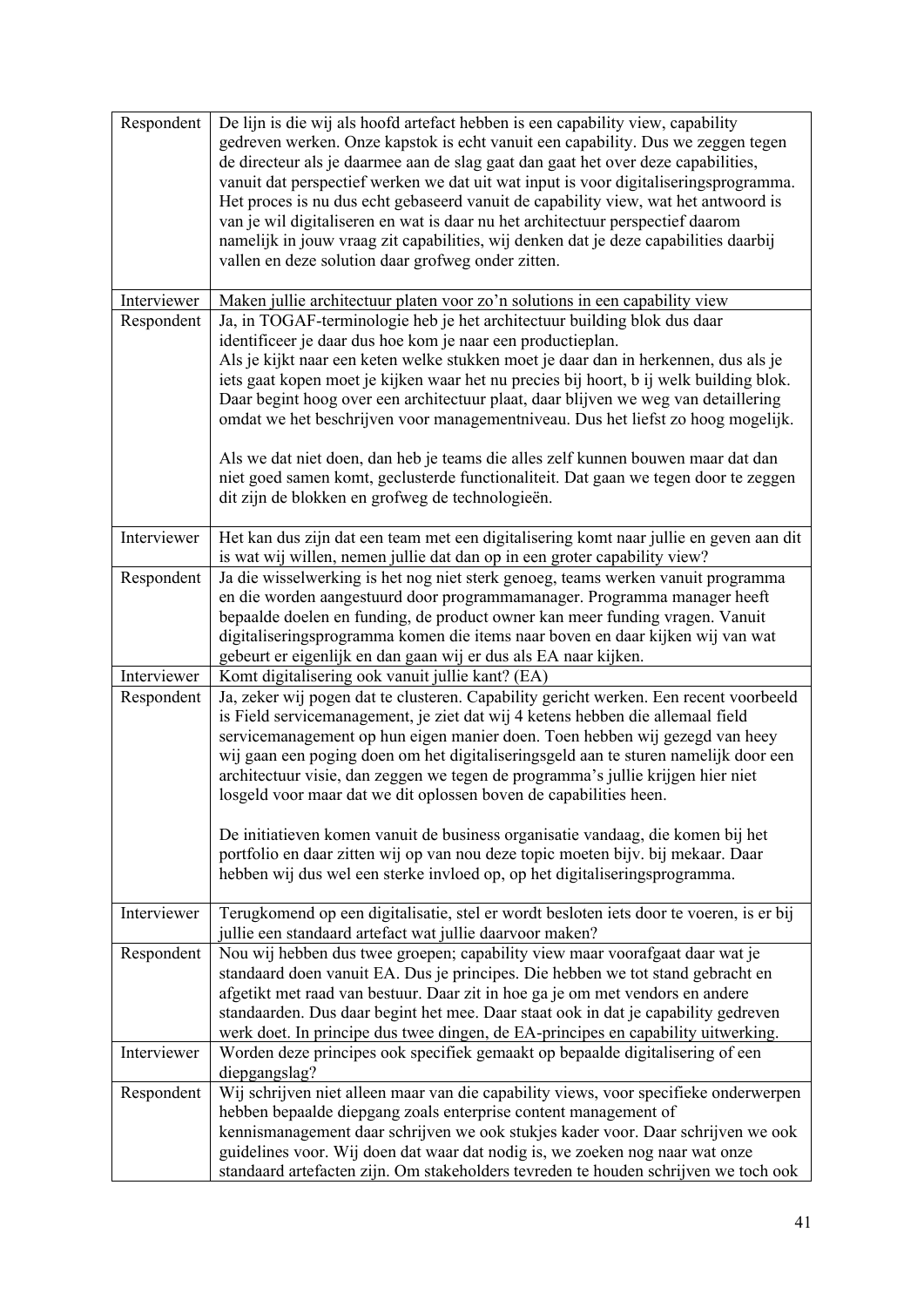|             | wel gewoon andere. We proberen veel zaken expliciet te maken op onze Wiki<br>omgeving, dat kunnen andere dingen zijn dan principes of capabilities. Soms zijn dat<br>onderzoeken of detaillering o.i.d. Bijv. over het eigenaarschap van data. Daar merkte<br>je veel discussie over eigenaarschap, belangrijk topic en dan schrijven wij daar een<br>stukje voor om dat proces vlot te trekken. Of dat een EA-functie is valt te betwijfelen<br>23.55 |
|-------------|--------------------------------------------------------------------------------------------------------------------------------------------------------------------------------------------------------------------------------------------------------------------------------------------------------------------------------------------------------------------------------------------------------------------------------------------------------|
| Interviewer | Doen jullie ook zaken als target states, een punt op de horizon zetten?                                                                                                                                                                                                                                                                                                                                                                                |
| Respondent  | Terechte vraag, klassiek hoorde dat bij EA. Bij agile architectuur zie je daar een                                                                                                                                                                                                                                                                                                                                                                     |
|             | shift, wellicht komt dat door SAFe wat we implementeren. Maar je ziet voor                                                                                                                                                                                                                                                                                                                                                                             |
|             | roadmapping, target states qua business, zie je dat dat verschuift naar business                                                                                                                                                                                                                                                                                                                                                                       |
|             | ownership. Dus dat doen vooral de business owners, we zitten wel in dat dialoog                                                                                                                                                                                                                                                                                                                                                                        |
|             | maar input komt niet per se vanuit ons. Dat doen we dus in principe niet.                                                                                                                                                                                                                                                                                                                                                                              |
|             |                                                                                                                                                                                                                                                                                                                                                                                                                                                        |
| Interviewer | Wel gesprekspartner dus?                                                                                                                                                                                                                                                                                                                                                                                                                               |
| Respondent  | Ja, maar niet verantwoordelijk. Het is principe input voor ons om ergens mee aan de                                                                                                                                                                                                                                                                                                                                                                    |
|             | slag te gaan. Zonder business visie kunnen we weinig met een nieuw initiatief bijv.                                                                                                                                                                                                                                                                                                                                                                    |
|             | Wij hebben het moderne perspectief, digitalisering is verantwoordelijkheid van de                                                                                                                                                                                                                                                                                                                                                                      |
|             | business. Hoe je dat doet daar gaan wij als EA over.                                                                                                                                                                                                                                                                                                                                                                                                   |
| Interviewer | Als jullie meerdere visies uit de business krijgen is jullie rol wel om deze te alignen                                                                                                                                                                                                                                                                                                                                                                |
|             | met <name case="" of="" organization=""> breed visie?</name>                                                                                                                                                                                                                                                                                                                                                                                           |
| Respondent  | Goede vraag, nee business visie is niet onze verantwoordelijk dus ook niet de rol om                                                                                                                                                                                                                                                                                                                                                                   |
|             | business visie te integreren. We doen dat overigens wel, we twijfelen nog weleens of                                                                                                                                                                                                                                                                                                                                                                   |
|             | een richting die de business in gaat wel de goeie is. We kijken ook bredere bijv. naar<br>andere bedrijven dus we bemoeien ons er nog wel eens mee.                                                                                                                                                                                                                                                                                                    |
| Interviewer | Kun je iets zeggen over de informatie vanuit de EA-artefacten, hoe dat ervaren wordt                                                                                                                                                                                                                                                                                                                                                                   |
|             | aan diegene die jullie dat leveren?                                                                                                                                                                                                                                                                                                                                                                                                                    |
| Respondent  | Het is niet heel veel meer dan de capability view en guidelines, de solutions architect                                                                                                                                                                                                                                                                                                                                                                |
|             | maken op basis daarvan solution architectuur uitwerkingen. Die maken ze onder de                                                                                                                                                                                                                                                                                                                                                                       |
|             | vlag van EA. Dus dan zou er wel meer zijn dan alleen de capability views en                                                                                                                                                                                                                                                                                                                                                                            |
|             | guidelines. Het grootste wat wij maken met de solution architecten zijn architectuur                                                                                                                                                                                                                                                                                                                                                                   |
|             | runways, dus wat is het nu en wat is de architectuur richting voor komende maanden.                                                                                                                                                                                                                                                                                                                                                                    |
|             | Dus daar zit ook in van waar moeten we nu tijd in stoppen, security bijv. En ook wat                                                                                                                                                                                                                                                                                                                                                                   |
|             | is de weg hoe we de architectuur visie verwezenlijking. Daarnaast maken we                                                                                                                                                                                                                                                                                                                                                                             |
|             | applicatie portfolio. Dat heeft ook te maken met wat we als organisatie zijn, dat zou                                                                                                                                                                                                                                                                                                                                                                  |
|             | kunnen horen bij servicemanagement maar dat hebben wij nou eenmaal niet goed                                                                                                                                                                                                                                                                                                                                                                           |
|             | georganiseerd dus kijken we vanuit EA van welke producten zitten er dan allemaal in                                                                                                                                                                                                                                                                                                                                                                    |
|             | de digitalisering portfolio dus daarvan uit maken we ook een applicatie portfolio over                                                                                                                                                                                                                                                                                                                                                                 |
|             | wat er allemaal gebruikt wordt aan applicaties. Dat doen we samen met solution                                                                                                                                                                                                                                                                                                                                                                         |
|             | architecten.                                                                                                                                                                                                                                                                                                                                                                                                                                           |
|             | Wij sturen ze en helpen ze.                                                                                                                                                                                                                                                                                                                                                                                                                            |
| Interviewer | Hangen de solutions architecten onder jullie qua organisatie?                                                                                                                                                                                                                                                                                                                                                                                          |
| Respondent  | Dat is organisatie dingetje, wij gebruiken chapters (uitzendburea's) wij brengen                                                                                                                                                                                                                                                                                                                                                                       |
|             | solution architecten naar de teams toe. Wij zeggen tegen de programma's, je bent<br>verplicht om architecten afnemen dus 10/15 procent van het programma is                                                                                                                                                                                                                                                                                            |
|             | architectuur werk. Wij zorgen ervoor dat die solution architecten dan in dat                                                                                                                                                                                                                                                                                                                                                                           |
|             | programma komen.                                                                                                                                                                                                                                                                                                                                                                                                                                       |
| Interviewer | Is er een standaard manier van artifacten maken vanuit de solutions architecten?                                                                                                                                                                                                                                                                                                                                                                       |
| Respondent  | Ja standaard is Wiki, kan ongestructureerd zijn maar wij als organisatie zijn nog niet                                                                                                                                                                                                                                                                                                                                                                 |
|             | volwassen genoeg om alles helemaal gestructureerd neer te zetten. We zijn bijv.                                                                                                                                                                                                                                                                                                                                                                        |
|             | architmate fan, de meeste architecten gebruiken dat ook maar is niet verplicht wel                                                                                                                                                                                                                                                                                                                                                                     |
|             | een sterke voorkeur. Dat is bewust zodat het laagdrempelig blijft om stukken te                                                                                                                                                                                                                                                                                                                                                                        |
|             | maken. Maar we hebben dus standaard tooling, maar niet verplicht. Middelen zijn er                                                                                                                                                                                                                                                                                                                                                                     |
|             | maar vinden het niet fout als iemand het niet doet.                                                                                                                                                                                                                                                                                                                                                                                                    |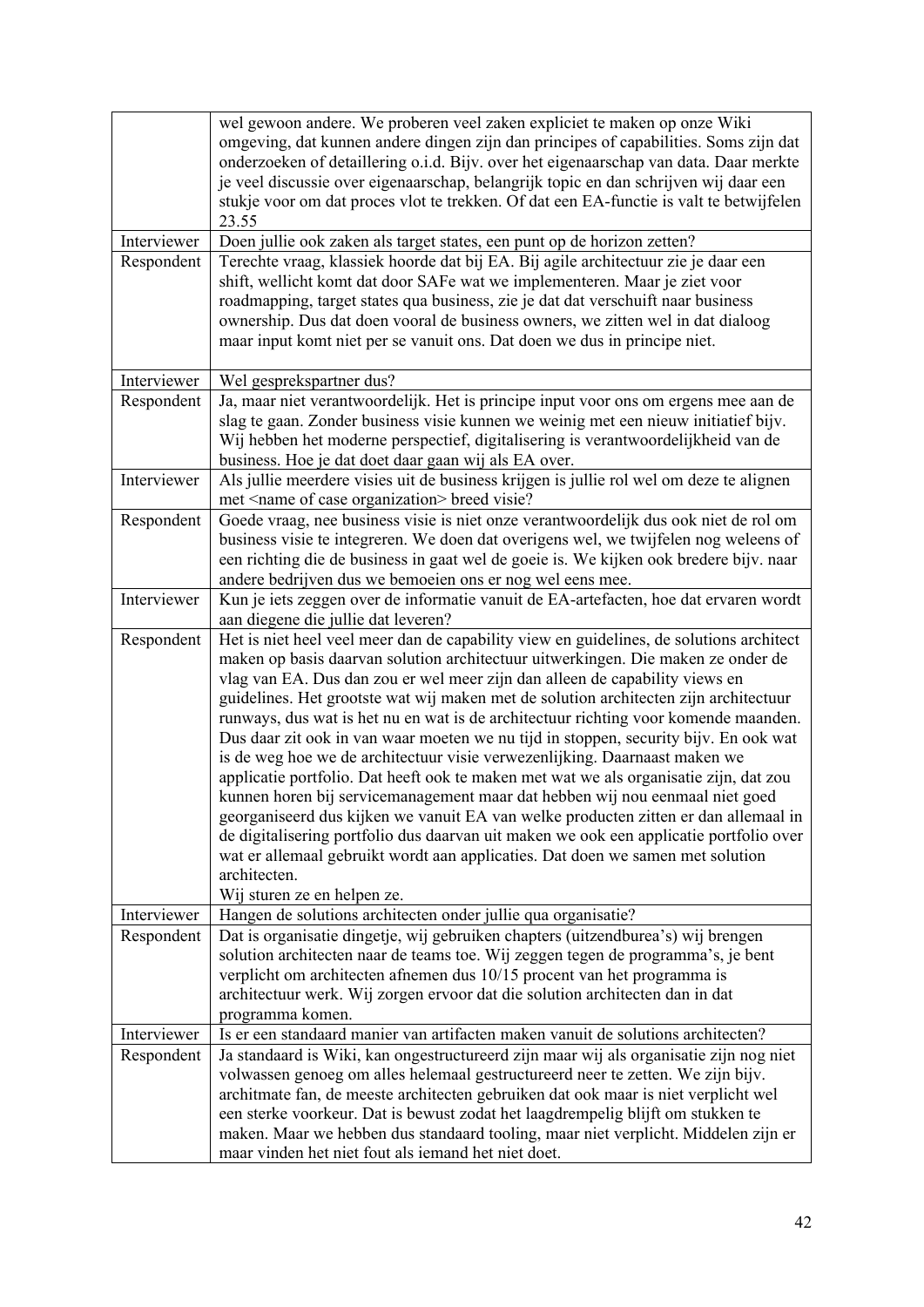*Table 12: Interview transcript respondent 4* 

| Interviewer | Kun je wat over jezelf vertellen en de rol van EA binnen <name case<br="" of="">organization&gt;?</name>                                                                                                                                                                                                                                                                                                                                                                                                                                                                                                                                                                                                                                                                                                                                                                                                                    |
|-------------|-----------------------------------------------------------------------------------------------------------------------------------------------------------------------------------------------------------------------------------------------------------------------------------------------------------------------------------------------------------------------------------------------------------------------------------------------------------------------------------------------------------------------------------------------------------------------------------------------------------------------------------------------------------------------------------------------------------------------------------------------------------------------------------------------------------------------------------------------------------------------------------------------------------------------------|
| Respondent  | Zeker, mijn uitgangspunt is dat jij de taart afbeelding kent van <name case<br="" of="">organization&gt;? Ik kan 'm even laten zien. De organisatie indeling. Want we hebben<br/>als Enterprise architectuur team allemaal bepaalde competenties aan boord. Mijn<br/>competentie is, van huis uit ben ik een techneut, een software techneut uit Java hoek.<br/>Ik ben richting solution architectuur gegaan en veel ervaring op technologisch<br/>gebied. Ik vol mijn rol wat meer technischer in dan andere collega's. De taart<br/>afbeelding is de onderverdeling van architectuur mensen. Dit is hele organisatie,<br/>bestaan uit ringen, ring IT zit eromheen, daarin zitten pizzapunten (afdelingen). Mij<br/>zie je staan bij IT, en dan met name de IT-platformen. We hebben ongeveer 14-15<br/>platformen zoiets, het idee is dat ik daar een integraal beeld over vorm en richting en<br/>visie op geef.</name> |
| Interviewer | Is jouw rol als EA anders dan je collega's?                                                                                                                                                                                                                                                                                                                                                                                                                                                                                                                                                                                                                                                                                                                                                                                                                                                                                 |
| Respondent  | Er zit er wel een andere invulling aan dat zit voornamelijk op de inhoud. Ik ben de<br>meest inhoudelijk technische persoon van de groep en dat de andere wat meer op<br>business architectuur zitten, meer op beleid.                                                                                                                                                                                                                                                                                                                                                                                                                                                                                                                                                                                                                                                                                                      |
| Interviewer | Hoe zit EA hierin inbegrepen?                                                                                                                                                                                                                                                                                                                                                                                                                                                                                                                                                                                                                                                                                                                                                                                                                                                                                               |
| Respondent  | Ik denk dat je dat dan onder staff moet laten vallen. Dit is meer een plaat over de<br>organisatie indeling. Nu is EA gepositioneerd onder IT. dit omdat historisch gezien<br>hadden we geen EA binnen onze organisatie. Sinds de komst van Martijn Koning is<br>EA weer op de kaart gezet. Dat doen we wel vanuit IT, wel vanuit het idee dat die<br>direct onder de RvB moet komen te staan                                                                                                                                                                                                                                                                                                                                                                                                                                                                                                                               |
| Interviewer | Wat is jullie takenpakket of verantwoordelijkheden?                                                                                                                                                                                                                                                                                                                                                                                                                                                                                                                                                                                                                                                                                                                                                                                                                                                                         |
| Respondent  | Allerbelangrijkste, dat is mijn beeld, is het faciliteren en richting geven op een<br>integraal beeld over de platformen (voor mij dan). Als het bijv. gaat om cloud, een<br>cloud strategie die heb ik met een aantal mensen opgesteld, vervolgens is het ook<br>mijn taak dat alle platformen goed geïnformeerd zijn hierover en dat we hen ook die<br>kant op sturen. Dus we gaan nu bijv. voor AwS, en ik zorg dat het LT, Martijn de<br>koning dit ook heeft bepaald vervolgens.<br>Dit zijn strategische keuzes die we maken, dus van we richten ons echt alleen maar<br>op één cloud provider.<br>Ander voorbeeld het citrix platform, is van origine wat meer windows georiënteerd.                                                                                                                                                                                                                                 |
| Interviewer | Kijkend naar dit voorbeeld, dit is een strategische keuze. Het maken van zulke<br>strategische keuzes, gaat dat via een gestructureerd proces?                                                                                                                                                                                                                                                                                                                                                                                                                                                                                                                                                                                                                                                                                                                                                                              |
| Respondent  | Op dit moment is daar niet echt een heel duidelijk proces voor. Elke strategische<br>keuze heeft andere stakeholders nodig om die keuze voor mekaar te maken en dus je<br>kunt dat niet heel rechtlijnig door een proces duwen dus bijv. middels een<br>stuurgroep. Dat werkt bij mij nogal met wat vertraging. Ik vind wel dat je een goed<br>verhaal moet hebben en goed op papier moet hebben staan. En we maken bij<br>strategische keuzes in ons achterhoofd dat we dit doen voor minimaal 3 jaar en het<br>liefst technologie onafhankelijk/objectief.                                                                                                                                                                                                                                                                                                                                                                |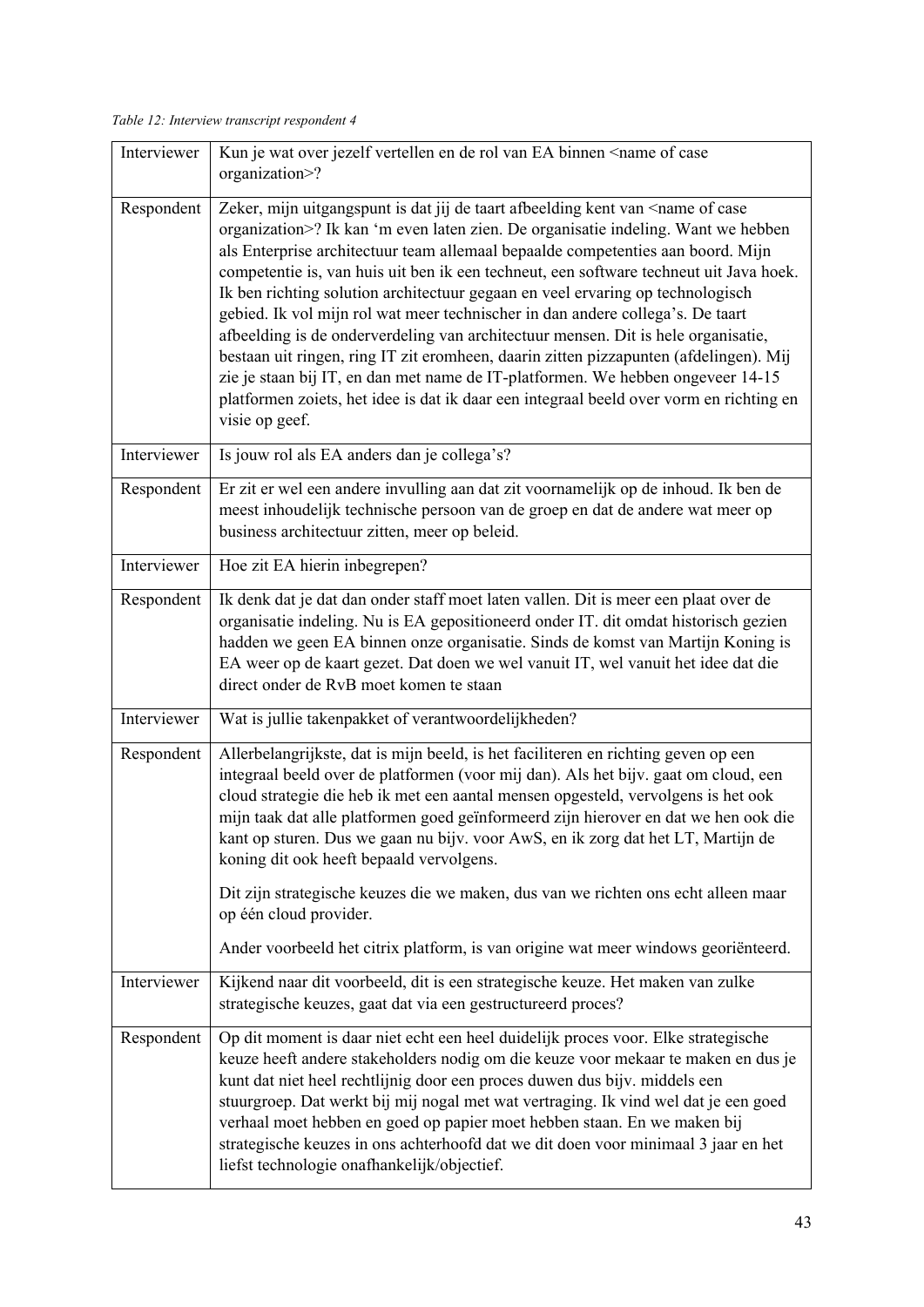|             | Rondom het maken van rationele keuzes hebben we wel besluitdocumenten voor en<br>zitten we met EA bij mekaar en wordt dat ook wel eerst besproken en vastgelegd<br>binnen EA                                                                                                                                                                                                                                                                                                                                                                                                                                                                                 |
|-------------|--------------------------------------------------------------------------------------------------------------------------------------------------------------------------------------------------------------------------------------------------------------------------------------------------------------------------------------------------------------------------------------------------------------------------------------------------------------------------------------------------------------------------------------------------------------------------------------------------------------------------------------------------------------|
| Interviewer | Kijken naar dit voorbeeld nog eens, kun je iets zeggen over welke documentatie<br>daarbij is gekomen? Target states? Architectuur platen?                                                                                                                                                                                                                                                                                                                                                                                                                                                                                                                    |
| Respondent  | Hoe dit traject is gegaan is dat we een externe partij hebben aangenomen, en we<br>kijken ook wat Gartner zegt en dus wat er in de markt speelt. De externe partij heeft<br>behoorlijk wat info aangedragen op basis waarvan wij strategische keuzes hebben<br>gemaakt                                                                                                                                                                                                                                                                                                                                                                                       |
|             | Zo'n externe partij kan ons ook faciliteren in het pad ernaartoe, want zo'n strategisch<br>stuk is als het ware een weg en het besluit stuk is het einddocument. Dat pad wat je<br>doorloopt dat doe ik niet met één persoon maar probeer ik gelijk aantal stakeholders<br>bij te betrekken.                                                                                                                                                                                                                                                                                                                                                                 |
| Interviewer | In de voorbereiding fase van zo'n digitale transformatie, zijn daar artefacts die jullie<br>daar standaard voor maken? Roadmaps bijv.?                                                                                                                                                                                                                                                                                                                                                                                                                                                                                                                       |
| Respondent  | Voor mij is er een onderscheid tussen het traject erna om iets in gang te zetten dus<br>bijv. we hebben een cloud transitie, tijdens de plan fase hebben we een eerste<br>inventarisatie gedaan over bijv. welke systemen on-premises draaien en welke<br>overweging we in potentie naar de cloud kunnen migreren. Dat is een eerste inzicht.<br>Na het besluit dat we bijv. gaan voor AWS volgen er trajecten die we vervolgens<br>gaan implementeren. Niet alleen technisch maar vaak ook organisatieveranderingen.<br>Dus bijv. een dedicated cloud team hebben we gestart, maar ook qua proces. Dus<br>bijv. ook nagedacht over billing, governance etc. |
|             | De manier waarop we dat nu doen is agile.                                                                                                                                                                                                                                                                                                                                                                                                                                                                                                                                                                                                                    |
| Interviewer | Wat is jullie rol als EA daarbij?                                                                                                                                                                                                                                                                                                                                                                                                                                                                                                                                                                                                                            |
| Respondent  | Hoe het zou moeten is dat na een besluit gaan we een traject in, zorgen dat er een<br>budget is en de solution architecten aan het werk zetten. Het verhaal delegeren aan<br>de solution architecten zodat zij aan de gang kunnen met de opdracht.                                                                                                                                                                                                                                                                                                                                                                                                           |
| Interviewer | Hoe communiceren jullie dat naar de solution architecten?                                                                                                                                                                                                                                                                                                                                                                                                                                                                                                                                                                                                    |
| Respondent  | Op verschillende manieren, tijdens planningen maar ook gewoon presentaties.<br>Documenten daarvan worden ook wel online gezet dan.                                                                                                                                                                                                                                                                                                                                                                                                                                                                                                                           |
|             | Een strategisch besluit breng ik het liefst top-down naar de organisatie, als EA moet<br>je zorgen dat de mensen die het moeten doen het ook daadwerkelijk uitvoeren. Meest<br>lastige om te doen is dat.                                                                                                                                                                                                                                                                                                                                                                                                                                                    |
|             | Meestal zeggen we dus niet hoe, maar we geven kaders voor de oplossing.                                                                                                                                                                                                                                                                                                                                                                                                                                                                                                                                                                                      |
|             | Zorg bijv. dat dit is ingeregeld en dat dat is ingeregeld.                                                                                                                                                                                                                                                                                                                                                                                                                                                                                                                                                                                                   |
| Interviewer | Kun je wat meer vertellen over de kaders?                                                                                                                                                                                                                                                                                                                                                                                                                                                                                                                                                                                                                    |
| Respondent  | Kaders zijn maatwerk voor het vraagstuk wat je voor je hebt. Bijv. bij een ander<br>beleid, ik zit even na te denken.                                                                                                                                                                                                                                                                                                                                                                                                                                                                                                                                        |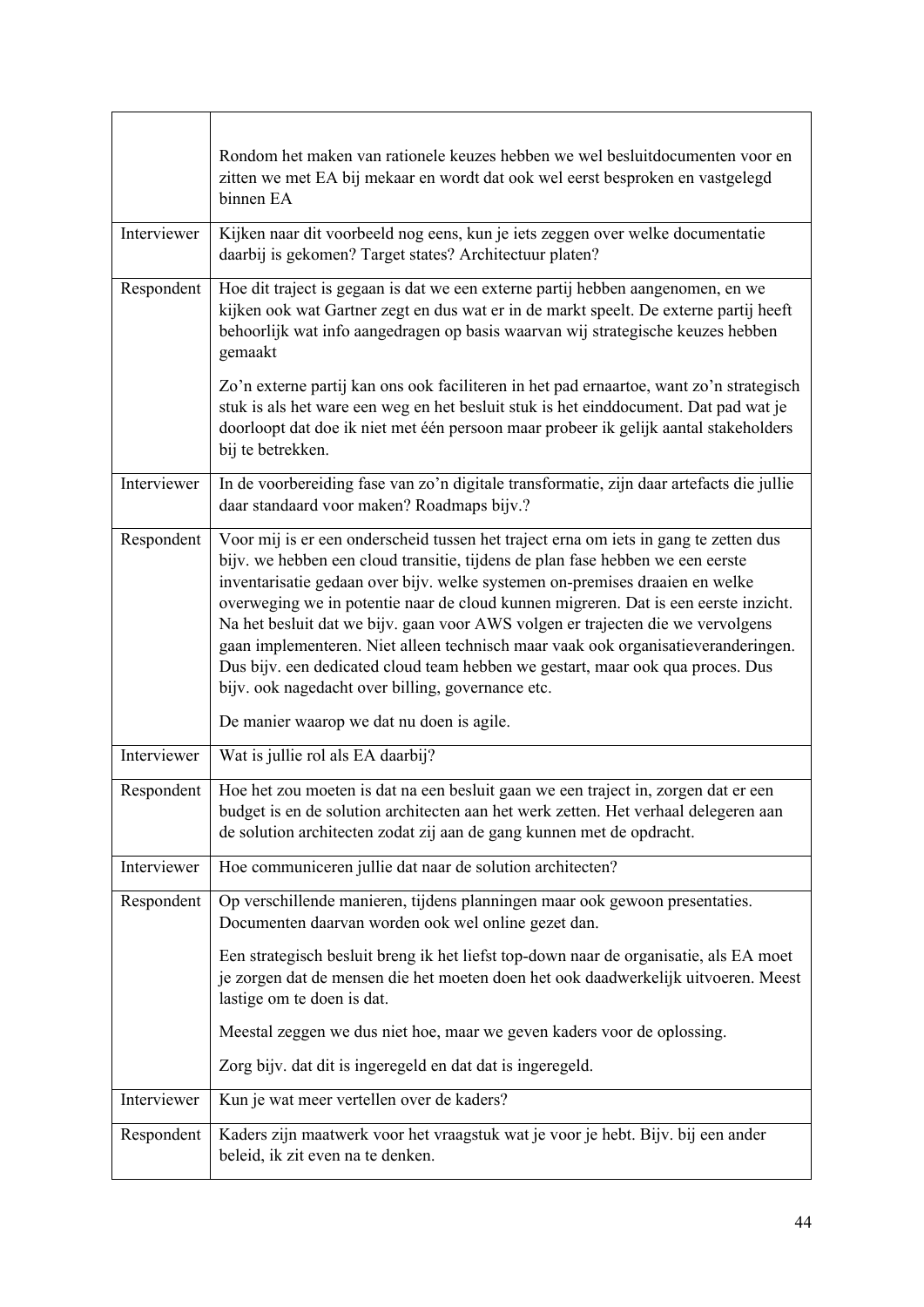|             | Bijv. een cloud transitie traject wordt ingezet maar aan andere kant van de<br>organisatie zijn we met dataorganisatie bezig. Het data-office, die hebben ook een<br>bepaalde doelstelling. Die paden kruisen elkaar dan, en die verbanden kun je dat niet<br>in beleid vastleggen.                                                                                                                                                          |
|-------------|----------------------------------------------------------------------------------------------------------------------------------------------------------------------------------------------------------------------------------------------------------------------------------------------------------------------------------------------------------------------------------------------------------------------------------------------|
|             | Je wil ook niet dat het een explosie wordt van haakjes die eraan vast zitten.                                                                                                                                                                                                                                                                                                                                                                |
| Interviewer | Geven jullie nog meer artefacten mee buiten kaders en principes om?                                                                                                                                                                                                                                                                                                                                                                          |
| Respondent  | Af en toe sta ik zelf ook gewoon met beide benen op de grond en denk ik mee over<br>de oplossingsrichting, wat eigenlijk het werk van de solution architect is. Dat is nou<br>eenmaal de praktijk                                                                                                                                                                                                                                            |
|             | Wij als EA hebben ook nog niet alles al gedefinieerd dus het gaat langs twee assen<br>zitten zijn daar zaken die ontbreken, dat moet je samen oplossen.                                                                                                                                                                                                                                                                                      |
| Interviewer | Als er vanuit de solution architecten wordt aangegeven dat er iets mist, hoe pakken<br>jullie dat op?                                                                                                                                                                                                                                                                                                                                        |
| Respondent  | Stel de kaders zijn niet duidelijk, als dat vaker wordt aangegeven gaan wij daarnaar<br>kijken om deze eventueel aan te passen.                                                                                                                                                                                                                                                                                                              |
| Interviewer | Worden er vanuit de solution architecten structureel iets gemist?                                                                                                                                                                                                                                                                                                                                                                            |
| Respondent  | Er ontbreekt altijd wel iets, maar daar is vanuit EA-artefacten niet per se iets in te<br>herkennen.                                                                                                                                                                                                                                                                                                                                         |
|             | Voor ons is het de uitdaging om te kijken op welk niveau we de kaders en principes<br>zo aangeven dat solution architecten worden getriggerd om daar zelf invulling van in<br>te geven. De solution architecten moeten daar zelf ook de verantwoordelijkheid in<br>nemen om daar invulling aan te geven. Dat is een cultuur ding.                                                                                                            |
| Interviewer | Maken jullie ook target states of roadmaps bijv.?                                                                                                                                                                                                                                                                                                                                                                                            |
| Respondent  | Een voorbeeld daarvan is dat we een principe hebben gemaakt rondom custom code.<br>Dat gaat over ontwikkel talen, we gebruiken nu R maar daar willen we dus vanaf<br>stappen. Als EA zeggen dat we liever gaan concentreren op Python.                                                                                                                                                                                                       |
| Interviewer | Doen jullie dat ook voor bepaalde digitale technologie?                                                                                                                                                                                                                                                                                                                                                                                      |
| Respondent  | Nee, qua roadmap doen we nu nog niet zo heel veel aan. Natuurlijk hebben we daar<br>een beeld en mening van. Zoals wij binnen <name case="" of="" organization=""> werken<br/>doen we dit vooral gedreven door het portfolio. Vanuit business en value, minder op<br/>basis van technologie. Dus we kijken wat onze business doelen zijn, daar passen we<br/>onze technologie op aan. Bij business worden immers de budgetten bepaald</name> |
| Interviewer | Zijn jullie wel bij deze gesprekken om alvast een richting aan te geven?                                                                                                                                                                                                                                                                                                                                                                     |
| Respondent  | Ja de bedoeling is van wel, gebeurd nu nog niet voldoende maar dat is zeker de<br>intentie.                                                                                                                                                                                                                                                                                                                                                  |
|             | We zitten dus bijv. met de directeuren aan tafel om te kijken waar zij heen willen en<br>welke invulling we daaraan kunnen geven vanuit EA                                                                                                                                                                                                                                                                                                   |
|             | Het kan ook vanuit een andere kant van het bedrijf komen, de cloud beweging bijv.<br>wordt eigenlijk gedaan vanuit IT. Dus het komt ook vanuit die kant.                                                                                                                                                                                                                                                                                     |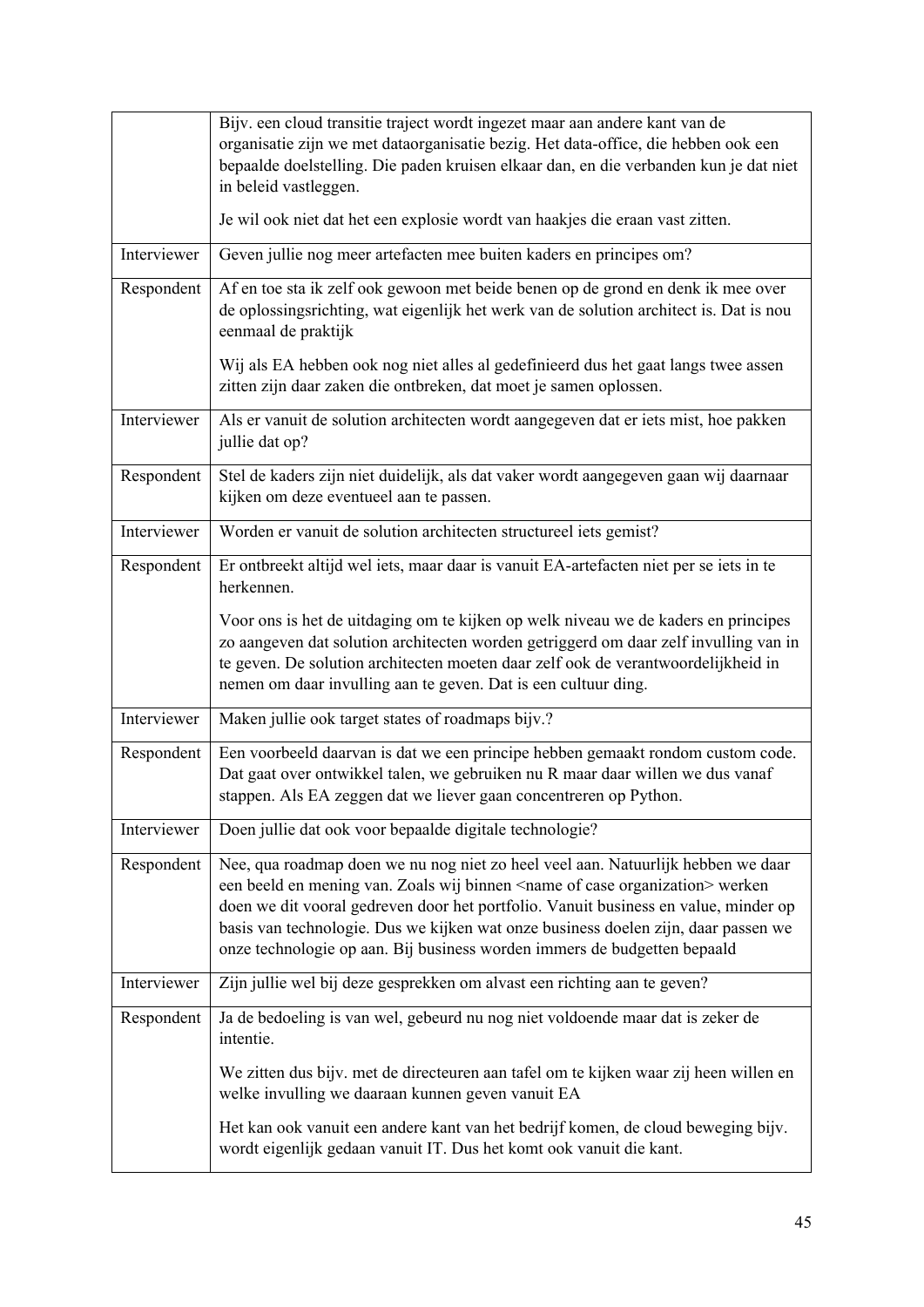| Interviewer | Zo ben ik door mijn vragen heen gekomen, heb je zelf nog onderdelen waarvan je<br>denk dat ik ze gemist hebt?                                                                                                                      |
|-------------|------------------------------------------------------------------------------------------------------------------------------------------------------------------------------------------------------------------------------------|
|             | Respondent   Technology roadmaps hoorde ik je zeggen, ook daar zijn we mee bezig daar zijn we<br>wel mee bezig dus welke technologieën hebben invloed op mekaar en welke zien we<br>opkomen en verdwijnen. Een beetje lifecyle dus |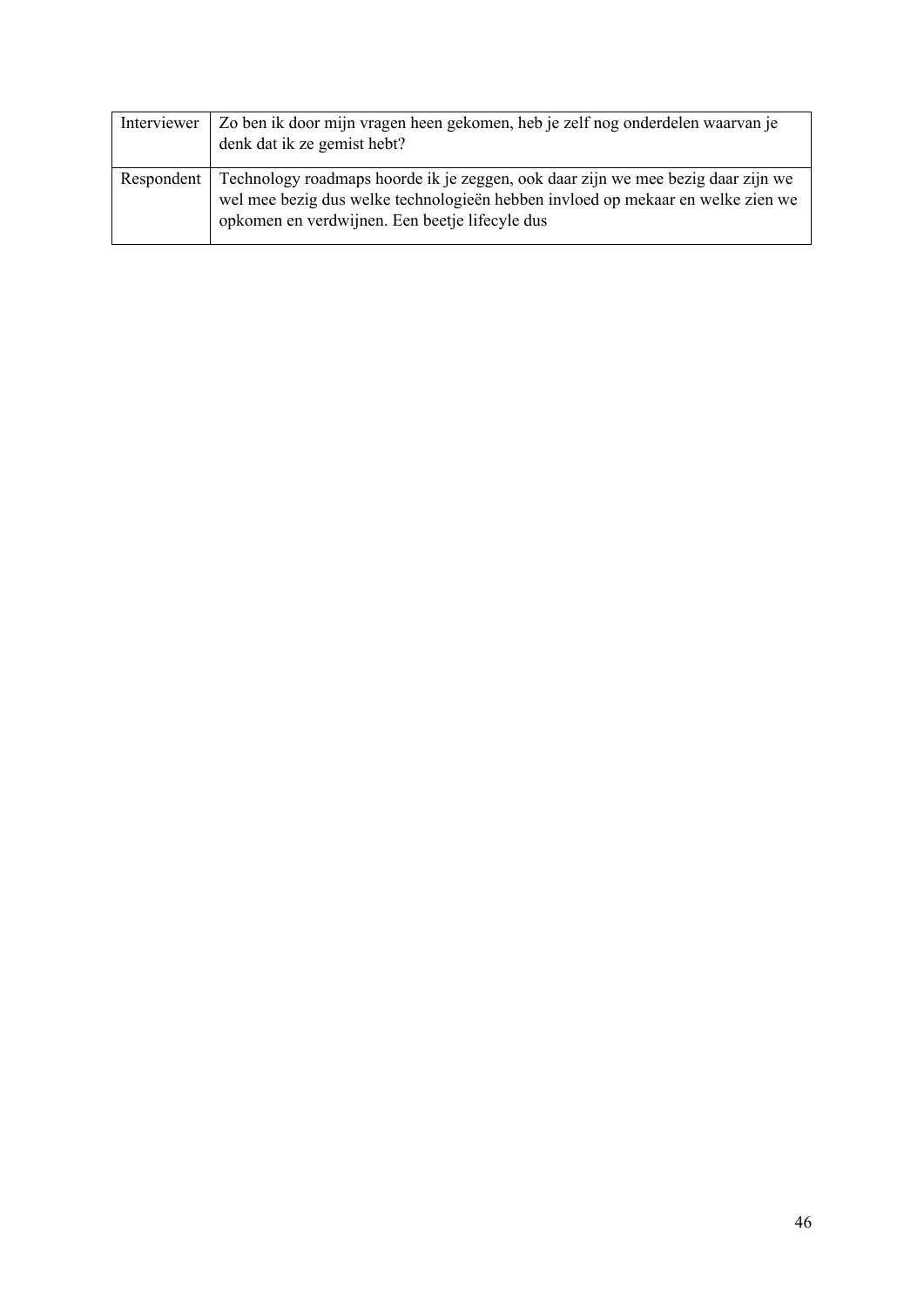*Table 13: Interview transcript respondent 5* 

| Interviewer | Kun je wat vertellen over hoe jij als solution architect te maken hebt met de EA<br>binnen de organisatie?                                                                                                                                                                                                                                                                                                                                                                                                                                                                                                                                                                                                                                                                                                                                                                                                                                                                                                                                                                                                                                                                                                                                                                                                               |
|-------------|--------------------------------------------------------------------------------------------------------------------------------------------------------------------------------------------------------------------------------------------------------------------------------------------------------------------------------------------------------------------------------------------------------------------------------------------------------------------------------------------------------------------------------------------------------------------------------------------------------------------------------------------------------------------------------------------------------------------------------------------------------------------------------------------------------------------------------------------------------------------------------------------------------------------------------------------------------------------------------------------------------------------------------------------------------------------------------------------------------------------------------------------------------------------------------------------------------------------------------------------------------------------------------------------------------------------------|
| Respondent  | De rolverdeling is dat solution architecten compleet op de oplossingsvraagstukken<br>zitten van de Agile Release Trains, waarbinnen de scrum teams hun projecten<br>ontwikkelen. Ikzelf ben daarvan voor 3 verantwoordelijk. De EA gaat meer over de<br>hoog over beleidslijnen en het uitzetten van die lijnen en strategisch richting geven<br>over waar het naar toe gaat. De solution architecten zijn meer bezig met de<br>oplossingen. Dat zijn veelal integratie vraagstukken. Soms ook business inhoudelijk,<br>processen beschrijven etc. We maken gebruik van de richtlijnen die vanuit EA<br>worden opgeleverd. Binnen een van de teams hebben we bijv. de discussie over<br>ontwikkel richtlijnen van ja welke modelleertaal gebruik je nou. Daar vinden wij wel<br>wat van en dan helpt het ons dat er een richtlijn vanuit EA komt die daar beslissingen<br>over neemt.<br>Zij leggen zulke richtlijnen vast op de Wiki, wij kunnen daarnaar verwijzen.<br>Betekent niet dat er ook altijd naar gehandeld wordt, de implementatie van zo'n<br>richtlijn loopt er dan wat later tegenaan.<br><teams blijft="" steken=""><br/>Als de solution architecten dit zelf gaan verzinnen dan gaat het niet goed, dus de<br/>relatie is zo dat EA dat hoog over vaststelt. We werken hier ook veel in samen.</teams> |
| Interviewer |                                                                                                                                                                                                                                                                                                                                                                                                                                                                                                                                                                                                                                                                                                                                                                                                                                                                                                                                                                                                                                                                                                                                                                                                                                                                                                                          |
|             | Er zit dus wel een discussie in tussen jullie en de EA's?                                                                                                                                                                                                                                                                                                                                                                                                                                                                                                                                                                                                                                                                                                                                                                                                                                                                                                                                                                                                                                                                                                                                                                                                                                                                |
| Respondent  | Er is altijd contact over, dan is het even de vraag wie stelt de richtlijn op. Ikzelf heb<br>bijv. ook gewerkt aan een richtlijn. Die heb ik zelf ontwikkeld vanuit mijn eigen rol<br>als solution architect. Dat ging over welke manier je data uitwisselt, ik heb de<br>integratie patronen uitgewerkt en vervolgens gepresenteerd aan EA.                                                                                                                                                                                                                                                                                                                                                                                                                                                                                                                                                                                                                                                                                                                                                                                                                                                                                                                                                                             |
|             | Dus ik heb tegen EA gezegd, laten we kijken naar hoe we iets samen kunnen<br>oplossen. Hij heeft hier kaders voor gegeven en ik de uitvoering van zo'n richtlijn.<br>Dit terug gepresenteerd aan het EA. Deze is daarna ook ingevoerd.                                                                                                                                                                                                                                                                                                                                                                                                                                                                                                                                                                                                                                                                                                                                                                                                                                                                                                                                                                                                                                                                                   |
|             | We hebben ook samengewerkt met een ontwikkelaar en EA om een richtlijn voor<br>linieage uitgewerkt dus voor de herleidbaarheid van data. W3C model, op basis van<br>die standaard hebben wij een model geschreven en richtlijn opgesteld en die is nu<br>ingevoerd.                                                                                                                                                                                                                                                                                                                                                                                                                                                                                                                                                                                                                                                                                                                                                                                                                                                                                                                                                                                                                                                      |
|             | Wij als SA kunnen geen beleid naar binnen duwen, dat is de verantwoordelijkheid<br>van EA.<br>11.09                                                                                                                                                                                                                                                                                                                                                                                                                                                                                                                                                                                                                                                                                                                                                                                                                                                                                                                                                                                                                                                                                                                                                                                                                      |
| Interviewer | Aan de EA kant wordt de definitieve stempel daarop gezet?                                                                                                                                                                                                                                                                                                                                                                                                                                                                                                                                                                                                                                                                                                                                                                                                                                                                                                                                                                                                                                                                                                                                                                                                                                                                |
| Respondent  | Ja, zij hebben het alleen recht om beleid uit te vaardigen en van toepassing te<br>verklaren.                                                                                                                                                                                                                                                                                                                                                                                                                                                                                                                                                                                                                                                                                                                                                                                                                                                                                                                                                                                                                                                                                                                                                                                                                            |
| Interviewer | Is het uniek voor jou als SA om mee te werken aan principes bijv.?                                                                                                                                                                                                                                                                                                                                                                                                                                                                                                                                                                                                                                                                                                                                                                                                                                                                                                                                                                                                                                                                                                                                                                                                                                                       |
| Respondent  | Niet elke SA doet dit, dit ligt aan ervaring en specifieke kennis die een SA wel of<br>niet bezig. De EA raadplegen wel de SA's die bijv. ergens specialist in zijn.                                                                                                                                                                                                                                                                                                                                                                                                                                                                                                                                                                                                                                                                                                                                                                                                                                                                                                                                                                                                                                                                                                                                                     |
| Interviewer | Is het bewust gekozen om de expertise bij de SA's te houden?                                                                                                                                                                                                                                                                                                                                                                                                                                                                                                                                                                                                                                                                                                                                                                                                                                                                                                                                                                                                                                                                                                                                                                                                                                                             |
| Respondent  | Er is één een capaciteitsvraagstuk om beleid te ontwikkelen, aan de andere kant zit<br>bij de SA meer detailkennis. Dus uiteindelijk gaan zij niet vanuit hun ivoren toren<br>beleid creëren, zo werken ze ook niet. Er is altijd afstemming over.                                                                                                                                                                                                                                                                                                                                                                                                                                                                                                                                                                                                                                                                                                                                                                                                                                                                                                                                                                                                                                                                       |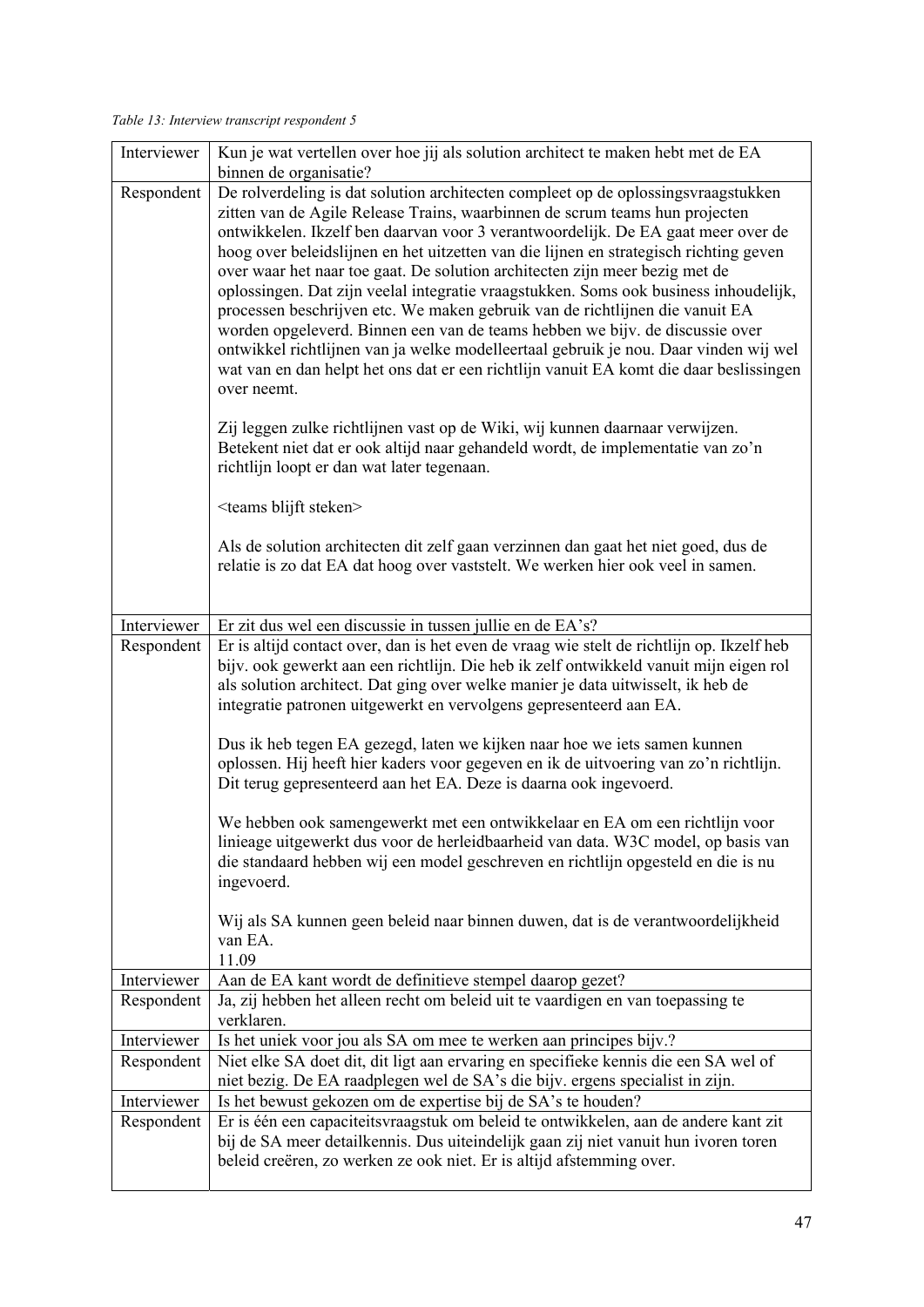|             | Soms is het simpel weg gemakkelijker omdat de SA er expertise in heeft, dat de SA<br>bijdragen aan beleid. I.p.v. dat EA daar zelf het wiel opnieuw probeert uit te vinden.                                                                                                                                                                                                                                                                                                                                                                                                                                                                                                                                                                                                                                                                                                                                                                                                                                                                                                                                                                                   |
|-------------|---------------------------------------------------------------------------------------------------------------------------------------------------------------------------------------------------------------------------------------------------------------------------------------------------------------------------------------------------------------------------------------------------------------------------------------------------------------------------------------------------------------------------------------------------------------------------------------------------------------------------------------------------------------------------------------------------------------------------------------------------------------------------------------------------------------------------------------------------------------------------------------------------------------------------------------------------------------------------------------------------------------------------------------------------------------------------------------------------------------------------------------------------------------|
| Interviewer | Bij een digitale transformatie, is daar een standaard strategisch proces wat daar<br>voorafgaat?                                                                                                                                                                                                                                                                                                                                                                                                                                                                                                                                                                                                                                                                                                                                                                                                                                                                                                                                                                                                                                                              |
| Respondent  | We hebben een paar van die transformaties gedaan, 1 de Cloud beweging en 2 het<br>werken met containerisatie en met container platformen en de development daarop.<br>SAP HANA ook bijvoorbeeld. Wat er nu loopt is de vervanging van een scala<br>systeem. Dat zijn ontwikkelingen die niet per se allemaal geboren worden binnen de<br>EA-community maar die worden vanuit triggers geïnitieerd. Er is geen standaard<br>proces voor.                                                                                                                                                                                                                                                                                                                                                                                                                                                                                                                                                                                                                                                                                                                       |
| Interviewer | Zijn er wel standaard artefacten in te herkennen die daarvoor gemaakt worden?                                                                                                                                                                                                                                                                                                                                                                                                                                                                                                                                                                                                                                                                                                                                                                                                                                                                                                                                                                                                                                                                                 |
| Respondent  | Ik denk niet dat als je zegt standaarden in termen van templates, dan denk ik niet dat<br>daar echt templates voor zijn. Wat we nu wel doen is zeg maar dat we wat meer<br>lifecycle management aan het introduceren zijn op product basis. We zijn nu binnen<br>onze AAT's best ver met om een overzicht te creëren van hoe ziet het landschap<br>eruit, de AS-IS. Van elke applicatie identificeren we waar ze in de lifecycle zitten.<br>We identificeren daarnaast wat er aan veranderingen op stapel staat voor de<br>platformen, wat wij voorzien. Dit plaatsen wij ook op de Wiki.<br>Dat is geen bedrijf brede afspraak, want als ik naar een ander programma loop dan<br>doen zij dat waarschijnlijk ook maar dan op hun eigen manier. Wij doen dat wel en<br>binnen ons programma is afgesproken dat we dit op deze manier standaard gaan<br>bijhouden.<br>Aan het architectuur proces geven we zo input van waar veranderingen aan komen,<br>maar we laten ook aan de business teams zien wanneer zijn impact kunnen<br>verwachten. Wij zeggen bijv. over een jaar komt die wijziging eraan. Dan moet je op<br>een andere manier gaan werken bijv. |
|             |                                                                                                                                                                                                                                                                                                                                                                                                                                                                                                                                                                                                                                                                                                                                                                                                                                                                                                                                                                                                                                                                                                                                                               |
| Interviewer | Dat soort dingen geven we aan, dat is niet getemplatet.<br>Zijn er bijv. solution designs die jullie daar standaard voor maken?                                                                                                                                                                                                                                                                                                                                                                                                                                                                                                                                                                                                                                                                                                                                                                                                                                                                                                                                                                                                                               |
| Respondent  | Ja, wat je ziet is dat we aan de ene kant meer bijna traditioneel ontwerpen waarbij we<br>volgens een soort van agile manier werken. Bijv. een project hebben we gewoon een<br>project start architectuur geschreven. Daar hebben we gewoon templates voor, daarin<br>staat wat de business impact is, wat betekent het voor security, wat betekent het voor<br>technologie en de AS-IS en TO-BE etc. dit is de start van het project, de rest van het<br>project is dan agile.<br>Aan de andere kant wordt zoiets niet gemaakt bij start maar gaan we gewoon<br>beginnen met bouwen. Ik vind zelf dat het helpt om beter het proces in te gaan zodra                                                                                                                                                                                                                                                                                                                                                                                                                                                                                                         |
|             | wel een PSA wordt gemaakt.<br>Dus als er architectuur shifts worden gemaakt ga ik wel plaatjes maken met<br>koppelingen en interfaces                                                                                                                                                                                                                                                                                                                                                                                                                                                                                                                                                                                                                                                                                                                                                                                                                                                                                                                                                                                                                         |
| Interviewer | Standaard is het bij jullie niet de bedoeling om zo'n plaat te maken?                                                                                                                                                                                                                                                                                                                                                                                                                                                                                                                                                                                                                                                                                                                                                                                                                                                                                                                                                                                                                                                                                         |
| Respondent  | Dat is het lastige bij agile, iedereen denkt snel beginnen. Maar als je naar het SAFe<br>raamwerk kijkt is er weldegelijk een architectuur rol in het begin. De vraag is in<br>hoeverre zijn teams opgevoed om dat ook echt te doen.                                                                                                                                                                                                                                                                                                                                                                                                                                                                                                                                                                                                                                                                                                                                                                                                                                                                                                                          |
|             | Je kunt een heel idee hebben hoe je dit inricht maar de teams moeten dit ook in<br>ontvangst nemen. Hoe autonomer de teams, hoe meer ze geneigd zijn om even lekker<br>niet naar architectuur te kijken. Ergens loopt dat dan meestal wel spaak en dan moet<br>je alsnog met een oplossing komen.                                                                                                                                                                                                                                                                                                                                                                                                                                                                                                                                                                                                                                                                                                                                                                                                                                                             |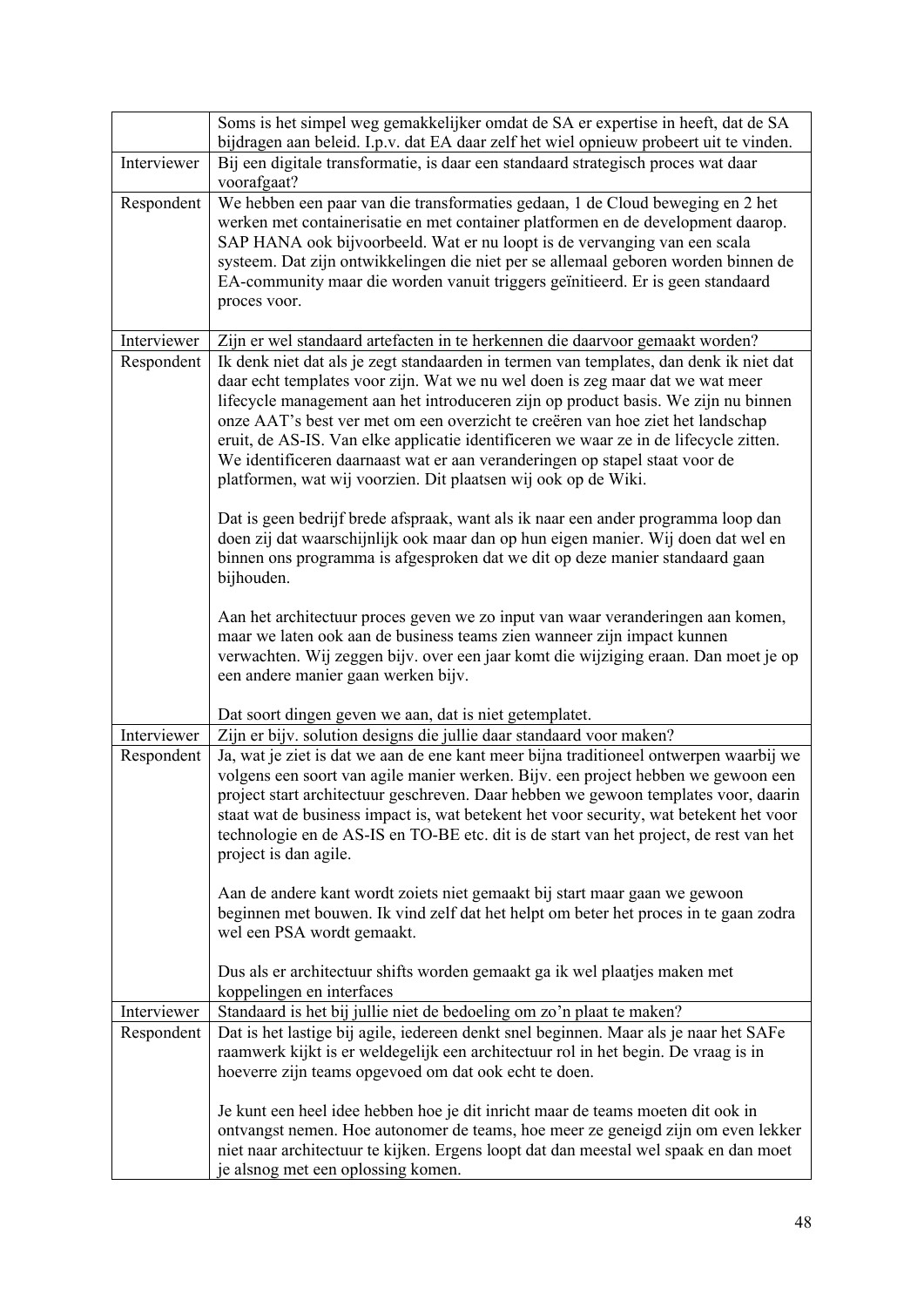|             | In sommige teams moet het nog landen dat wij als architect er zijn. Anderhalf jaar                                                                                    |
|-------------|-----------------------------------------------------------------------------------------------------------------------------------------------------------------------|
|             | geleden is geïntroduceerd dat al die teams een solution architect aangewezen krijgen.                                                                                 |
|             | Sommige teams moeten daar nog aan wennen.                                                                                                                             |
| Interviewer | Hoe ging dat daarvoor?                                                                                                                                                |
| Respondent  | We zijn van waterval naar agile gegaan, teams die daar al verder in waren draaiden al                                                                                 |
|             | zelfstandig maar daar waren gewoon nog geen SA's aan gekoppeld.                                                                                                       |
|             |                                                                                                                                                                       |
|             | Veel initiatieven zijn gestart met het idee om maar gewoon wat te gaan proberen,                                                                                      |
|             | daar is dan ook gewoon geen architectuur voor de schrijven van tevoren.                                                                                               |
|             | Als dit in productie wordt genomen dan pas wordt er goed gekeken hoe de                                                                                               |
|             | architectuur daarvan moet worden.                                                                                                                                     |
|             | Bij initiatieven waarbij de veiligheid van het energie net van Nederland op het spel                                                                                  |
|             | staat worden daar ook strikt security measures op toegepast. Zodra daar niet aan                                                                                      |
|             | voldaan wordt gaat ook echt gelijk de stekker eruit.                                                                                                                  |
| Interviewer | Hoe ondersteund EA jullie daarin?                                                                                                                                     |
| Respondent  | Ja dat is op afroep. Als ik ergens tegenaan loop bel ik met Peter, om te vragen wat hij                                                                               |
|             | voorstelt.                                                                                                                                                            |
|             |                                                                                                                                                                       |
|             | Bijvoorbeeld dan geef ik aan dat ik strengere richtlijnen wil rondom                                                                                                  |
|             | integratiepatronen. Dit heb ik met Tim ook besproken en uitgelegd waarom. Dat                                                                                         |
|             | soort gevallen, daar val ik mee op terug bij hen. We willen ernaartoe dat gewoon                                                                                      |
|             | meer te templaten. Zulke richtlijnen etc.                                                                                                                             |
| Interviewer | Zijn er naast die richtlijnen ook nog andere artefacten wat EA aanlevert?                                                                                             |
| Respondent  | Als er geen richtlijnen zijn bijv. dan is er wel overleg over wat we moeten doen in                                                                                   |
|             | bepaalde gevallen.                                                                                                                                                    |
|             |                                                                                                                                                                       |
|             | Strategische richting wordt door EA geleverd, de solution architecten over de                                                                                         |
|             | architectuur. De teams zelf gaan over het ontwerp. De ontwerprol van hoe bouw ik                                                                                      |
|             | de code en hoe implementeer ik het dat gaat bij de teams zelf. Dan kijken de SA nog<br>wel mee maar beleidsvoering komt vanuit EA vandaan.                            |
|             |                                                                                                                                                                       |
|             | Zij leggen dit nu allemaal vast op de wiki                                                                                                                            |
| Interviewer | Hoe moet ik me dat voor me zien zo'n wiki?                                                                                                                            |
| Respondent  | De wiki is de tekst zoals zij dat aanleveren, niet dat daar nog documenten op gezet                                                                                   |
|             | worden.                                                                                                                                                               |
| Interviewer | Je geeft aan dat als jullie iets missen dat jullie terug naar EA gaat om dat aan te                                                                                   |
|             | geven. Zijn er andere dingen waarbij de EA jullie meer zouden kunnen                                                                                                  |
|             | ondersteunen?                                                                                                                                                         |
| Respondent  | Nouja het voorbeeld noemde ik net, concrete richtlijnen over bijv. implementatie van                                                                                  |
|             | integratie patronen. Soms dus gewoon concrete hulp nodig, wat doen we wel en wat                                                                                      |
|             | doen we niet.                                                                                                                                                         |
| Interviewer | Geen andere verwachtingen die niet voldaan worden vanuit EA?                                                                                                          |
| Respondent  | Het zijn twee dingen, belangrijke rol zijn de richtlijnen vanuit hen en helpen vanuit                                                                                 |
|             | vraagstukken. Daar waar de richtlijn niet het hele antwoord geeft. Dus inderdaad de                                                                                   |
|             | interpretatie van die richtlijn en situationeel inrichten van de richtlijn.                                                                                           |
|             |                                                                                                                                                                       |
|             | Andere is meer een politiek ding. Soms moet je aan een manager, programma                                                                                             |
|             | manager of maakt niet uit, moet je iets uitleggen en daar kan de EA wat meer<br>gewicht in de strijd leggen van hoe dat werkt dan dat ik dat puur als SA alleen doet. |
|             | Het heeft soms gewoon zin dat ze het van twee kanten horen. De beïnvloeding van                                                                                       |
|             | het management kan ook vanuit andere manier vanuit de EA-club. Tim staat bijv.                                                                                        |
|             | gewoon met de CIO in contact.                                                                                                                                         |
|             |                                                                                                                                                                       |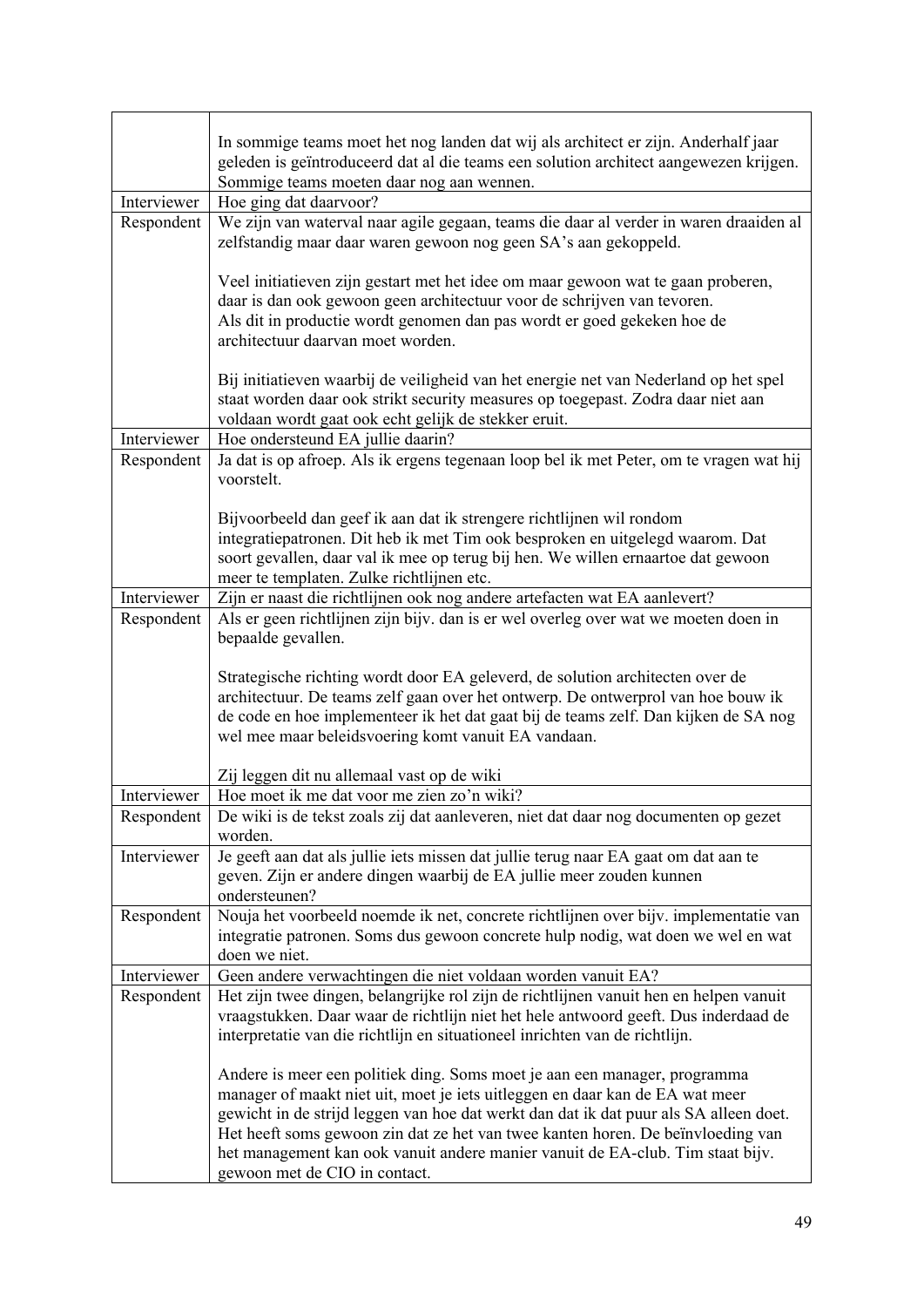| Interviewer | Zijn er vanuit jou nog zaken die je denkt dat ik gemist heb?                                                                                                                                                                                                                                                                                                                                                                                                    |
|-------------|-----------------------------------------------------------------------------------------------------------------------------------------------------------------------------------------------------------------------------------------------------------------------------------------------------------------------------------------------------------------------------------------------------------------------------------------------------------------|
| Respondent  | Belangrijkste is wel gezegd denk ik. Ik kan je nog wel voorbeeld geven hoe wij met<br>ons portfolio management omgaan.                                                                                                                                                                                                                                                                                                                                          |
|             | Dit is een voorbeeld van het programma ontwikkeling & ontwerp. Daar hebben we<br>een overzicht gezet van de impact op bepaalde applicaties. Met mijn collega SA's<br>hebben we dat gedaan.                                                                                                                                                                                                                                                                      |
|             | Je ziet hier bijv. een platform ontwikkeling waarbij we bezig zijn met ontwikkeling<br>van collectiviteits register. Dan staat hier wanneer dat operationeel wordt en wanneer<br>de teams over moeten. We willen aangeven dat je over kan, maar hoeft nog niet per<br>se maar ook wanneer de deadline ervoor is.<br>Voor de rest qua richtlijnen etc. zie ik echt praktisch nut hiervan vooral omdat we dit<br>dus ook samen creëren, korte lijntjes met de EA. |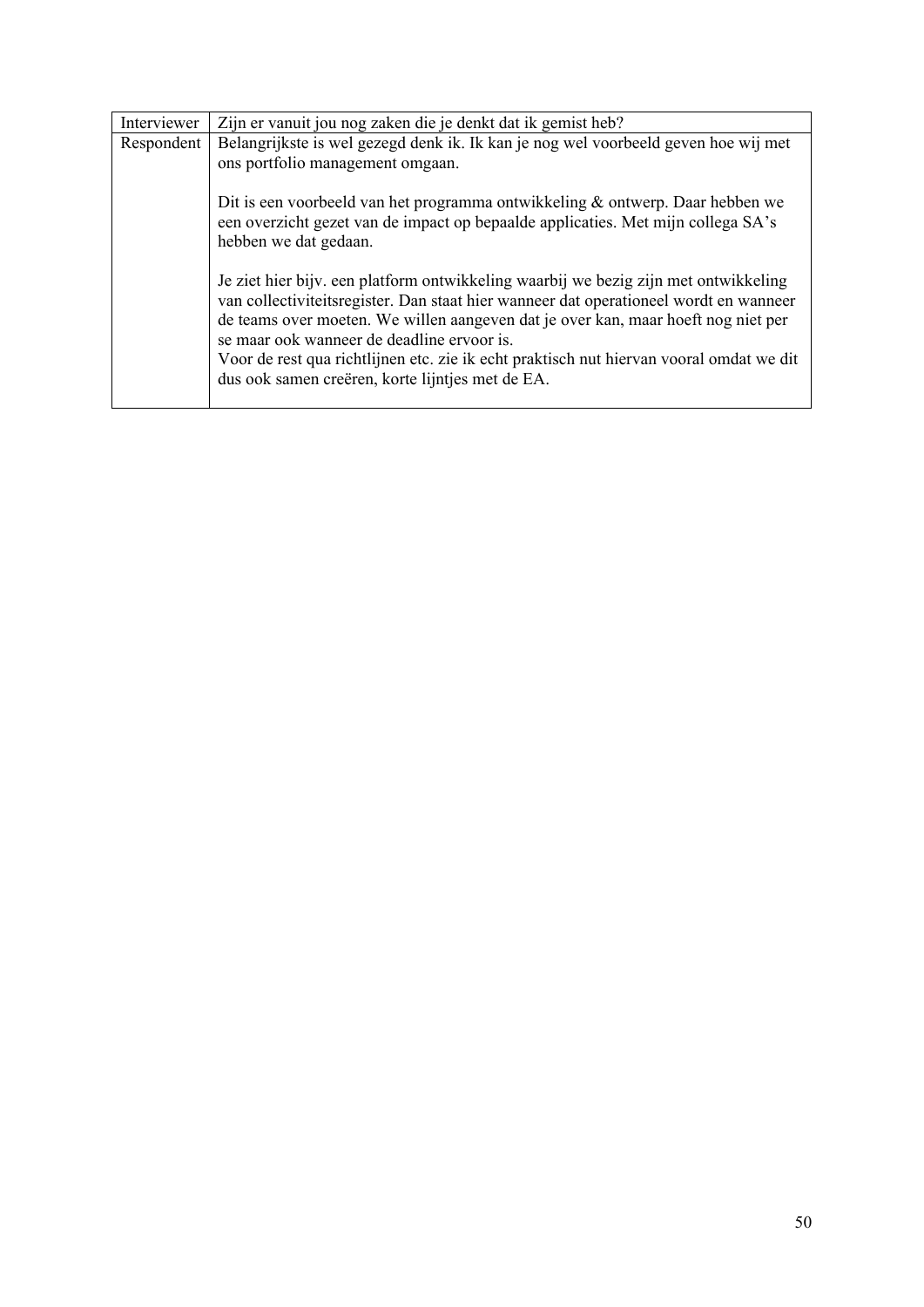# Appendix F Interview coding

Report created by Henko de Rooij on 14-5-2021

# **Code Report**

Selected codes (10)

# ● **Code 1: Architectuur richtingen**

### **4 Quotations:**

#### **1:6 ¶ 16 in transcript respondent 1**

Voor die business capabilities schrijven wij architectuur richtingen.

### **1:9 ¶ 20 in transcript respondent 1**

Zodra een directeur met een plan komt, kijken we hoe dat past in de architectuur richting die is opgesteld. Zo ja, dan worden er pas business cases gemaakt vanuit die directeur. Dat staat dan in een epic beschreven.

#### **1:12 ¶ 32 in transcript respondent 1**

Omdat we nog zo jong zijn in dit type proces kan ik alleen maar de wens uitspreken, de wens is om elk jaar door de strategische richtingen te kijken. Het zullen er een aantal zijn wat onder 1- hoofdbrokken is verdeel wat vervolgens weer onder 40 kleinere brokken verdeeld. Elk jaar zouden we graag willen kijken of er dingen nodig zijn om te herzien en daarnaast zeker ook op basis van triggers. Stel dat we een nieuw bedrijf zouden opkomen, die ook op zo'n capability beland, dan moeten we de architectuur richting daar zeker voor gaan herschrijven.

#### **2:15 ¶ 87 in transcript respondent 2**

Wij als EA spreken met de directeuren dan wel hun afgezanten over waar ze heen willen. En wij leveren ze ook onze info aan en in het portfolio board/gesprek zitten wij in. Dus wij hebben daar ook een business capability model in. Daar hangen we vrij veel aan.

# ● **Code 2: Business capabilities**

# **5 Quotations:**

### **1:7 ¶ 16 in transcript respondent 1**

Dat doen we op basis van business capabilities, dus de start artifact is altijd het kijken hiernaar.

#### **1:8 ¶ 20 in transcript respondent 1**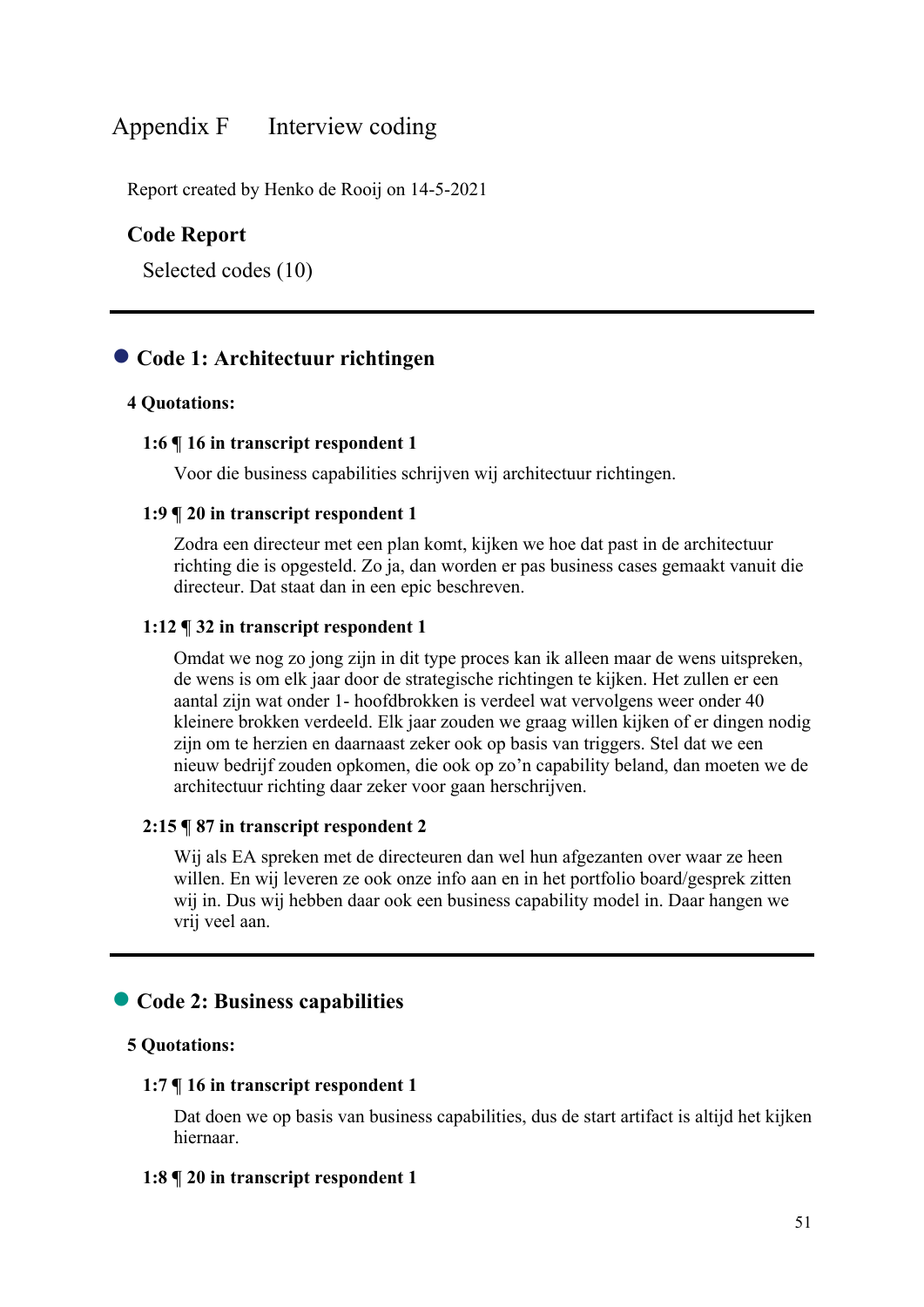De kaders zijn geschreven. Dus de business capabilities is een vast artefact wat we hierin sowieso gebruiken. Daarop maken wij architectuur richtingen, dat zijn kaders waarin we willen bewegen zodat we blijven ontwikkelen op digitaal gebied.

### **1:10 ¶ 24 in transcript respondent 1**

We proberen per capability dat op te schrijven, goed is om te weten dat we pas afgelopen jaar met deze manier van werken zijn begonnen. Eerst was het verdeeld over domein architecturen. Voor de capabilities schrijven we grofweg voor de komende 2-5 jaar waar we naar toe willen, dit is wel een moving target en niet set in stone. Hierin staat hoe we het voor ons zien maar we zeggen niet van over 5 jaar ziet ons landschap er zo uit, die intentie hebben we niet.

# **1:11 ¶ 28 in transcript respondent 1**

We zijn met name begonnen met het goed definiëren van het business capability model, dat is iets wat nu vaststaat. Op basis van urgentie zijn we nu per capabiliy bezig om daarvoor de architectuur richting aan het schrijven. Voor rond de 75% hebben we dat gedaan, maar nog niet alles is afgestemd met de directeuren.

# **2:16 ¶ 93 – 96 in transcript respondent 2**

Wat je moet kunnen als netbeheerder, en daarin kun je kijken wat is nou echt strategisch voor ons, als je dan geld moet verdelen voor verandering doe je verstandig aan je geld daar te stoppen wat ook het meeste oplevert. Dat doen we aan de hand van het business capability model. Wordt met <company A> en <company B> samen gemaakt, daar hangen we vrij veel aan op.

Als iets dus niet echt strategisch is, loont het ook niet om daar veel mensen op te zetten. Wij geven als EA dan ook aan als het bijv. niet zou lonen.

Bij andere initiatieven hebben ook te maken met capability models, we proberen ook initiatieven die nu breed over die capability models van om die samen te zetten, zodat ze vanuit één visie gaan werken. Geen hap snap uit elk hoekje mensen die hetzelfde aan het doen zijn.

Onze input gaat vaak over organisatie, we zijn super van het organiseren, van hoe organiseer je dingen.

# ● **Code 3: Digitale portfolio board**

# **4 Quotations:**

### **1:5 ¶ 11 in transcript respondent 1**

Daar komt die uiteindelijke terecht, daar gaat een set aan gesprekken/challenges aan vooraf. Dus ik wil als directeur naar richting A, daar heb ik dan wellicht wel meerdere directeuren voor nodig die dat ondersteunen. Uiteindelijk definiëren we dat als een verandering die we willen gaan doorvoeren die uiteindelijk epics worden die we in het digitale portfolio board behandelen

### **1:24 ¶ 91 – 93 in transcript respondent 1**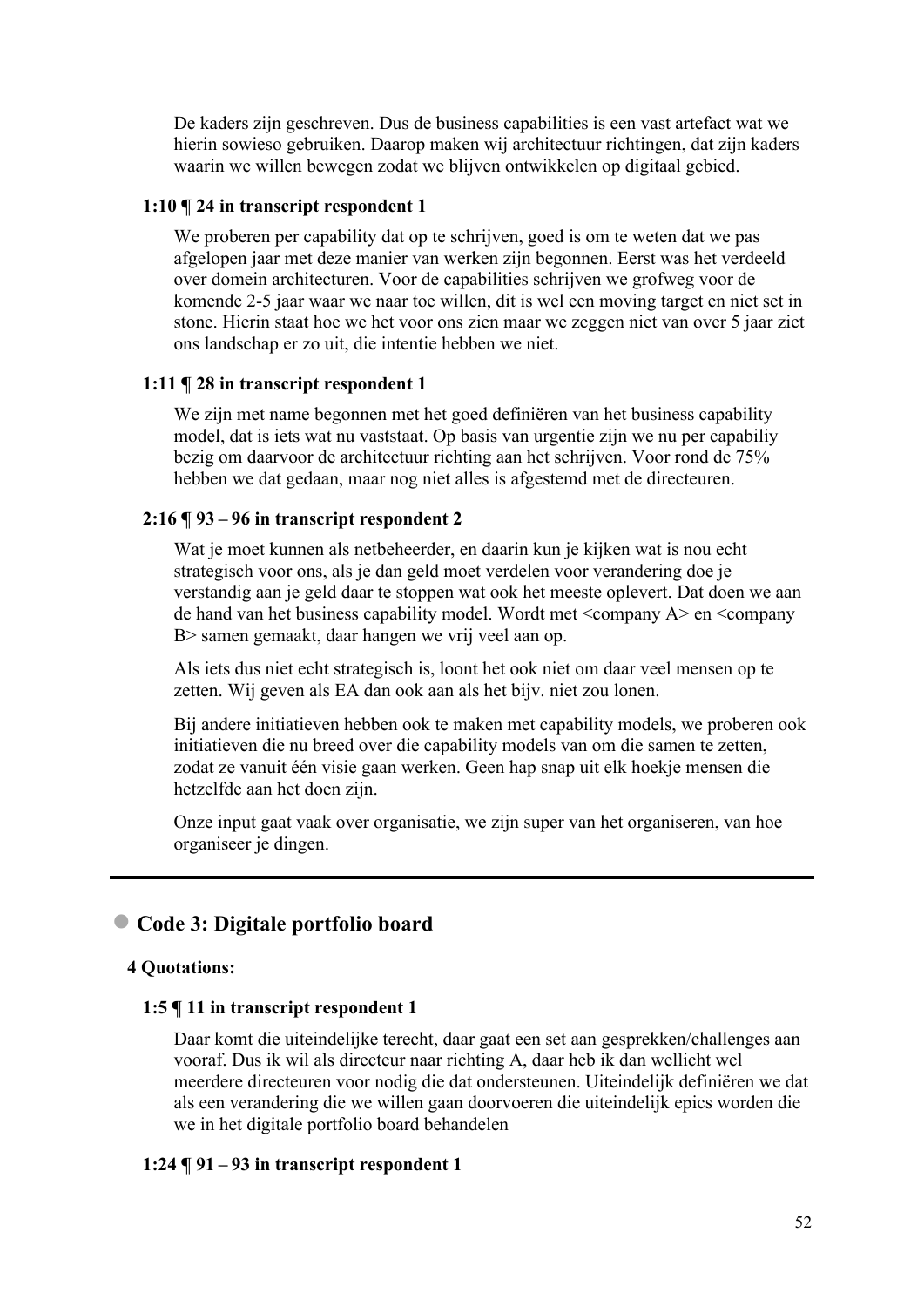Daar heb ik misschien wel een plaatje van, die kan ik wel delen onder voorbehoud dat het niet in een stuk terecht komt. Dan deel ik even mijn scherm, kan ik de voice over geven. Dus dit is het portfolio management voor digitalisering op één pagina. Dus stap 1 de RvB geeft richting op basis van OGSM, dan krijgen we dat een organisatie-eenheid die maakt een bepaalde strategie en wens waar ze naartoe willen. Die vertalen dit naar een link met de business capabilities. Dan komt dit bij mijn team uit, Digitalering programma en platform en, wij kijken hoe werkt dit dan samen. Hoe past dit in de roadmap etc. Daar komt een initiële roadmap uit en backlog update voor elke digitalersing programma zodat de organisatie-eenheden aanpassen wat ze van ons aan kaders terugkrijgen zodat ze daar een epic van kunnen makne. Dan gaat dat weer omhoog zodat we de budgetten goedkeuren en weer omlaag als de budgetten zijn toegekend om de digitalisering programma's kortom alle teams aan te passen aan de nieuwe, dit doen we elk kwartaal, bijsturen elk kwartaal. Dan herzien we dat en gaan we meer detail aanbrengen. Dit is het grofweg. Wie werken dan aan mee, kun je ook hier zien. Organisatie-eenheden zijn de verschillende directeuren met hun verschillende onderdelen, dat zijn er 8. Ik heb 6 enterprise architecten die het geheel afdichten en die worden ondersteund door de solution architecten.

Het portfolio board is letterlijk de samenvoeging van alle directieleden die iets te digitaliseren hebben, plus de baas van business digitalisering, diegene die het proces bewaakt plus ik vanuit EA om dat te zien. Zodat iedereen met elkaar dan bewaken wat doen we wel/niet.

Dus het zijn allemaal een of een chremium of een organisatieonderdeel waar mensen in zitten.

# **2:5 ¶ 34 in transcript respondent 2**

We hebben een digitaliserings portfolio, daarin zeggen we dit is een zak met geld wat we hebben vanuit raad van bestuur, die koek moet verdeeld worden over alle goede ideeën die er zijn. Dat is dan een portfolio proces en dat probeer je dan zo goed mogelijk te alignem met wat we beogen met de organisatie.

### **3:13 ¶ 41 in transcript respondent 3**

De initiatieven komen vanuit de business organisatie vandaag, die komen bij het portfolio en daar zitten wij op van nou deze topic moeten bijv. bij mekaar. Daar hebben wij dus wel een sterke invloed op, op het digitaliseringsprogramma.

# ● **Code 4: Digitale transformatie**

#### **1 Quotations:**

#### **2:1 ¶ 16 in transcript respondent 2**

Ja heel veel, voorheen zagen we transformatie als iets van IT. toen ik startte met werken bij <name of case organization> 7 jaar geleden waren er bij projecten nog twee projectleiders namelijk één aan de IT kant en één aan de business kant. Dan zorgde de ene voor IT-voorbereiding en de andere voor de business implementatie. Er was veel gap tussen supply en demand en ook tussen wat dan heet business & It.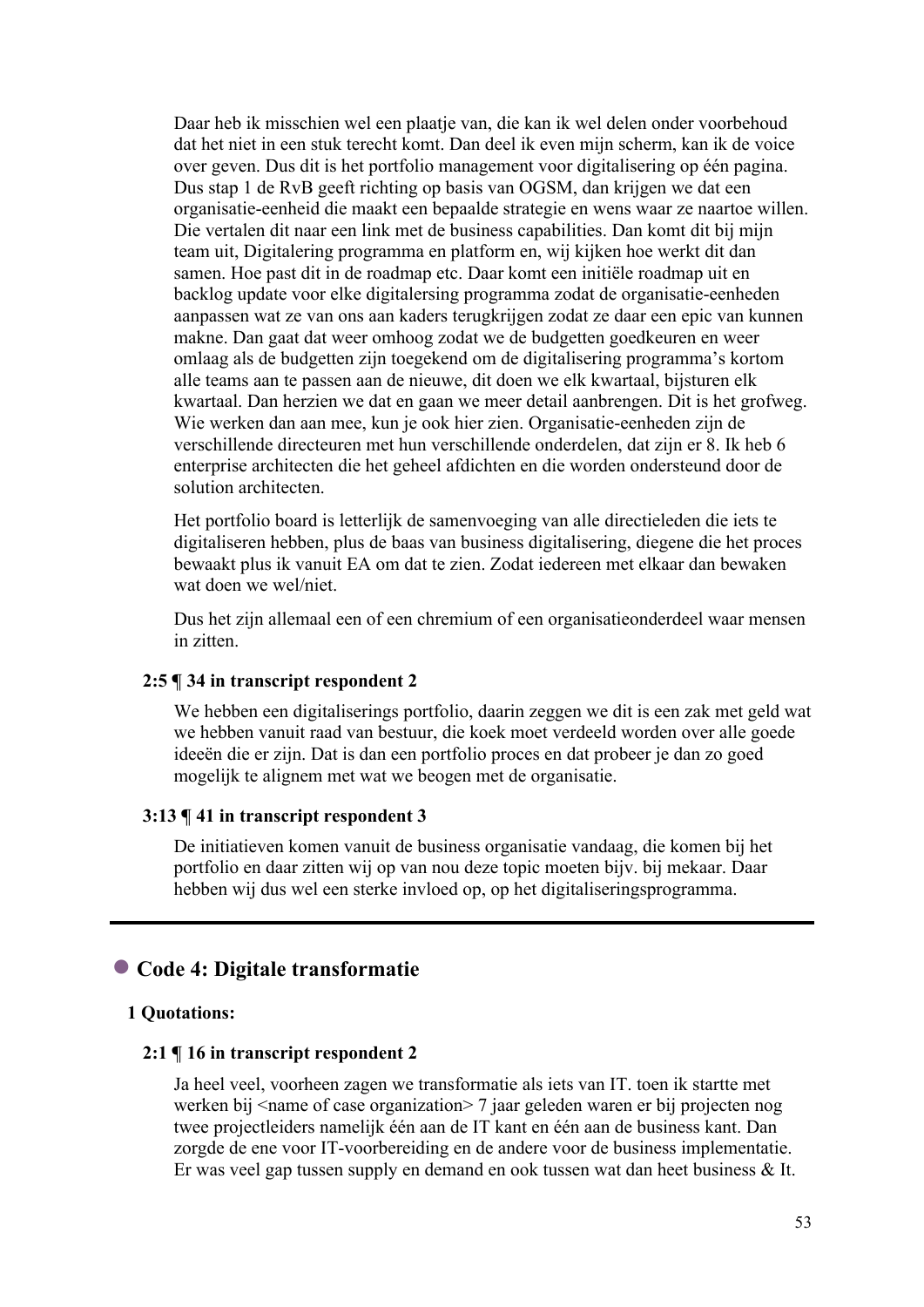Door de jaren heen is dat getransformeerd dus het begon eigenlijk met dat IT begon iets minder zijn eigen feestje te vieren en meer business oriëntatie te krijgen, toen kregen we business domeinen maar wat nog wel steeds supply demand model heet, dus iemand vroeg iets en dan werd dat gemaakt. Toen werd het portfolio proces al wel aligned met wat <name of case organization> breed wil. We zijn natuurlijk ook gewoon gereguleerd dus we hebben ook ons te houden aan bepaalde wetten. Je voelt ook wel beetje aan of dat bijdraagt aan strategische doelstelling. Op een gegeven moment is er weer een transitie geweest en toen hebben we gezegd dat digitale transformatie is iets wat je integraal moet zien, niet alleen vanuit IT-bril maar vanuit een change bril. Toen hebben we supply & demand meer naar mekaar geduwd. Dat lukt niet helemaal wat je blijft houden van iemand wil iets en dan wordt dat gemaakt. Toen werd digitalisering ook als 1 van de 4 strategische pijlers van  $\leq$ name of case organization> pijlers al. Er komt natuurlijk ook veel op ons af met de energie transitie. Het gaat nu ook wel erg hard voor een bedrijf wat eigenlijk meer een beheer organisatie is. Nu in de transitie, dingen die we altijd voor waar aangenomen hadden moeten we nu ook naar kijken qua verandering. Digitalisering is daar key bij, ook al weten we nog steeds niet goed wat we hiervan hopen en verwachten. Dus supply & demand hebben wei n mekaar geduwd, Chagne & run ook meer in mekaar geduwd

# ● **Code 5: Digitalisatie trigger**

# **4 Quotations:**

# **1:3 ¶ 6 in transcript respondent 1**

dat kan zijn een bepaalde behoefte vanuit een directielid om aan zijn doelen bij te dragen dus bijv. We willen op een betere manier projecten gaan administreren om wat vaart te maken of wat dan ook. Of er is daadwerkelijk een technologische/digitale reden om iets te doen dus dan heb je meer een technology contraint om iets te doen (digitale transformatie). Bijv. ons ERP systeem waarbij de licenties aflopen en we keuzes moeten maken waar we mee verder gaan.

### **1:4 ¶ 7 in transcript respondent 1**

Dus we hebben meestal twee typen triggers die ervoor zorgen dat we een digitale transformatie in gang zetten. Dat betekent dat dit meestal wordt bekend gemaakt door een directielid op Enterprise directieniveau. Dus dat betekent dat we in de digitale portfolio board, en vaak in het proces daarvoor al in het proces afspreken (informeel met elkaar afspraken, directieleden en Enterprise architecten). Wat hebben we, wat gebeurt er om die behoefte helder te maken, dan gaan we architecturen en challenges van wat gaan doen.

### **2:14 ¶ 82 – 83 in transcript respondent 2**

Heel veel dingen zijn trigger gebaseerd bij ons Salesforce bijvoorbeeld komt dan wel in de stukken voor maar is bijv. ook gewoon doordat er een licentie dingetje was, dus getriggerde.

Eigenlijk wordt alles wel getriggerd.

### **3:12 ¶ 40 in transcript respondent 3**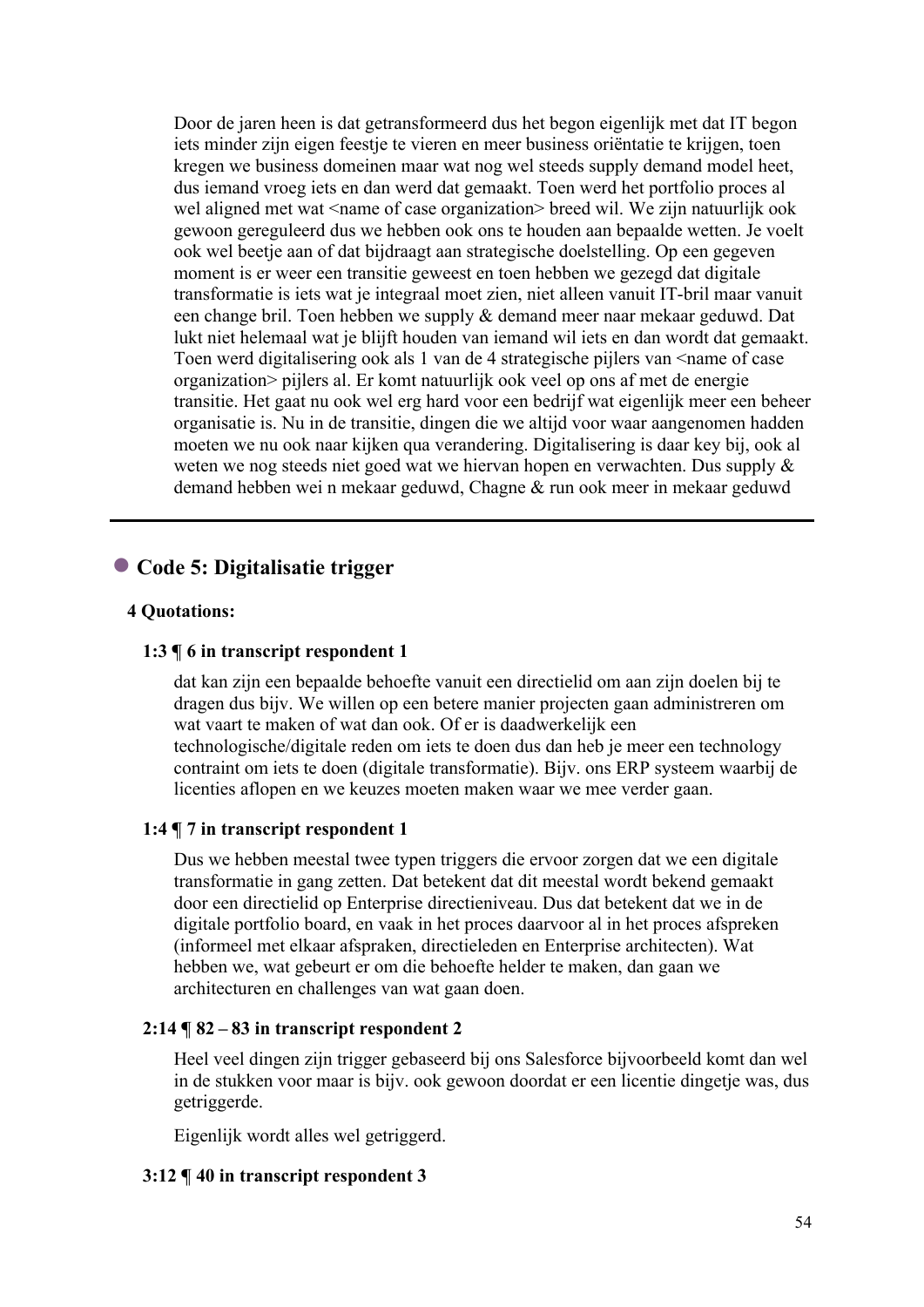Ja, zeker wij pogen dat te clusteren. Capability gericht werken. Een recent voorbeeld is Field servicemanagement, je ziet dat wij 4 ketens hebben die allemaal field servicemanagement op hun eigen manier doen. Toen hebben wij gezegd van heey wij gaan een poging doen om het digitaliseringsgeld aan te sturen namelijk door een architectuur visie, dan zeggen we tegen de programma's jullie krijgen hier niet losgeld voor maar dat we dit oplossen boven de capabilities heen.

# ● **Code 6: EA artifacts**

# **17 Quotations:**

# **1:13 ¶ 36 – 41 in transcript respondent 1**

zeker, bij ons zijn er 4 categorieën

1. De architectuur principes, gelden voor iedereen. Gaat over richting geven bij transformaties. Die zijn opgedeeld in business, technologie applicatie en data principes die we hanteren

2. Daarnaast de richtlijnen en kaders, guidelines. Welke programmeertalen gebruiken we wel/net welke UI framework wel/niet. Die kunnen op veel verschillende dingen zijn, cloud richtlijnen ook bijv.

3. Strategische architectuur richtingen, waar we het net over hadden. Per business capability lange termijn technologische richting. Afgestemd met solution architecten en directeuren.

4. Architectuur roadmaps, voor in het SAFE framework (schaled agile framework) hebben we voor elke agile release train, een samenvoeging van verschillende teams die aan hetzelfde onderwerp werken, elk van die proberen een architectuur roadmap te maken, (architectural runway)

Daaronder heb je natuurlijk per team architectuur as/is vastlegging, dat is op team niveau en niet op architectuur niveau.

# **1:14 ¶ 45 in transcript respondent 1**

In wezen wel, je zou kunnen zeggen dat we. Architectural roadmaps gaan veel meer over solution en applicaties en keuzes daarin, application lifecycle management, keuzes om dingen uit te faseren. Dus als je het over GEO-landschap hebt bijv., daar heb je keuzen gaan we nog verder met deze leverancier bijv. De keuze daarboven is of we een hele GEO-landschap voor heel <name of case organization> willen, dat is een strategische architectuur richting. Dat zit dus een niveau erboven.

# **2:6 ¶ 35 in transcript respondent 2**

Daar hebben we als organisatie wel bepaalde artefacten bij. We hebben onze principes die we als club uitgedacht hebben als common ground. We hebben ook specifieke guidelines dus die zeggen over wanneer koop je iets en wanneer bouw je iets bijv. we hebben ook over een aantal topics specifieke strategische richtingen. Bijv. wij hebben een bedrijfsonderdeel dat heet quirion, die zijn deels geregeld en deels niet. Hun vorige directeur wilde graag salesforce en op een gegeven moment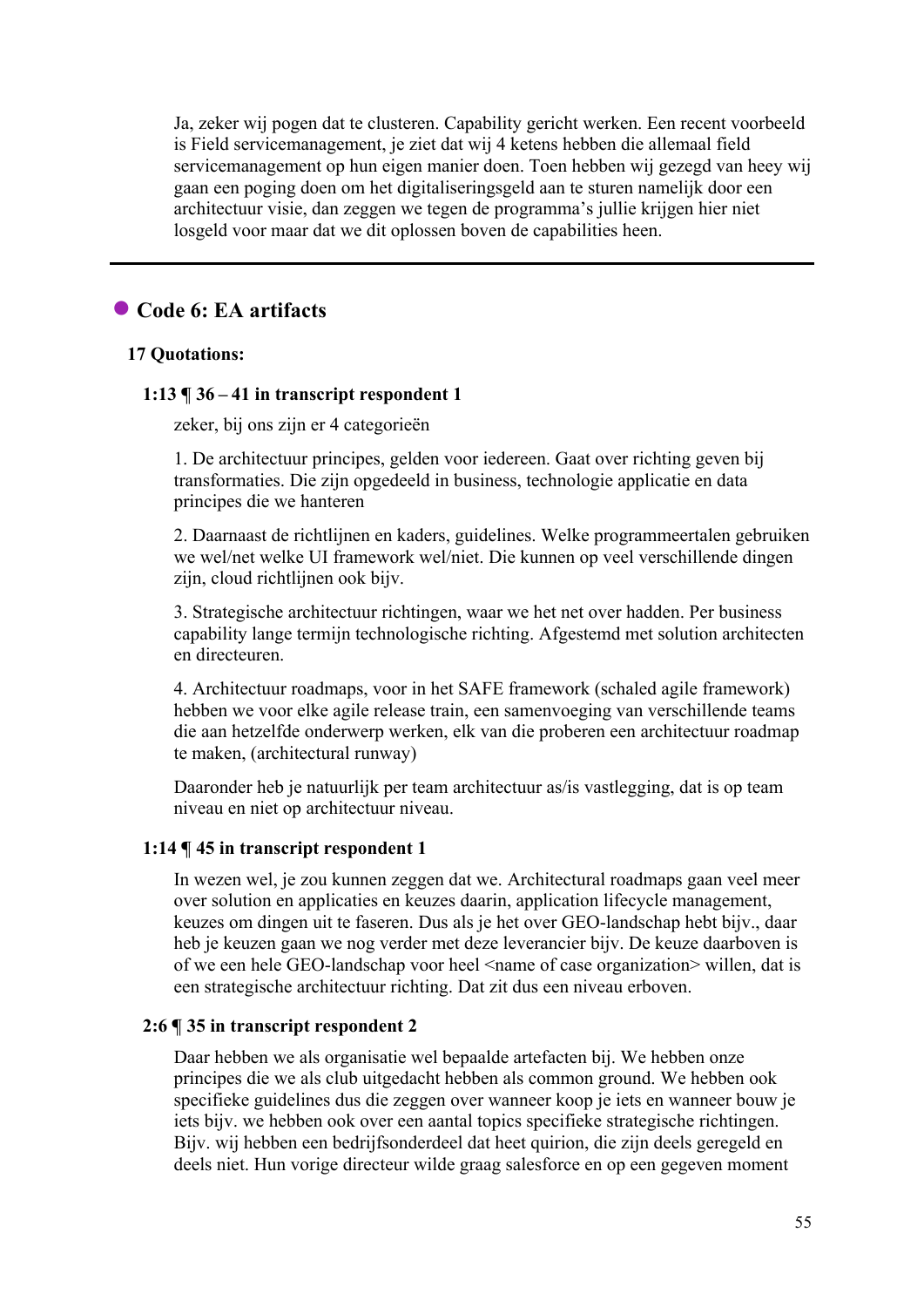bestond er een discussie van is die een kleinschalig iets of willen we hier ook strategisch mee en btw, willen we dit dan ook <name of case organization> breed gelijk implementeren. Het ging om field service dan. Wij als EA hebben toen gezegd van ja doe dit dan gelijk voor het hele bedrijf dus nu kiezen we dat voor quirion en dan een jaar later kijken of dit ook <name of case organization> breed kan.

# **2:7 ¶ 37 – 38 in transcript respondent 2**

We hebben dus onze eigen principes en nader uitgewerkte principes, guidelines. We hebben strategische enterprise architectuur richtingen, een concreet dossier met aanwijzing van daarin investeren en daarin niet bijv.

En er zijn roadmaps in verschillende soorten en maten die verschillende volwassenheid niveaus hebben maar die zijn er wel

# **2:8 ¶ 42 in transcript respondent 2**

JA is altijd beetje de vraag per wat maak je een roadmap, er zijn business roadmaps waar bijv. bedrijfsdoelstellingen in staan waar je een digitaliserings roadmap tegen aan kunt smeren maar er zijn ook roadmaps waar dat geïntegreerd is dus een slidedeck met het behalen van business doelen middels digitalisering in één. Dan is het dus al geïntegreerde digitalisering.

# **2:11 ¶ 56 – 64 in transcript respondent 2**

Ja dus strategische richtingen met wat moet je nu doen, en de roadmaps en dat is het eigenlijk wel. Ik ga even kijken.

Dus we hebben werkwijze voor ons zelf,

We hebben:

- Principes en kaders
- Guidelines
- Strategische architectuur richtingen
- Roadmaps/architectural runway

Architectural runway geven we natuurlijk eigen invulling in, 6 kwartalen vooruitkijken met solution architect en product management om te kijken welke bouwblokken nodig zijn.

Als er iets nodig is waar geïnvesteerd wordt, dan pitchen we dit ook wel naar boven

# **2:17 ¶ 100 – 101 in transcript respondent 2**

Stakeholder communicatieplan doen we wel, we stemmen af met wie we het moeten afstemmen maar we schrijven dat niet netjes op in een plan. De activiteit doen we wel maar het artefact is meer informeel van aard.

Conceptuele architectuur platen heten bij ons dan meer guidelines en principes, doen we ook weleens niet maar over het algemeen wel.

# **3:6 ¶ 26 in transcript respondent 3**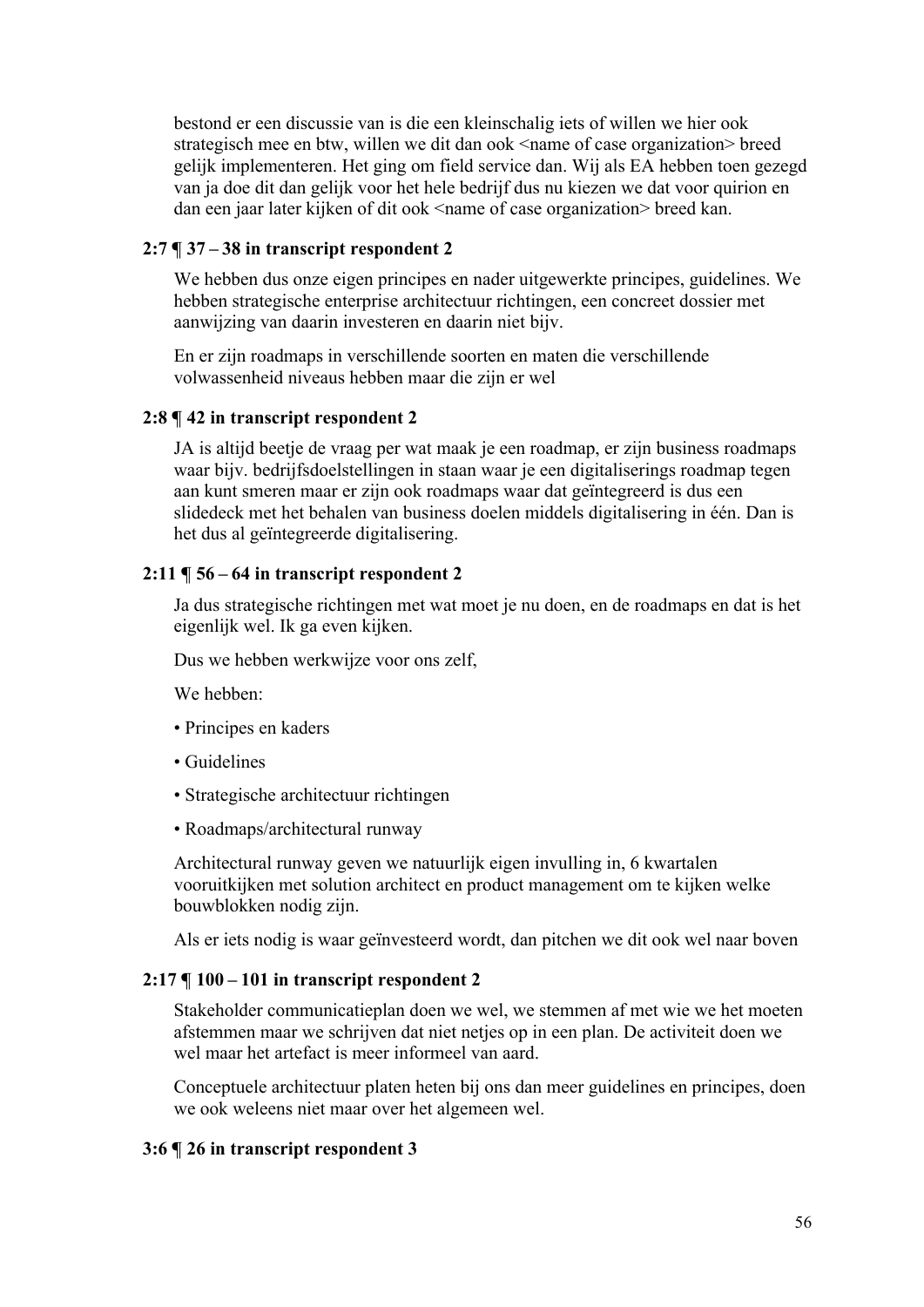De lijn is die wij als hoofd artefact hebben is een capability view, capability gedreven werken. Onze kapstok is echt vanuit een capability.

# **3:8 ¶ 30 in transcript respondent 3**

Ja, in TOGAF-terminologie heb je het architectuur building blok dus daar identificeer je daar dus hoe kom je naar een productieplan.

# **3:14 ¶ 45 in transcript respondent 3**

Nou wij hebben dus twee groepen; capability view maar voorafgaat daar wat je standaard doen vanuit EA. Dus je principes. Die hebben we tot stand gebracht en afgetikt met raad van bestuur. Daar zit in hoe ga je om met vendors en andere standaarden. Dus daar begint het mee. Daar staat ook in dat je capability gedreven werk doet. In principe dus twee dingen, de EA-principes en capability uitwerking.

# **3:15 ¶ 49 in transcript respondent 3**

Wij schrijven niet alleen maar van die capability views, voor specifieke onderwerpen hebben bepaalde diepgang zoals enterprise content management of kennismanagement daar schrijven we ook stukjes kader voor. Daar schrijven we ook guidelines voor. Wij doen dat waar dat nodig is, we zoeken nog naar wat onze standaard artefacten zijn. Om stakeholders tevreden te houden schrijven we toch ook wel gewoon andere. We proberen veel zaken expliciet te maken op onze Wiki omgeving, dat kunnen andere dingen zijn dan principes of capabilities. Soms zijn dat onderzoeken of detaillering o.i.d. Bijv. over het eigenaarschap van data. Daar merkte je veel discussie over eigenaarschap, belangrijk topic en dan schrijven wij daar een stukje voor om dat proces vlot te trekken. Of dat een EA-functie is valt te betwijfelen

### **4:10 ¶ 32 – 33 in transcript respondent 4**

Voor mij is er een onderscheid tussen het traject erna om iets in gang te zetten dus bijv. we hebben een cloud transitie, tijdens de plan fase hebben we een eerste inventarisatie gedaan over bijv. welke systemen on-premises draaien en welke overweging we in potentie naar de cloud kunnen migreren. Dat is een eerste inzicht. Na het besluit dat we bijv. gaan voor AWS volgen er trajecten die we vervolgens gaan implementeren. Niet alleen technisch maar vaak ook organisatieveranderingen. Dus bijv. een dedicated cloud team hebben we gestart, maar ook qua proces. Dus bijv. ook nagedacht over billing, governance etc.

De manier waarop we dat nu doen is agile.

### **4:12 ¶ 41 – 44 in transcript respondent 4**

Op verschillende manieren, tijdens planningen maar ook gewoon presentaties. Documenten daarvan worden ook wel online gezet dan.

Een strategisch besluit breng ik het liefst top-down naar de organisatie, als EA moet je zorgen dat de mensen die het moeten doen het ook daadwerkelijk uitvoeren. Meest lastige om te doen is dat.

Meestal zeggen we dus niet hoe, maar we geven kaders voor de oplossing.

Zorg bijv. dat dit is ingeregeld en dat dat is ingeregeld.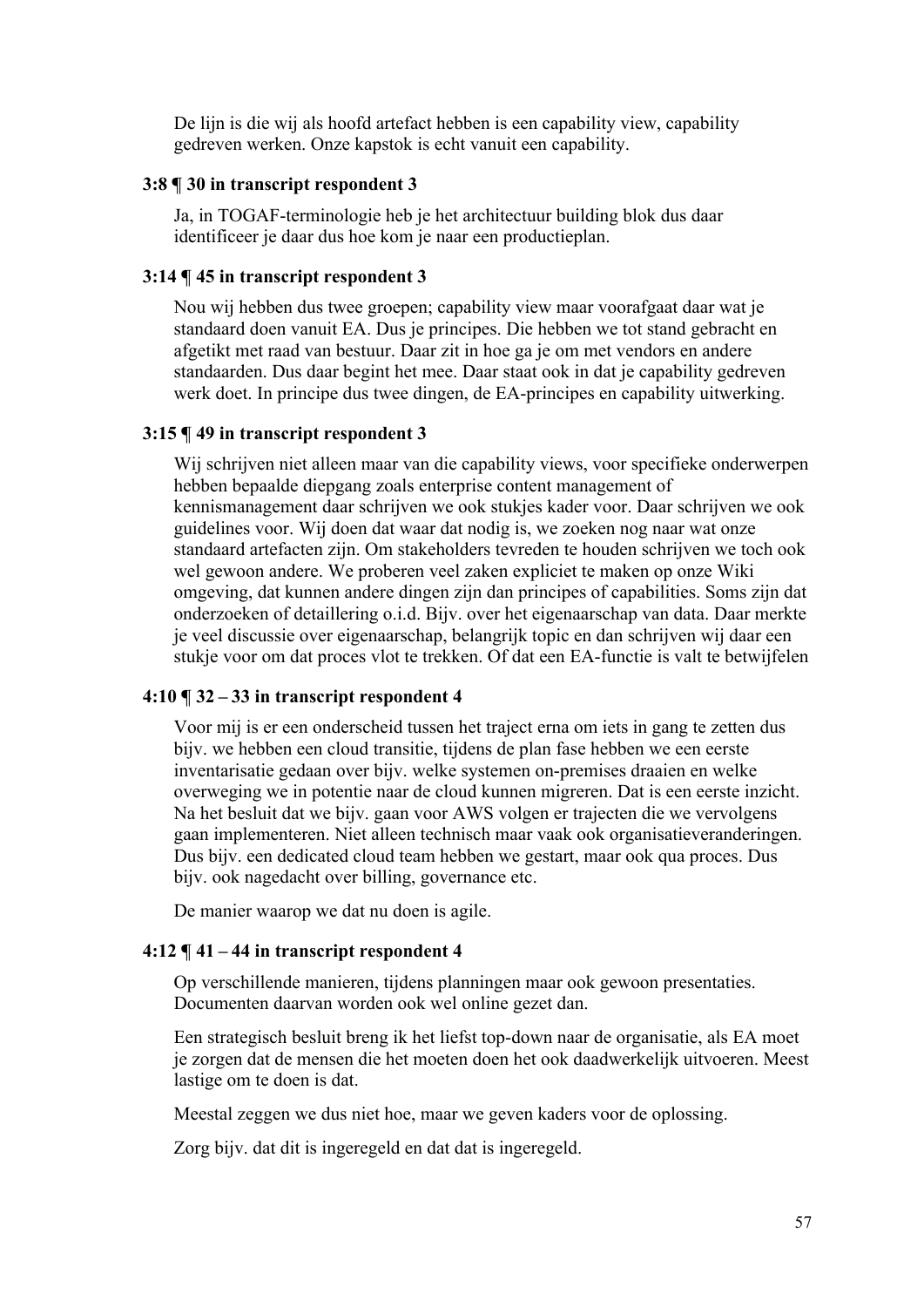### **4:14 ¶ 54 – 55 in transcript respondent 4**

Af en toe sta ik zelf ook gewoon met beide benen op de grond en denk ik mee over de oplossingsrichting, wat eigenlijk het werk van de solution architect is. Dat is nou eenmaal de praktijk

Wij als EA hebben ook nog niet alles al gedefinieerd dus het gaat langs twee assen zitten zijn daar zaken die ontbreken, dat moet je samen oplossen.

#### **4:17 ¶ 68 in transcript respondent 4**

Een voorbeeld daarvan is dat we een principe hebben gemaakt rondom custom code. Dat gaat over ontwikkel talen, we gebruiken nu R maar daar willen we dus vanaf stappen. Als EA zeggen dat we liever gaan concentreren op Python

### **4:18 ¶ 72 in transcript respondent 4**

Nee, qua roadmap doen we nu nog niet zo heel veel aan. Natuurlijk hebben we daar een beeld en mening van. Zoals wij binnen <name of case organization> werken doen we dit vooral gedreven door het portfolio. Vanuit business en value, minder op basis van technologie. Dus we kijken wat onze business doelen zijn, daar passen we onze technologie op aan. Bij business worden immers de budgetten bepaald

#### **4:20 ¶ 82 in transcript respondent 4**

Technology roadmaps hoorde ik je zeggen, ook daar zijn we mee bezig daar zijn we wel mee bezig dus welke technologieën hebben invloed op mekaar en welke zien we opkomen en verdwijnen. Een beetje lifecyle dus

# ● Code 7: Informational content

# **18 Quotations:**

#### **1:15 ¶ 49 – 50 in transcript respondent 1**

Keuzes over solutions, dat zijn keuzes die we maken in de roadmaps, we zeggen als enterprise clubje bij mekaar weinig over leveranciers. Die keuzes maken wij niet, dat bepalen de teams.

Uiteindelijk komen die beide werelden wel bij mekaar

#### **1:17 ¶ 58 in transcript respondent 1**

Principes zijn zo algemeen dat ze eigenlijk voor iedereen gelden, soms staat er een astrixje in het principe met de informatie dat het bijv niet geld voor één capability bijv. Als er voor een capability specifiek een principe is, dan wordt dat in de strategische richting van die capability verwerkt bijv.

#### **1:19 ¶ 66 – 67 in transcript respondent 1**

Ja, daar zijn standaarden in, alles wat we aan documentatie rondom EA aanleveren zetten we op een Wiki neer, dat zijn de documenten. Daarvan kun je ook zie wanneer die voor het laatst is geüpdatet bijvoorbeeld. Dat is de repository voor de documenten variant. Als het gaat om architectuur platen leggen we dat in BizDesign vast, een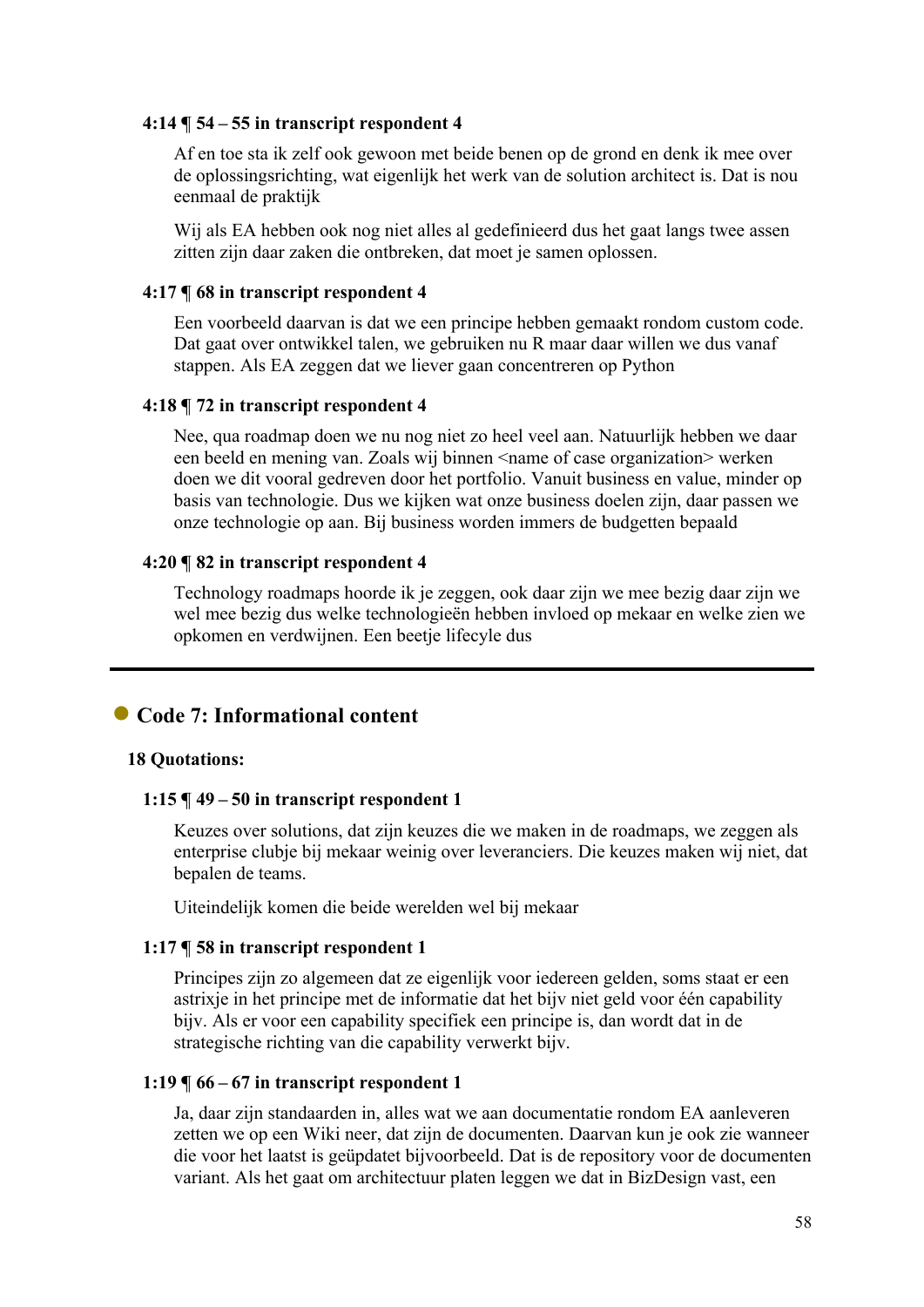architectuur plaat repository met als standaard taal archimate. Dat is de modeleertaal en dat slaanw e dus op in bizdesign. Daarin hebben we de business processen, de capabilities die daar achter zitten en de IT-service applicaties. En daarnaast nog als relevant onderdeel, ons CMDB dus alle applicaties en de relaties en services die er zijn, die echt actief zijn die slaan we dus op in een CMDB. Dat is het laagste niveau, meer voor teams dan voor EA's.

Roadmaps is nu vooral nog losse bestandjes en Power Pointjes dus daar is nu nog veel in te winnen.

# **1:20 ¶ 71 – 72 in transcript respondent 1**

Misschien twee dingen, de mensen die het meest gebruikt maken van onze producten zijn de solution architecten. Zij kijken naar onze richtlijnen, kaders om vervolgens keuzes te maken in hun teams met hun Po's. Elke maand komen we samen om te hebben over wat nu de nieuwe richtingen zijn en nieuwe stappen en dan geven we de linkjes naar de nieuwe documentatie. Dat is één van de communicatiemogelijkheden en is ook de mogelijkheid om nieuwe punten bij ons op de agenda te zetten. Maar dat doen mensen niet zo vaak omdat ze ook in hun eigen SOLAR teams, onder leiding van de EA, daar krijgen we meestal verzoeken vragen over van dit missen we. Bijv. mogen we dit UI framework wel/niet gebruiken, nou daar hadden we destijds geen goed antwoord op dus werd daar een richtlijn voor gemaakt. Dat is de manier waarop dat werkt. Dit is de manier hoe het vanuit solution architecten gaat.

Dan hebben we ook de directie manier, die vragen ons de strategische richtingen. Als de directeur een nieuwe ambitie heeft voor asset management, wat is daar de richting voor? Dan kan het zijn dat we dat nog niet hebben en dan gaan we dat maken vanuit EA.

# **2:12 ¶ 68 – 74 in transcript respondent 2**

Er zijn verschillende vormen, ik pak even een PowerPoint erbij.

We hebben een aantal business doelen bijv. kostenbesparing, lifecycle management dus wat zie je hier

Je ziet wat digitalisering doelstellingen, buckets waarin je wil investeren om de boel goed te laten draaien. Daar zitten activiteiten in die weggezet worden in de tijd. Dus dit is een vorm.

Tekentoolverbeteringen bijv. dat is dus niet van ik zet er technologie x in en y uit ofzo

We hebben dus ook applicatie lifecycle management, eerlijkheid halve niemand vraag er bij ons om een nieuw ERP. Dus dat willen mensen niet, als mensen iets behapbaar maken duwen we het in een roadmap, als mensen grotere dingen vragen dan hmm ja hoe werkt dat dan. Kan je wel iets laten zien.

Voor <business unit 1> bijv. hebben we nu een huidige informatievoorziening en dat moet op een andere manier gaan werken, heir zit dan bijv. technologie change echt in iets gaat bijv. uit gefaseerd worden. Een data warehouse wat bijv. echt een improvement heeft, daar maak ik tekeningen van. Dit is dan soort output van een roadmap sessie die we hebben georganiseerd. Hoe moet het er dan echt uit komen te zien bijv., dit is daar dan een tekening van. Maar bijv.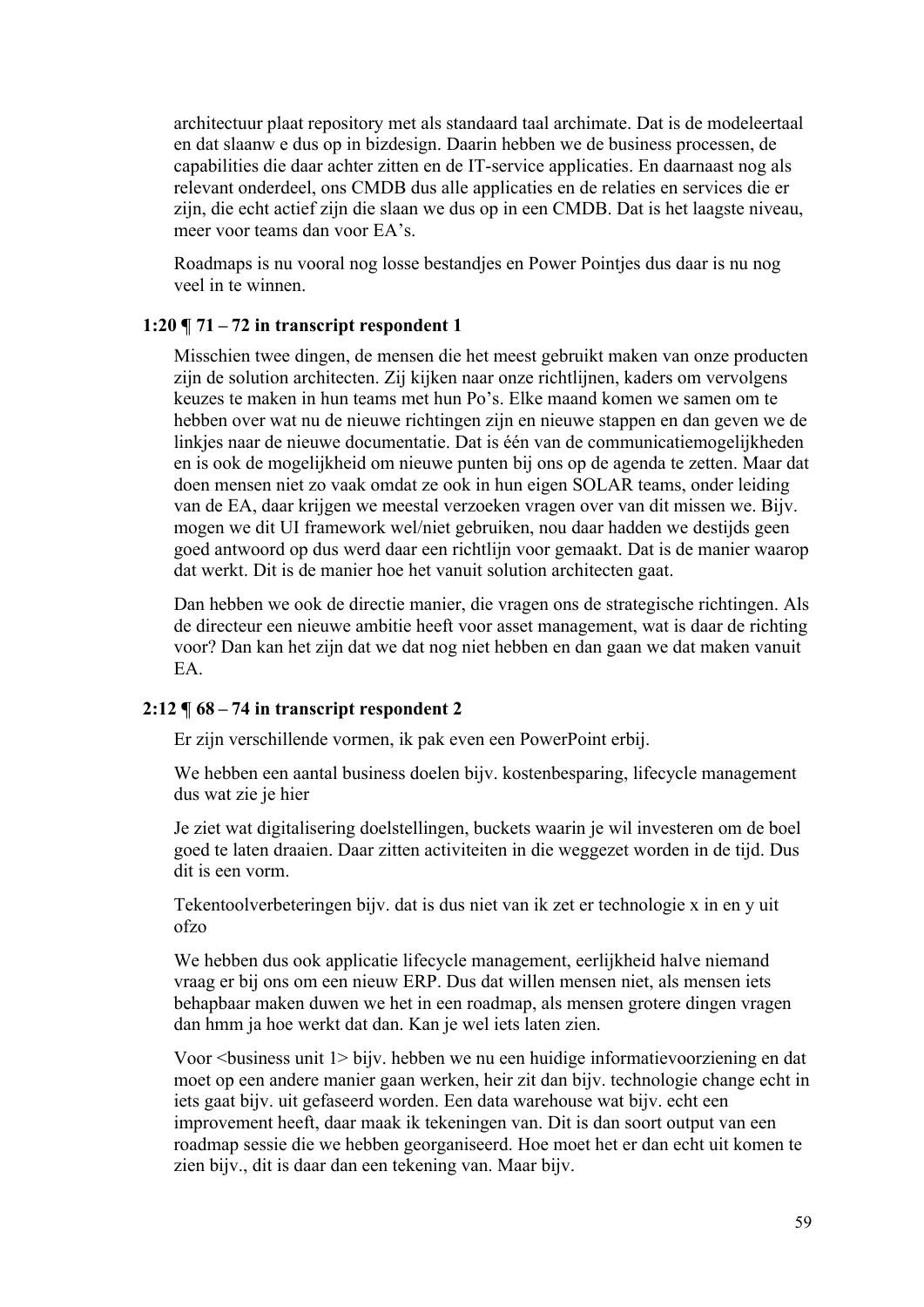Bij ERP hebben we dit dan eigenlijk weer half apart georganiseerd. We hebben doelen die van boven naar beneden gestrooid en doe moeten landen in de doelen

### **2:13 ¶ 78 in transcript respondent 2**

Ja precies, dit is dus ook weer een manco want ergens is iets ontstaan en die zijn dan input en word dat wel geabsorbeerd in wat we doen maar het loopt dus niet in een gestructureerd strategisch planning proces

### **2:18 ¶ 105 in transcript respondent 2**

Het verschilt, die ik je net toonde bijv. staan dingen wel intentioneel op volgorde omdat je het een pas kan doen na het ander.

# **2:19 ¶ 109 in transcript respondent 2**

Hangt ervan af, sommige dingen wel, sommige dingen hebben gewoon een harde deadline vanuit wetgeving bijv. Bij on-going improvements zijn er niet echt milestones maar dan wordt gekeken per jaar bijv. levert het waarde op dan stoppen we er geld in anders niet meer.

#### **2:20 ¶ 113 in transcript respondent 2**

Sommige business/klanten zouden vinden dat wij meer moeten doen aan visie vorming. Zij verwachten op dat gebied iets meer van ons bijv.

#### **2:21 ¶ 117 – 118 in transcript respondent 2**

Ja dat wordt dan niet duidelijk meegegeven, puur de opmerking dat ze wat aan visie mistte. (Strategische richtingen). En daar zijn we nu dus ook meer mee bezig om de strategische richtingen te maken.

Er zijn ook mensen die niet zo zitten te wachten op input van EA omdat ze zelf al strategy consultants in diens en die bepalen dat al, dus die zitten niet zo op de dienstverlening te wachten.

### **3:9 ¶ 31 in transcript respondent 3**

Als je kijkt naar een keten welke stukken moet je daar dan in herkennen, dus als je iets gaat kopen moet je kijken waar het nu precies bij hoort, bij welk building blok. Daar begint hoog over een architectuur plaat, daar blijven we weg van detaillering omdat we het beschrijven voor managementniveau. Dus het liefst zo hoog mogelijk

### **3:10 ¶ 32 in transcript respondent 3**

Als we dat niet doen, dan heb je teams die alles zelf kunnen bouwen maar dat dan niet goed samen komt, geclusterde functionaliteit. Dat gaan we tegen door te zeggen dit zijn de blokken en grofweg de technologieën.

## **3:16 ¶ 53 in transcript respondent 3**

Terechte vraag, klassiek hoorde dat bij EA. Bij agile architectuur zie je daar een shift, wellicht komt dat door SAFe wat we implementeren. Maar je ziet voor roadmapping, target states qua business, zie je dat dat verschuift naar business ownership. Dus dat doen vooral de business owners, we zitten wel in dat dialoog maar input komt niet per se vanuit ons. Dat doen we dus in principe niet.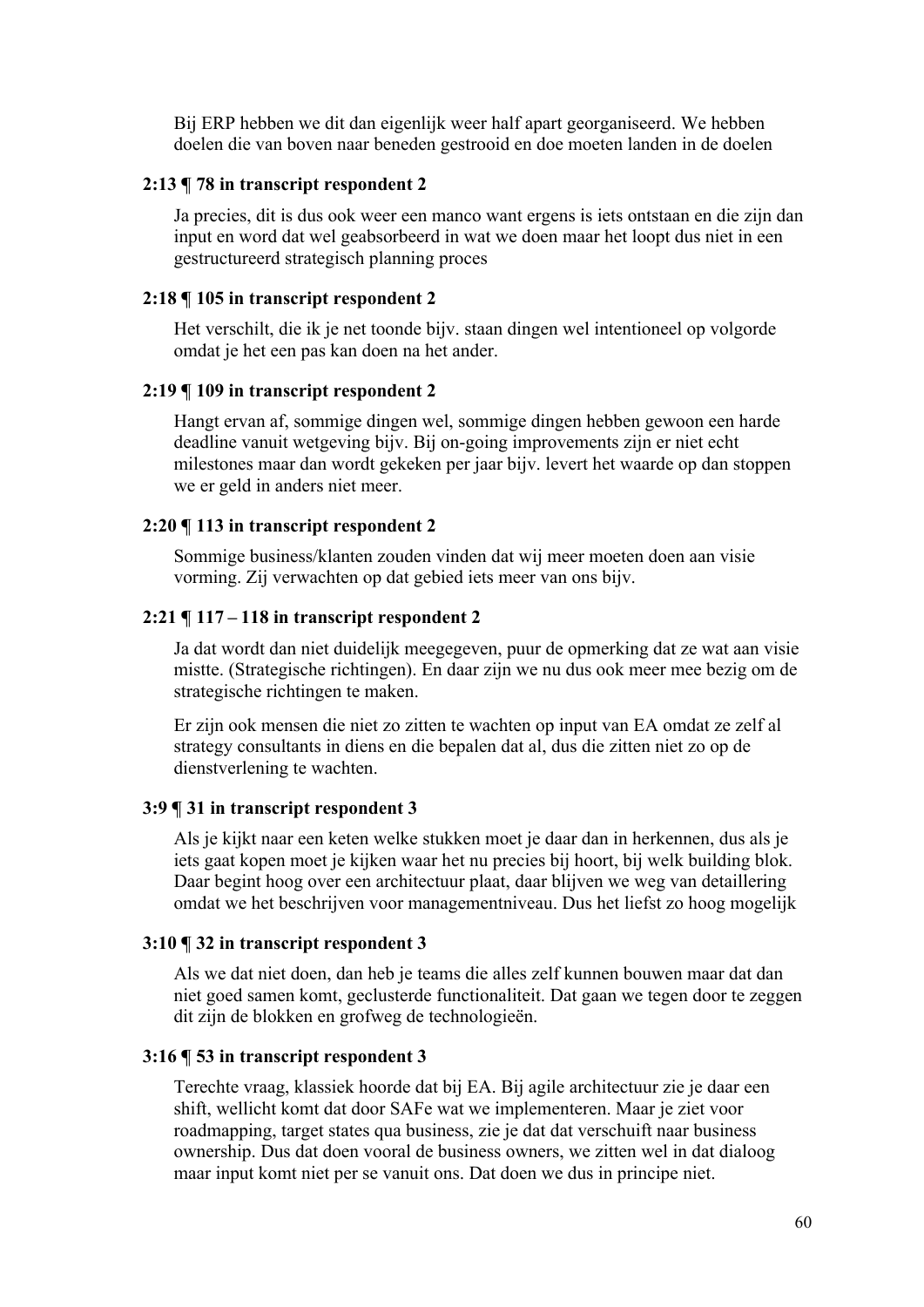# **3:17 ¶ 57 in transcript respondent 3**

Ja, maar niet verantwoordelijk. Het is principe input voor ons om ergens mee aan de slag te gaan. Zonder business visie kunnen we weinig met een nieuw initiatief bijv. Wij hebben het moderne perspectief, digitalisering is verantwoordelijkheid van de business. Hoe je dat doet daar gaan wij als EA over.

# **3:19 ¶ 65 – 66 in transcript respondent 3**

Het is niet heel veel meer dan de capability view en guidelines, de solution architect maken op basis daarvan solution architectuur uitwerkingen. Die maken ze onder de vlag van EA. Dus dan zou er wel meer zijn dan alleen de capability views en guidelines. Het grootste wat wij maken met de solution architecten zijn architectuur runways, dus wat is het nu en wat is de architectuur richting voor komende maanden. Dus daar zit ook in van waar moeten we nu tijd in stoppen, security bijv. En ook wat is de weg hoe we de architectuur visie verwezenlijking. Daarnaast maken we applicatie portfolio. Dat heeft ook te maken met wat we als organisatie zijn, dat zou kunnen horen bij servicemanagement maar dat hebben wij nou eenmaal niet goed georganiseerd dus kijken we vanuit EA van welke producten zitten er dan allemaal in de digitalisering portfolio dus daarvan uit maken we ook een applicatie portfolio over wat er allemaal gebruikt wordt aan applicaties. Dat doen we samen met solution architecten.

Wij sturen ze en helpen ze.

# **3:21 ¶ 74 in transcript respondent 3**

Ja standaard is Wiki, kan ongestructureerd zijn maar wij als organisatie zijn nog niet volwassen genoeg om alles helemaal gestructureerd neer te zetten. We zijn bijv. Archimate fan, de meeste architecten gebruiken dat ook maar is niet verplicht wel een sterke voorkeur. Dat is bewust zodat het laagdrempelig blijft om stukken te maken. Maar we hebben dus standaard tooling, maar niet verplicht. Middelen zijn er maar vinden het niet fout als iemand het niet doet.

## **4:13 ¶ 48 – 50 in transcript respondent 4**

Kaders zijn maatwerk voor het vraagstuk wat je voor je hebt. Bijv. bij een ander beleid, ik zit even na te denken.

Bijv. een cloud transitie traject wordt ingezet maar aan andere kant van de organisatie zijn we met dataorganisatie bezig. Het data-office, die hebben ook een bepaalde doelstelling. Die paden kruisen elkaar dan, en die verbanden kun je dat niet in beleid vastleggen.

Je wil ook niet dat het een explosie wordt van haakjes die er aan vast zitten.

# **4:16 ¶ 63 – 64 in transcript respondent 4**

Er ontbreekt altijd wel iets, maar daar is vanuit EA-artefacten niet per se iets in te herkennen.

Voor ons is het de uitdaging om te kijken op welk niveau we de kaders en principes zo aangeven dat solution architecten worden getriggerd om daar zelf invulling van in te geven. De solution architecten moeten daar zelf ook de verantwoordelijkheid in nemen om daar invulling aan te geven. Dat is een cultuur ding.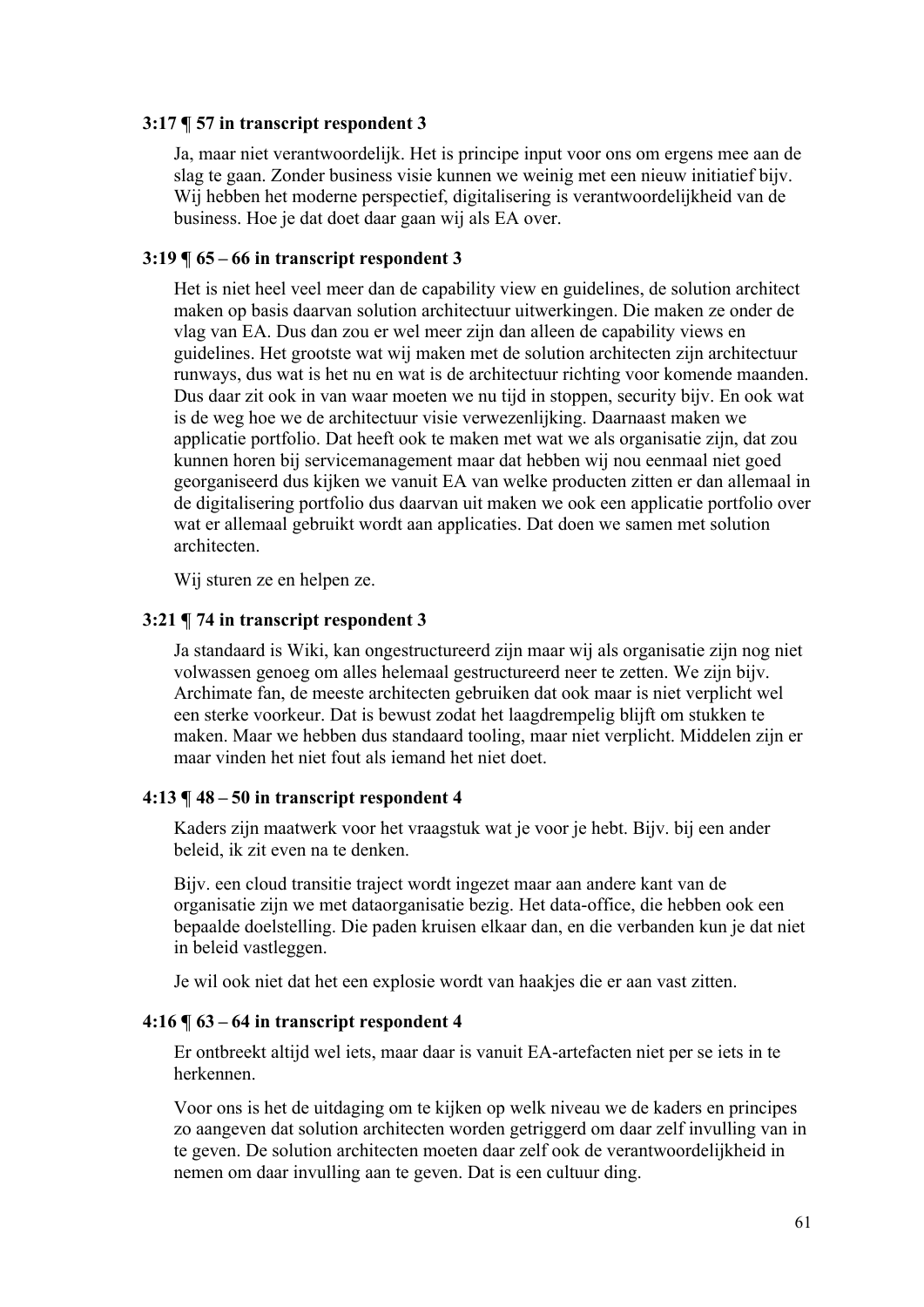# ● **Code 8: Organisatie**

## **18 Quotations:**

### **1:16 ¶ 54 in transcript respondent 1**

Eerlijke antwoord is dat dat wisselt, we proberen autonomie zo laag mogelijk in de organisatie te hebben. Maar je moet wel de consequenties van je keuzes kunnen overzien dus besluiten die ook invloed hebben op andere teams komt zo'n keuze bijv. hogerop te liggen om die keuze te maken. Zo niet, kun je als team zelf zo'n besluit maken. Ze kijken dan naar de principes die we hebben, als zij bepalen dat ze de keuze zelf kunnen maken mag dat. De-escalatie model is dat, hoe kunnen we ervoor zorgen dat zo weinig dingen omhoogkomen naar de EA, we maken vooral de kaders waarin de teams kunnen werken.

### **1:21 ¶ 76 in transcript respondent 1**

Ik denk dat het goed is om nog aan te geven dat voor een digitale transformatie dat we de business capabilities hebben gebruikt om de organisatie in te delen. Vanuit architectuur perspectief wat het wel heel fijn dat we dit deden in plaats van een indeling van koninkrijkjes van mensen die een stukje van de taart willen hebben.

### **1:22 ¶ 79 in transcript respondent 1**

Vroeger waren we georganiseerd vanuit bedrijfsonderdelen, nu is het veel meer vanuit functies beredeneerd dus wat heeft je bedrijf te doen om te leveren als je license to operate. Dus het ontwerpen van energienetten is een bedrijfsfunctie, betekent niet dat een afdeling alleen maar die functie heeft maar betekent wel dat we veel beter de afhankelijkheden weten tussen capabilities, dat document kan ik je ook prima aanleveren zodat je dit in kunt zien.

### **1:25 ¶ 97 – 98 in transcript respondent 1**

Het is natuurlijk interessant dat er een verschil is tussen organisatie-eenheden en platformen, platformen ondersteunen in bredere zin de eenheden. Het platform voor BI en analytics is niet voor één specifieke organisatie-eenheid bijv. Als we daar iets aanpassen heeft dat invloed op iedereen dus. Bijvoorbeeld Amazon in de Cloud.

Ik heb het mailtje klaar staan met documenten.

### **2:2 ¶ 20 – 21 in transcript respondent 2**

Nou je hebt changing de business en running the business. Dus changing de business zou een verandering in werkwijze zijn bijv.

Dus wat we iets meer in mekaar geduwd hebben is dat mensen die nu iets verzinnen niet helemaal los staan van de mensen die het uiteindelijk moeten uitvoeren.

### **2:3 ¶ 25 – 26 in transcript respondent 2**

Ja precies, dus we hebben veel alignment issues proberen te fixen.

En ik besef me nu dat dit heel organisatorisch klinkt en dat is misschien ook wel des  $\le$ name of case organization $\ge$ s. Het valt me op dat we veel willen organiseren. Dat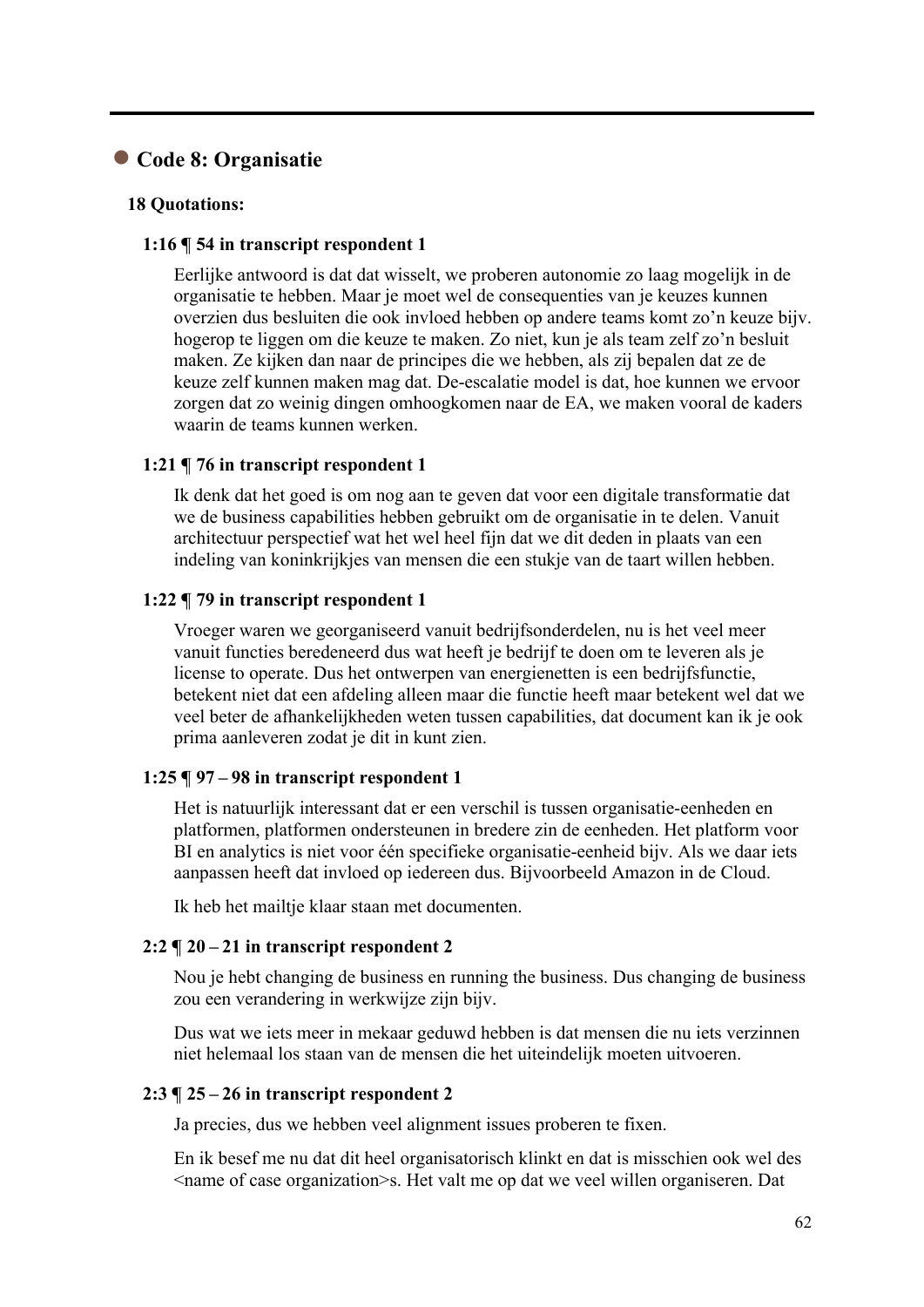komt misschien ook wel dat we het moeilijk vinden om strategisch een stip op de horizon te zetten, we doen het wel maar het valt me ook op dat we dat wel moeilijk vinden. Dus daarom proberen we misschien meer een werkwijze te creëren die adaptive is, en dat doen we wel aardig. Maar je krijgt natuurlijk nooit alles uitgealigned

# **2:4 ¶ 30 in transcript respondent 2**

Ja en nee, meestal zijn we wel betrokken. Ook al bestaan we nog maar kort, daarvoor was EA er ook niet want. Toen hebben we gezegd we gaan ons nadrukkelijk bemoeien met het portfolio proces.

# **3:1 ¶ 8 in transcript respondent 3**

Het is ons best goed gelukt als je kijkt naar de ambitie om EA op de kaart te zetten en hoe we de bestuurders willen beïnvloeden. We hadden eerst directeuren en die zijn verantwoordelijk voor hun eigen ding, best veel los van mekaar en daar is nu wel een verandering in gaande. Nu beïnvloeden we de organisatie op basis van architectuur achtig denken en. Traditioneel hebben enterprise architecten best wel een aanzien terwijl ik dat in mijn eigen rol niet per se voel, dat is tegelijkertijd de kracht dat maakt het sterk wat we bedenken

# **3:2 ¶ 12 – 13 in transcript respondent 3**

Ja, ik hou niet van hiërarchie maar door bepaalde rol vorming krijg je dat wel. Dus als wij iets zeggen heeft dat ook gelijk een EA-stempel en daar moet je je wel van bewust zijn.

In het dagelijks leven zit ik tegen programma managers en directeuren aan, de lijnorganisatie met directeuren en de programma managers van de verandering van digitalisering, dat zijn onze sparringpartners. De achterstand vanuit EA is groot, we werken meestal vanuit bepaalde topics. Waar ik afgelopen tijd aan heb gewerkt is het asset investering management dus hoe gaan we om met de pot geld daarin vanuit digitaliseringen perspectief

# **3:3 ¶ 17 in transcript respondent 3**

Ik denk dat het bij mekaar komt, het is niet per se een kip ei verhaal. Er is een digitaliseringen strategie gemaakt waarin ambities staan. Wij rollen dat proces in als EA dus ik doorleef die strategieën. Als je een bepaalde topic dan heb geef ik aan dan zou je bijv. die richting op moeten. Bijv. we zagen een digitaliseringsvisie dat investeringsportfolio als een soort van keten op moet brengen tot aan productieplan dus dan ga ik eerst ontginnen wie is daar nou van, wat zijn de stakeholders, wat vinden zij daarvan en wat zijn de defects in het proces en waar denk ik waar winst uit te halen is. Dan ga je met zo'n directeur in gesprek en dan kan een uitkomst zijn dat we bijv. niet zelf iets willen bouwen maar wat in de markt goed te krijgen is. We prefereren bijv standaard software i.p.v. dat we het zelf bouwen. Dus dan komt er ook een architectuur visie bij en zoiets duurt dan bijv. een kwartaal en dan ronden we zo'n topic af en dan gaat het proces met de solution architecten van start om dat tot leven te brengen.

# **3:20 ¶ 70 in transcript respondent 3**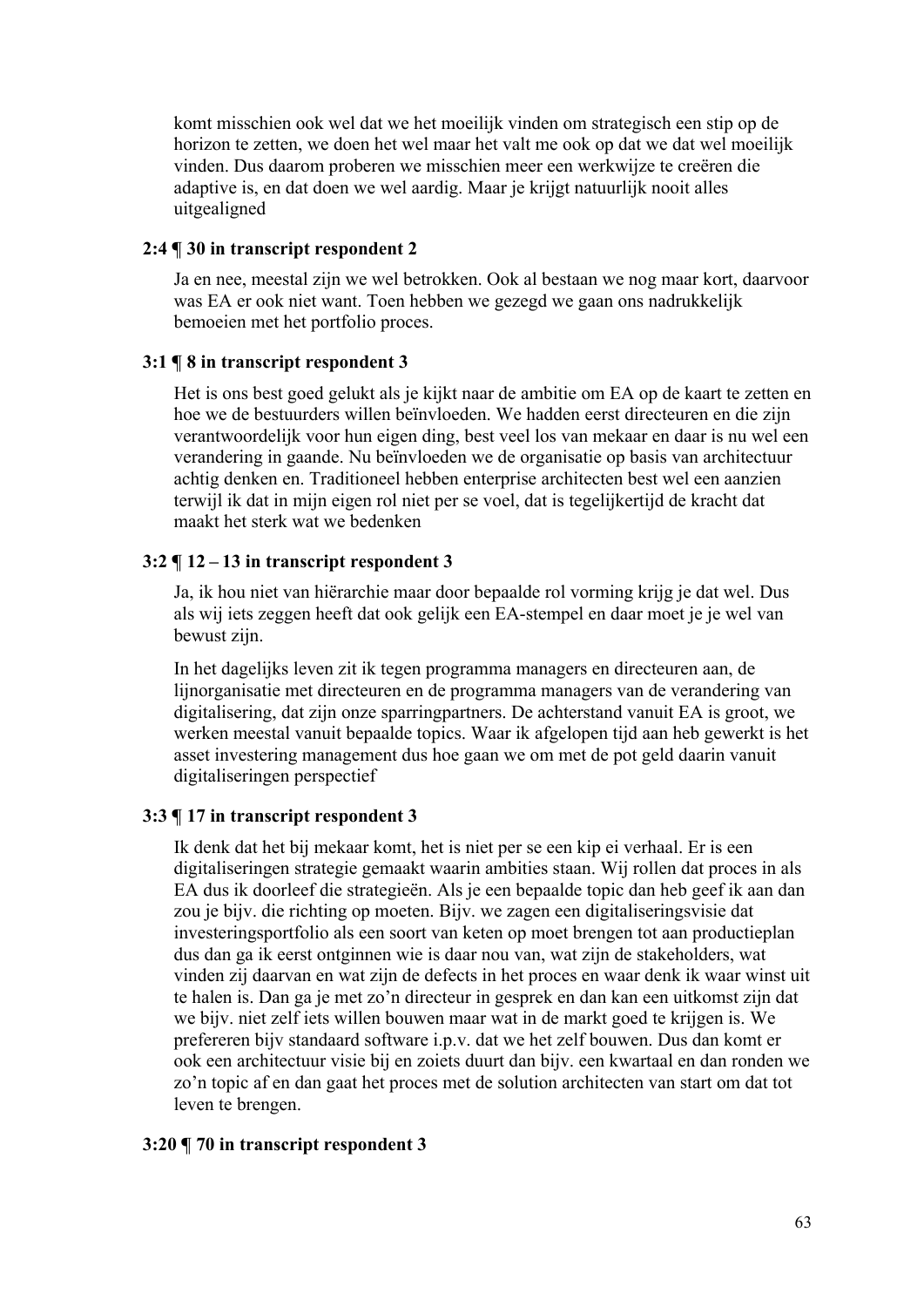Dat is organisatie dingetje, wij gebruiken chapters (uitzendbureaus) wij brengen solution architecten naar de teams toe. Wij zeggen tegen de programma's, je bent verplicht om architecten afnemen dus 10/15 procent van het programma is architectuur werk. Wij zorgen ervoor dat die solution architecten dan in dat programma komen.

# **4:1 ¶ 4 in transcript respondent 4**

Zeker, mijn uitgangspunt is dat jij de taart afbeelding kent van <name of case organization>? Ik kan 'm even laten zien. De organisatie indeling. Want we hebben als Enterprise architectuur team allemaal bepaalde competenties aan boord. Mijn competentie is, van huis uit ben ik een techneut, een software techneut uit Java hoek. Ik ben richting solution architectuur gegaan en veel ervaring op technologisch gebied. Ik vul mijn rol wat meer technischer in dan andere collega's. De taart afbeelding is de onderverdeling van architectuur mensen. Dit is hele organisatie, bestaan uit ringen, ring IT zit eromheen, daarin zitten pizzapunten (afdelingen). Mij zie je staan bij IT, en dan met name de IT-platformen. We hebben ongeveer 14-15 platformen zoiets, het idee is dat ik daar een integraal beeld over vorm en richting en visie op geef.

# **4:2 ¶ 8 in transcript respondent 4**

Er zit er wel een andere invulling aan dat zit voornamelijk op de inhoud. Ik ben de meest inhoudelijk technische persoon van de groep en dat de andere wat meer op business architectuur zitten, meer op beleid.

# **4:3 ¶ 12 in transcript respondent 4**

Ik denk dat je dat dan onder staff moet laten vallen. Dit is meer een plaat over de organisatie indeling. Nu is EA gepositioneerd onder IT. dit omdat historisch gezien hadden we geen EA binnen onze organisatie. Sinds de komst van Martijn Koning is EA weer op de kaart gezet. Dat doen we wel vanuit IT, wel vanuit het idee dat die direct onder de RvB moet komen te staan

# **4:4 ¶ 16 in transcript respondent 4**

Allerbelangrijkste, dat is mijn beeld, is het faciliteren en richting geven op een integraal beeld over de platformen (voor mij dan). Als het bijv. gaat om cloud, een cloud strategie die heb ik met een aantal mensen opgesteld, vervolgens is het ook mijn taak dat alle platformen goed geïnformeerd zijn hierover en dat we hen ook die kant op sturen. Dus we gaan nu bijv. voor AwS, en ik zorg dat het LT, Martijn de koning dit ook heeft bepaald vervolgens.

# **4:7 ¶ 23 in transcript respondent 4**

Rondom het maken van rationele keuzes hebben we wel besluitdocumenten voor en zitten we met EA bij mekaar en wordt dat ook wel eerst besproken en vastgelegd binnen EA

# **4:11 ¶ 37 in transcript respondent 4**

Hoe het zou moeten is dat na een besluit gaan we een traject in, zorgen dat er een budget is en de solution architecten aan het werk zetten. Het verhaal delegeren aan de solution architecten zodat zij aan de gang kunnen met de opdracht.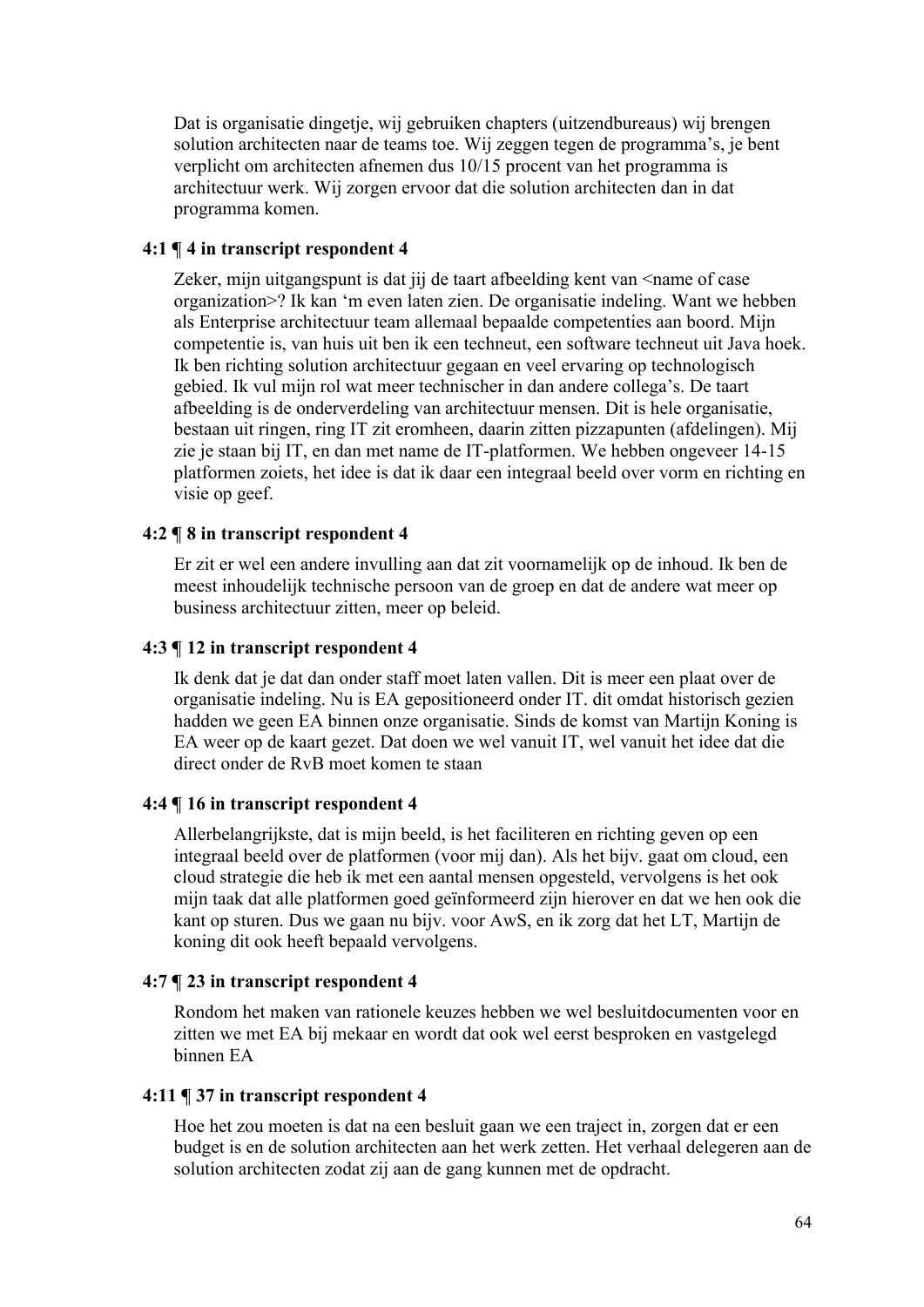### **4:15 ¶ 59 in transcript respondent 4**

Stel de kaders zijn niet duidelijk, als dat vaker wordt aangegeven gaan wij daarnaar kijken om deze eventueel aan te passen.

# ● **Code 9: Reorganisatie**

# **1 Quotations:**

# **1:1 ¶ 5 in transcript respondent 1**

Het is goed om te weten dat we dit jaar zijn gereorganiseerd dus dat doet wat ook wat met de dynamiek hoe we dit aanvliegen.

# ● **Code 10: Strategisch proces**

# **16 Quotations:**

# **1:2 ¶ 6 in transcript respondent 1**

Maar doorgaans is het zo dat we kijken vanuit strategisch proces heb je verschillende triggers die ervoor kunnen zorgen dat we beleidsvoering starten om dat te doen

# **1:18 ¶ 62 in transcript respondent 1**

Nu nog onvoldoende zou ik zeggen, de strategische richtingen moeten helpen bij de discussies helemaal aan het begin. Dus stel iemand heeft een behoefte, daarvoor merk je dat we daar nu wat reactief zijn. Dus als er een behoefte is schrijven we dan pas de strategische richting daarvoor. Omdat onze repository op dat vlak bijv. niet 100% gevuld is en dat is op zich okay want dat weten we waar de urgentie licht en kunnen we daar wat voor schrijven. Maar idealiter zou je hebben dat je voor elke nieuwe behoefte al dat strategische kader framework klaar hebt liggen waartegen je de behoefte kan toetsen.

# **1:23 ¶ 87 in transcript respondent 1**

Op dit moment, en ik ben benieuwd of mensen dat hetzelfde zien want het proces wordt best anders ervaren omdat je merkt dat je verschillende maturity niveaus hebt. Maar vanuit strategische overwegingen, we werken met OGMS (Objectives, goals, strategies & measures) op  $\leq$  name of case organization  $\geq$  niveau hebben we doelen en strategieën om die te halen en meten we dat op een manier. Dat doen we ook voor alle organisatie-eenheid die daar onder zit, die moeten allemaal bijdragen aan de hogere strategie van  $\leq$ name of case organization $\geq$ . Als ik betrouwbaarheid van het energiesysteem, voor mij als IT'er betekent dat ook de betrouwbaarheid van systemen en van hoe regel ik dat in. Daar zitten weer andere action plans in. Als wij nieuwe initiatieven starten kijken we ook naar hoe draagt dit bij aan het <name of case organization> groter strategie.

# **2:9 ¶ 46 – 48 in transcript respondent 2**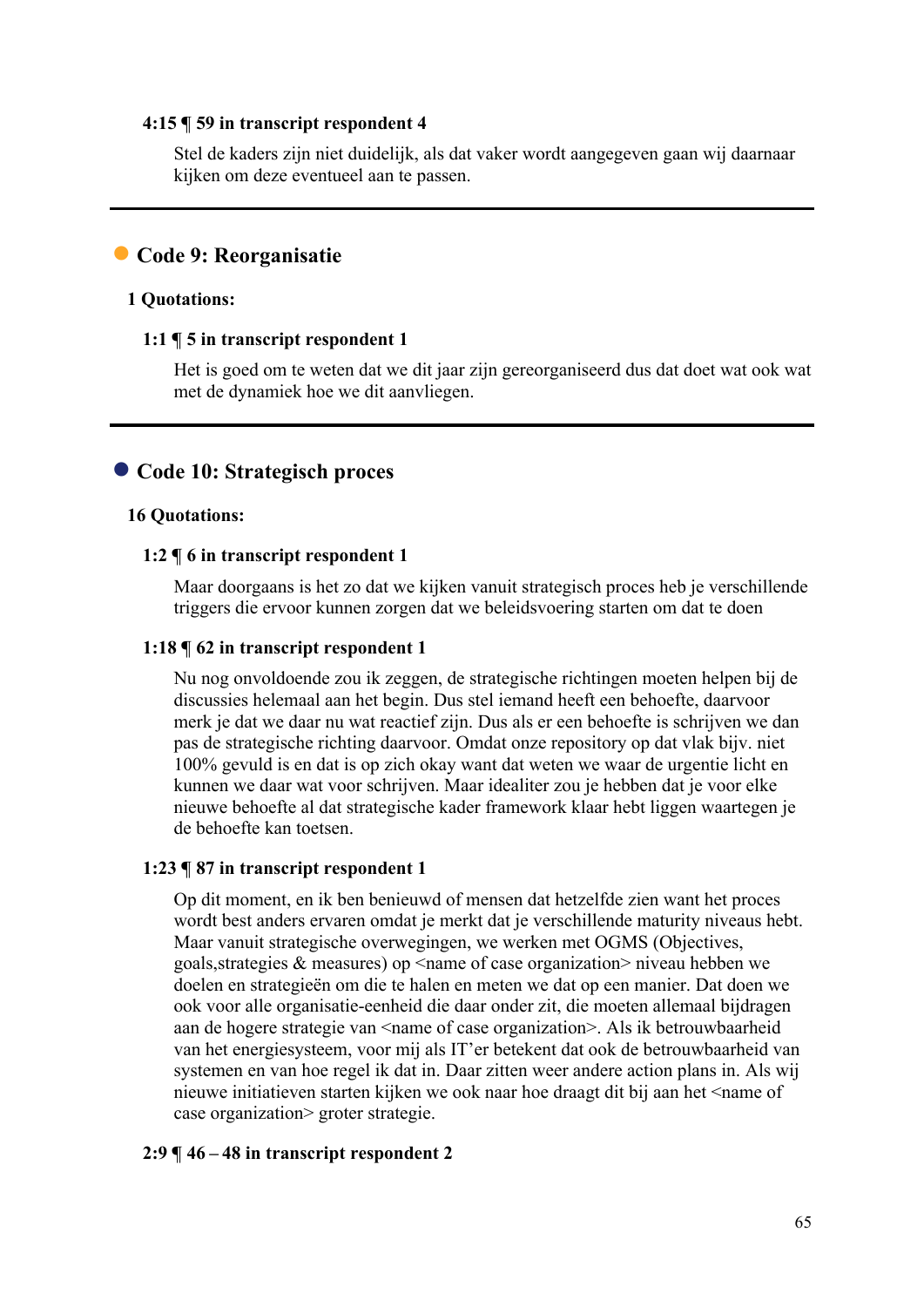In mijn mening vind ik niet dat we een goed repeteerbaar proces hebben hierin, het kan op allerlei verschillende manieren gebeuren.

Wat we wel hebben zijn PI planningen, dat is kwartaal en we hebben ook jaarlijks een discussie over budgetten en hoe die gealloceerd worden.

Soms komt er iets heel erg buttom up naar boven wat dan belangrijk wordt geacht, soms wordt er een consultancy bedrijf ingehuurd die iets pitchen en dan wordt daar opeens enorm op gestuurd. Wat we ook hebben is een OGSM (doelen, goals strategies and measures) daar wordt wel op gealinged, maar ik kan geen panklaar proces aan je vertellen

# **2:10 ¶ 52 in transcript respondent 2**

Deels reactief, niet geheel. Een deel is intentioneel, lange termijn roadmaps bijv. waar echt geld aan gealloceerd wordt en ook EA-dingen zoals capablities die je wilt opbouwen om bijv. gefragmenteerde initiatieven bij mekaar te brengen. Ons invloed op het portfolio proces voor de jaar cycles hebben we wel gedaan. Het is nog niet reperteerbaar, nog wat onvolwassen.

# **3:4 ¶ 21 – 22 in transcript respondent 3**

Ik denk dat het begint te standaardiseren, het was niet zo daar zijn we nog te jong voor.

Je ziet dat we het proces daarvan te standaardiseren, proberen de programma managers ook te doen. Je ziet bijv. een eerste stap is dat er een waarde stroom analyse aan vooraf gaat van waar is dit bedrijfsonderdeel eigenlijk voor en welke ambities hebben we daar. Zoiets kan input zijn voor een digitaliseringsprogramma, wat vervolgens funding wordt gegeven op basis van wat je wil bereiken waardoor het proces van architectuur begint te rollen. Dat proces begint langzamerhand op te komen.

### **3:5 ¶ 17 in transcript respondent 3**

we zagen een digitaliseringsvisie dat investeringsportfolio als een soort van keten op moet brengen tot aan productieplan dus dan ga ik eerst ontginnen wie is daar nou van, wat zijn de stakeholders, wat vinden zij daarvan en wat zijn de defects in het proces en waar denk ik waar winst uit te halen is. Dan ga je met zo'n directeur in gesprek en dan kan een uitkomst zijn dat we bijv. niet zelf iets willen bouwen maar wat in de markt goed te krijgen is. We prefereren bijv standaard software i.p.v. dat we het zelf bouwen. Dus dan komt er ook een architectuur visie bij en zoiets duurt dan bijv. een kwartaal en dan ronden we zo'n topic af en dan gaat het proces met de solution architecten van start om dat tot leven te brengen.

# **3:7 ¶ 26 in transcript respondent 3**

Het proces is nu dus echt gebaseerd vanuit de capability view, wat het antwoord is van je wil digitaliseren en wat is daar nu het architectuur perspectief daarom namelijk in jouw vraag zit capabilities, wij denken dat je deze capabilities daarbij vallen en deze solution daar grofweg onder zitten.

### **3:11 ¶ 36 in transcript respondent 3**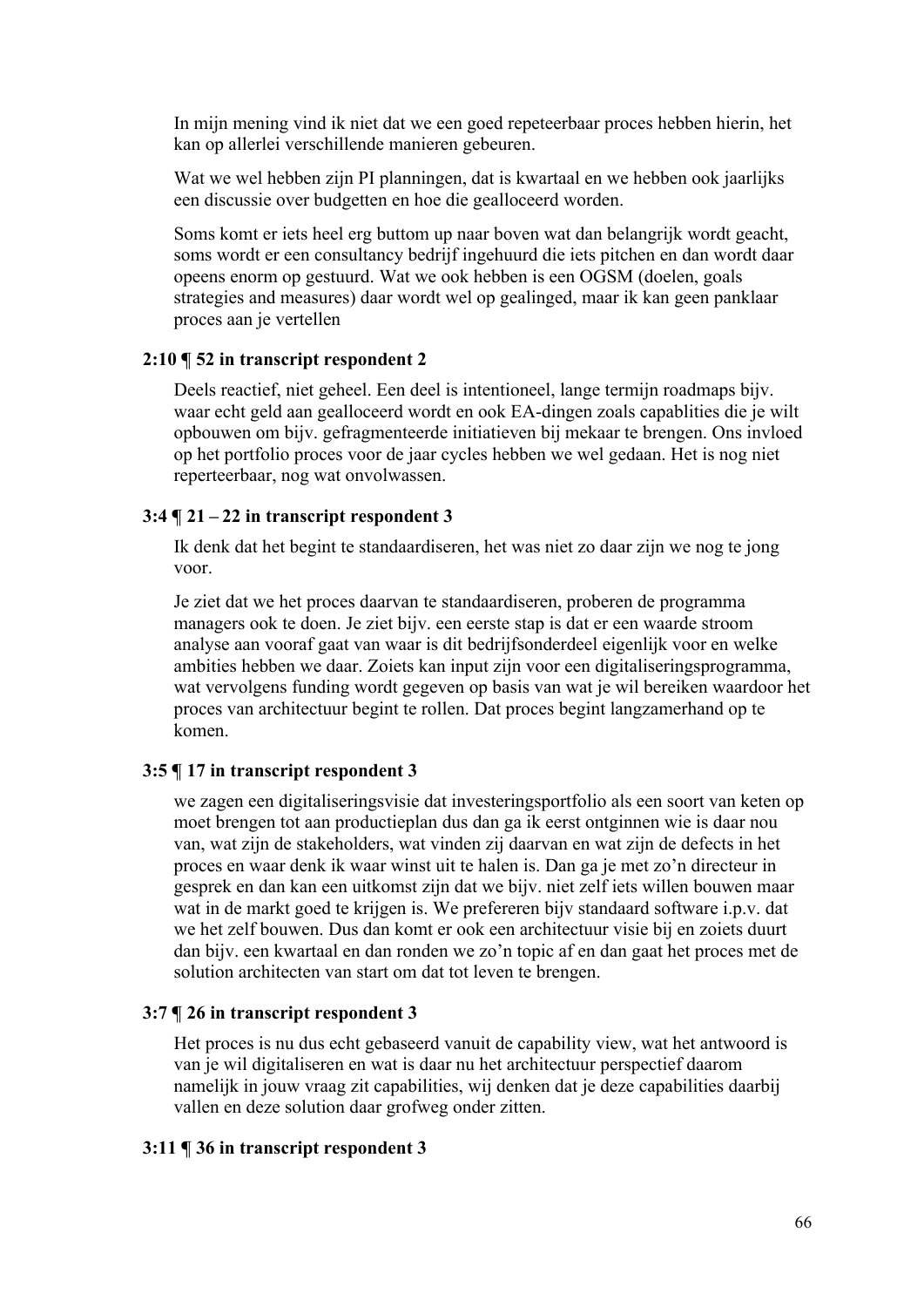Ja die wisselwerking is het nog niet sterk genoeg, teams werken vanuit programma en die worden aangestuurd door programmamanager. Programma manager heeft bepaalde doelen en funding, de product owner kan meer funding vragen. Vanuit digitaliseringsprogramma komen die items naar boven en daar kijken wij van wat gebeurt er eigenlijk en dan gaan wij er dus als EA naar kijken.

# **3:18 ¶ 61 in transcript respondent 3**

Goede vraag, nee business visie is niet onze verantwoordelijk dus ook niet de rol om business visie te integreren. We doen dat overigens wel, we twijfelen nog weleens of een richting die de business in gaat wel de goeie is. We kijken ook bredere bijv. naar andere bedrijven dus we bemoeien ons er nog wel eens mee.

### **4:5 ¶ 17 – 18 in transcript respondent 4**

Dit zijn strategische keuzes die we maken, dus van we richten ons echt alleen maar op één cloud provider.

Ander voorbeeld het citrix platform, is van origine wat meer windows georiënteerd.

### **4:6 ¶ 22 in transcript respondent 4**

Op dit moment is daar niet echt een heel duidelijk proces voor. Elke strategische keuze heeft andere stakeholders nodig om die keuze voor mekaar te maken en dus je kunt dat niet heel rechtlijnig door een proces duwen dus bijv. middels een stuurgroep. Dat werkt bij mij nogal met wat vertraging. Ik vind wel dat je een goed verhaal moet hebben en goed op papier moet hebben staan. En we maken bij strategische keuzes in ons achterhoofd dat we dit doen voor minimaal 3 jaar en het liefst technologie onafhankelijk/objectief.

# **4:8 ¶ 27 in transcript respondent 4**

Hoe dit traject is gegaan is dat we een externe partij hebben aangenomen, en we kijken ook wat Gartner zegt en dus wat er in de markt speelt. De externe partij heeft behoorlijk wat info aangedragen op basis waarvan wij strategische keuzes hebben gemaakt.

#### **4:9 ¶ 28 in transcript respondent 4**

Zo'n externe partij kan ons ook faciliteren in het pad er naar toe, want zo'n strategisch stuk is als het ware een weg en het besluit stuk is het einddocument. Dat pad wat je doorloopt dat doe ik niet met één persoon maar probeer ik gelijk aantal stakeholders bij te betrekken.

#### **4:18 ¶ 72 in transcript respondent 4**

Nee, qua roadmap doen we nu nog niet zo heel veel aan. Natuurlijk hebben we daar een beeld en mening van. Zoals wij binnen <name of case organization> werken doen we dit vooral gedreven door het portfolio. Vanuit business en value, minder op basis van technologie. Dus we kijken wat onze business doelen zijn, daar passen we onze technologie op aan. Bij business worden immers de budgetten bepaald

# **4:19 ¶ 76 – 78 in transcript respondent 4**